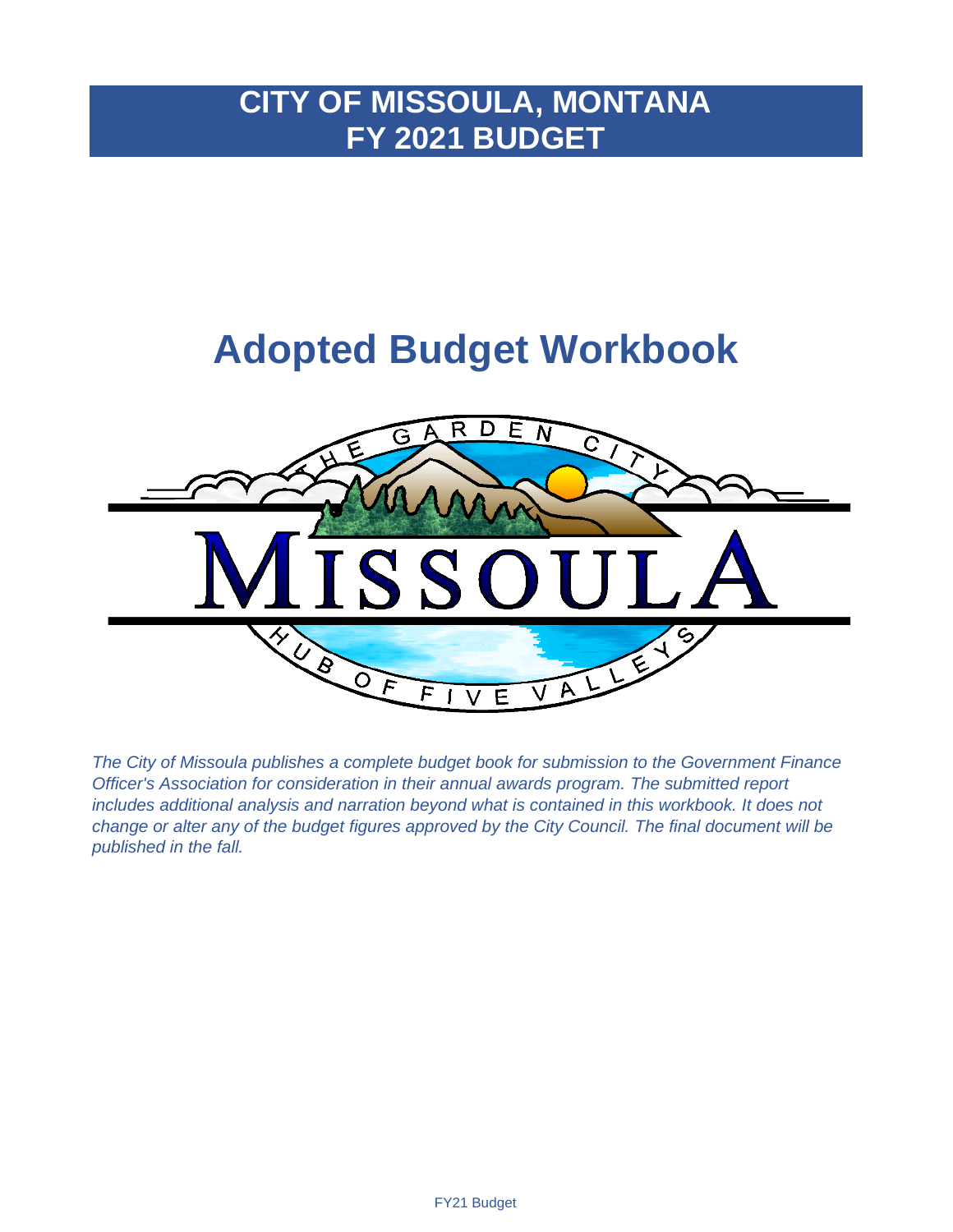### RESOLUTION \_\_\_\_ **(Draft until adoption by City Council)**

A resolution fixing the annual appropriations and the Capital Improvement Program for the City of Missoula as set forth in the Fiscal Year 2021 Budget and Capital Improvement Program including: • The Tourism Business Improvement District work plan and budget for Fiscal Year 2021 • The Business Improvement District work plan and budget for Fiscal Year 2021. • The Park District Number 1 work plan and budget for Fiscal Year 2021. • The Road District Number 1 work plan and budget for Fiscal Year 2021

**WHEREAS**, the City Council of Missoula has deliberated on the Fiscal Year 2021 Budget and held public hearings for public comment.

# **NOW, THEREFORE, BE IT RESOLVED BY THE MISSOULA CITY COUNCIL:**

## **SECTION I**

That the total budgeted expenditures, transfers-out and year-end fund balance for the City of Missoula, Montana for Fiscal Year 2021 is hereby estimated at \$237,699,822

The breakdown of the funds and estimated local property taxes required are as follows: Budgeted Expenditures \$171,369,871 Inter-fund Transfers Out \$28,037,777 Projected End-of-year Fund Balance \$38,292,174 **Total Funds Required \$237,699,822**

Beginning-of-year Fund Balance \$45,870,590 Non-tax Revenues \$120,999,180 Inter-fund Transfers In \$28,037,776 Committed Expenditure Savings \$1,423,855 Sub-total Non-Tax Funds Available \$196,331,401 Estimated Property Tax Requirements \$41,368,421 **Total Sources of Funds \$237,699,822**

### **SECTION II**

That annual appropriations and transfers out for various departments of the City of Missoula, Montana for the Fiscal Year 2021 will be controlled and monitored for budgetary compliance at the fund level.

### **SECTION III**

Generally accepted accounting principles (GAAP) require expenditures to be recognized in the fiscal year in which the goods or services are received. Previous fiscal year appropriations for incomplete improvements in progress of construction, or segments thereof entered into under contract or purchase order by the City, are hereby declared authorized appropriations provided they meet the following criteria:

- a. related financing was provided in the prior fiscal year;
- b. the appropriations were not obligated by year end;
- c. the purpose was not included, or rejected, in current budget financing or appropriations; and,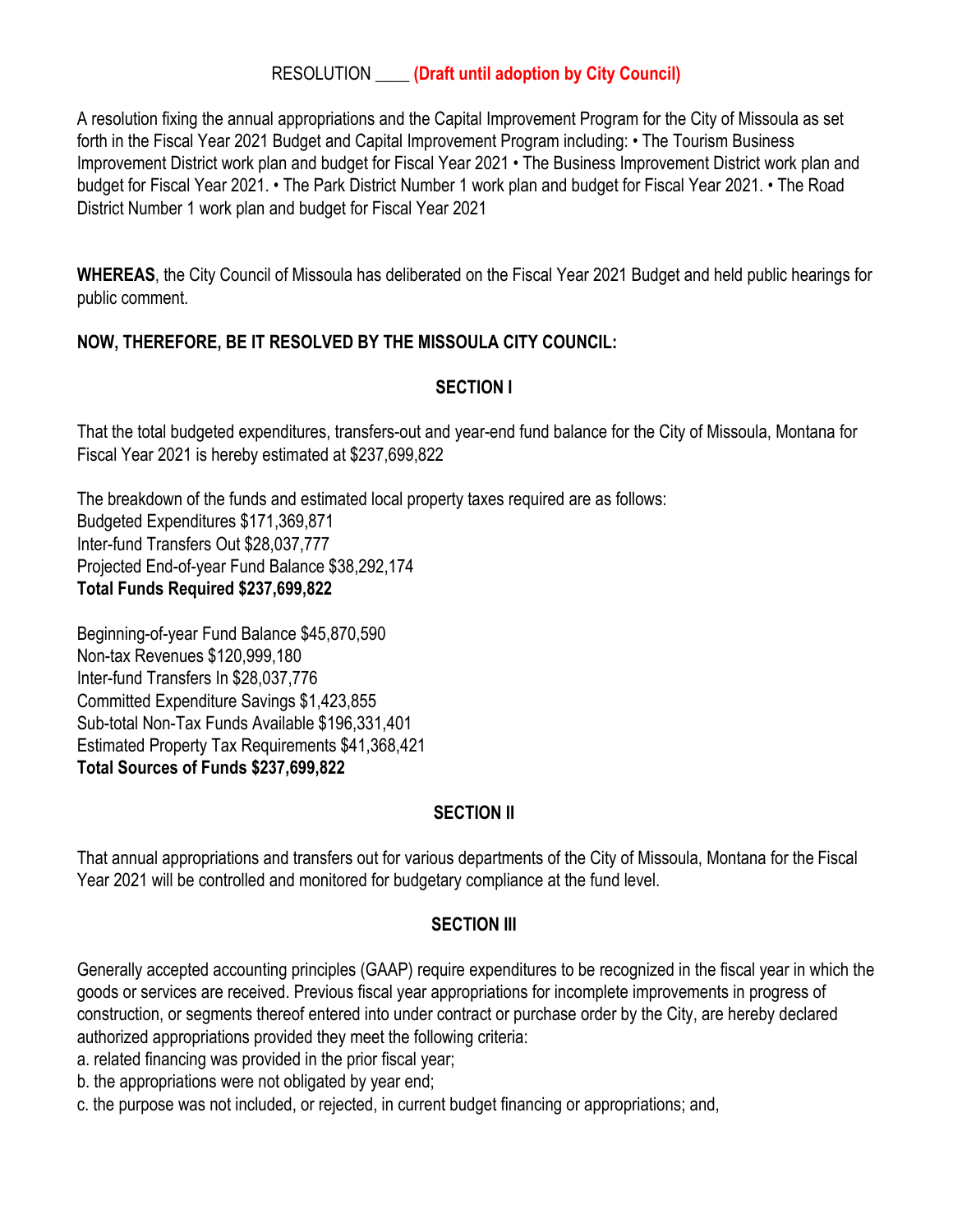### **A resolution levying taxes for municipal and administrative purposes for the Fiscal Year 2021.**

**WHEREAS,** The City Council of Missoula has deliberated on the Fiscal Year 2021 Budget and necessary mill levy of property taxes; and,

**WHEAREAS,** pursuant to House Bill 124 and Senate Bill 265 enacted by the 2001 Montana State Legislature, the City has carry-forward of unlevied tax millage equal to \$2,132,702 (15.00 mills); and,

**WHEAREAS**, the value of a city mill is \$142,180.

# **NOW, THEREFORE, BE IT RESOLVED BY THE COUNCIL OF THE CITY OF MISSOULA, MONTANA:**

**THAT** there is hereby levied upon all taxable property in the City of Missoula, Montana, the following General and Special taxes for municipal and administrative purposes for the Fiscal Year 2021, to-wit:

All Purpose General Fund Levy be established at 181.19 mills;

Employee Health Insurance Levy (outside levy cap) be established at 44.39 mills;

2012 Aquatics Refunding G.O. Bond Levy at 4.06 mills;

2013 G.O. Refunding Bond Levy be established at 2.95 mills;

Conservation Lands Maintenance Levy be established at 4.00 mills;

Total Levy for the City of Missoula, Montana: 236.59 mills.

**AND BE IT FURTHER RESOLVED THAT** the City Clerk is directed to enter this resolution into the minutes of the meeting at which this resolution was adopted.

**PASSED AND ADOPTED** this 2nd day of September, 2020

ATTEST: AND A PERSON DISTURBANCE OF A PERSON BLACK APPROVED: /s/ Martha L. Rehbein /s/ John Engen

Martha L. Rehbein, CMC **Voltage Community Community** Community John Engen City Clerk Mayor

 $\overline{\phantom{a}}$  , and the contract of the contract of the contract of the contract of the contract of the contract of the contract of the contract of the contract of the contract of the contract of the contract of the contrac

(SEAL)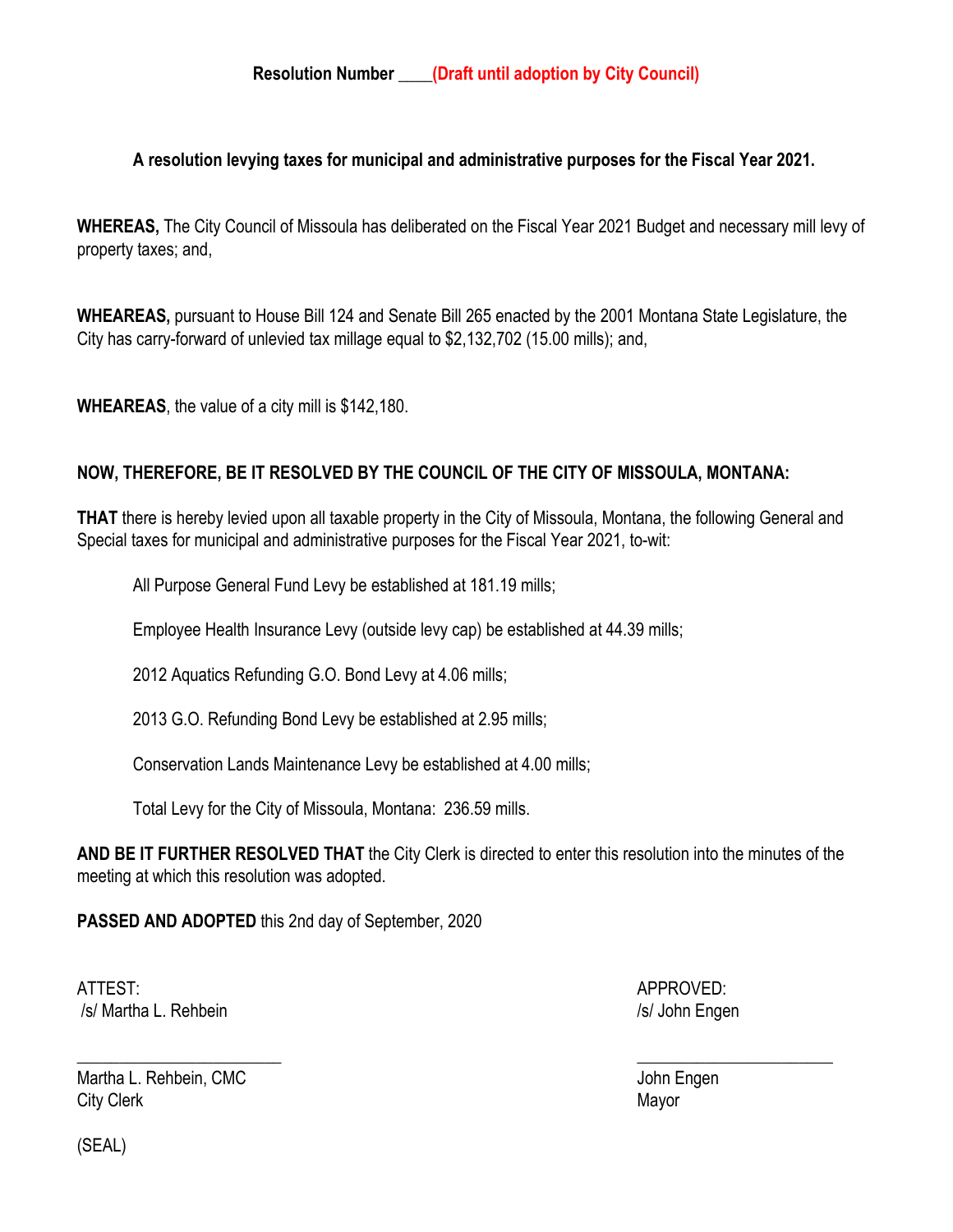NOW, THEREFORE, BE IT RESOLVED that the City Council of the City of Missoula, Montana shall adopt the Capital Improvement Program for Fiscal Years 2021-2025.

AND, BE IT FURTHER RESOLVED THAT the Missoula City Clerk is directed to enter this resolution into the minutes of the meeting at which this resolution was adopted.

PASSED AND ADOPTED this 31st day of August, 2020.

ATTEST: APPROVED: /s/ Martha L. Rehbein /s/ John Engen Martha L. Rehbein, CMC City Clerk John Engen, Mayor (SEAL)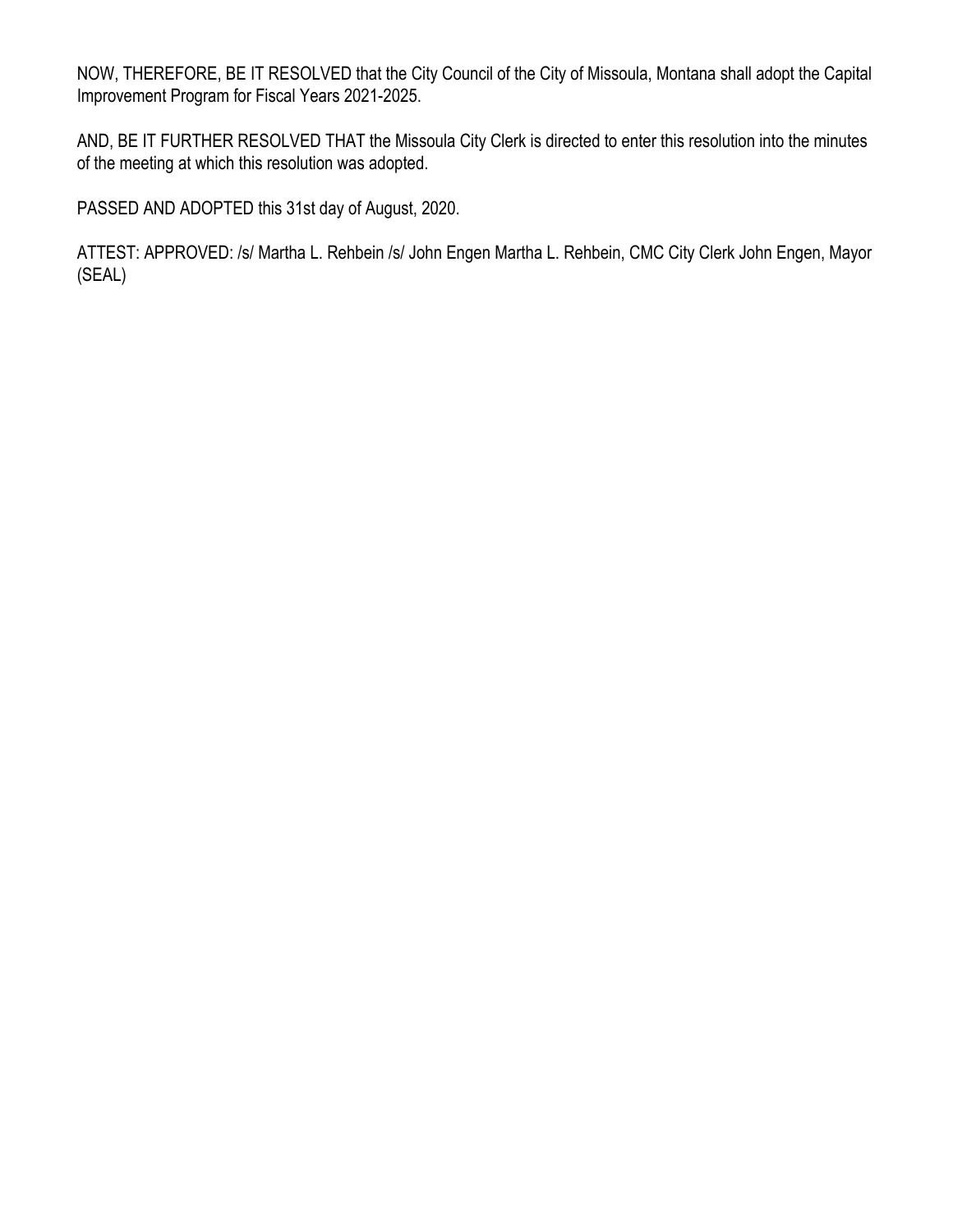#### **CITY OF MISSOULA, MONTANA FY 2021 BUDGET Budget Analysis**

|                                                                                                        | FY 2019                                            |                                                    |                                                      |                                                    | FY 2020                                            |                                                    | FY 2021                                            |                                                    |                                                    |  |
|--------------------------------------------------------------------------------------------------------|----------------------------------------------------|----------------------------------------------------|------------------------------------------------------|----------------------------------------------------|----------------------------------------------------|----------------------------------------------------|----------------------------------------------------|----------------------------------------------------|----------------------------------------------------|--|
|                                                                                                        | <b>Final Amended</b><br><b>Budget</b>              | <b>Audited Year</b><br><b>End Actuals</b>          | <b>Baseline</b>                                      | Mayor Funded                                       | Budget: Adopted +<br>Amended to Date               | Projections &<br>Adjustments'                      | <b>Baseline</b>                                    | Mayor Funded                                       | W/ Council<br>Changes                              |  |
| <b>General Fund (primary)</b>                                                                          |                                                    |                                                    |                                                      |                                                    |                                                    |                                                    |                                                    |                                                    |                                                    |  |
| <b>Property Tax Levy</b><br>Motor Vehicle & Other Taxes<br>Non-Tax Revenues<br>Transfers In            | 22,792,248<br>1,746,904<br>25,453,384<br>3,999,946 | 22,860,469<br>1,859,011<br>24,096,183<br>3,827,322 | 24, 353, 737<br>1,997,612<br>22,946,652<br>4,534,861 | 26,554,915<br>1,997,612<br>25,124,357<br>4,534,861 | 26,554,915<br>1,997,612<br>24,414,272<br>5,350,879 | 26,478,584<br>1,979,477<br>27,814,370<br>4,933,422 | 25,844,088<br>1,962,000<br>25,862,586<br>5,026,835 | 25,844,088<br>1,962,000<br>26,466,983<br>5,196,742 | 25,844,088<br>1,962,000<br>26,466,983<br>5,196,742 |  |
| <b>Total Revenues</b>                                                                                  | 53,992,482                                         | 52,642,986                                         | 53,832,862                                           | 58,211,745                                         | 58,317,678                                         | 61,205,854                                         | 58,695,509                                         | 59,469,813                                         | 59,469,813                                         |  |
| <b>Budgeted Expenditures</b><br>Committed Expenditure Savings                                          | 54,273,518                                         | 53,270,267                                         | 53,638,623<br>(1,489,412)                            | 55,172,634<br>(1,489,412)                          | 58,328,212                                         | 55,891,458                                         | 61,534,004<br>(1, 331, 906)                        | 63,994,070<br>(1, 331, 906)                        | 63,910,918<br>(1, 331, 906)                        |  |
| <b>Net Expenditures</b>                                                                                | (54, 273, 518)                                     | (53, 270, 267)                                     | (52, 149, 211)                                       | (53,683,222)                                       | (58, 328, 212)                                     | (55,891,458)                                       | (60, 202, 098)                                     | (62, 662, 164)                                     | (62, 579, 012)                                     |  |
| Net Income (Loss)<br>One-time Revenues in base                                                         | (693, 501)                                         | (627, 281)                                         | 1,683,651<br>(710, 783)                              | 4,528,523<br>(710, 783)                            | (10, 534)<br>(1,051,506)                           | 5,314,396<br>(1,051,506)                           | (1,506,589)<br>(2,806,000)                         | (3, 192, 351)<br>(4, 114, 142)                     | (3, 109, 199)<br>(4, 114, 142)                     |  |
| One-time Expenditures in base                                                                          | 412,465                                            |                                                    | 512.000                                              | 512,000                                            | (335, 278)                                         | (335, 278)                                         |                                                    | 1,144,398                                          | 1,144,398                                          |  |
| <b>Ongoing Net Income (Loss)</b><br><b>Beginning Fund Balance</b>                                      | (281, 036)<br>2,405,062                            | (627, 281)<br>2,405,062                            | 1,484,868<br>1,793,108                               | 4,329,740<br>1,793,108                             | (1, 397, 318)<br>1,832,853                         | 3,927,612<br>1,832,853                             | (4, 312, 589)<br>7,147,249                         | (6, 162, 095)<br>7,147,249                         | (6,078,943)<br>7,147,249                           |  |
| Adjustments<br><b>Ending Fund Balance</b>                                                              | 1,711,561                                          | 55,072<br>1,832,853                                | 3,476,759                                            | 6,321,631                                          | 1,822,319                                          | 7,147,249                                          | 5,640,660                                          | 3,954,899                                          | 4,038,051                                          |  |
| Fund Balance Target @ 7% Ongoing Revenues<br>Target Fund Balance Surplus (Deficit)                     | 3.799.146<br>(2,087,585)                           | 3.728.919<br>(1,896,066)                           | 3.650.445<br>(173, 686)                              | 3.757.826<br>2,563,805                             | 4,082,975<br>(2,260,655)                           | 4.210.804<br>2,936,445                             | 3,317,073<br>2,323,587                             | 3,279,705<br>675,194                               | 3,279,705<br>758,346                               |  |
| <b>Road District Fund</b>                                                                              |                                                    |                                                    |                                                      |                                                    |                                                    |                                                    |                                                    |                                                    |                                                    |  |
| Assessments<br>Other Revenues<br>Transfers In                                                          | 4,140,876<br>2,007,386<br>1,931,368                | 4,140,876<br>1,256,771<br>1,909,540                | 3,811,995<br>805,525<br>2,040,468                    | 4,528,571<br>1,481,022<br>2,040,468                | 4,627,571<br>786,525<br>2,635,965                  | 4,565,209<br>981,588<br>2,156,933                  | 4,936,655<br>728,661<br>2,749,594                  | 4,936,655<br>728,661<br>2,768,005                  | 4,936,655<br>728,661<br>2,768,005                  |  |
| <b>Total Revenues</b>                                                                                  | 8,079,630                                          | 7,307,187                                          | 6,657,988                                            | 8,050,061                                          | 8,050,061                                          | 7,703,730                                          | 8,414,910                                          | 8,433,321                                          | 8,433,321                                          |  |
| Public Works (Fund #2512)<br>Development Services (Fund #2522)<br><b>Committed Expenditure Savings</b> | 6,673,651<br>767,501                               | 6,673,651<br>766,812                               | 5,738,192<br>559,449                                 | 5,839,431<br>619,449                               | 7,221,687<br>691,125                               | 7,380,144<br>96,567                                | 7,757,256<br>654,656<br>(91, 949)                  | 7,766,640<br>654,656<br>(91, 949)                  | 7,766,640<br>654,656<br>(91, 949)                  |  |
| <b>Total Expenditures</b>                                                                              | (7, 441, 152)                                      | (7, 440, 463)                                      | (6, 297, 641)                                        | (6, 458, 880)                                      | (7,912,812)                                        | (7, 476, 711)                                      | (8,319,963)                                        | (8,329,347)                                        | (8,329,347)                                        |  |
| Net Income (Loss)<br>One-time Expenditures in base                                                     | 638,478<br>(303, 371)                              | (133, 276)                                         | 360,347                                              | 1,591,181                                          | 137,249<br>85,500                                  | 227,019<br>85,500                                  | 94,947                                             | 103,974                                            | 103,974                                            |  |
| <b>Ongoing Net Income (Loss)</b>                                                                       | 335,107                                            | (133, 276)                                         | 360,347                                              | 1,591,181                                          | 222,749                                            | 312,519                                            | 94,947                                             | 103,974                                            | 103,974                                            |  |
| Beginning Fund Balance<br><b>Ending Fund Balance</b>                                                   | (533, 975)<br>104,503                              | (533, 975)<br>(667, 252)                           | (253, 818)<br>106,529                                | (253, 818)<br>1,337,363                            | (667, 940)<br>(530, 692)                           | (667, 940)<br>(440, 921)                           | (440, 921)<br>(345,974)                            | (440, 921)<br>(336, 947)                           | (440, 921)<br>(336, 947)                           |  |
| <b>Park District Fund</b>                                                                              |                                                    |                                                    |                                                      |                                                    |                                                    |                                                    |                                                    |                                                    |                                                    |  |
| Assessments<br>Other Revenues<br>Transfers In<br><b>Total Revenues</b>                                 | 2,056,723<br>739,445<br>3,417,151<br>6,213,319     | 2,060,015<br>734,453<br>3,418,851<br>6,213,319     | 2,100,020<br>541,748<br>3,847,842<br>6,489,610       | 2,479,600<br>746,791<br>3,847,842<br>7,074,233     | 2,479,600<br>541,748<br>3,847,842<br>6,869,190     | 2,479,600<br>834,522<br>3,700,471<br>7,014,593     | 2,701,974<br>540,890<br>3,896,097<br>7,138,961     | 2,701,974<br>622,775<br>3,952,580<br>7,277,329     | 2,701,974<br>622,775<br>3,952,580<br>7,277,329     |  |
| Expenditures                                                                                           | 5,973,856                                          | 5,716,110                                          | 6,489,610                                            | 7,045,163                                          | 7,183,234                                          | 6,132,883                                          | 7,159,585                                          | 7,704,743                                          | 7,704,743                                          |  |
| <b>Total Expenditures</b>                                                                              | (5,973,856)                                        | (5,716,110)                                        | (6,489,610)                                          | (7,045,163)                                        | (7, 183, 234)                                      | (6, 132, 883)                                      | (7, 159, 585)                                      | (7,704,743)                                        | (7, 704, 743)                                      |  |
| Net Income (Loss)<br>One-time Expenditures in base                                                     | 239,463<br>(149, 996)                              | 497,209                                            |                                                      | 29,070                                             | (314, 044)<br>143,500                              | 881,710<br>143,500                                 | (20, 624)                                          | (427, 414)                                         | (427, 414)                                         |  |
| <b>Ongoing Net Income (Loss)</b>                                                                       | 89,467                                             | 497,209                                            |                                                      | 29,070                                             | (170, 544)                                         | 1,025,210                                          | (20, 624)                                          | (427, 414)                                         | (427, 414)                                         |  |
| <b>Beginning Fund Balance</b><br><b>Ending Fund Balance</b>                                            | 35,955<br>275,418                                  | 35,955<br>533,164                                  | 413,201<br>413,201                                   | 413,201<br>442,271                                 | 533,164<br>219,120                                 | 533,164<br>1,414,874                               | 1,414,874<br>1,394,250                             | 1,414,874<br>987,460                               | 1,414,874<br>987,460                               |  |
|                                                                                                        |                                                    |                                                    |                                                      |                                                    | * Projections are subject to change until audit    |                                                    |                                                    |                                                    |                                                    |  |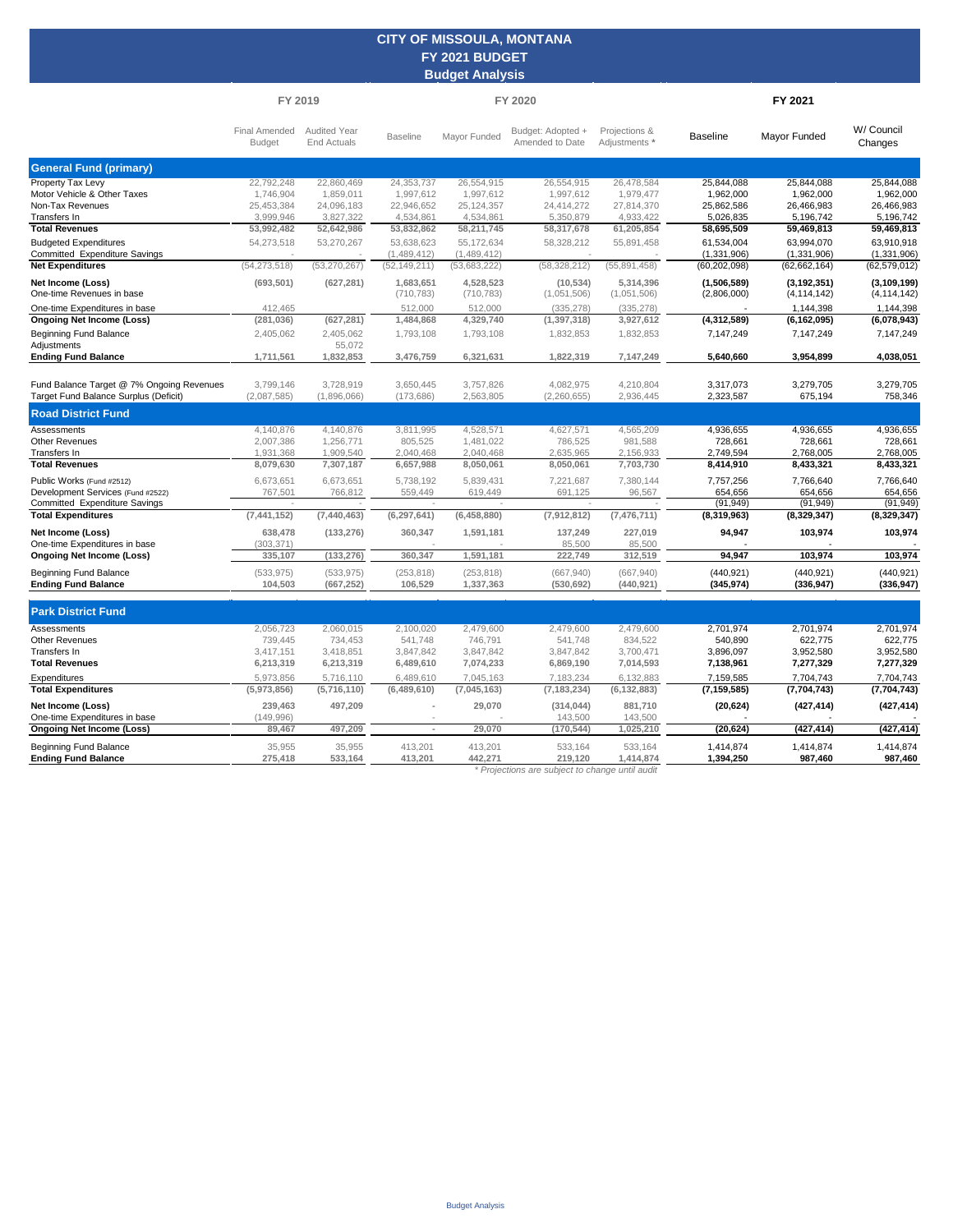#### **OVERVIEW OF BUDGETED RESOURCES Fiscal Year 2020 - 2021 DETAIL OF ALL FUNDS PROJECTED CHANGES IN FUND AND WORKING CAPITAL BALANCES**

|              |                                                                      |                                                     |                           |                    |                          | FY 2021                           |                                        |                                                          |                                       |
|--------------|----------------------------------------------------------------------|-----------------------------------------------------|---------------------------|--------------------|--------------------------|-----------------------------------|----------------------------------------|----------------------------------------------------------|---------------------------------------|
|              |                                                                      | Projected                                           | <b>Estimated Revenues</b> |                    |                          |                                   |                                        |                                                          | Projected                             |
|              |                                                                      | <b>Beginning</b><br><b>Balances July Assessment</b> | <b>Taxes or</b>           | Non-Tax            |                          | <b>Transfers In Transfers Out</b> | <b>Budgeted</b><br><b>Expenditures</b> | <b>Committed</b><br><b>Expenditure</b><br><b>Savings</b> | <b>Ending</b><br><b>Balances June</b> |
|              | Fund # Fund Name                                                     | 1,2020                                              |                           |                    |                          |                                   |                                        |                                                          | 30, 2021                              |
|              | <b>GENERAL FUND</b>                                                  |                                                     |                           |                    |                          |                                   |                                        |                                                          |                                       |
| 1000         | General Fund                                                         | 7,147,249                                           | 25,844,088                | 28,428,983         | 5,196,742                | 5,814,414                         | 58,096,504                             | (1,331,906)                                              | 4,038,050                             |
| 1211         | Park Acquisition and Development Fund                                | 502,333                                             |                           | 150,000            |                          |                                   | 250,000                                |                                                          | 402,333                               |
| 1212         | Park Enterprise Fund                                                 | 548,337                                             |                           |                    |                          |                                   | 332,360                                |                                                          | 215,977                               |
| 1216         | Parks Recreation Trails Forestry Land Memorial                       | 721,530                                             |                           | 363,000            | 10,000                   |                                   | 937,826                                |                                                          | 156,704                               |
| 1217         | Parks City Life Gym                                                  |                                                     |                           | 37,000             |                          | $\blacksquare$                    | 37,000                                 |                                                          |                                       |
| 1219         | Fort Missoula Regional Park - Recreation                             | 287,670                                             |                           | 241,000            | 25,518                   | $\blacksquare$                    | 350,703                                |                                                          | 203,485                               |
| 1221         | Fort Missoula Regional Park - Maintenance                            | 518,190                                             |                           | 298,870            | 356,744                  |                                   | 631,156                                |                                                          | 542,648                               |
| 1225         | All Hazards Fund                                                     | 331,873                                             |                           | 1,500,000          |                          | $\blacksquare$                    | 1,039,334                              | $\blacksquare$                                           | 792,539                               |
| 1241         | Cemetery Niche Wall & Memorials Fund                                 | 23,500                                              |                           | 10,000             |                          |                                   | 2,500                                  |                                                          | 31,000                                |
| 1242         | Cemetery Capital Reserve Fund                                        | 272,709                                             |                           | 33,140             |                          |                                   | 185,000                                |                                                          | 120,849                               |
| 1243<br>1251 | <b>Cemetery Donations Fund</b><br>Johnson Street Property Lease Fund | 15,917                                              |                           | 1,200<br>22,500    |                          | $\blacksquare$                    | 500<br>12,000                          | $\blacksquare$                                           | 16,617<br>194,614                     |
| 1265         | Title 1 Projects                                                     | 184,114<br>111,991                                  |                           | 111,924            |                          | 60,000                            | 51,924                                 |                                                          | 111,991                               |
| 1396         | Title 1 Income Revolving Loan Program                                |                                                     |                           |                    | $\overline{\phantom{a}}$ |                                   |                                        |                                                          |                                       |
|              |                                                                      |                                                     |                           |                    |                          |                                   |                                        |                                                          |                                       |
|              | <b>Total General Fund</b>                                            | 10,665,413                                          | 25,844,088                | 31,197,617         | 5,589,004                | 5,874,414                         | 61,926,807                             | (1, 331, 906)                                            | 6,826,807                             |
|              | <b>SPECIAL REVENUE FUNDS</b>                                         |                                                     |                           |                    |                          |                                   |                                        |                                                          |                                       |
| 2250         | Planning                                                             | 6,975                                               |                           | 358,077            | 269.300                  |                                   | 625,753                                |                                                          | 8,599                                 |
| 2310         | <b>Public Safety Information Systems</b>                             | 13,530                                              |                           | 15,300             | 8,700                    |                                   |                                        |                                                          | 37,530                                |
| 2321<br>2365 | Impact Fee<br>Public Art                                             | 4,753,732<br>27,269                                 |                           | 1,700,000          |                          |                                   | 500,000<br>14,100                      |                                                          | 5,953,732<br>13,169                   |
| 2372         | Employee Permissive Health Insurance Levy                            | 453,386                                             | 6,310,646                 | $\blacksquare$     | $\overline{\phantom{a}}$ | 6,310,646                         |                                        |                                                          | 453,386                               |
| 2384         | Conservation Land Maintenance Mill Levy                              | 804,855                                             | 578,344                   |                    | 39,043                   | 456,285                           | 256,093                                |                                                          | 709,864                               |
| 2389         | Cable Franchise Fee                                                  | 119,746                                             |                           | 682,500            |                          | 124,600                           | 556,967                                |                                                          | 120,679                               |
| 2390         | Drug Forfeiture Fund                                                 | 4,763                                               |                           | 15,800             |                          |                                   | 12,900                                 |                                                          | 7,663                                 |
| 2394         | <b>Building Inspection</b>                                           | 2,433,628                                           |                           | 1,943,287          |                          | 3,672                             | 2,363,538                              |                                                          | 2,009,705                             |
| 2395         | City Grants & Program Income                                         | 4,746                                               |                           | 75,000             |                          | $\overline{a}$                    | 75,000                                 |                                                          | 4,746                                 |
| 2399         | Dangerous Building                                                   |                                                     |                           | 15,000             |                          | $\overline{a}$                    | 15,000                                 |                                                          |                                       |
| 2400         | <b>Street Lighting Districts</b>                                     | 200,449                                             |                           | 368,471            |                          |                                   | 368,472                                |                                                          | 200,448                               |
| 2500<br>2511 | Street Maintenance Fund<br>Willowwood Park Maintenance Assessment    | 14,693<br>43                                        |                           | 104,500            |                          | 43,500                            | 61,000                                 |                                                          | 14,693<br>43                          |
| 2512         | Road District #1 - Public Works                                      | (187, 972)                                          | 4,325,530                 | 728,661            | 2,755,968                | 9,384                             | 7,757,256                              |                                                          | (144, 453)                            |
| 2522         | Road District #1 - Development Services                              | (252, 943)                                          | 611,125                   |                    | 12,037                   |                                   | 654,656                                | (91, 949)                                                | (192, 488)                            |
| 2513         | Parks District #1                                                    | 1,414,874                                           | 2,701,974                 | 622,775            | 3,952,580                | 610,138                           | 7,094,605                              |                                                          | 987,460                               |
| 2820         | Gas Tax Fund                                                         | 1,168,973                                           |                           | 1,504,842          |                          | 1,881,059                         | $\blacksquare$                         | $\blacksquare$                                           | 792,756                               |
| 2918         | <b>Law Enforcement Grants</b>                                        |                                                     |                           | 256,182            |                          |                                   | 256,182                                |                                                          |                                       |
| 2919         | <b>HIDTA</b>                                                         | 405,096                                             |                           |                    |                          |                                   | 142,518                                |                                                          | 262,578                               |
| 2939         | <b>CDBG Program</b>                                                  | 46,264                                              |                           | 29,370             |                          | $\blacksquare$                    | 29,370                                 | $\overline{a}$                                           | 46,264                                |
| 2940<br>2941 | Community Development Block Grant Fund<br><b>HOME Grant</b>          | (19, 899)<br>7,716                                  |                           | 916,357<br>394,193 |                          |                                   | 916,357<br>394,193                     |                                                          | (19, 899)<br>7,716                    |
| 2943         | City Home Program                                                    | 1.139.898                                           |                           | 1,059,958          |                          | $\blacksquare$                    | 1,059,958                              | $\overline{a}$                                           | 1,139,898                             |
| 2955         | <b>Transportation Department</b>                                     | 336,982                                             |                           | 1,752,196          | 117,076                  | $\overline{a}$                    | 1,772,420                              |                                                          | 433,834                               |
| 2987         | <b>Transportation Grants</b>                                         | 14,272                                              |                           |                    |                          |                                   |                                        |                                                          | 14,272                                |
| 2988         | <b>Grants &amp; Donations</b>                                        | 413,882                                             |                           | 315,873            |                          | $\blacksquare$                    | 419,645                                |                                                          | 310,110                               |
| 2989         | Misc. Police Grants & Donations                                      | (89, 737)                                           |                           | 429,454            |                          |                                   | 418,570                                |                                                          | (78, 853)                             |
| 2991         | <b>Brownfields</b>                                                   | 758,933                                             | $\overline{\phantom{a}}$  | 536,746            |                          | $\blacksquare$                    | 536,746                                |                                                          | 758,933                               |
|              | <b>Total Special Revenues</b>                                        | 13,994,155                                          | 14,527,619                | 13,824,542         | 7,154,704                | 9,439,284                         | 26,301,299                             | (91, 949)                                                | 13,852,386                            |
|              | <b>DEBT SERVICE FUNDS</b>                                            |                                                     |                           |                    |                          |                                   |                                        |                                                          |                                       |
| 3000         | SID Revolving                                                        | 419,761                                             |                           |                    |                          | 100,000                           |                                        |                                                          | 319,761                               |
| 3091         | Series 2012A Aquatics Refunding Bond                                 | (56, 891)                                           | 576,960                   |                    |                          |                                   | 576,960                                |                                                          | (56, 891)                             |
| 3092         | Series 2013 GO Refunding Bond                                        | (230, 441)                                          | 419,754                   |                    |                          |                                   | 419,754                                |                                                          | (230, 441)                            |
| 3097         | 2007 Refunding Bonds                                                 | 25,676                                              |                           |                    |                          |                                   |                                        |                                                          | 25,676                                |
| 3100         | Sidewalk & Curb Warrants Fund                                        | 1,324                                               |                           |                    |                          |                                   |                                        |                                                          | 1,324                                 |
| 3305         | <b>Judgment Levies</b>                                               | 31                                                  |                           |                    |                          |                                   |                                        |                                                          | 31                                    |
| 3410<br>3440 | FY 02 Sidewalk & Curb Fund                                           | 350<br>63,821                                       |                           |                    |                          |                                   |                                        |                                                          | 350<br>63,821                         |
| 3450         | FY 05 Sidewalk & Curb Fund<br>FY 06 Sidewalk & Curb Fund             | 99,918                                              |                           |                    |                          |                                   |                                        |                                                          | 99,918                                |
| 3460         | FY 07 Sidewalk & Curb Fund                                           | 16,865                                              |                           | 20,338             |                          |                                   | 20,338                                 |                                                          | 16,865                                |
| 3461         | Series 2008A Sidewalk & Curb Fund                                    | 20,690                                              |                           | 14,275             |                          |                                   | 14,275                                 |                                                          | 20,690                                |
| 3462         | Series 2009 Sidewalk & Curb Fund                                     | 105,516                                             |                           | 33,005             |                          |                                   | 33,005                                 |                                                          | 105,516                               |
| 3463         | Series 2010 Sidewalk & Curb Fund                                     | 35,718                                              |                           | 32,350             |                          | L,                                | 32,350                                 |                                                          | 35,718                                |
| 3464         | FY 12 Sidewalk & Curb Fund                                           | 7,181                                               |                           | 50,928             |                          | $\blacksquare$                    | 50,928                                 |                                                          | 7,181                                 |
| 3465         | FY 13 Sidewalk & Curb Fund                                           | (22, 679)                                           |                           | 33,284             |                          |                                   | 33,284                                 |                                                          | (22, 679)                             |
| 3466<br>3467 | FY 15 Sidewalk & Curb Fund<br>FY 16 Sidewalk & Curb Fund             | 28,711<br>(9, 342)                                  |                           | 51,713<br>30,103   |                          | $\overline{a}$<br>$\blacksquare$  | 51,713                                 |                                                          | 28,711<br>(9, 342)                    |
| 3468         | FY 17 Sidewalk & Curb Fund                                           | 27,018                                              |                           | 32,642             |                          |                                   | 30,103<br>32,642                       |                                                          | 27,018                                |
| 3469         | FY 18 Sidewalk & Curb Fund                                           | 15,489                                              |                           | 30,013             |                          | Ĭ.                                | 30,013                                 |                                                          | 15,489                                |
| 3510         | SID 510                                                              | 120,376                                             |                           |                    |                          | J.                                |                                        |                                                          | 120,376                               |
| 3512         | SID 512                                                              | 203,654                                             |                           |                    |                          |                                   |                                        |                                                          | 203,654                               |
| 3520         | <b>SID 520</b>                                                       | 88,240                                              |                           |                    |                          |                                   |                                        |                                                          | 88,240                                |
| 3521         | SID 521                                                              | 990                                                 |                           |                    |                          |                                   |                                        |                                                          | 990                                   |
| 3524         | SID 524                                                              | 389,637                                             |                           | 305,480            |                          |                                   | 305,480                                |                                                          | 389,637                               |
| 3525         | SID 525                                                              | 227,237                                             |                           |                    |                          |                                   |                                        |                                                          | 227,237                               |
| 3526<br>3532 | SID 526<br>SID 532                                                   | (167,005)<br>(4,028)                                |                           | 193,660<br>30,313  |                          |                                   | 193,660<br>30,313                      |                                                          | (167,005)<br>(4,028)                  |
| 3533         | Gilbert St Sewer SID                                                 | 7,813                                               | $\blacksquare$            | 16,869             |                          | $\blacksquare$                    | 16,869                                 |                                                          | 7,813                                 |
|              |                                                                      |                                                     |                           |                    |                          |                                   |                                        |                                                          |                                       |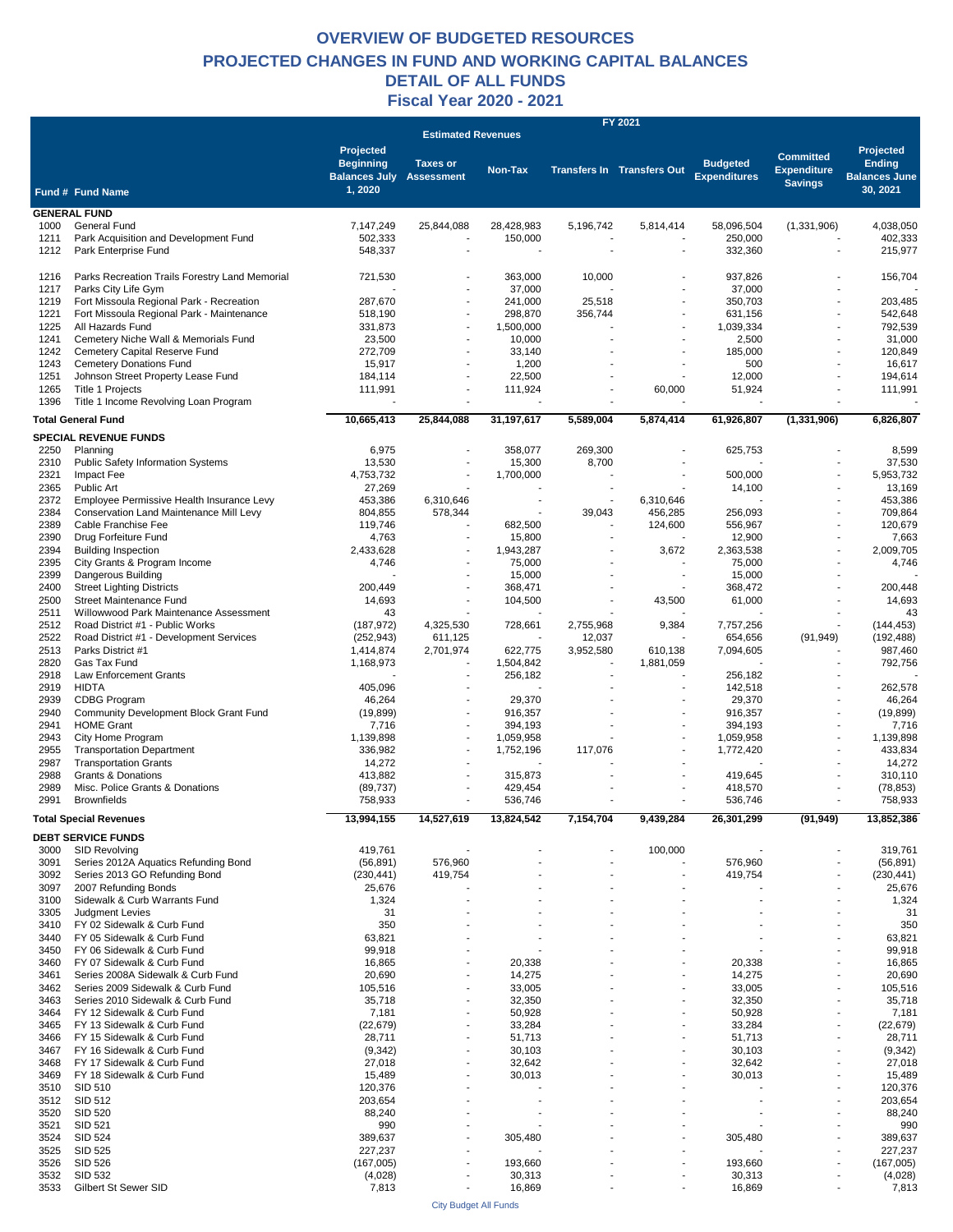#### **OVERVIEW OF BUDGETED RESOURCES Fiscal Year 2020 - 2021 DETAIL OF ALL FUNDS PROJECTED CHANGES IN FUND AND WORKING CAPITAL BALANCES**

|      |                                                   |                                 |                           |            |                          | FY 2021                           |                     |                    |                                        |
|------|---------------------------------------------------|---------------------------------|---------------------------|------------|--------------------------|-----------------------------------|---------------------|--------------------|----------------------------------------|
|      |                                                   |                                 | <b>Estimated Revenues</b> |            |                          |                                   |                     |                    |                                        |
|      |                                                   | Projected                       |                           |            |                          |                                   |                     | <b>Committed</b>   | Projected                              |
|      |                                                   | <b>Beginning</b>                | <b>Taxes or</b>           | Non-Tax    |                          | <b>Transfers In Transfers Out</b> | <b>Budgeted</b>     | <b>Expenditure</b> | <b>Ending</b>                          |
|      |                                                   | <b>Balances July Assessment</b> |                           |            |                          |                                   | <b>Expenditures</b> | <b>Savings</b>     | <b>Balances June</b>                   |
|      | Fund # Fund Name                                  | 1,2020                          |                           |            |                          |                                   |                     |                    | 30, 2021                               |
| 3534 | Lincolnwood Sewer Phase 1                         | 36,764                          | $\sim$                    | 17,469     | $\overline{\phantom{a}}$ | $\overline{\phantom{a}}$          | 17,469              |                    | 36,764                                 |
| 3536 | Lincolnwood Sewer Phase 2                         | 84,932                          | $\overline{\phantom{a}}$  | 32,056     |                          | $\blacksquare$                    | 32,056              |                    | 84,932                                 |
| 3540 | <b>SID 540</b>                                    | 268,636                         |                           | 122,620    |                          |                                   | 122,620             |                    | 268,636                                |
| 3541 | SID 541                                           | 48,166                          |                           | 62,210     |                          |                                   | 62,210              |                    | 48,166                                 |
| 3543 | <b>SID 543</b>                                    | 22,451                          |                           |            |                          |                                   |                     |                    | 22,451                                 |
| 3544 | <b>SID 544</b>                                    | 243,669                         |                           | 58,820     |                          |                                   | 139,807             |                    | 162,682                                |
| 3545 | SID 545                                           | 1,802                           |                           |            |                          |                                   |                     |                    | 1,802                                  |
| 3546 | SID 546                                           | 1,512                           |                           |            |                          |                                   |                     |                    | 1,512                                  |
| 3548 | <b>SID 548</b>                                    | 63,686                          |                           | 350        |                          |                                   | 350                 |                    | 63,686                                 |
| 3549 | SID 549                                           | (21, 215)                       |                           | 173,625    |                          | $\overline{\phantom{a}}$          | 173,625             |                    | (21, 215)<br>$\overline{\phantom{a}}$  |
|      |                                                   |                                 |                           |            |                          |                                   |                     |                    |                                        |
|      | <b>Total Debt Service Funds</b>                   | 2,166,033                       | 996,714                   | 1,342,123  |                          | 100,000                           | 2,419,824           |                    | 1,985,046<br>$\blacksquare$            |
|      | <b>CAPITAL PROJECT FUNDS</b>                      |                                 |                           |            |                          |                                   |                     |                    |                                        |
| 4010 | General Gov't Vehicle & Equipment                 | (23, 878)                       |                           | 343,878    |                          |                                   | 320,000             |                    |                                        |
| 4011 | Information Technology Projects                   | (480, 989)                      |                           | 789,189    |                          | $\overline{\phantom{a}}$          | 308,200             |                    |                                        |
| 4013 | Software Upgrades/Improvements                    | (130, 950)                      |                           | 130,950    |                          |                                   |                     |                    |                                        |
| 4020 | Public Safety Vehicle & Equipment                 | (1,080,329)                     |                           | 2,510,279  |                          |                                   | 1,429,950           |                    |                                        |
| 4030 | Public Works Vehicle & Equipment                  | (967, 573)                      |                           | 1,087,123  |                          |                                   | 119,550             |                    |                                        |
| 4033 | Sidewalk/Curb Projects                            | (16, 566)                       |                           | 16,566     |                          |                                   |                     |                    |                                        |
| 4035 | Right of Way Road Construction Projects           | (2, 285, 833)                   |                           | 2,285,833  |                          |                                   |                     |                    |                                        |
| 4037 | <b>Public Works Facilities Projects</b>           | (7,201)                         |                           | 7,201      |                          |                                   |                     |                    |                                        |
| 4060 | Capital Improvement Program Fund                  |                                 |                           |            |                          |                                   |                     |                    |                                        |
|      |                                                   | (2,575,510)                     |                           | 2,500,000  | 2,068,546                |                                   | 2,066,046           |                    | (73,010)                               |
| 4080 | Culture & Recreation Vehicle & Equipment          | (445, 139)                      |                           | 595,139    |                          |                                   | 150,000             |                    |                                        |
| 4081 | Parks Capital Projects                            | (105, 181)                      |                           | 105,181    |                          |                                   |                     |                    |                                        |
| 4083 | <b>Conservation Land Management</b>               | (123, 676)                      |                           | 123,676    |                          |                                   |                     |                    |                                        |
| 4085 | Urban Forestry + Greenway & Horticulture          | (18, 142)                       |                           | 18,142     |                          |                                   |                     |                    |                                        |
| 4130 | Open Space Acquisition                            | 1,147,162                       |                           |            |                          |                                   |                     |                    | 1,147,162                              |
| 4451 | FY 07 Sidewalk/Curb Fund                          | 34                              |                           |            |                          |                                   |                     |                    | 34                                     |
| 4454 | FY 10 Sidewalk/Curb Fund                          | 889                             |                           |            |                          |                                   |                     |                    | 889                                    |
| 4455 | FY 11 Sidewalk/Curb Fund                          | 538                             |                           |            |                          |                                   |                     |                    | 538                                    |
| 4456 | FY 12 Sidewalk/Curb Fund                          | 48,779                          |                           |            |                          |                                   |                     |                    | 48,779                                 |
| 4457 | FY 13 Sidewalk/Curb Fund                          | 33,363                          |                           |            |                          |                                   |                     |                    | 33,363                                 |
| 4459 | FY 15 Sidewalk/Curb Fund                          | 57,725                          |                           |            |                          |                                   |                     |                    | 57,725                                 |
| 4460 | FY 16 Sidewalk/Curb Fund                          | 11,113                          |                           |            |                          |                                   |                     |                    | 11,113                                 |
| 4461 | FY 17 Sidewalk/Curb Fund                          | 42,935                          |                           |            |                          |                                   |                     |                    | 42,935                                 |
| 4462 | FY 18 Sidewalk/Curb Fund                          | 18,722                          |                           |            |                          |                                   |                     |                    | 18,722                                 |
| 4463 | FY 19 Sidewalk/Curb Fund                          | (127, 394)                      |                           | 127,394    |                          |                                   |                     |                    |                                        |
|      |                                                   |                                 |                           |            |                          |                                   |                     |                    |                                        |
| 4464 | FY 20 Sidewalk/Curb Fund                          | (293, 979)                      |                           | 293,979    |                          |                                   |                     |                    |                                        |
| 4532 | Maloney Ranch SID                                 | 763                             |                           |            |                          |                                   |                     |                    | 763                                    |
| 4533 | Rattlesnake Sewer SID                             | 11                              |                           |            |                          |                                   |                     |                    | 11                                     |
| 4535 | Slant Street Traffic Calming Fund                 | $\overline{1}$                  |                           |            |                          |                                   |                     |                    |                                        |
| 4536 | SID 536 Lincolnwood Phase 2                       | 2,220                           |                           |            |                          |                                   |                     |                    | 2,220                                  |
| 4540 | <b>SID 540</b>                                    | 2,546                           |                           |            |                          |                                   |                     |                    | 2,546                                  |
| 4541 | SID 541                                           | 23,576                          |                           |            |                          |                                   |                     |                    | 23,576                                 |
| 4544 | Miller Creek Mitigation Fund                      | 3,526                           |                           |            |                          |                                   |                     |                    | 3,526                                  |
| 4545 | Miller Creek Twite Construction                   | 1,394                           |                           |            |                          |                                   |                     |                    | 1,394                                  |
| 4546 | Miller Creek Maloney Construction                 | 10,025                          |                           |            |                          |                                   |                     |                    | 10,025                                 |
| 4547 | Miller Creek McCarthy Construction                | 18,657                          |                           |            |                          |                                   |                     |                    | 18,657                                 |
| 4548 | <b>SID 548</b>                                    | 120,649                         |                           |            |                          |                                   |                     |                    | 120,649                                |
|      | 4745 Maloney/Twite Miller CR Fund                 | 1,292                           |                           |            |                          |                                   |                     |                    | 1,292                                  |
| 4941 | SID 549                                           | 79,069                          |                           |            |                          |                                   |                     |                    | 79,069                                 |
| 4944 | <b>SID 544</b>                                    | 245                             |                           |            |                          |                                   |                     |                    | 245                                    |
| 4948 | Storm Water Outfall Retrofits                     | 70,434                          |                           |            |                          |                                   |                     |                    | 70,434                                 |
|      | 4949 Way Finding Project                          | 99,516                          |                           |            |                          |                                   |                     |                    | 99,516                                 |
|      |                                                   |                                 |                           |            |                          |                                   |                     |                    |                                        |
|      | <b>Total Capital Project Funds</b>                | (6,887,156)                     | $\blacksquare$            | 10,934,530 | 2,068,546                | $\blacksquare$                    | 4,393,746           |                    | 1,722,174<br>$\blacksquare$            |
|      |                                                   |                                 |                           |            |                          |                                   |                     |                    |                                        |
|      | <b>ENTERPRISE FUNDS (Working Capital)</b>         |                                 |                           |            |                          |                                   |                     |                    |                                        |
| 5020 | Civic Stadium                                     | 125,896                         |                           | 120,000    |                          |                                   | 120,000             |                    | 125,896                                |
| 5210 | Water Fund                                        | 6,158,593                       |                           | 18,294,513 |                          |                                   | 21,492,135          |                    | 2,960,971                              |
| 5311 | Wastewater/Compost Operating Fund                 | 3,336,235                       |                           | 9,254,246  |                          | 2,040                             | 12,431,536          |                    | 156,905                                |
| 5315 | Wastewater Loan Fund                              | 38,640                          |                           |            |                          |                                   |                     |                    | 38,640                                 |
| 5325 | Wastewater Development Fund                       | 2,851,025                       |                           |            |                          |                                   |                     |                    | 2,851,025                              |
| 5450 | Storm Water                                       | (82,986)                        |                           | 2,367,872  |                          | 180,700                           | 1,591,313           |                    | 512,873                                |
| 5711 | Aquatics                                          | (216, 108)                      |                           | 1,190,800  | 253,000                  |                                   | 1,570,660           |                    | (342, 968)<br>$\overline{\phantom{a}}$ |
|      |                                                   |                                 |                           |            |                          |                                   |                     |                    |                                        |
|      | <b>Total Enterprise Funds</b>                     | 12,211,295                      | $\blacksquare$            | 31,227,431 | 253,000                  | 182,740                           | 37,205,644          |                    | 6,303,342<br>$\blacksquare$            |
|      | <b>INTERNAL SERVICE FUND</b>                      |                                 |                           |            |                          |                                   |                     |                    |                                        |
| 6050 | Employee Benefit Plan Fund                        | 1,845,829                       |                           | 9,234,472  | 532,000                  |                                   | 9,095,110           |                    | 2,517,191<br>$\overline{\phantom{a}}$  |
|      |                                                   |                                 |                           |            |                          |                                   |                     |                    |                                        |
|      | <b>Total Internal Service Fund</b>                | 1,845,829                       | $\blacksquare$            | 9,234,472  | 532,000                  | $\blacksquare$                    | 9,095,110           |                    | 2,517,191<br>$\blacksquare$            |
|      | <b>COMPONENT UNITS</b>                            |                                 |                           |            |                          |                                   |                     |                    |                                        |
|      |                                                   |                                 |                           |            |                          |                                   |                     |                    |                                        |
| 7370 | Parking Commission Fund                           | 1,568,319                       |                           | 2,550,089  |                          | 309,531                           | 2,314,689           |                    | 1,494,188                              |
| 7371 | Parking Commission - Interest Funds 2014 Bonds    | (481, 028)                      |                           |            | 138,465                  |                                   | 232,875             |                    | (575, 438)<br>$\overline{\phantom{a}}$ |
|      |                                                   |                                 |                           |            |                          |                                   |                     |                    |                                        |
| 7372 | Parking Commission Sinking Fund Series 2014 Bonds | 555,250                         |                           |            | 170,250                  |                                   | 280,000             |                    | 445,500                                |
| 7375 | Parking Commission TIF Series 2014 Bonds          | (1,607)                         | $\overline{\phantom{a}}$  | 208,030    |                          | $\overline{a}$                    | 208,030             |                    | (1,607)<br>$\overline{\phantom{a}}$    |
|      |                                                   |                                 |                           |            |                          |                                   |                     |                    |                                        |
|      | <b>Total Parking Commission</b>                   | 1,640,934                       | $\overline{\phantom{a}}$  | 2,758,119  | 308,715                  | 309,531                           | 3,035,594           |                    | 1,362,643<br>$\blacksquare$            |
| 7380 | Downtown Business Improvement                     | 120,877                         |                           | 443,459    |                          |                                   | 364,000             |                    | 200,336                                |
|      |                                                   |                                 |                           |            |                          |                                   |                     |                    |                                        |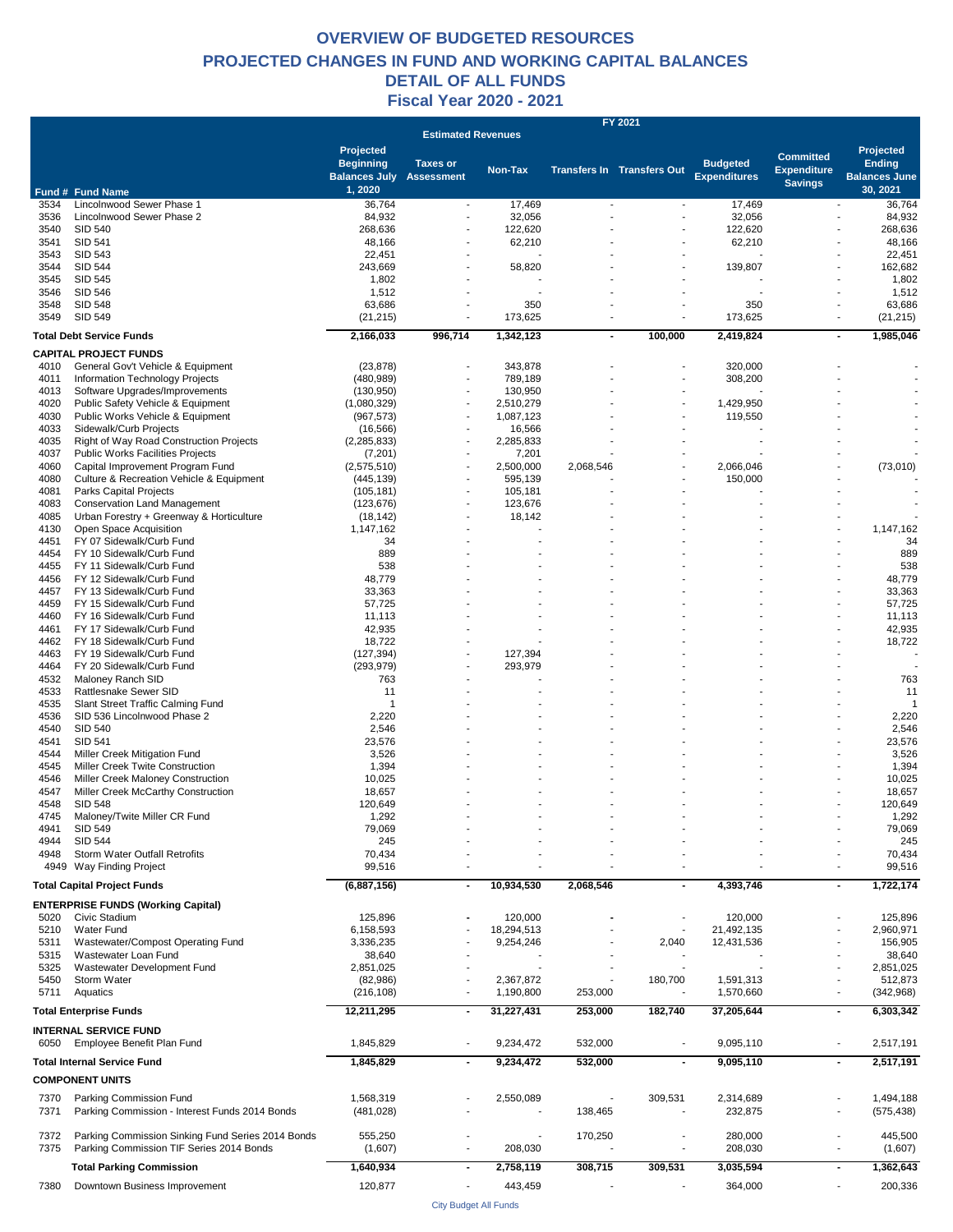#### **OVERVIEW OF BUDGETED RESOURCES Fiscal Year 2020 - 2021 DETAIL OF ALL FUNDS PROJECTED CHANGES IN FUND AND WORKING CAPITAL BALANCES**

|      |                                              |                                                                        |                                      |             |            | FY 2021                           |                                        |                                                          |                                                                       |
|------|----------------------------------------------|------------------------------------------------------------------------|--------------------------------------|-------------|------------|-----------------------------------|----------------------------------------|----------------------------------------------------------|-----------------------------------------------------------------------|
|      |                                              |                                                                        | <b>Estimated Revenues</b>            |             |            |                                   |                                        |                                                          |                                                                       |
|      | Fund # Fund Name                             | <b>Projected</b><br><b>Beginning</b><br><b>Balances July</b><br>1,2020 | <b>Taxes or</b><br><b>Assessment</b> | Non-Tax     |            | <b>Transfers In Transfers Out</b> | <b>Budgeted</b><br><b>Expenditures</b> | <b>Committed</b><br><b>Expenditure</b><br><b>Savings</b> | <b>Projected</b><br><b>Ending</b><br><b>Balances June</b><br>30, 2021 |
| 7381 | <b>Tourism Business Improvement District</b> | 195,465                                                                | $\overline{a}$                       | 731,160     |            | $\overline{\phantom{a}}$          | 658,905                                | $\sim$                                                   | 267,720                                                               |
|      | <b>Total Improvement Districts</b>           | 316,342                                                                | $\blacksquare$                       | 1,174,619   |            |                                   | 1,022,905                              |                                                          | 468,056<br>$\blacksquare$                                             |
|      | <b>REDEVELOPMENT AGENCY</b>                  |                                                                        |                                      |             |            |                                   |                                        |                                                          |                                                                       |
| 7383 | <b>MRA Riverfront Triangle URD</b>           | 170,897                                                                |                                      | 212         | 394,670    | 100.000                           | 645,798                                | $\overline{\phantom{a}}$                                 | (180, 019)                                                            |
| 7384 | NRSS Debt Service Clearing                   |                                                                        |                                      | 1.376.402   |            | 1,376,402                         |                                        |                                                          |                                                                       |
| 7385 | <b>MRA Front St URD</b>                      | 419,201                                                                |                                      | 1,678       | 726,209    |                                   | 1,175,487                              |                                                          | (28, 399)                                                             |
| 7386 | MRA Tax Increment Debt Service - Safeway     | 67,784                                                                 |                                      | 2,667       | 135,568    |                                   | 138.235                                |                                                          | 67,784                                                                |
| 7387 | MRA URD II Brownfields Revolving Loan Fund   |                                                                        |                                      |             | 41,928     |                                   | 41,928                                 |                                                          |                                                                       |
| 7388 | MRA Reserve 3.6M TIF                         | 674,645                                                                |                                      |             |            |                                   |                                        |                                                          | 674,645                                                               |
| 7389 | <b>MRA Tax Increment Debt Service</b>        | 267,798                                                                |                                      |             | 672,422    |                                   | 672,422                                |                                                          | 267,798                                                               |
| 7390 | <b>MRA URD II Clearing</b>                   |                                                                        |                                      | 3,772,941   |            | 3,772,941                         |                                        |                                                          |                                                                       |
| 7392 | Urban Renewal District II Fund               | 2,087,006                                                              |                                      | 16,533      | 2,776,361  | 400,000                           | 4,509,894                              |                                                          | (29, 994)                                                             |
| 7393 | Urban Renewal District III Fund              | 3,779,983                                                              |                                      | 1,161,989   | 3,347,515  | 141,709                           | 6,921,930                              |                                                          | 1,225,848                                                             |
| 7394 | MRA URD III Debt Clearing                    |                                                                        |                                      | 4,027,630   |            | 4,027,630                         |                                        |                                                          |                                                                       |
| 7395 | <b>MRA Tax Increment Debt Service</b>        | 420,531                                                                |                                      |             | 1,371,824  |                                   | 1,230,116                              |                                                          | 562,239                                                               |
| 7396 | <b>NRSS Debt Service Sinking</b>             | 94,175                                                                 |                                      |             | 851,976    |                                   | 591,299                                |                                                          | 354,852                                                               |
| 7397 | North Reserve/Scott St URD                   | 1,084,649                                                              |                                      | 6,604,486   | 785,102    | 285,676                           | 8,252,286                              |                                                          | (63, 725)                                                             |
| 7398 | Hellgate URD                                 | 395,431                                                                |                                      | 338,739     |            | 25,000                            | 762,997                                |                                                          | (53, 827)                                                             |
| 7399 | Inter-Mountain Bond                          | (599)                                                                  |                                      |             | 146,661    |                                   | 146,661                                |                                                          | (599)                                                                 |
| 7400 | Front St Bond Clearing                       |                                                                        |                                      | 1,513,389   |            | 1,513,389                         |                                        |                                                          |                                                                       |
| 7401 | Front St Parking Structure                   | 219.436                                                                |                                      |             | 206,830    |                                   | 205.150                                |                                                          | 221,116                                                               |
| 7402 | Front St Subordinate Lien Note               | 142,023                                                                |                                      |             | 580,350    |                                   | 580,349                                | ٠                                                        | 142,024                                                               |
| 7410 | <b>Riverfront Clearing</b>                   |                                                                        |                                      | 489,061     |            | 489,061                           |                                        |                                                          |                                                                       |
| 7411 | <b>Riverfront Sinking</b>                    | 94,741                                                                 |                                      |             | 94,391     |                                   | 94,391                                 | $\blacksquare$                                           | 94,741                                                                |
|      | <b>Total Redevelopment Agency</b>            | 9,917,745                                                              | $\blacksquare$                       | 19,305,727  | 12,131,807 | 12,131,808                        | 25,968,944                             |                                                          | 3,254,527<br>$\sim$                                                   |
|      | <b>Total Component Unit Funds</b>            | 11,875,021                                                             |                                      | 23,238,465  | 12,440,522 | 12,441,339                        | 30,027,442                             | $\blacksquare$                                           | 5,085,227                                                             |
|      | <b>Total All Funds</b>                       | 45.870.590                                                             | 41.368.421                           | 120,999,180 | 28,037,776 | 28,037,777                        | 171.369.871                            | (1, 423, 855)                                            | 38,292,174                                                            |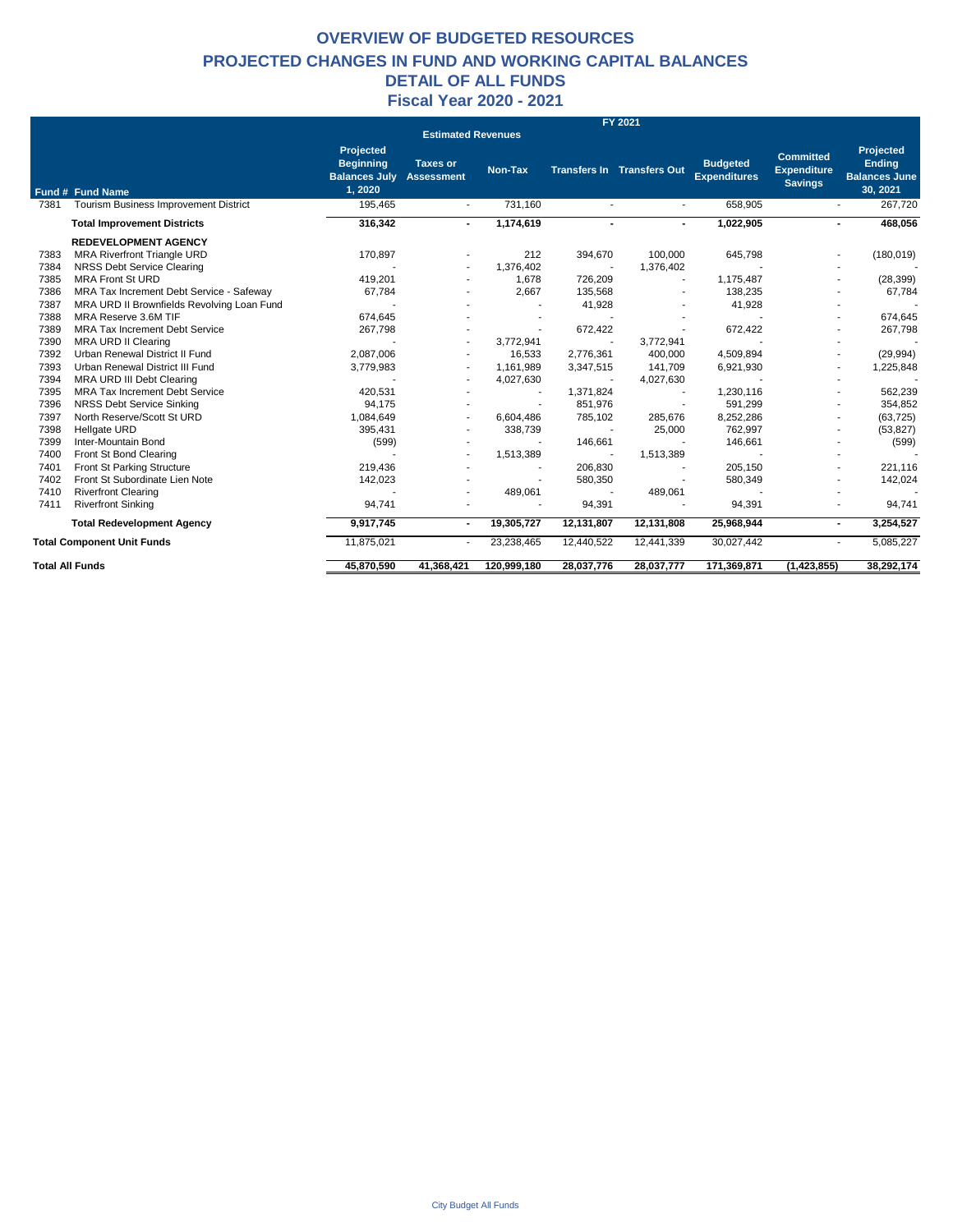|                                                                                    | Percent change to mills and assessments |                                  |                                |                                | (0.03)%               |                     |                              | (0.23)%                    |            |                            | $(0.23)\%$                                 |         |
|------------------------------------------------------------------------------------|-----------------------------------------|----------------------------------|--------------------------------|--------------------------------|-----------------------|---------------------|------------------------------|----------------------------|------------|----------------------------|--------------------------------------------|---------|
|                                                                                    |                                         |                                  |                                |                                | <b>Mayor's Funded</b> |                     |                              | <b>City Council Funded</b> |            |                            | <b>Final Adopted Budget</b>                |         |
| <b>Request Description</b>                                                         | <b>Requested</b><br><b>Amount</b>       | <b>Rating</b>                    | Approved:<br><b>Tax Funded</b> | Subtotal Tax Non-Tax<br>Funded | Funded                | <b>Total Funded</b> | <b>Tax Revenue</b><br>Funded | Non-Tax<br>Funded          | Amendments | <b>Final Tax</b><br>Funded | <b>Final Non-</b><br>Tax Funded Not Funded |         |
| <b>General Fund</b>                                                                |                                         |                                  |                                |                                |                       |                     |                              |                            |            |                            |                                            |         |
| <b>Mayor</b>                                                                       |                                         |                                  |                                |                                |                       |                     |                              |                            |            |                            |                                            |         |
| 2021 Legislative Session                                                           | 33,000 New Program                      |                                  |                                |                                | 33,000                | 33,000              |                              |                            |            |                            | 33,000                                     |         |
| <b>Communication and Survey Services</b>                                           |                                         | 50,000 Expand Level of Service   |                                |                                | 50,000                | 50,000              |                              |                            |            |                            | 50,000                                     |         |
| Missoula Art Museum Upgraded HVAC Controls                                         | 16,875 Efficiency                       |                                  |                                |                                |                       |                     |                              |                            |            |                            |                                            | 16,875  |
| <b>Human Resources</b>                                                             |                                         |                                  |                                |                                |                       |                     |                              |                            |            |                            |                                            |         |
| Safety and Security                                                                |                                         | 214,735 Expand Level of Service  |                                |                                | 112,059               | 112,059             |                              |                            |            |                            | 112,059                                    | 102,676 |
| <b>City Clerk</b>                                                                  |                                         |                                  |                                |                                |                       |                     |                              |                            |            |                            |                                            |         |
| Public meetings Zoom admin (Intern)                                                | 8,763 Urgent                            |                                  |                                |                                | 8,763                 | 8,763               |                              |                            |            |                            | 8,763                                      |         |
| <b>Information Technologies</b>                                                    |                                         |                                  |                                |                                |                       |                     |                              |                            |            |                            |                                            |         |
| <b>Baseline Adjustments</b>                                                        | 69,964 Required                         |                                  |                                |                                | 42,768                | 42,768              |                              |                            |            |                            | 42,768                                     | 27,196  |
| Network Security Admin                                                             |                                         | 88,200 Expand Level of Service   |                                |                                | 88,200                | 88,200              |                              |                            |            |                            | 88,200                                     |         |
| <b>HDESK</b> technician                                                            |                                         | 65,365 Expand Level of Service   |                                |                                |                       |                     |                              |                            |            |                            |                                            | 65,365  |
| LiGo AVL Service Maintenance                                                       | 32,232 Required                         |                                  |                                |                                | 32,232                | 32,232              |                              |                            |            |                            | 32,232                                     |         |
| <b>Municipal Court</b>                                                             |                                         |                                  |                                |                                |                       |                     |                              |                            |            |                            |                                            |         |
| Municipal Court Projected Baseline Increases                                       |                                         | 15,022 Maintain Level of Service |                                |                                | 10,000                | 10,000              |                              |                            |            |                            | 10,000                                     | 5,022   |
| Copier/printer equipment purchase                                                  | 5,560 Efficiency                        |                                  |                                |                                | 5,560                 | 5,560               |                              |                            |            |                            | 5,560                                      |         |
| Municipal Court Accounts Receivable Collection Agency data<br>exchange development | 10,800 Urgent                           |                                  |                                |                                | 10,800                | 10,800              |                              |                            | (10, 800)  |                            |                                            | 10,800  |
|                                                                                    |                                         |                                  |                                |                                |                       |                     |                              |                            |            |                            |                                            |         |
| COVID-19 Safety Equipment, supplies and court services                             | 13,747 Required                         |                                  |                                |                                | 13,747                | 13,747              | $\sim$                       |                            |            |                            | 13,747                                     |         |
| <b>Facility Maintenance</b>                                                        |                                         |                                  |                                |                                |                       |                     |                              |                            |            |                            |                                            |         |
| Utility cost adjustment                                                            | 4,536 Required                          |                                  |                                |                                |                       |                     |                              |                            |            |                            |                                            | 4,536   |
| <b>Development Services</b>                                                        |                                         |                                  |                                |                                |                       |                     |                              |                            |            |                            |                                            |         |
| Dev Services Planning subsidies                                                    | 26,708 Required                         |                                  |                                |                                |                       |                     |                              |                            |            |                            |                                            | 26,708  |
| <b>Housing &amp; Community Development</b>                                         |                                         |                                  |                                |                                |                       |                     |                              |                            |            |                            |                                            |         |
| Affordable Housing Trust Fund                                                      | 750,000 New Program                     |                                  |                                |                                | 750,000               | 750,000             |                              |                            |            |                            | 750,000                                    |         |
| Joint Statewide Advocacy                                                           | 15,000 Plan                             |                                  |                                |                                | 15,000                | 15,000              |                              |                            |            |                            | 15,000                                     |         |
| Joint 100% Clean Electricity Economic Analysis                                     | 20,000 Plan                             |                                  |                                |                                | 20,000                | 20,000              |                              |                            |            |                            | 20,000                                     |         |
| Missoula Mobile Crisis Response Team                                               | 75,000 Required                         |                                  |                                |                                | 75,000                | 75,000              |                              |                            |            |                            | 75,000                                     |         |
| Housing Navigation Services - Service Cost Adjustment                              | 2,585 Required                          |                                  |                                |                                |                       |                     |                              |                            |            |                            |                                            | 2,585   |
| LEARN Missoula and City-Driven Policy Analysis and Equity Work                     | 100,000 Urgent                          |                                  |                                |                                | 100,000               | 100,000             |                              |                            |            |                            | 100,000                                    |         |
| Seed Funding for a Homeless Navigation Center                                      | 50,000 New Program                      |                                  |                                |                                |                       |                     |                              |                            | 50,000     |                            | 50.000                                     |         |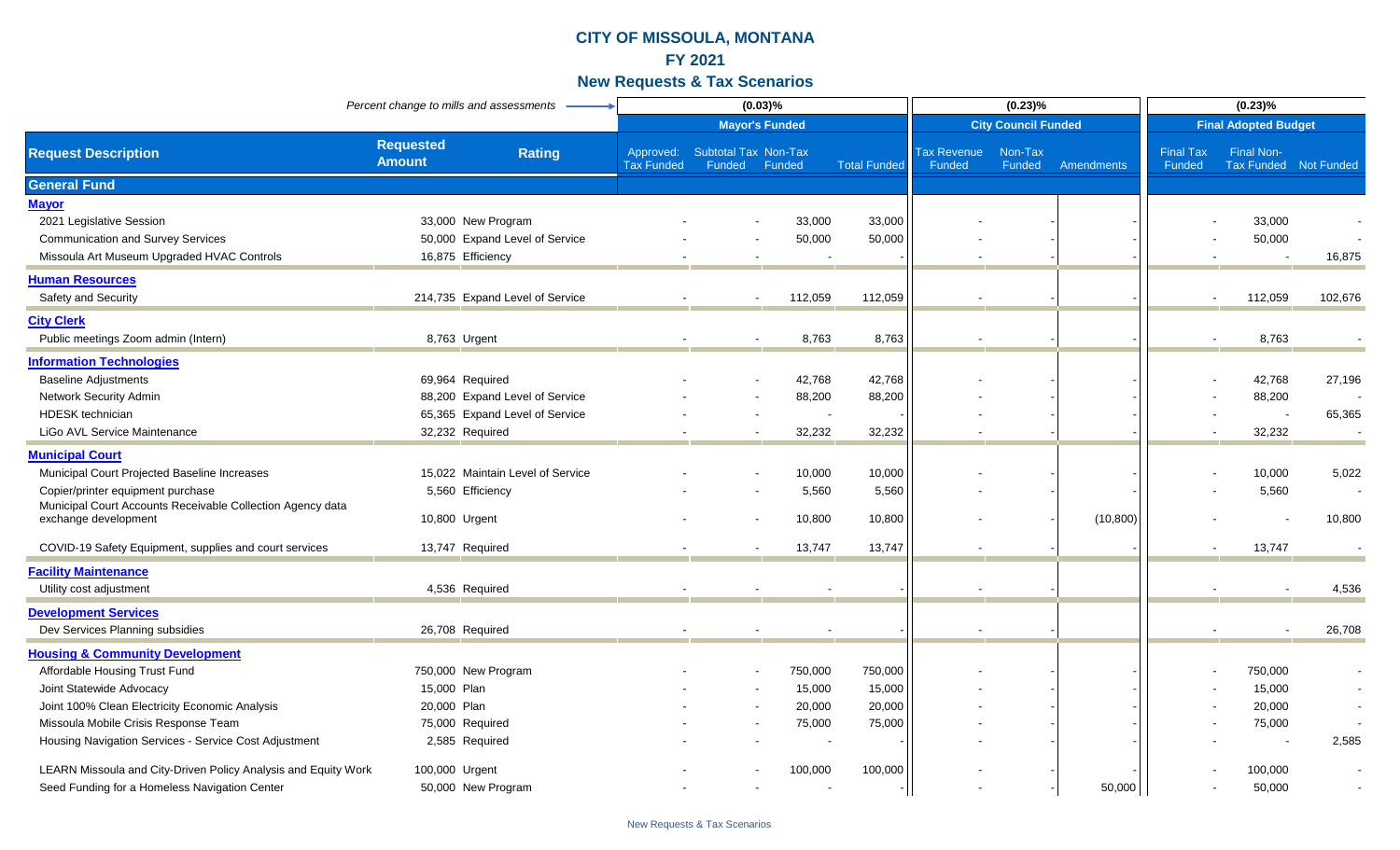|                                                                                                                  | Percent change to mills and assessments |                                   |                                |                                              | (0.03)%               |                     |                              | (0.23)%                    |            |                            | $(0.23)\%$                                 |         |
|------------------------------------------------------------------------------------------------------------------|-----------------------------------------|-----------------------------------|--------------------------------|----------------------------------------------|-----------------------|---------------------|------------------------------|----------------------------|------------|----------------------------|--------------------------------------------|---------|
|                                                                                                                  |                                         |                                   |                                |                                              | <b>Mayor's Funded</b> |                     |                              | <b>City Council Funded</b> |            |                            | <b>Final Adopted Budget</b>                |         |
| <b>Request Description</b>                                                                                       | <b>Requested</b><br><b>Amount</b>       | <b>Rating</b>                     | Approved:<br><b>Tax Funded</b> | <b>Subtotal Tax Non-Tax</b><br>Funded Funded |                       | <b>Total Funded</b> | <b>Tax Revenue</b><br>Funded | Non-Tax<br>Funded          | Amendments | <b>Final Tax</b><br>Funded | <b>Final Non-</b><br>Tax Funded Not Funded |         |
| <u>Attorney</u>                                                                                                  |                                         |                                   |                                |                                              |                       |                     |                              |                            |            |                            |                                            |         |
| Victim Witness Coordinator                                                                                       |                                         | 74,161 Maintain Level of Service  |                                |                                              | 74,161                | 74,161              |                              |                            |            |                            | 74,161                                     |         |
| <b>RVS Services</b>                                                                                              |                                         | 4,799 Maintain Level of Service   |                                |                                              | 4,799                 | 4,799               |                              |                            |            |                            | 4,799                                      |         |
| Baseline adjustments (CIP project)                                                                               | 18,986 Required                         |                                   |                                |                                              | 18,986                | 18,986              |                              |                            |            |                            | 18,986                                     |         |
| <b>Police</b>                                                                                                    |                                         |                                   |                                |                                              |                       |                     |                              |                            |            |                            |                                            |         |
| COPS Hiring 2020 - Two officers (BID & Forensic)<br>Core and enhanced training for officers to maintain level of | 268,594 Leverage                        |                                   |                                |                                              | 268,594               | 268,594             |                              |                            |            |                            | 268,594                                    |         |
| service<br>Baseline Adjustments for maintainence, usage and contractual                                          |                                         | 226,332 Maintain Level of Service |                                |                                              | 226,332               | 226,332             |                              |                            | (77, 352)  |                            | 148,980                                    | 77,352  |
| requirements<br>Purchase new vehicles - motorcycle and special teams transport                                   | 22,004 Required                         |                                   |                                |                                              |                       |                     |                              |                            |            |                            |                                            | 22,004  |
| vehicle                                                                                                          |                                         | 105,000 Maintain Level of Service |                                |                                              | 105,000               | 105,000             |                              |                            | (45,000)   |                            | 60,000                                     | 45,000  |
| Replacement of Chief/Assistant Chief/Captains' Vehicles                                                          |                                         | 160,000 Maintain Level of Service |                                |                                              | 160,000               | 160,000             |                              |                            |            |                            | 160,000                                    |         |
| <b>PPE Helmets with Face Shields</b>                                                                             | 34,800 Urgent                           |                                   |                                |                                              | 34,800                | 34,800              |                              |                            |            |                            | 34,800                                     |         |
| Cameras - Body-worn, vehicle, and interview roomsCameras -<br>Body-worn, vehicle, and interview rooms            | 75,150 Urgent                           |                                   |                                |                                              | 75,150                | 75,150              |                              |                            |            |                            | 75,150                                     |         |
| <b>Fire</b>                                                                                                      |                                         |                                   |                                |                                              |                       |                     |                              |                            |            |                            |                                            |         |
| <b>MFD Baseline Adjustment</b>                                                                                   | 36,835 Required                         |                                   |                                |                                              |                       |                     |                              |                            |            |                            |                                            | 36,835  |
| <b>ARU Overtime Funding</b>                                                                                      |                                         | 101,220 Expand Level of Service   |                                |                                              |                       |                     |                              |                            |            |                            |                                            | 101,220 |
| Maintenance Training/Travel Increase                                                                             |                                         | 3,000 Maintain Level of Service   |                                |                                              |                       |                     |                              |                            |            |                            |                                            | 3,000   |
| COVID Personal Protective Equipment (PPE)                                                                        | 8,500 Urgent                            |                                   |                                |                                              | 8,500                 | 8,500               |                              |                            |            |                            | 8,500                                      |         |
| <b>Training Overtime Increase</b>                                                                                | 3,819 Required                          |                                   |                                |                                              |                       |                     |                              |                            |            |                            |                                            | 3,819   |
| Rapid Intervention Team (RIT) Training                                                                           | 7,520 New Program                       |                                   |                                |                                              |                       |                     |                              |                            |            |                            |                                            | 7,520   |
| Mental Health Program Manager                                                                                    | 114,259 New Program                     |                                   |                                |                                              |                       |                     |                              |                            |            |                            |                                            | 114,259 |
| <b>Fleet Maintenance</b>                                                                                         |                                         |                                   |                                |                                              |                       |                     |                              |                            |            |                            |                                            |         |
| Budget baseline adjustment to maintain level of service                                                          |                                         | 10,450 Maintain Level of Service  |                                |                                              |                       |                     |                              |                            |            |                            |                                            | 10,450  |
| <b>Contractual Obligations</b>                                                                                   | 2,230 Required                          |                                   |                                |                                              | 2,230                 | 2,230               |                              |                            |            |                            | 2,230                                      |         |
| <b>Cemetery</b>                                                                                                  |                                         |                                   |                                |                                              |                       |                     |                              |                            |            |                            |                                            |         |
| Baseline adjustments for inflationary Increases                                                                  | 497 Required                            |                                   |                                |                                              |                       |                     |                              |                            |            |                            |                                            | 497     |
| <b>Non-Department</b>                                                                                            |                                         |                                   |                                |                                              |                       |                     |                              |                            |            |                            |                                            |         |
| Maintain existing non-grant funded staff at FY20 levels - Health                                                 |                                         | 97,803 Maintain Level of Service  |                                |                                              | 97,803                |                     |                              |                            |            |                            | 97,803                                     |         |
| Dept.<br>Maintain staffing level - Animal Control                                                                |                                         | 16,581 Maintain Level of Service  |                                |                                              | 16,581                | 97,803<br>16,581    |                              |                            |            |                            | 16,581                                     |         |
| <b>Total General Fund Operating</b>                                                                              | 3,060,632                               |                                   |                                |                                              | 2,460,066             | 2,460,066           | п.                           |                            | (83, 152)  | $\sim 10$                  | 2,376,914                                  | 683,718 |
|                                                                                                                  |                                         |                                   |                                |                                              |                       |                     |                              |                            |            |                            |                                            |         |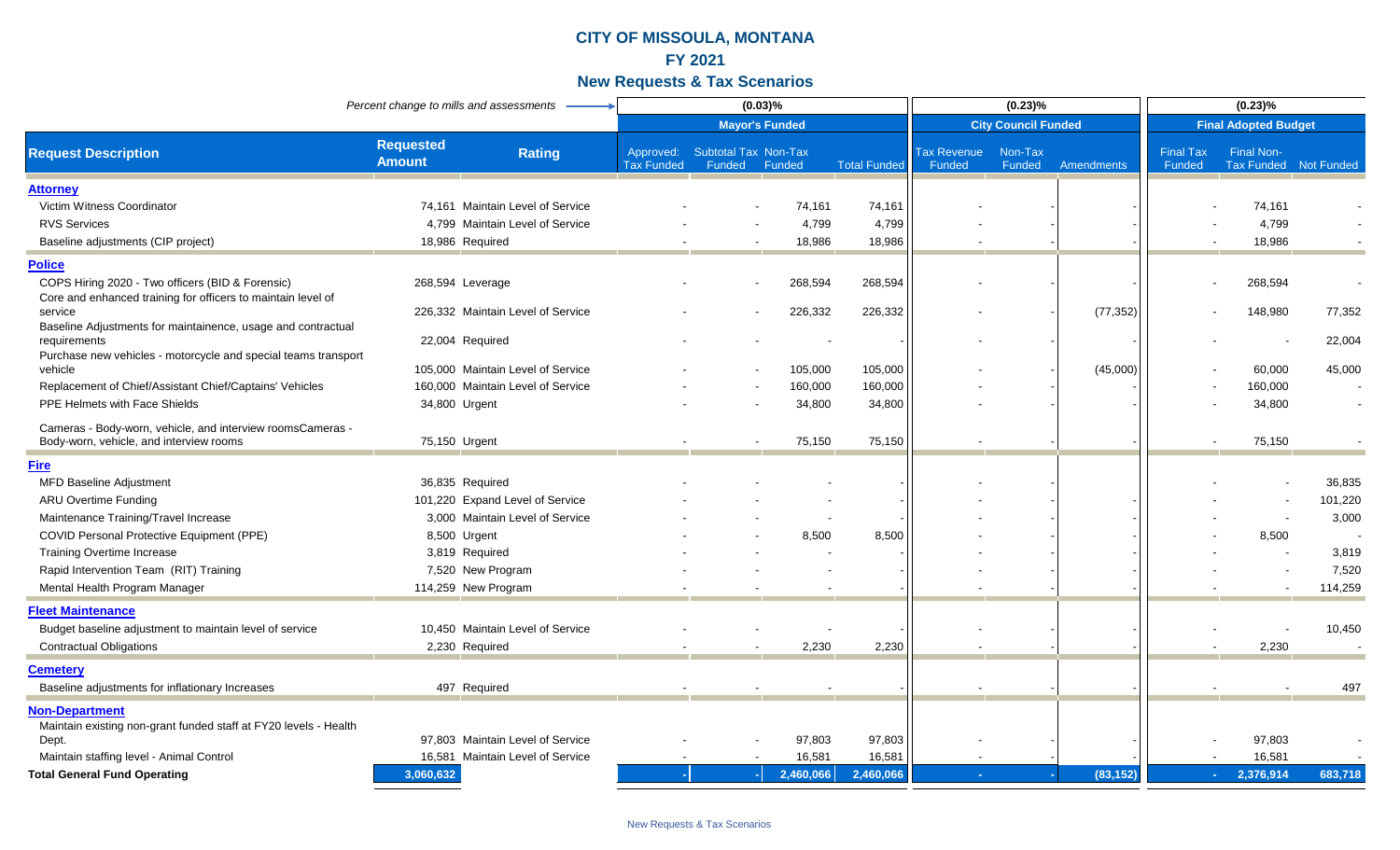|                                                          | Percent change to mills and assessments |                                   |                                |                                       | (0.03)%<br>$(0.23)\%$ |                     |                              |                            | $(0.23)\%$ |                                   |                                     |         |
|----------------------------------------------------------|-----------------------------------------|-----------------------------------|--------------------------------|---------------------------------------|-----------------------|---------------------|------------------------------|----------------------------|------------|-----------------------------------|-------------------------------------|---------|
|                                                          |                                         |                                   |                                |                                       | <b>Mayor's Funded</b> |                     |                              | <b>City Council Funded</b> |            |                                   | <b>Final Adopted Budget</b>         |         |
| <b>Request Description</b>                               | <b>Requested</b><br><b>Amount</b>       | <b>Rating</b>                     | Approved:<br><b>Tax Funded</b> | <b>Subtotal Tax Non-Tax</b><br>Funded | Funded                | <b>Total Funded</b> | <b>Tax Revenue</b><br>Funded | Non-Tax<br>Funded          | Amendments | <b>Final Tax</b><br><b>Funded</b> | Final Non-<br>Tax Funded Not Funded |         |
| <b>Road District (Operating)</b>                         |                                         |                                   |                                |                                       |                       |                     |                              |                            |            |                                   |                                     |         |
| <b>Public Works - Road District #1</b>                   |                                         |                                   |                                |                                       |                       |                     |                              |                            |            |                                   |                                     |         |
| <b>Sweeper Lease</b>                                     | 63,000 Replacement                      |                                   |                                |                                       |                       |                     |                              |                            |            |                                   |                                     | 63,000  |
| <b>Total Road District #1 Operating</b>                  | 63,000                                  |                                   |                                |                                       |                       |                     | $\sim$                       |                            | m.         | <b>COL</b>                        |                                     | 63,000  |
| <b>Parks Operating</b>                                   |                                         |                                   |                                |                                       |                       |                     |                              |                            |            |                                   |                                     |         |
| <b>Parks &amp; Recreation</b>                            |                                         |                                   |                                |                                       |                       |                     |                              |                            |            |                                   |                                     |         |
| Contractual and Utility increases                        | 3,950 Required                          |                                   |                                |                                       | 3,950                 | 3,950               |                              |                            |            |                                   | 3,950                               |         |
| Conservation Lands Baseline Request - CLM Levy Fund plan | 39,480 Plan                             |                                   |                                |                                       | 39,480                | 39,480              |                              |                            |            |                                   | 39,480                              |         |
| <b>Conservation Lands Research Coordinator</b>           | 46,729 Plan                             |                                   |                                |                                       | 46,729                | 46,729              |                              |                            |            |                                   | 46,729                              |         |
| Annexation related                                       |                                         | 22,640 Maintain Level of Service  |                                |                                       | 22,640                | 22,640              |                              |                            |            |                                   | 22,640                              |         |
| Montana Department of Transportation projects            |                                         | 84,007 Maintain Level of Service  |                                |                                       | 33,352                | 33,352              |                              |                            |            |                                   | 33,352                              | 50,655  |
| Unfunded Developed parks                                 |                                         | 9.963 Maintain Level of Service   |                                |                                       | $\sim$                | $\sim$              |                              |                            |            |                                   | $\sim$                              | 9,963   |
| <b>Aquatics Contribution</b>                             |                                         | 28,000 Maintain Level of Service  |                                | $\sim$                                | 28,000                | 28,000              |                              |                            |            |                                   | 28,000                              |         |
| <b>Community Based Programs</b>                          | 91,652 New Program                      |                                   |                                |                                       | 91,652                | 91,652              |                              |                            |            |                                   | 91,652                              |         |
| Unfunded trails                                          |                                         | 24,297 Maintain Level of Service  |                                |                                       | 3,000                 | 3,000               |                              |                            |            |                                   | 3,000                               | 21,297  |
| Park Asset Maintenance - Small projects                  |                                         | 150,000 Maintain Level of Service |                                |                                       | 150,000               | 150,000             |                              |                            |            |                                   | 150,000                             |         |
| Park/Open Space/Urban Forestry Design Specialist 2       | 61,724 Efficiency                       |                                   |                                |                                       |                       |                     |                              |                            |            |                                   | $\sim$                              | 61,724  |
| (UF,CLM,Stormwater)                                      |                                         | 35,843 Maintain Level of Service  |                                |                                       | 26,938                | 26,938              |                              |                            |            |                                   | 26,938                              | 8,905   |
| Water truck                                              | 63,505 Urgent                           |                                   |                                |                                       | 63,505                | 63,505              |                              |                            |            |                                   | 63,505                              |         |
| Small Equipment                                          |                                         | 34.900 Maintain Level of Service  |                                |                                       |                       |                     |                              |                            |            |                                   |                                     | 34,900  |
| Communications and Marketing                             |                                         | 20,000 Maintain Level of Service  |                                |                                       | 20,000                | 20,000              |                              |                            |            |                                   | 20,000                              |         |
| <b>GIS Capability Development</b>                        |                                         | 68,758 Expand Level of Service    |                                |                                       |                       |                     |                              |                            |            |                                   |                                     | 68,758  |
| <b>Turf Management</b>                                   |                                         | 26,000 Maintain Level of Service  |                                |                                       |                       |                     |                              |                            |            |                                   |                                     | 26,000  |
| Safety/Training Coordinator                              |                                         | 47,518 Expand Level of Service    |                                |                                       |                       |                     |                              |                            |            |                                   |                                     | 47,518  |
| Department Shared Equipment                              |                                         | 42,700 Maintain Level of Service  |                                |                                       |                       |                     |                              |                            |            |                                   |                                     | 42,700  |
| <b>TRUCKS</b>                                            | 74,500 Efficiency                       |                                   |                                |                                       |                       |                     |                              |                            |            |                                   |                                     | 74,500  |
| <b>Total Park Distrtict Operating</b>                    | 976,166                                 |                                   |                                |                                       | 529,246               | 529,246             |                              |                            |            |                                   | 529,246                             | 446,920 |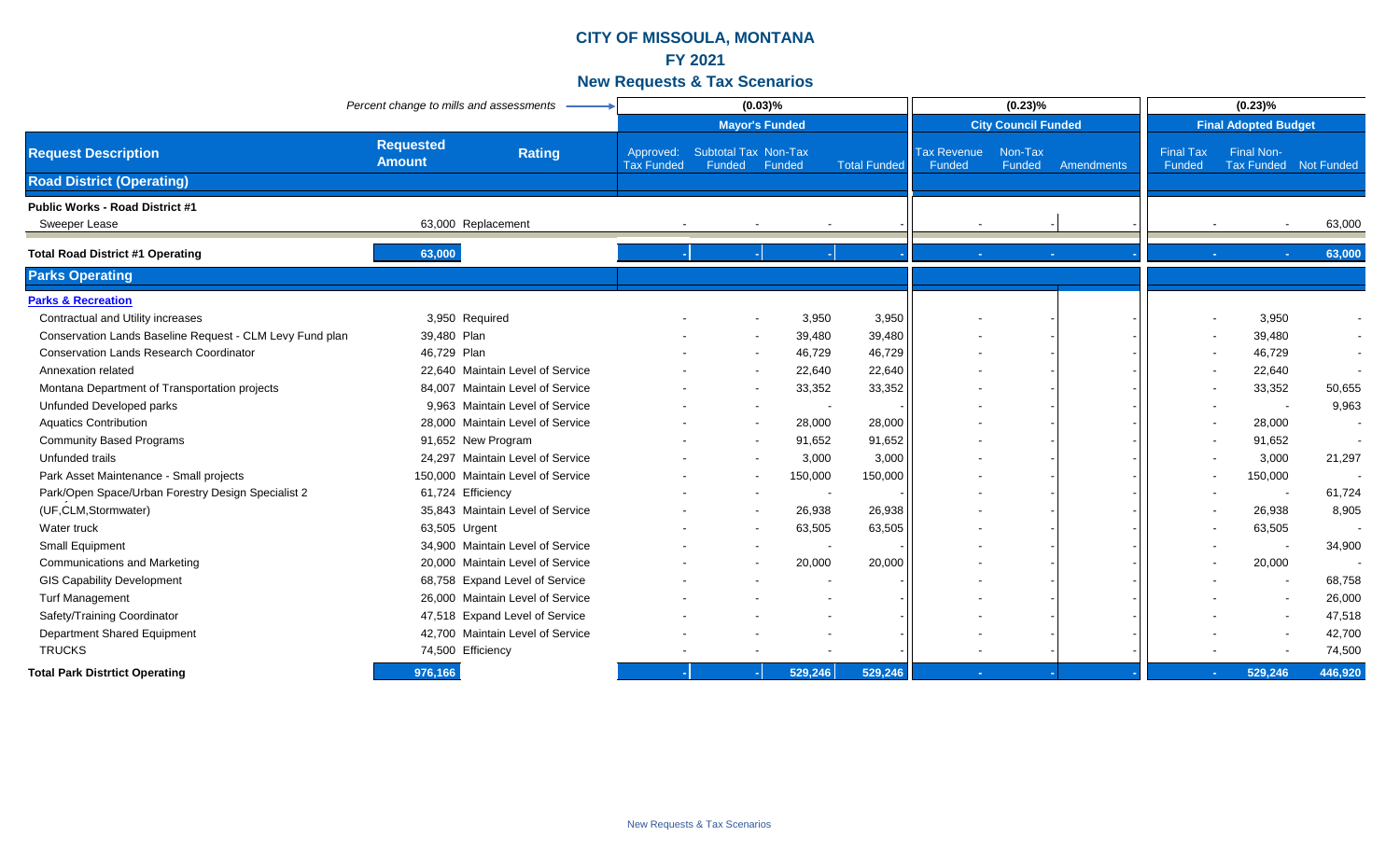|                                                    | Percent change to mills and assessments            |                                |                                       | (0.03)%               |                     |                       | (0.23)%                    |            | $(0.23)\%$                 |                                            |           |
|----------------------------------------------------|----------------------------------------------------|--------------------------------|---------------------------------------|-----------------------|---------------------|-----------------------|----------------------------|------------|----------------------------|--------------------------------------------|-----------|
|                                                    |                                                    |                                |                                       | <b>Mayor's Funded</b> |                     |                       | <b>City Council Funded</b> |            |                            | <b>Final Adopted Budget</b>                |           |
| <b>Request Description</b>                         | <b>Requested</b><br><b>Rating</b><br><b>Amount</b> | Approved:<br><b>Tax Funded</b> | <b>Subtotal Tax Non-Tax</b><br>Funded | Funded                | <b>Total Funded</b> | Tax Revenue<br>Funded | Non-Tax<br>Funded          | Amendments | <b>Final Tax</b><br>Funded | <b>Final Non-</b><br>Tax Funded Not Funded |           |
| <b>General Fund Special &amp; Enterprise Funds</b> |                                                    |                                |                                       |                       |                     |                       |                            |            |                            |                                            |           |
| <b>Fort Missoula Regional Park - Recreation</b>    |                                                    |                                |                                       |                       |                     |                       |                            |            |                            |                                            |           |
| <b>FMRP Contractual increases</b>                  | 268 Required                                       |                                |                                       | 268                   | 268                 |                       |                            |            |                            | 268                                        |           |
| Fort Missoula Regional Park - Ops & Admin          |                                                    |                                |                                       |                       |                     |                       |                            |            |                            |                                            |           |
| <b>FMRP Contractual increases</b>                  | 1,095 Required                                     |                                |                                       | 1,095                 | 1,095               |                       |                            |            |                            | 1,095                                      |           |
| <b>Cemetery Capital Reserve Fund</b>               |                                                    |                                |                                       |                       |                     |                       |                            |            |                            |                                            |           |
| 1 Ton Dump truck with a plow                       | 70,000 Efficiency                                  |                                |                                       | 70,000                | 70,000              |                       |                            |            |                            | 70,000                                     |           |
| <b>Permissive Medical Levy</b>                     |                                                    |                                |                                       |                       |                     |                       |                            |            |                            |                                            |           |
| Mill Levy Increase                                 | 178,212 Required                                   | 178,212                        | 178,212                               | $\sim$                | 178,212             |                       |                            |            | 178,212                    |                                            |           |
| <b>Planning</b>                                    |                                                    |                                |                                       |                       |                     |                       |                            |            |                            |                                            |           |
| <b>Planning Subsidy</b>                            | 14,100 Maintain Level of Service                   |                                |                                       |                       |                     |                       |                            |            |                            |                                            | 14,100    |
| <b>Consultant Services</b>                         | 7,200 Maintain Level of Service                    |                                |                                       |                       |                     |                       |                            |            |                            |                                            | 7,200     |
| <b>Historic Preservation Intern</b>                | 11,700 Maintain Level of Service                   |                                |                                       |                       |                     |                       |                            |            |                            |                                            | 11,700    |
| <b>Building Inspection</b>                         |                                                    |                                |                                       |                       |                     |                       |                            |            |                            |                                            |           |
| <b>Records Retention &amp; Preservation</b>        | 95,000 Maintain Level of Service                   |                                |                                       | 95,000                | 95,000              |                       |                            |            |                            | 95,000                                     |           |
| Baseline Adjustment and Microfiche Project         | 47,000 Maintain Level of Service                   |                                |                                       | 47,000                | 47,000              |                       |                            |            |                            | 47,000                                     |           |
| <b>Transportation</b>                              |                                                    |                                |                                       |                       |                     |                       |                            |            |                            |                                            |           |
| <b>Grants Baseline Adjustment</b>                  | 94,755 Required                                    |                                |                                       | 94,755                | 94,755              |                       |                            |            |                            | 94,755                                     |           |
| <b>Grants &amp; Donations</b>                      |                                                    |                                |                                       |                       |                     |                       |                            |            |                            |                                            |           |
| <b>MFD Grants</b>                                  | 347,995 Leverage                                   |                                |                                       | 347,995               | 347,995             |                       |                            |            |                            | 347,995                                    |           |
| <b>Water Utility</b>                               |                                                    |                                |                                       |                       |                     |                       |                            |            |                            |                                            |           |
| Production Tech                                    | 73,092 Expand Level of Service                     |                                |                                       | 73,092                | 73,092              |                       |                            |            |                            | 73,092                                     |           |
| <b>Storm Water Utility</b>                         |                                                    |                                |                                       |                       |                     |                       |                            |            |                            |                                            |           |
| Storm Water Repair & Maintenance                   | 128,000 Required                                   |                                |                                       | 128,000               | 128,000             |                       |                            |            |                            | 128,000                                    |           |
| <b>Aquatics</b>                                    |                                                    |                                |                                       |                       |                     |                       |                            |            |                            |                                            |           |
| AQ Baseline Utility Increase                       | 1,438 Maintain Level of Service                    |                                |                                       |                       |                     |                       |                            |            |                            |                                            | 1,438     |
| <b>Parking Commission</b>                          |                                                    |                                |                                       |                       |                     |                       |                            |            |                            |                                            |           |
| <b>Baseline Utility Increases</b>                  | 1,776 Required                                     |                                |                                       | 1,776                 | 1,776               |                       |                            |            |                            | 1,776                                      |           |
|                                                    | 7,798,231                                          | 178,212                        | 178,212                               | 7,585,581             | 7,763,793           |                       |                            |            | 178,212                    | 7,585,581                                  | 34,438    |
|                                                    | 19,009,995                                         | 178,212                        |                                       | 178,212 18,841,858    | 19,020,070          |                       |                            | (83, 152)  |                            | 178,212 17,603,706                         | 1,228,076 |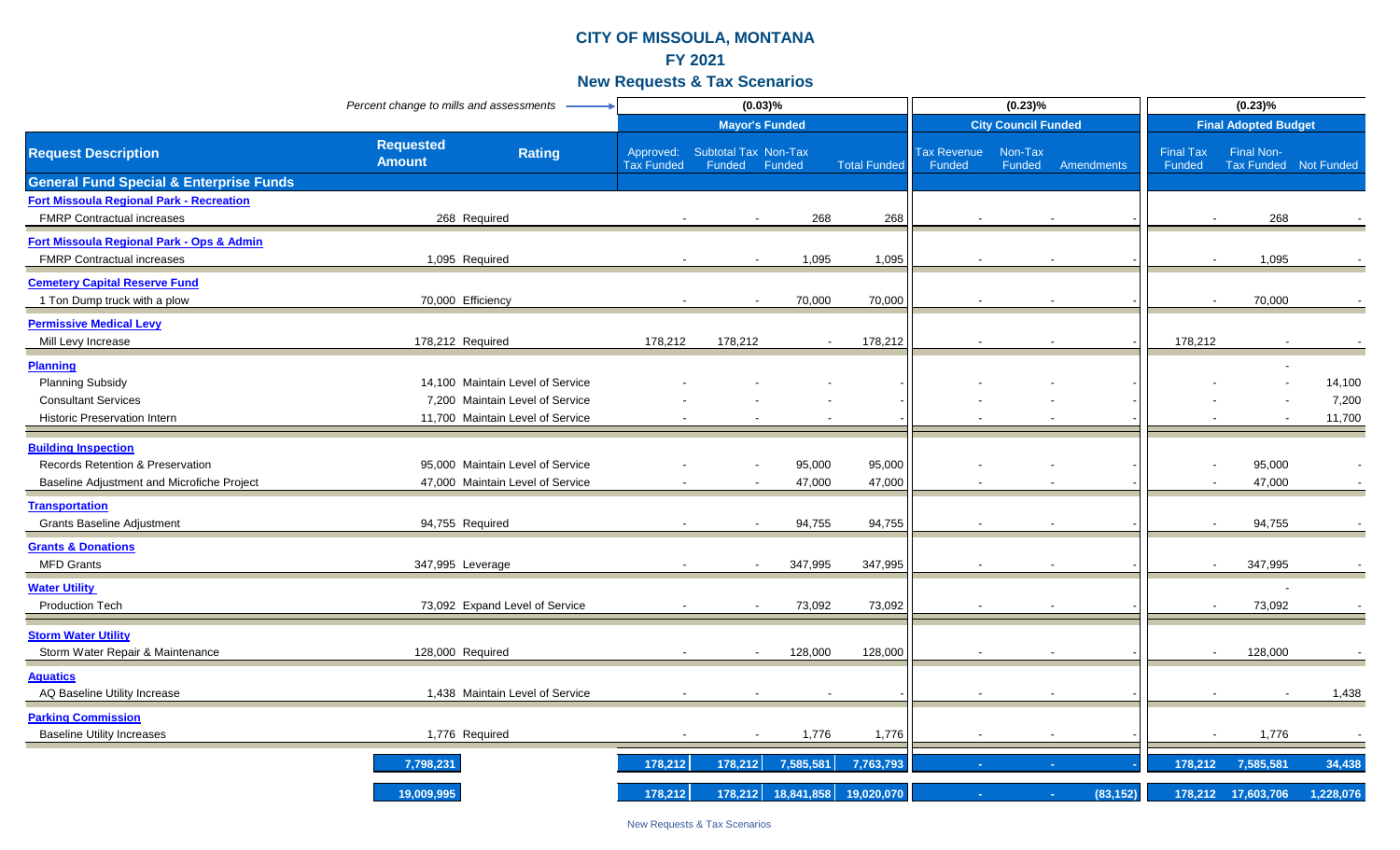|                                                    | <b>FY 2019</b>       | <b>FY 2020</b>       | <b>FY 2020</b> | FY 2021             |                   |                 |
|----------------------------------------------------|----------------------|----------------------|----------------|---------------------|-------------------|-----------------|
|                                                    |                      |                      | Carry-         |                     |                   |                 |
|                                                    | <b>Adopted &amp;</b> | <b>Adopted &amp;</b> | forwards       |                     |                   |                 |
| <b>Department</b>                                  | <b>Amended</b>       | <b>Amended</b>       | (One Times)    | <b>Proposed</b>     | <b>Difference</b> | % change        |
| <b>City Council</b>                                |                      |                      |                |                     |                   |                 |
| <b>Personal Services</b>                           | 387,972              | 365,047              |                | 354,920             | (10, 127)         | (2.77)%         |
| <b>Supplies</b>                                    | 1,300                | 1,300                |                | 1,300               |                   | $-$ %           |
| <b>Purchased Services</b>                          | 16,805               | 16,805               |                | 16,805              |                   | $-$ %           |
| Subtotal                                           | 406,077              | 383,152              | $\blacksquare$ | 373,025             | (10, 127)         | $(2.64)\%$      |
| <b>Mayor</b>                                       |                      |                      |                |                     |                   |                 |
| <b>Personal Services</b>                           | 562,221              | 579,401              |                | 579,593             | 193               | 0.03%           |
| <b>Supplies</b>                                    | 2,732                | 2,732                |                | 2,732               |                   | $-$ %           |
| <b>Purchased Services</b>                          | 30,629               | 34,629               | 2,000          | 32,629              |                   | $-$ %           |
| Subtotal                                           | 595,582              | 616,762              | 2,000          | 614,954             | 193               | 0.03%           |
| <b>Human Resources</b>                             |                      |                      |                |                     |                   |                 |
| <b>Personal Services</b>                           | 394,084              | 568,228              |                | 675,659             | 107,431           | 18.91 %         |
| <b>Supplies</b>                                    | 3,787                | 14,686               | 8,174          | 1,850               | (4,662)           | $(31.74)\%$     |
| <b>Purchased Services</b>                          | 43,478               | 42,803               |                | 47,465              | 4,662             | 10.89%          |
| Subtotal                                           | 441,349              | 625,717              | 8,174          | 724,974             | 107,431           | 17.17 %         |
|                                                    |                      |                      |                |                     |                   |                 |
| <b>Clerk</b>                                       |                      |                      |                |                     |                   |                 |
| <b>Personal Services</b>                           | 360,603              | 237,970              |                | 249,003             | 11,033            | 4.64 %          |
| <b>Supplies</b>                                    | 3,435                | 2,778                |                | 2,778               |                   | $-$ %           |
| <b>Purchased Services</b>                          | 83,501               | 194,315              | 133,000        | 61,315              |                   | $-$ %           |
| Contributions                                      | 64,580               | 25,880               |                | 25,880              |                   | $-$ %           |
| Subtotal                                           | 512,119              | 460,943              | 133,000        | 338,976             | 11,033            | 2.39 %          |
| <b>Information Technologies</b>                    |                      |                      |                |                     |                   |                 |
| <b>Personal Services</b>                           | 843,413              | 966,718              |                | 1,011,104           | 44,386            | 4.59 %          |
| <b>Supplies</b>                                    | 38,692               | 30,150               | 2,500          | 27,650              |                   | $-$ %           |
| <b>Purchased Services</b>                          | 634,581              | 722,911              | 1,100          | 728,311             | 6,500             | 0.90%           |
| Subtotal                                           | 1,516,686            | 1,719,779            | 3,600          | 1,767,065           | 50,886            | 2.96 %          |
|                                                    |                      |                      |                |                     |                   |                 |
| <b>Municipal Court</b><br><b>Personal Services</b> | 1,234,271            | 1,314,678            |                |                     |                   |                 |
|                                                    | 13,818               | 17,774               |                | 1,417,816<br>14,918 | 103,138           | 7.85 %<br>$-$ % |
| Supplies<br><b>Purchased Services</b>              | 270,115              | 269,236              | 2,856<br>420   | 268,816             |                   | $-$ %           |
|                                                    | 31,361               | 31,361               |                | 31,361              |                   | $-$ %           |
| <b>Fixed Charges</b><br>Debt Service               | 27,333               | 27,333               |                | 27,333              |                   | $-$ %           |
| Contributions                                      | 71,910               | 63,903               |                | 63,903              |                   | $-$ %           |
| Other                                              | 2,500                | 2,500                |                | 2,500               |                   |                 |
| Subtotal                                           |                      |                      |                |                     | 103,138           | $-$ %<br>5.97 % |
|                                                    | 1,651,308            | 1,726,785            | 3,276          | 1,826,647           |                   |                 |
| <b>Finance</b>                                     |                      |                      |                |                     |                   |                 |
| <b>Personal Services</b>                           | 1,017,546            | 1,049,841            |                | 1,044,843           | (4,998)           | (0.48)%         |
| Supplies                                           | 8,950                | 8,950                |                | 8,950               |                   | - %             |
| <b>Purchased Services</b>                          | 298,153              | 350,298              | 25,000         | 325,298             |                   | $-$ %           |
| Subtotal                                           | 1,325,149            | 1,409,089            | 25,000         | 1,379,091           | (4,998)           | $(0.35)\%$      |
| <b>Central Services</b>                            |                      |                      |                |                     |                   |                 |
| <b>Personal Services</b>                           | 249,236              | 173,589              |                | 170,753             | (2,836)           | (1.63)%         |
| <b>Supplies</b>                                    | 2,050                | 1,025                |                | 1,025               |                   | - %             |
| <b>Purchased Services</b>                          | 48,350               | 23,500               |                | 23,500              |                   | $-$ %           |
| Subtotal                                           | 299,636              | 198,114              | $\blacksquare$ | 195,278             | (2,836)           | $(1.43)\%$      |
|                                                    |                      |                      |                |                     |                   |                 |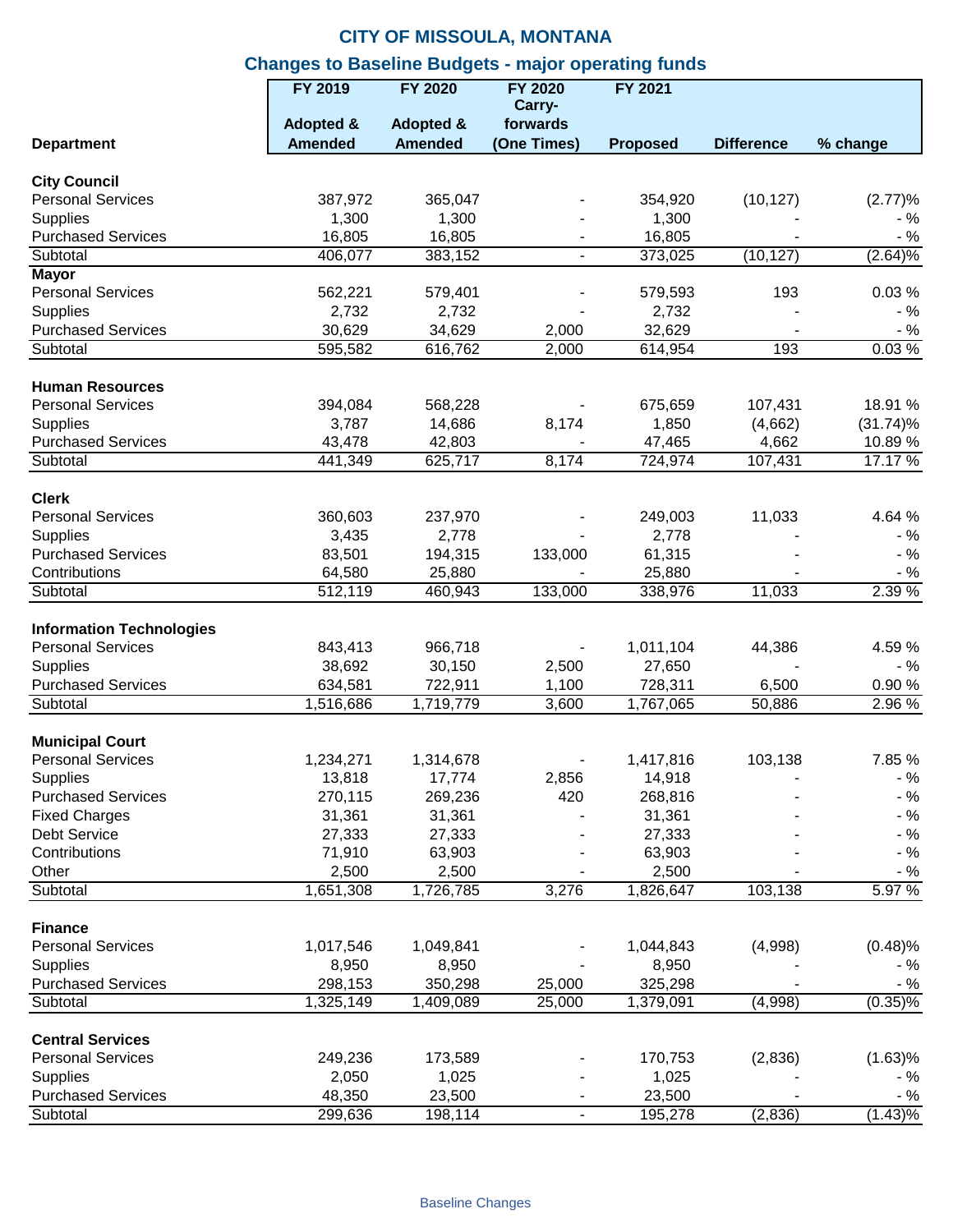|                                                  | FY 2019              | <b>FY 2020</b>       | <b>FY 2020</b> | FY 2021         |                   |              |
|--------------------------------------------------|----------------------|----------------------|----------------|-----------------|-------------------|--------------|
|                                                  |                      |                      | Carry-         |                 |                   |              |
|                                                  | <b>Adopted &amp;</b> | <b>Adopted &amp;</b> | forwards       |                 |                   |              |
| <b>Department</b><br><b>Facility Maintenance</b> | <b>Amended</b>       | <b>Amended</b>       | (One Times)    | <b>Proposed</b> | <b>Difference</b> | % change     |
| <b>Personal Services</b>                         | 175,751              | 182,214              |                | 180,117         | (2,097)           | $(1.15)\%$   |
| <b>Supplies</b>                                  | 31,245               | 38,145               |                | 38,145          |                   | $-$ %        |
| <b>Purchased Services</b>                        | 557,581              | 724,634              | 100,000        | 624,634         |                   | $-$ %        |
| Contributions                                    | 45,862               | 45,862               |                | 45,862          |                   | $-$ %        |
| Subtotal                                         | 810,439              | 990,855              | 100,000        | 888,758         | (2,097)           | $(0.21)\%$   |
|                                                  |                      |                      |                |                 |                   |              |
| <b>Development Services</b>                      |                      |                      |                |                 |                   |              |
| <b>Personal Services</b>                         | 1,974,967            | 1,956,331            |                | 2,188,797       | 232,466           | 11.88%       |
| Supplies                                         | 32,336               | 33,788               | 2,045          | 36,193          | 4,450             | 13.17 %      |
| <b>Purchased Services</b>                        | 231,831              | 213,726              |                | 198,396         | (15, 330)         | $(7.17)\%$   |
| Contributions                                    | 110,780              | 110,780              |                | 110,780         |                   | $-$ %        |
| Other                                            | 232,373              | 238,630              |                | 309,822         | 71,192            | 29.83%       |
| Subtotal                                         | 2,582,287            | 2,553,255            | 2,045          | 2,843,988       | 292,778           | 11.47 %      |
| <b>Housing</b>                                   |                      |                      |                |                 |                   |              |
| <b>Personal Services</b>                         | 406,058              | 763,445              |                | 852,411         | 88,966            | 11.65 %      |
| Supplies                                         | 21,111               | 19,001               |                | 18,001          | (1,000)           | $(5.26)\%$   |
| <b>Purchased Services</b>                        | 98,879               | 434,402              |                | 377,402         | (57,000)          | $(13.12)\%$  |
| <b>Fixed Charges</b>                             | 46,000               | 81,607               |                | 81,607          |                   | $-$ %        |
| Contributions                                    | 270,532              | 834,364              | $\blacksquare$ | 892,364         | 58,000            | 6.95%        |
| Subtotal                                         | 842,580              | 2,132,819            | $\blacksquare$ | 2,221,785       | 88,966            | 4.17%        |
|                                                  |                      |                      |                |                 |                   |              |
| <b>Attorney</b>                                  |                      |                      |                |                 |                   |              |
| <b>Personal Services</b>                         | 1,447,097            | 1,643,693            |                | 1,697,864       | 54,171            | 3.30 %       |
| Supplies                                         | 7,631                | 13,581               | 3,500          | 10,081          |                   | $-$ %        |
| <b>Purchased Services</b>                        | 53,344               | 66,763               | 1,851          | 64,912          |                   | $-$ %        |
| Contributions                                    | 173,233              | 178,414              |                | 178,414         |                   | $-$ %        |
| <b>Capital Outlay</b>                            |                      | 4,674                | 4,674          |                 |                   | $-$ %        |
| Subtotal                                         | 1,681,305            | 1,907,125            | 10,025         | 1,951,271       | 54,171            | 2.84%        |
| <b>Police</b>                                    |                      |                      |                |                 |                   |              |
| <b>Personal Services</b>                         | 16,150,594           | 17,451,579           |                | 18,318,395      | 866,816           | 4.97%        |
| Supplies                                         | 391,716              | 488,706              | 38,570         | 450,136         |                   | $-$ %        |
| <b>Purchased Services</b>                        | 465,500              | 484,515              | 5,250          | 479,265         |                   | $-$ %        |
| <b>Fixed Charges</b>                             | 650                  | 650                  |                | 650             |                   | $-$ %        |
| Contributions                                    | 4,000                | 4,000                |                | 4,000           |                   | $-$ %        |
| Other                                            | 15,902               | 6,000                |                | 6,000           |                   | $-$ %        |
| Subtotal                                         | 17,028,362           | 18,435,450           | 43,820         | 19,258,446      | 866,816           | 4.70 %       |
|                                                  |                      |                      |                |                 |                   |              |
| <b>Fire</b><br><b>Personal Services</b>          |                      |                      |                |                 |                   |              |
|                                                  | 14,228,534           | 13,774,198           |                | 14,140,760      | 366,562           | 2.66 %       |
| Supplies                                         | 357,868              | 283,483              | 4,338          | 280,193         | 1,048             | 0.37 %       |
| <b>Purchased Services</b>                        | 302,088              | 379,236              |                | 378,536         | (700)             | (0.18)%      |
| <b>Fixed Charges</b>                             | 308                  | 348                  |                |                 | (348)             | $(100.00)\%$ |
| Contributions                                    | 2,700                | 2,700                |                |                 | (2,700)           | $(100.00)\%$ |
| Subtotal                                         | 14,891,498           | 14,439,965           | 4,338          | 14,802,189      | 366,562           | 2.54 %       |
| <b>Fleet Maintenance</b>                         |                      |                      |                |                 |                   |              |
| <b>Personal Services</b>                         | 928,034              | 1,036,053            |                | 1,150,330       | 114,277           | 11.03%       |
| Supplies                                         | 85,981               | 90,026               |                | 90,026          |                   | $-$ %        |
| <b>Purchased Services</b>                        | 24,425               | 21,425               |                | 21,425          |                   | $-$ %        |
| Subtotal                                         | 1,038,440            | 1,147,504            | $\blacksquare$ | 1,261,781       | 114,277           | 9.96%        |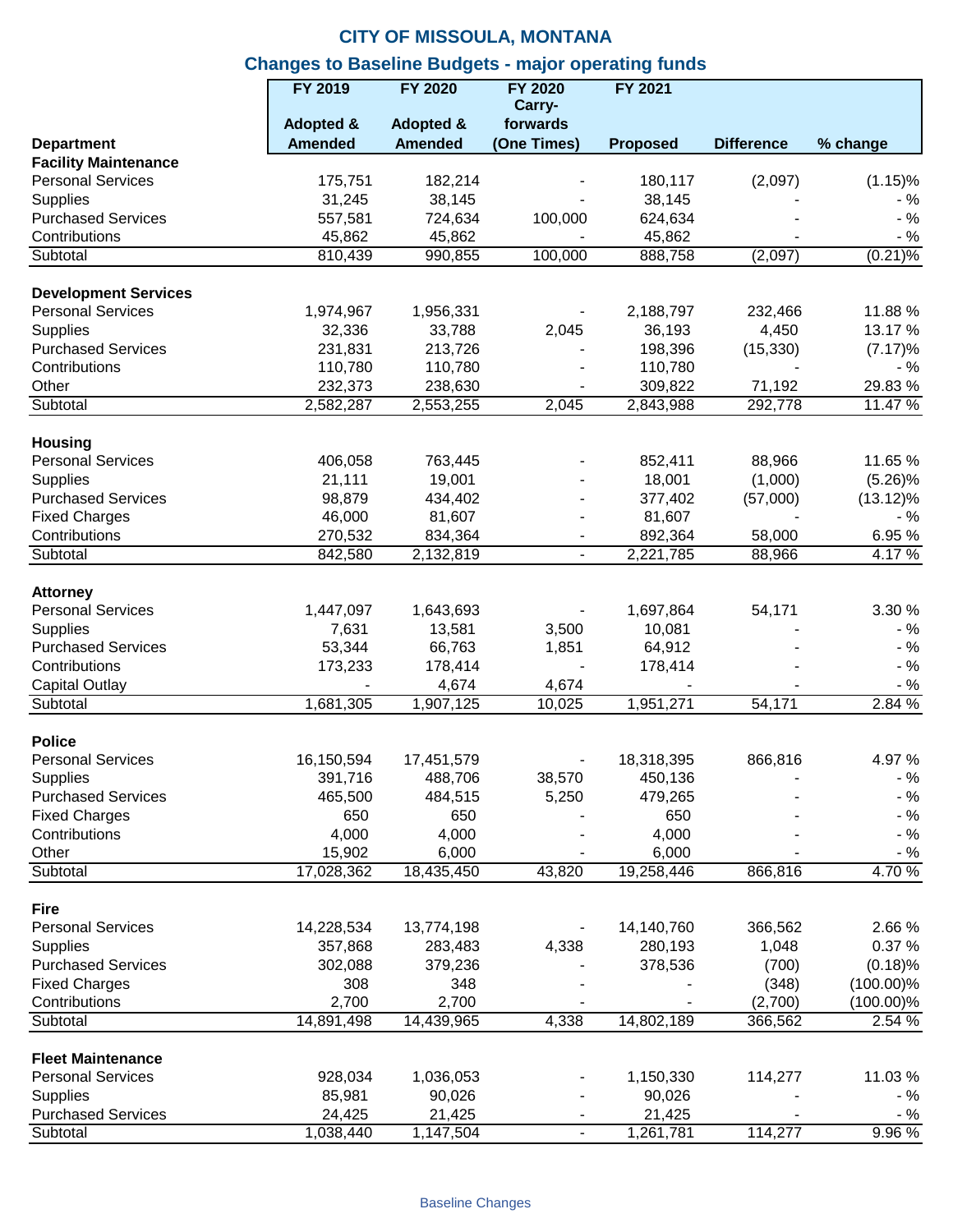|                                   | <b>FY 2019</b>       | <b>FY 2020</b>       | <b>FY 2020</b><br>Carry-                                            | FY 2021         |                   |            |
|-----------------------------------|----------------------|----------------------|---------------------------------------------------------------------|-----------------|-------------------|------------|
|                                   | <b>Adopted &amp;</b> | <b>Adopted &amp;</b> | forwards                                                            |                 |                   |            |
| <b>Department</b>                 | <b>Amended</b>       | <b>Amended</b>       | (One Times)                                                         | <b>Proposed</b> | <b>Difference</b> | % change   |
| <b>Cemetery</b>                   |                      |                      |                                                                     |                 |                   |            |
| <b>Personal Services</b>          | 577,361              | 603,024              |                                                                     | 612,693         | 9,669             | 1.60%      |
| <b>Supplies</b>                   | 78,090               | 86,275               |                                                                     | 86,275          |                   | $-$ %      |
| <b>Purchased Services</b>         | 90,691               | 41,361               |                                                                     | 41,361          |                   | $-$ %      |
| <b>Fixed Charges</b>              | 500                  | 500                  |                                                                     | 500             |                   | $-$ %      |
| Other                             | 8,185                |                      |                                                                     |                 |                   | $-$ %      |
| Subtotal                          | 754,827              | 731,160              | $\overline{\phantom{0}}$                                            | 740,829         | 9,669             | 1.32%      |
| <b>Non-Dept</b>                   |                      |                      |                                                                     |                 |                   |            |
| <b>Personal Services</b>          | 159,135              | 31,111               |                                                                     | 981,190         | 950,079           | 3053.84 %  |
| <b>Supplies</b>                   | 25,000               | 25,000               |                                                                     | 25,000          |                   | $-$ %      |
| <b>Purchased Services</b>         | 433,200              |                      |                                                                     |                 |                   | $-$ %      |
|                                   |                      |                      |                                                                     |                 |                   |            |
| <b>Fixed Charges</b>              | 877,522              | 991,915              |                                                                     | 1,141,915       | 150,000           | 15.12 %    |
| <b>Debt Service</b>               | 196,436              | 544,015              |                                                                     | 530,115         | (13,900)          | $(2.56)\%$ |
| Contributions                     | 2,128,265            | 2,023,335            |                                                                     | 2,023,335       |                   | $-$ %      |
| Other                             | 4,076,316            | 5,234,362            |                                                                     | 5,643,392       | 409,030           | 7.81 %     |
| Subtotal                          | 7,895,874            | 8,849,738            |                                                                     | 10,344,947      | 1,495,209         | 16.90 %    |
| <b>TOTAL GENERAL FUND</b>         | 54,273,518           | 58,328,212           | 335,278                                                             | 61,534,004      | 3,541,071         | 6.70%      |
| <b>General Fund - Combined</b>    |                      |                      | this includes FMRP, All Hazards, Prop Mgmt & Cemetery general funds |                 |                   |            |
| <b>Personal Services</b>          | 41,096,877           | 42,697,120           |                                                                     | 45,626,248      | 2,929,129         | 6.86%      |
| Supplies                          | 1,105,742            | 1,157,400            | 61,983                                                              | 1,095,253       | (164)             | $(0.01)$ % |
| <b>Purchased Services</b>         | 3,683,151            | 4,020,559            | 268,621                                                             | 3,690,070       | (61, 868)         | (1.54)%    |
| <b>Fixed Charges</b>              | 956,841              | 1,106,381            |                                                                     | 1,256,033       | 149,652           | 13.53 %    |
| <b>Debt Service</b>               | 223,769              | 571,348              |                                                                     | 557,448         | (13,900)          | $(2.43)\%$ |
| <b>Grants &amp; Contributions</b> | 2,871,862            | 3,289,238            |                                                                     | 3,344,538       | 55,300            | 1.68 %     |
| Other                             | 4,335,276            | 5,481,492            |                                                                     | 5,964,414       | 482,922           | 8.81%      |
| Capital Outlay                    |                      | 4,674                | 4,674                                                               |                 |                   | $-$ %      |
| <b>TOTAL GENERAL FUND</b>         | 54,273,518           | 58,328,212           | 335,278                                                             | 61,534,004      | 3,541,071         | 6.07%      |
| Road District #1 - PW             |                      |                      |                                                                     |                 |                   |            |
| <b>Personal Services</b>          | 3,487,599            | 4,352,478            |                                                                     | 4,678,512       | 326,034           | 7.49 %     |
| <b>Supplies</b>                   | 838,801              | 945,099              | 4,290                                                               | 940,809         |                   | $-$ %      |
| <b>Purchased Services</b>         | 218,170              | 324,880              | 75,000                                                              | 249,880         |                   | $-$ %      |
| <b>Building Materials</b>         |                      | 613,464              |                                                                     |                 |                   | - %        |
|                                   | 363,464              |                      |                                                                     | 613,464         |                   | $-$ %      |
| <b>Fixed Charges</b>              | 40,500               | 51,368               |                                                                     | 51,368          |                   |            |
| Debt Service                      | 629,060              | 525,898              |                                                                     | 564,723         | 38,824            | 7.38 %     |
| Other                             | (75,000)             |                      |                                                                     |                 |                   | - %        |
| <b>Capital Outlay</b>             | 1,171,057            | 408,500              |                                                                     | 658,500         | 250,000           | 61.20%     |
| Subtotal                          | 6,673,651            | 7,221,687            | 79,290                                                              | 7,757,256       | 614,858           | 8.51%      |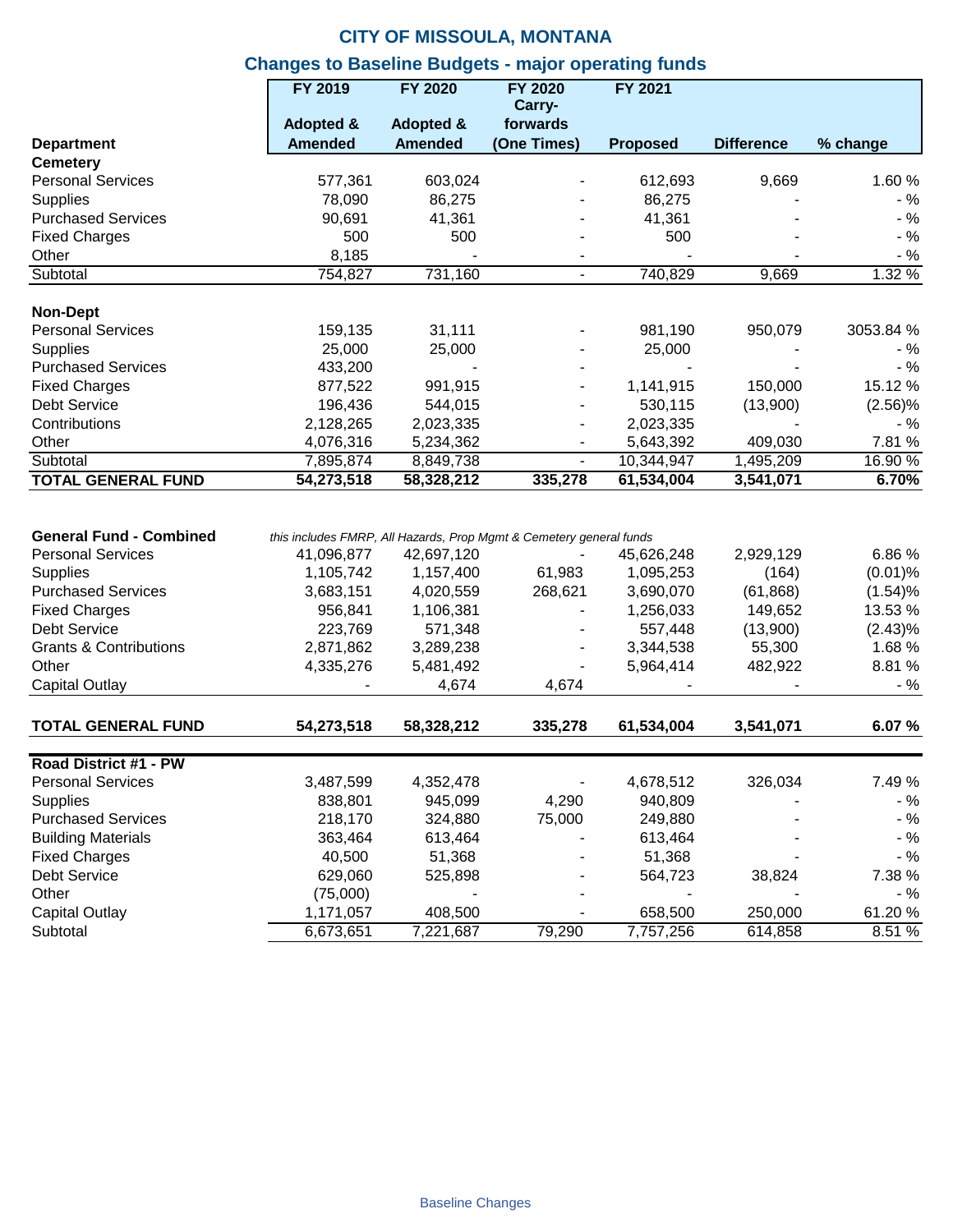|                               | FY 2019        | <b>FY 2020</b>       | FY 2020<br>Carry- | FY 2021         |                   |             |
|-------------------------------|----------------|----------------------|-------------------|-----------------|-------------------|-------------|
|                               | Adopted &      | <b>Adopted &amp;</b> | forwards          |                 |                   |             |
| <b>Department</b>             | <b>Amended</b> | <b>Amended</b>       | (One Times)       | <b>Proposed</b> | <b>Difference</b> | $%$ change  |
| Road District #1 - Dev. Srvs. |                |                      |                   |                 |                   |             |
| <b>Personal Services</b>      |                | 42,226               |                   | 91,257          | 49,031            | 116.12 %    |
| <b>Supplies</b>               |                | 6,625                | 5,500             | 1,125           |                   | - %         |
| <b>Purchased Services</b>     | 97,500         | 120,325              | 80,000            | 40,325          |                   | $-$ %       |
| <b>Fixed Charges</b>          | 91,949         | 91,949               |                   | 91,949          |                   | $-$ %       |
| Other                         | 148,052        |                      |                   |                 |                   | $-$ %       |
| Capital Outlay                | 430,000        | 430,000              |                   | 430,000         |                   | $-$ %       |
| Subtotal                      | 767,501        | 691,125              | 85,500            | 654,656         | 49,031            | 7.09 %      |
| Road District #1 - Combined   | 7,441,152      | 7,912,812            | 164,790           | 8,411,912       | 663,889           | 8.39 %      |
| <b>Park District #1</b>       |                |                      |                   |                 |                   |             |
| <b>Personal Services</b>      | 3,921,682      | 4,435,212            |                   | 4,628,106       | 192,894           | 4.35 %      |
| <b>Supplies</b>               | 502,531        | 572,198              | 8,500             | 563,698         |                   | - %         |
| <b>Purchased Services</b>     | 822,154        | 989,263              | 2,000             | 987,263         |                   | $-$ %       |
| <b>Fixed Charges</b>          | 6,300          | 45,668               |                   | 45,668          |                   | $-$ %       |
| Debt Service                  | 303,817        | 320,999              |                   | 250,624         | (70, 375)         | $(21.92)\%$ |
| Contributions                 |                | 20,000               |                   | 20,000          |                   | - %         |
| Other                         | 347,372        | 596,894              |                   | 594,226         | (2,668)           | $(0.45)\%$  |
| Capital Outlay                | 70,000         | 203,000              | 133,000           | 70,000          |                   | $-$ %       |
| <b>Subtotal</b>               | 5,973,856      | 7,183,234            | 143,500           | 7,159,585       | 119,851           | 1.67 %      |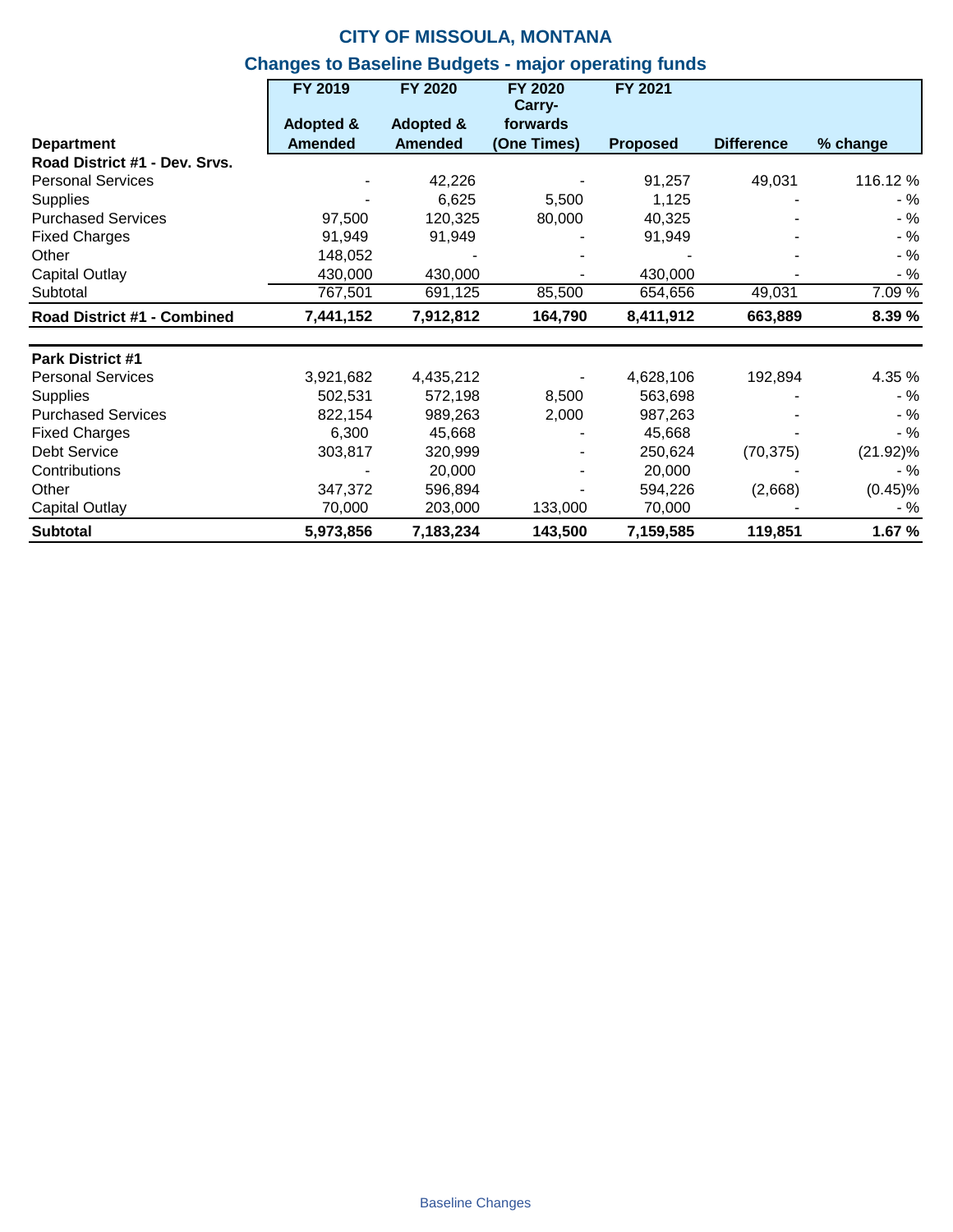| <b>CITY OF MISSOULA</b><br><b>MILL LEVY COMPUTATION</b><br>FY 2021                                                     |                                         |                                 |                       |                                               |                                      |                                    |                         |                |                                             |                                      |                                            |                         |                      |                                                      |                                      |                                    |                                 |                       |                                                      |                                      |                                 |
|------------------------------------------------------------------------------------------------------------------------|-----------------------------------------|---------------------------------|-----------------------|-----------------------------------------------|--------------------------------------|------------------------------------|-------------------------|----------------|---------------------------------------------|--------------------------------------|--------------------------------------------|-------------------------|----------------------|------------------------------------------------------|--------------------------------------|------------------------------------|---------------------------------|-----------------------|------------------------------------------------------|--------------------------------------|---------------------------------|
|                                                                                                                        | <b>Prior Yr</b><br><b>FY20</b><br>Final | <b>Dollars</b>                  | Mills                 | <b>Baseline</b><br>Mill<br>Change<br>from '20 | Tax %<br>Inc (dec)<br><b>By Fund</b> | <b>Total</b><br>Tax %<br>Inc (dec) | Add'l<br><b>Dollars</b> | Add'l<br>Mills | <b>Funded</b><br>Mill<br>Change<br>from '20 | Tax %<br>Inc (dec)<br><b>By Fund</b> | <b>Total</b><br>Tax %<br>Inc (dec)         | Add'l<br><b>Dollars</b> | Add'I<br>Mills       | <b>Council Changes</b><br>Mill<br>Change<br>from '20 | Tax %<br>Inc (dec)<br><b>By Fund</b> | <b>Total</b><br>Tax %<br>Inc (dec) | <b>Dollars</b>                  | Mills                 | Final<br>Mill<br>Change<br>from '20                  | Tax %<br>Inc (dec)<br><b>By Fund</b> | Total<br>Tax %<br>Inc (dec)     |
| General Fund - All Purpose Levy<br>Health Ins Levy (outside cap)                                                       | 187.66<br>38.49                         | 25,844,088<br>6,132,434         | 181.77<br>43.13       | (5.89)<br>4.64                                | (3.14)%<br>12.06%                    | (2.14)%<br>1.68%                   | 178,212                 | 1.25           | (5.89)<br>5.89                              | $(3.14)\%$<br>15.30 %                | $(2.14)$ <sup>9</sup><br>2.14 <sup>9</sup> |                         | $(83, 152)$ $(0.58)$ | (6.47)<br>5.89                                       | $(3.45)\%$<br>15.30 %                | $(2.35)\%$<br>2.14 %               | 25,760,936<br>6,310,646         | 181.19<br>44.39       | (6.47)<br>5.90                                       | $(3.45)\%$<br>15.33 %                | $(2.35)\%$<br>2.14 %            |
| <b>Subtotal Property Taxes</b>                                                                                         | 226.15                                  | 31,976,522                      | 224.90                | (1.25)                                        | (0.55)%                              | $(0.45)\%$                         | 178,212                 | 1.25           | $\sim$                                      | - %                                  | $-$ %                                      |                         | $(83, 152)$ $(0.58)$ | (0.58)                                               | $(0.26)\%$                           | $(0.21)\%$                         | 32,071,582                      | 225.58                | (0.57)                                               | $(0.25)\%$                           | $(0.21)\%$                      |
| Road District #1<br>Park District #1                                                                                   | 32.0<br>17.52                           | 4,936,655<br>2,701,974          | 32.01<br>17.52        | $\sim$<br>$\overline{\phantom{a}}$            | - %<br>- %                           | $-$ %<br>$-$ %                     |                         |                |                                             | - %<br>$-$ %                         | $-$ %<br>$-9/6$                            |                         |                      |                                                      | $-$ %<br>$-$ %                       | - %<br>$-$ %                       | 4,936,655<br>2,701,974          | 32.01<br>17.52        | $\overline{\phantom{a}}$<br>$\overline{\phantom{a}}$ | $-$ %<br>$-$ %                       | $-$ %<br>$-$ %                  |
| <b>Subtotal District Assessments</b>                                                                                   | 49.53                                   | 7,638,629                       | 49.53                 | $\overline{\phantom{a}}$                      | - %                                  | $-$ %                              |                         |                |                                             | - %                                  | $-$ %                                      |                         |                      |                                                      | - %                                  | $-$ %                              | 7,638,629                       | 49.53                 |                                                      | - %                                  | $-$ %                           |
| <b>Total Mill Levies &amp; District Assessments</b>                                                                    | 275.68                                  | 39,615,150                      | 274.43                | (1.25)                                        | $(0.45)\%$                           | $(0.45)\%$                         | 178,212                 | 1.25           | $\sim$                                      | -%                                   | -%                                         |                         | $(83, 152)$ $(0.58)$ | (0.58)                                               | $-0.21%$                             | $-0.21%$                           | 39,710,210                      | 275.11                | (0.57)                                               | $-0.21%$                             | $-0.21%$                        |
| <b>Voted Levies</b><br>Voted G.O. Bond debt (all)<br><b>Conservation Lands Maint Levy</b><br><b>Total Voted Levies</b> | 7.09<br>4.00<br>11.09                   | 996,714<br>568,721<br>1,565,435 | 7.01<br>4.00<br>11.01 | (0.08)<br>(0.08)                              | $(1.13)\%$<br>$-$ %<br>(0.72)%       | (0.72)%<br>$-$ %<br>(0.72)%        |                         |                | (0.08)<br>(0.08)                            | (1.13)%<br>- %<br>(0.72)%            | (0.72)%<br>(0.72)%                         |                         |                      | (0.08)<br>(0.08)                                     | (1.13)%<br>- %<br>(0.72)%            | (0.72)%<br>- %<br>(0.72)%          | 996,714<br>568,721<br>1,565,435 | 7.01<br>4.00<br>11.01 | (0.08)<br>(0.08)                                     | $(1.13)\%$<br>$-$ %<br>(0.72)%       | $(0.72)$ %<br>- %<br>$(0.72)$ % |
| <b>Total All Assessments and Levies</b>                                                                                | 286.77                                  | 41,180,585                      | 285.44                | (1.33)                                        | $(0.46)\%$                           | $(0.46)\%$                         | 178,212                 | 1.25           | (0.08)                                      | $(0.03)$ %                           | $(0.03)$ %                                 |                         | $(83, 152)$ $(0.58)$ | (0.66)                                               | $(0.23)\%$                           | (0.23)%                            | 41,275,645                      | 286.12                | (0.65)                                               | (0.23)%                              | (0.23)%                         |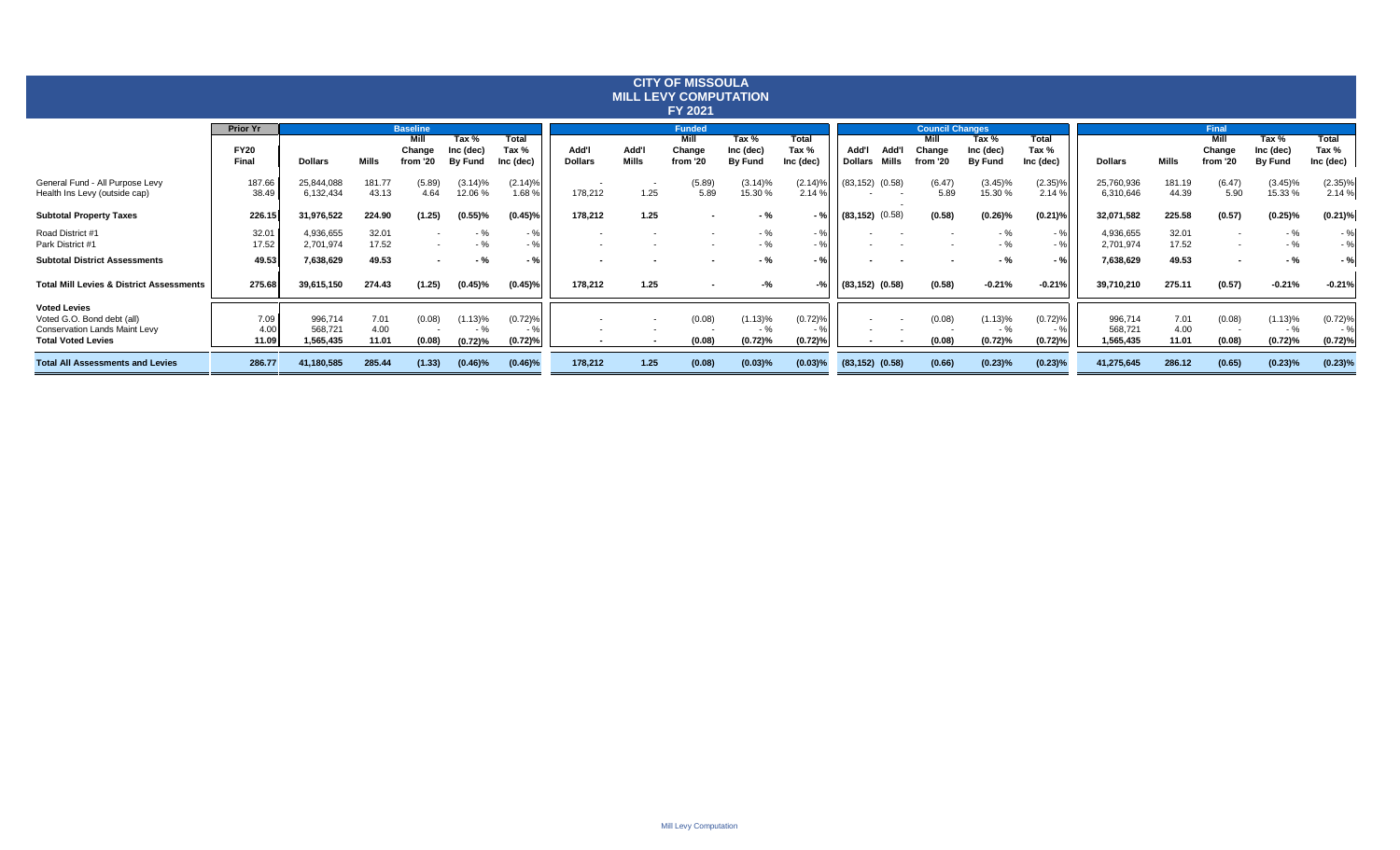# **CITY OF MISSOULA, MONTANA FY 2021 BUDGET**

# **EXPENSE BUDGETS**

*The following expense budgets do not contain the approved new requests. Those can be found on the "New Requests & Tax Scenarios" pages.*

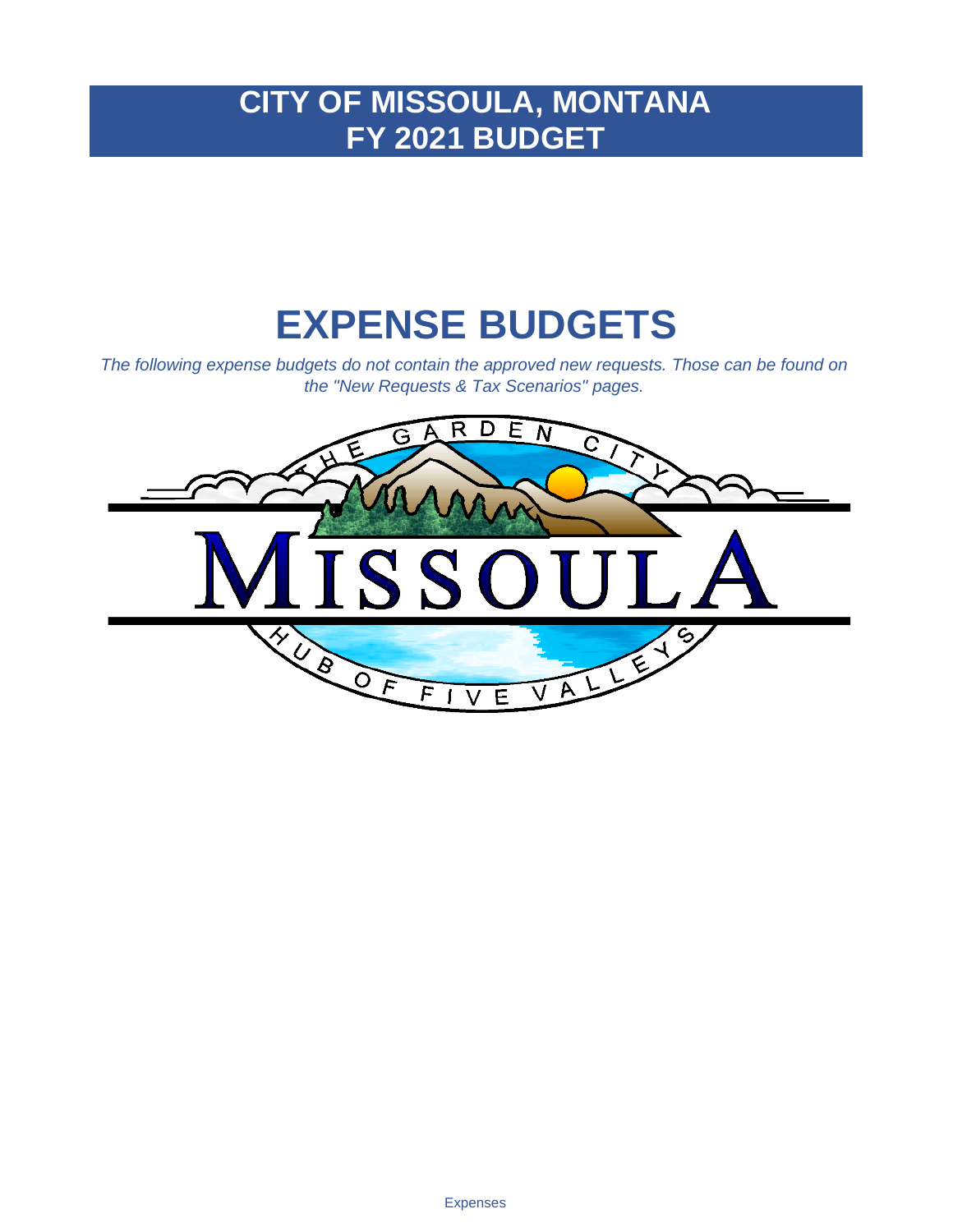|                                                |                     |                     | 210     | 220     | 221       |
|------------------------------------------------|---------------------|---------------------|---------|---------|-----------|
|                                                |                     | Baseline -          |         |         |           |
| <b>GENERAL FUND EXPENSE BUDGETS</b>            |                     | <b>General Fund</b> |         |         |           |
|                                                | Baseline -          | Special             |         |         | Human     |
|                                                | <b>General Fund</b> | Purpose             | Council | Mayor   | Resources |
| <b>PERSONAL SERVICES</b><br>Salaries and Wages | 27,509,268          |                     |         |         |           |
| 110                                            |                     | 263,055             | 200,272 | 427,600 | 502,022   |
| Salaries/Health Insurance Benefit<br>115       | 2,111,400           |                     |         |         |           |
| 120<br>Overtime/Termination                    | 963,670             | 986,000             |         | 500     |           |
| 121<br><b>Outside Hire Overtime</b>            | 35,000              |                     |         |         |           |
| 130<br><b>Other Contributions</b>              | 521,988             |                     |         | 7,800   |           |
| 133<br><b>Education Compensation</b>           |                     |                     |         |         |           |
| 140<br><b>Employer Contributions</b>           | 8,573,861           | 166,863             | 154,445 | 143,256 | 173,134   |
| 141<br><b>State Retirement Contributions</b>   | 5,911,061           | 262                 | 203     | 437     | 503       |
| TOTAL PERSONAL SERVICES                        | 45,626,248          | 1,416,180           | 354,920 | 579,593 | 675,659   |
|                                                |                     |                     |         |         |           |
| <b>SUPPLIES</b>                                |                     |                     |         |         |           |
| <b>Office Supplies</b><br>210                  | 89,110              |                     | 200     | 1,004   | 1,050     |
| 220<br><b>Operating Supplies</b>               | 427,264             | 235,350             |         | 1,120   | 800       |
| 230<br>Repair/Maintenance                      | 252,155             | 41,000              | 350     | 100     |           |
| 231<br>Gasoline                                | 303,621             | 18,270              |         | 108     |           |
| 235<br>Vehicle Repair & Maintenance            |                     | 7,000               |         |         |           |
| 240<br><b>Other Supplies</b>                   | 11,418              | 1,100               | 750     | 400     |           |
| 250<br><b>Supplies For Resale</b>              | 11,685              |                     |         |         |           |
| <b>TOTAL SUPPLIES</b>                          | 1,095,253           | 302,720             | 1,300   | 2,732   | 1,850     |
|                                                |                     |                     |         |         |           |
| <b>PURCHASED SERVICES</b>                      |                     |                     |         |         |           |
| 310<br>Communications                          | 119,895             | 1,000               | 20      | 890     | 250       |
| <b>Printing &amp; Duplicating</b><br>320       | 34,272              | 2,100               | 250     | 1,456   | 1,500     |
| 330<br>Publicity, Subscriptions, Dues          | 119,893             | 2,600               | 2,955   | 10,617  | 1,000     |
| Sewer<br>340                                   | 5,227               | 1,180               |         |         |           |
| 341<br><b>Electricity &amp; Natural Gas</b>    | 384,252             | 55,827              |         |         |           |
| 342<br><b>Storm Water</b>                      | 923                 | 6,969               |         |         |           |
| 343<br><b>Water Charges</b>                    | 26,075              | 5,842               |         |         |           |
| 344<br><b>Telephone Service</b>                | 294,967             | 9,905               |         | 5,076   |           |
| 345<br>Garbage                                 | 26,307              | 22,500              |         |         |           |
| 350<br><b>Professional Services</b>            | 1,151,409           | 541,356             | 8,500   | 6,907   | 37,915    |
| 360<br>Repair & Maintenance                    | 1,114,921           | 10,000              | 80      | 605     |           |
| 370<br>Travel                                  | 182,496             | 150                 | 2,783   | 2,908   | 1,500     |
| 380<br>Training                                | 167,738             | 3,150               | 2,217   | 2,920   | 5,300     |
| <b>Other Purchased Services</b><br>390         | 61,695              | 110,000             |         | 1,250   |           |
| TOTAL PURCHASED SRVCS                          | 3,690,070           | 772,579             | 16,805  | 32,629  | 47,465    |
| <b>FIXED CHARGES</b>                           |                     |                     |         |         |           |
| <b>Fixed Charges</b>                           |                     | 6,000               |         |         |           |
| 500                                            | 1,173,926           |                     |         |         |           |
| 530<br>Rent                                    | 82,107              | 26,400<br>32,400    |         |         |           |
|                                                | 1,256,033           |                     |         |         |           |
| <b>DEBT SERVICE</b>                            |                     |                     |         |         |           |
| 610 Principal                                  | 556,288             |                     |         |         |           |
| 620<br>Interest                                | 1,160               |                     |         |         |           |
| <b>TOTAL DEBT SERVICE</b>                      | 557,448             |                     |         |         |           |
| <b>GRANTS &amp; CONTRIBUTIONS</b>              |                     |                     |         |         |           |
| <b>Grants and Contributions</b><br>700         | 3,344,538           | 51,924              |         |         |           |
| TOTAL GRANTS & CONTRIBUTIONS                   | 3,344,538           | 51,924              |         |         |           |
| OTHER OBJECTS                                  |                     |                     |         |         |           |
| <b>Transfers To Other Funds</b><br>820         | 5,814,414           | 60,000              |         |         |           |
| 845 Contingency                                | 150,000             | 47,000              |         |         |           |
| TOTAL OTHER OBJECTS                            | 5,964,414           | 107,000             |         |         |           |
|                                                |                     |                     |         |         |           |
| <b>CAPITAL OUTLAY</b>                          |                     |                     |         |         |           |
| Building<br>920                                |                     | 100,000             |         |         |           |
| Improvements<br>930                            |                     | 863,638             |         |         |           |
| Machinery & Equipment<br>940                   |                     | 172,499             |         |         |           |
| <b>TOTAL CAPITAL OUTLAY</b>                    |                     | 1,136,137           |         |         |           |
| DEPARTMENT TOTAL                               | 61,534,004          | 3,818,940           | 373,025 | 614,954 | 724,974   |
|                                                |                     |                     |         |         |           |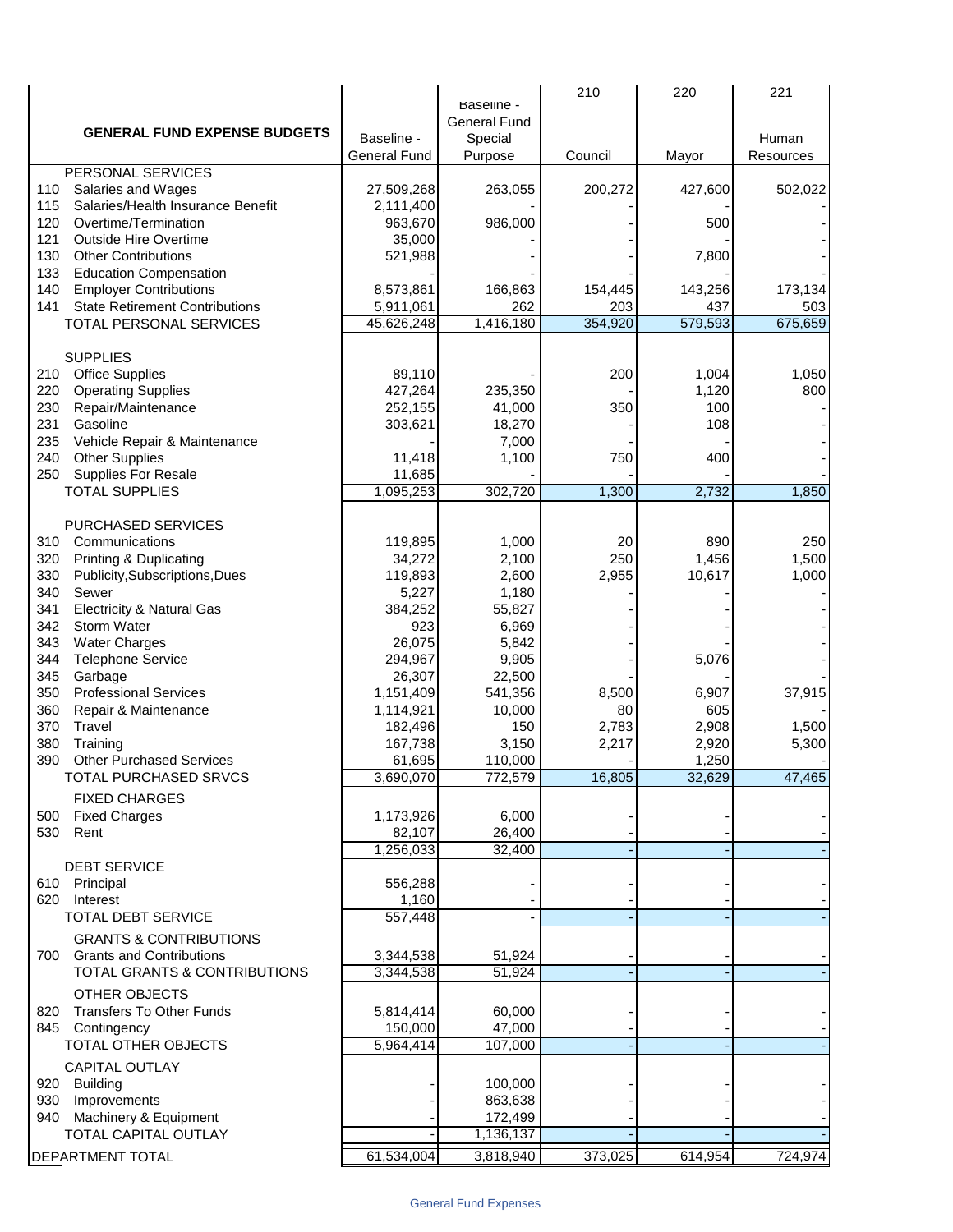|                                              | 223     | $\overline{224}$ | 230       | 240       | 245      | 246         |
|----------------------------------------------|---------|------------------|-----------|-----------|----------|-------------|
|                                              |         |                  |           |           |          |             |
| <b>GENERAL FUND EXPENSE BUDGETS</b>          |         |                  |           |           |          |             |
|                                              |         | Information      | Municipal |           | Central  | Facility    |
| PERSONAL SERVICES                            | Clerk   | Technologies     | Court     | Finance   | Services | Maintenance |
| 110<br>Salaries and Wages                    | 178,732 | 723,760          | 1,000,353 | 741,415   | 135,519  | 109,873     |
| Salaries/Health Insurance Benefit<br>115     |         |                  |           |           |          |             |
| 120<br>Overtime/Termination                  |         |                  | 10,000    | 1,000     |          |             |
| <b>Outside Hire Overtime</b><br>121          |         |                  |           |           |          |             |
| 130<br><b>Other Contributions</b>            |         | 13,162           |           |           |          | 17,585      |
| 133<br><b>Education Compensation</b>         |         |                  |           |           |          |             |
| 140<br><b>Employer Contributions</b>         | 70,093  | 273,447          | 406,463   | 301,685   | 35,098   | 52,532      |
| 141<br><b>State Retirement Contributions</b> | 178     | 735              | 1,000     | 743       | 136      | 127         |
| TOTAL PERSONAL SERVICES                      | 249,003 | 1,011,104        | 1,417,816 | 1,044,843 | 170,753  | 180,117     |
|                                              |         |                  |           |           |          |             |
| <b>SUPPLIES</b>                              |         |                  |           |           |          |             |
| <b>Office Supplies</b><br>210                | 2,500   | 5,235            | 7,856     | 5,857     | 500      | 500         |
| 220<br><b>Operating Supplies</b>             | 68      | 14,525           | 2,972     | 3,043     | 350      | 7,083       |
| 230<br>Repair/Maintenance                    |         | 4,240            |           | 50        |          | 27,619      |
| 231<br>Gasoline                              | 150     | 750              |           |           | 175      | 2,943       |
| 235<br>Vehicle Repair & Maintenance          |         |                  |           |           |          |             |
| 240<br><b>Other Supplies</b>                 | 60      | 2,900            | 4,090     |           |          |             |
| 250<br>Supplies For Resale                   |         |                  |           |           |          |             |
| <b>TOTAL SUPPLIES</b>                        | 2,778   | 27,650           | 14,918    | 8,950     | 1,025    | 38,145      |
|                                              |         |                  |           |           |          |             |
| <b>PURCHASED SERVICES</b>                    |         |                  |           |           |          |             |
| 310<br>Communications                        | 5,097   | 356              | 14,580    | 43,893    | 100      |             |
| <b>Printing &amp; Duplicating</b><br>320     |         | 350              | 1,187     | 5,320     | 200      |             |
| 330<br>Publicity, Subscriptions, Dues        | 27,258  | 500              | 11,311    | 6,285     | 700      |             |
| 340<br>Sewer                                 |         |                  |           |           |          | 3,877       |
| 341<br><b>Electricity &amp; Natural Gas</b>  |         |                  |           |           |          | 279,217     |
| 342<br>Storm Water                           |         |                  |           |           |          | 808         |
| 343<br><b>Water Charges</b>                  |         |                  |           |           |          | 10,316      |
| 344<br><b>Telephone Service</b>              |         | 195,435          | 1,584     | 325       |          | 1,795       |
| 345<br>Garbage                               |         |                  |           |           |          | 14,666      |
| 350<br><b>Professional Services</b>          | 17,300  | 3,380            | 197,766   | 238,750   | 20,000   | 5,720       |
| 360<br>Repair & Maintenance                  | 1,100   | 500,925          | 13,367    | 14,650    |          | 298,085     |
| 370<br>Travel                                | 3,490   | 9,259            | 8,898     | 8,245     | 1,000    | 5,150       |
| 380<br>Training                              | 3,570   | 14,406           | 9,600     | 7,830     | 1,500    | 5,000       |
| 390<br><b>Other Purchased Services</b>       | 3,500   | 3,700            | 10,523    |           |          |             |
| <b>TOTAL PURCHASED SRVCS</b>                 | 61,315  | 728,311          | 268,816   | 325,298   | 23,500   | 624,634     |
| <b>FIXED CHARGES</b>                         |         |                  |           |           |          |             |
| <b>Fixed Charges</b><br>500                  |         |                  | 31,361    |           |          |             |
| 530 Rent                                     |         |                  |           |           |          |             |
|                                              |         |                  | 31,361    |           |          |             |
| <b>DEBT SERVICE</b>                          |         |                  |           |           |          |             |
| 610 Principal                                |         |                  | 27,333    |           |          |             |
| 620 Interest                                 |         |                  |           |           |          |             |
| <b>TOTAL DEBT SERVICE</b>                    |         |                  | 27,333    |           |          |             |
| <b>GRANTS &amp; CONTRIBUTIONS</b>            |         |                  |           |           |          |             |
| <b>Grants and Contributions</b><br>700       | 25,880  |                  | 63,903    |           |          | 45,862      |
| <b>TOTAL GRANTS &amp; CONTRIBUTIONS</b>      | 25,880  |                  | 63,903    |           |          | 45,862      |
|                                              |         |                  |           |           |          |             |
| <b>OTHER OBJECTS</b>                         |         |                  |           |           |          |             |
| 820 Transfers To Other Funds                 |         |                  | 2,500     |           |          |             |
| 845 Contingency<br>TOTAL OTHER OBJECTS       |         |                  | 2,500     |           |          |             |
|                                              |         |                  |           |           |          |             |
| <b>CAPITAL OUTLAY</b>                        |         |                  |           |           |          |             |
| 920 Building                                 |         |                  |           |           |          |             |
| 930 Improvements                             |         |                  |           |           |          |             |
| 940 Machinery & Equipment                    |         |                  |           |           |          |             |
| TOTAL CAPITAL OUTLAY                         |         |                  |           |           |          |             |
| <b>DEPARTMENT TOTAL</b>                      | 338,976 | 1,767,065        | 1,826,647 | 1,379,091 | 195,278  | 888,758     |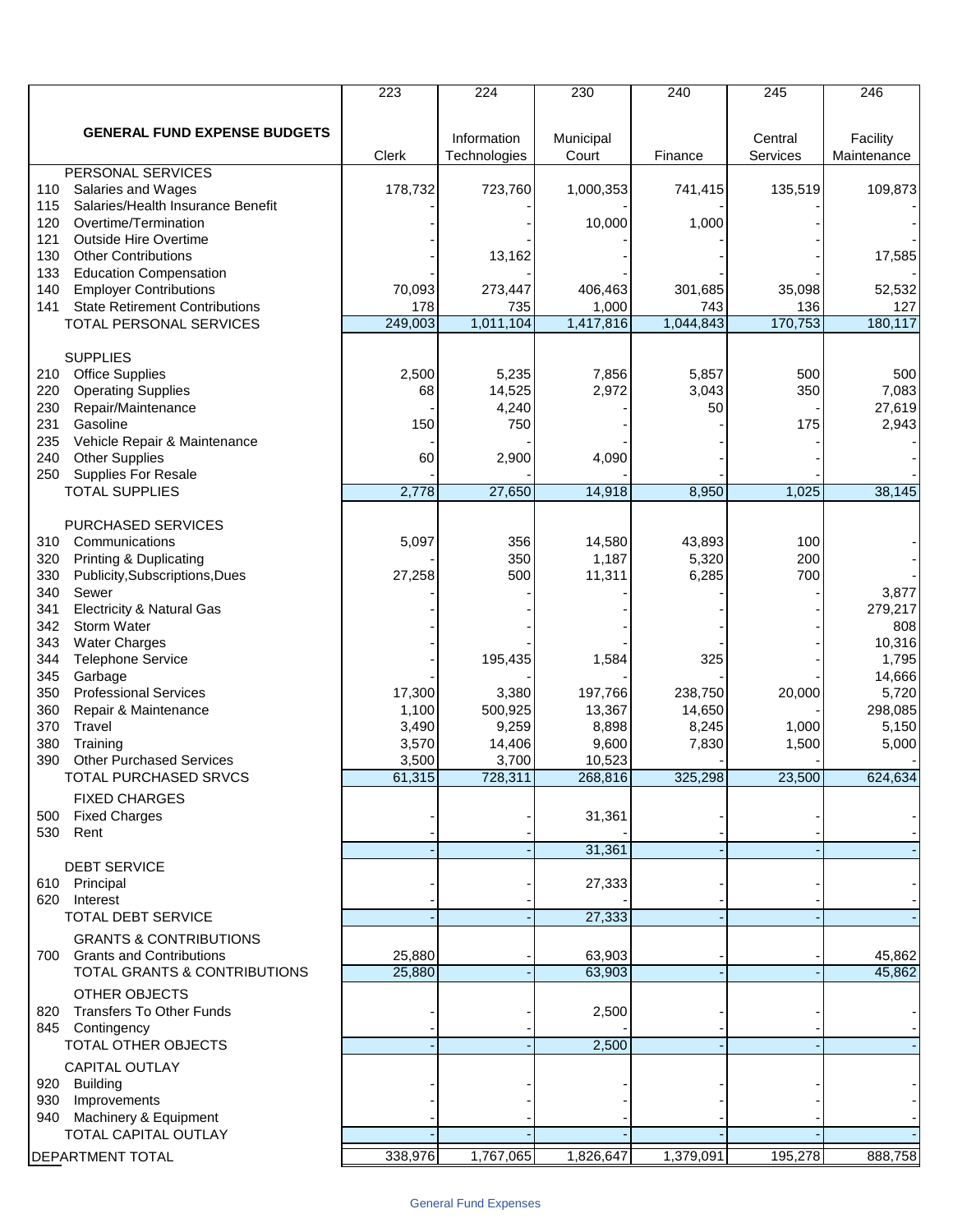|                                                                           | 250             | 255         | 270       | 321         | 290        | 300        |
|---------------------------------------------------------------------------|-----------------|-------------|-----------|-------------|------------|------------|
|                                                                           |                 | Housing &   |           |             |            |            |
| <b>GENERAL FUND EXPENSE BUDGETS</b>                                       | Development     | Community   |           | Fleet       |            |            |
|                                                                           | <b>Services</b> | Development | Attorney  | Maintenance | Police     | Fire       |
| PERSONAL SERVICES                                                         |                 |             |           |             |            |            |
| Salaries and Wages<br>110                                                 | 1,570,302       | 630,673     | 1,274,093 | 801,737     | 10,280,204 | 7,700,088  |
| Salaries/Health Insurance Benefit<br>115                                  |                 |             |           |             | 1,162,800  | 948,600    |
| 120<br>Overtime/Termination                                               | 4,293           |             | 5,000     | 2,000       | 478,425    | 432,452    |
| <b>Outside Hire Overtime</b><br>121                                       |                 |             |           |             |            | 35,000     |
| 130<br><b>Other Contributions</b><br>133<br><b>Education Compensation</b> | 3,341           |             |           | 34,380      | 351,957    | 93,763     |
| <b>Employer Contributions</b><br>140                                      | 609,293         | 221,107     | 417,498   | 311,376     | 2,946,904  | 2,126,688  |
| 141<br><b>State Retirement Contributions</b>                              | 1,568           | 631         | 1,273     | 837         | 3,098,105  | 2,804,169  |
| TOTAL PERSONAL SERVICES                                                   | 2,188,797       | 852,411     | 1,697,864 | 1,150,330   | 18,318,395 | 14,140,760 |
|                                                                           |                 |             |           |             |            |            |
| <b>SUPPLIES</b>                                                           |                 |             |           |             |            |            |
| <b>Office Supplies</b><br>210                                             | 22,265          | 16,001      | 7,318     | 1,000       |            | 15,054     |
| 220<br><b>Operating Supplies</b>                                          | 2,155           | 1,700       | 2,500     | 39,495      | 173,432    | 140,719    |
| 230<br>Repair/Maintenance                                                 | 3,691           |             |           | 43,500      | 65,485     | 62,000     |
| 231<br>Gasoline                                                           | 8,082           | 275         | 263       | 3,431       | 211,219    | 61,827     |
| 235<br>Vehicle Repair & Maintenance                                       |                 |             |           |             |            |            |
| 240<br><b>Other Supplies</b>                                              |                 | 25          |           | 2,600       |            | 593        |
| 250<br>Supplies For Resale                                                |                 |             |           |             |            |            |
| <b>TOTAL SUPPLIES</b>                                                     | 36,193          | 18,001      | 10,081    | 90,026      | 450,136    | 280,193    |
| <b>PURCHASED SERVICES</b>                                                 |                 |             |           |             |            |            |
| 310<br>Communications                                                     | 6,880           | 16,655      | 1,600     | 356         | 26,596     | 577        |
| <b>Printing &amp; Duplicating</b><br>320                                  | 6,189           | 2,885       | 1,000     | 350         | 11,364     | 1,446      |
| 330<br>Publicity, Subscriptions, Dues                                     | 13,600          | 5,600       | 10,045    | 530         | 14,938     | 13,741     |
| 340<br>Sewer                                                              |                 |             |           |             |            | 1,350      |
| 341<br><b>Electricity &amp; Natural Gas</b>                               |                 |             |           |             |            | 84,388     |
| 342<br>Storm Water                                                        |                 |             |           |             |            | 115        |
| 343<br><b>Water Charges</b>                                               |                 |             |           |             |            | 14,677     |
| 344<br><b>Telephone Service</b>                                           | 18,437          |             |           | 1,295       | 48,772     | 19,848     |
| 345<br>Garbage                                                            |                 |             |           |             |            | 8,590      |
| 350<br><b>Professional Services</b>                                       | 91,026          | 328,953     | 4,514     | 10,724      | 131,340    | 44,272     |
| 360<br>Repair & Maintenance                                               | 25,652          | 1,700       | 22,553    | 4,420       | 143,355    | 84,729     |
| 370<br>Travel                                                             | 19,373          | 9,887       | 10,810    | 900         | 77,900     | 19,893     |
| 380<br>Training                                                           | 17,239          | 8,900       | 14,390    | 2,850       |            | 70,010     |
| 390<br><b>Other Purchased Services</b>                                    |                 | 2,822       |           |             | 25,000     | 14,900     |
| <b>TOTAL PURCHASED SRVCS</b>                                              | 198,396         | 377,402     | 64,912    | 21,425      | 479,265    | 378,536    |
| <b>FIXED CHARGES</b>                                                      |                 |             |           |             |            |            |
| <b>Fixed Charges</b><br>500                                               |                 |             |           |             | 650        |            |
| 530<br>Rent                                                               |                 | 81,607      |           |             |            |            |
| <b>DEBT SERVICE</b>                                                       |                 | 81,607      |           |             | 650        |            |
| 610 Principal                                                             |                 |             |           |             |            |            |
| 620 Interest                                                              |                 |             |           |             |            |            |
| <b>TOTAL DEBT SERVICE</b>                                                 |                 |             |           |             |            |            |
| <b>GRANTS &amp; CONTRIBUTIONS</b>                                         |                 |             |           |             |            |            |
| <b>Grants and Contributions</b><br>700                                    | 110,780         | 892,364     | 178,414   |             | 4,000      |            |
| <b>TOTAL GRANTS &amp; CONTRIBUTIONS</b>                                   | 110,780         | 892,364     | 178,414   |             | 4,000      |            |
|                                                                           |                 |             |           |             |            |            |
| OTHER OBJECTS<br><b>Transfers To Other Funds</b>                          |                 |             |           |             |            |            |
| 820                                                                       | 309,822         |             |           |             | 6,000      | 2,700      |
| 845 Contingency<br>TOTAL OTHER OBJECTS                                    | 309,822         |             |           |             | 6,000      | 2,700      |
|                                                                           |                 |             |           |             |            |            |
| <b>CAPITAL OUTLAY</b><br>920 Building                                     |                 |             |           |             |            |            |
| 930 Improvements                                                          |                 |             |           |             |            |            |
| 940 Machinery & Equipment                                                 |                 |             |           |             |            |            |
| TOTAL CAPITAL OUTLAY                                                      |                 |             |           |             |            |            |
|                                                                           |                 |             |           |             |            |            |
| DEPARTMENT TOTAL                                                          | 2,843,988       | 2,221,785   | 1,951,271 | 1,261,781   | 19,258,446 | 14,802,189 |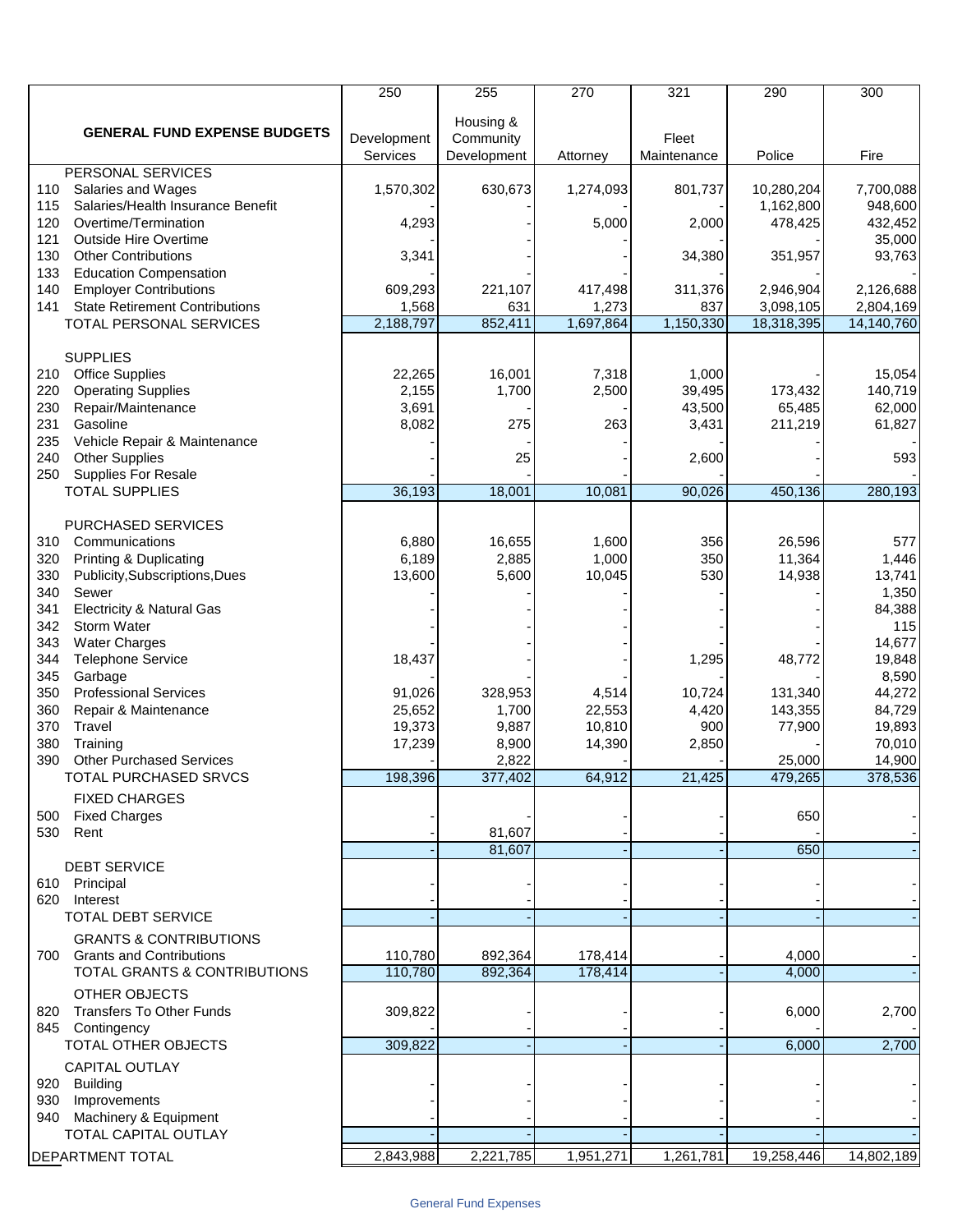|                                                                                   | 340             | 390          | 1211        | 1212             | 1216                   |
|-----------------------------------------------------------------------------------|-----------------|--------------|-------------|------------------|------------------------|
|                                                                                   |                 |              | Park        |                  | Parks &<br>Recreation; |
| <b>GENERAL FUND EXPENSE BUDGETS</b>                                               |                 | Non-         | Development | Park             | Trails &               |
|                                                                                   | Cemetery        | Departmental | & Expansion | Enterprise       | Development            |
| PERSONAL SERVICES                                                                 |                 |              |             |                  |                        |
| Salaries and Wages<br>110                                                         | 414,518         | 818,107      |             |                  |                        |
| Salaries/Health Insurance Benefit<br>115                                          |                 |              |             |                  |                        |
| 120<br>Overtime/Termination<br>121<br><b>Outside Hire Overtime</b>                | 5,000           | 25,000       |             |                  |                        |
| 130<br><b>Other Contributions</b>                                                 |                 |              |             |                  |                        |
| <b>Education Compensation</b><br>133                                              |                 |              |             |                  |                        |
| <b>Employer Contributions</b><br>140                                              | 192,759         | 138,083      |             |                  |                        |
| 141<br><b>State Retirement Contributions</b>                                      | 416             |              |             |                  |                        |
| TOTAL PERSONAL SERVICES                                                           | 612,693         | 981,190      |             |                  |                        |
|                                                                                   |                 |              |             |                  |                        |
| <b>SUPPLIES</b>                                                                   |                 |              |             |                  |                        |
| <b>Office Supplies</b><br>210<br>220<br><b>Operating Supplies</b>                 | 2,770<br>37,302 |              | 50,000      | 20,000           | 69,500                 |
| 230<br>Repair/Maintenance                                                         | 20,120          | 25,000       |             | 15,000           | 25,000                 |
| 231<br>Gasoline                                                                   | 14,398          |              |             |                  |                        |
| 235<br>Vehicle Repair & Maintenance                                               |                 |              |             |                  |                        |
| <b>Other Supplies</b><br>240                                                      |                 |              |             |                  | 1,100                  |
| 250<br>Supplies For Resale                                                        | 11,685          |              |             |                  |                        |
| <b>TOTAL SUPPLIES</b>                                                             | 86,275          | 25,000       | 50,000      | 35,000           | 95,600                 |
|                                                                                   |                 |              |             |                  |                        |
| PURCHASED SERVICES                                                                |                 |              |             |                  |                        |
| 310<br>Communications                                                             | 2,045           |              |             |                  |                        |
| <b>Printing &amp; Duplicating</b><br>320<br>330<br>Publicity, Subscriptions, Dues | 775<br>813      |              |             |                  |                        |
| 340<br>Sewer                                                                      |                 |              |             |                  |                        |
| <b>Electricity &amp; Natural Gas</b><br>341                                       | 20,647          |              |             |                  |                        |
| 342<br>Storm Water                                                                |                 |              |             |                  |                        |
| 343<br><b>Water Charges</b>                                                       | 1,082           |              |             |                  |                        |
| 344<br><b>Telephone Service</b>                                                   | 2,400           |              |             |                  |                        |
| 345<br>Garbage                                                                    | 3,051           |              |             |                  |                        |
| <b>Professional Services</b><br>350                                               | 4,342           |              | 200,000     | 60,000           | 172,200                |
| 360<br>Repair & Maintenance                                                       | 3,700           |              |             |                  | 10,000                 |
| 370<br>Travel                                                                     | 500             |              |             |                  | 150                    |
| 380<br>Training<br><b>Other Purchased Services</b>                                | 2,006           |              |             |                  | 150                    |
| 390<br>TOTAL PURCHASED SRVCS                                                      | 41,361          |              | 200,000     | 20,000<br>80,000 | 90,000<br>272,500      |
|                                                                                   |                 |              |             |                  |                        |
| <b>FIXED CHARGES</b>                                                              |                 |              |             |                  |                        |
| <b>Fixed Charges</b><br>500<br>530<br>Rent                                        | 500             | 1,141,915    |             |                  |                        |
|                                                                                   | 500             | 1,141,915    |             |                  |                        |
| <b>DEBT SERVICE</b>                                                               |                 |              |             |                  |                        |
| 610 Principal                                                                     |                 | 528,955      |             |                  |                        |
| 620<br>Interest                                                                   |                 | 1,160        |             |                  |                        |
| <b>TOTAL DEBT SERVICE</b>                                                         |                 | 530,115      |             |                  |                        |
| <b>GRANTS &amp; CONTRIBUTIONS</b>                                                 |                 |              |             |                  |                        |
| <b>Grants and Contributions</b><br>700                                            |                 | 2,023,335    |             |                  |                        |
| TOTAL GRANTS & CONTRIBUTIONS                                                      |                 | 2,023,335    |             |                  |                        |
| <b>OTHER OBJECTS</b>                                                              |                 |              |             |                  |                        |
| <b>Transfers To Other Funds</b><br>820                                            |                 | 5,493,392    |             |                  |                        |
| 845<br>Contingency                                                                |                 | 150,000      |             |                  | 25,000                 |
| TOTAL OTHER OBJECTS                                                               |                 | 5,643,392    |             |                  | 25,000                 |
| <b>CAPITAL OUTLAY</b>                                                             |                 |              |             |                  |                        |
| 920<br><b>Building</b>                                                            |                 |              |             |                  | 100,000                |
| 930<br>Improvements                                                               |                 |              |             | 131,945          | 444,726                |
| Machinery & Equipment<br>940                                                      |                 |              |             | 85,415           |                        |
| TOTAL CAPITAL OUTLAY                                                              |                 |              |             | 217,360          | 544,726                |
| DEPARTMENT TOTAL                                                                  | 740,829         | 10,344,947   | 250,000     | 332,360          | 937,826                |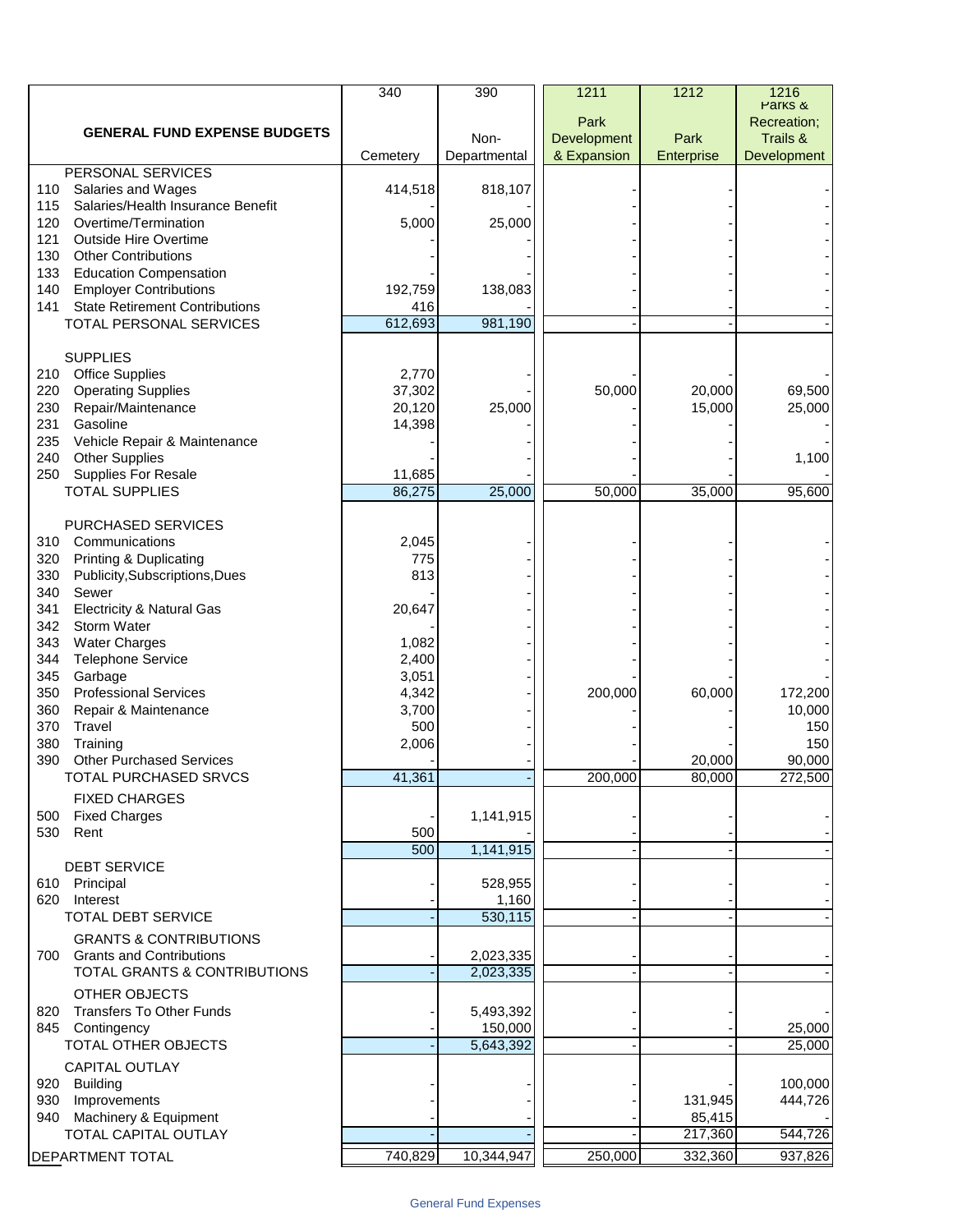|                                                                                      | 1217             | 1219                 | 1221                 | 1225               | 1241              | 1242                |
|--------------------------------------------------------------------------------------|------------------|----------------------|----------------------|--------------------|-------------------|---------------------|
|                                                                                      |                  | <b>Fort Missoula</b> | <b>Fort Missoula</b> |                    |                   |                     |
| <b>GENERAL FUND EXPENSE BUDGETS</b>                                                  |                  | <b>Regional Park</b> | <b>Regional Park</b> |                    |                   | Cemetery            |
|                                                                                      | <b>City Life</b> | Recreation           | Maintenance          | <b>All Hazards</b> | <b>Niche Fund</b> | <b>Capital Fund</b> |
| <b>PERSONAL SERVICES</b><br>110                                                      |                  |                      |                      |                    |                   |                     |
| Salaries and Wages<br>Salaries/Health Insurance Benefit<br>115                       |                  | 113,141              | 149,914              |                    |                   |                     |
| Overtime/Termination<br>120                                                          |                  | 2,000                | 2,000                | 982,000            |                   |                     |
| <b>Outside Hire Overtime</b><br>121                                                  |                  |                      |                      |                    |                   |                     |
| <b>Other Contributions</b><br>130                                                    |                  |                      |                      |                    |                   |                     |
| <b>Education Compensation</b><br>133                                                 |                  |                      |                      |                    |                   |                     |
| <b>Employer Contributions</b><br>140<br><b>State Retirement Contributions</b><br>141 |                  | 51,103<br>112        | 58,426<br>150        | 57,334             |                   |                     |
| TOTAL PERSONAL SERVICES                                                              |                  | 166,356              | 210,490              | 1,039,334          |                   |                     |
|                                                                                      |                  |                      |                      |                    |                   |                     |
| <b>SUPPLIES</b>                                                                      |                  |                      |                      |                    |                   |                     |
| 210 Office Supplies                                                                  |                  |                      |                      |                    |                   |                     |
| 220<br><b>Operating Supplies</b>                                                     | 2,000            | 18,600               | 75,250               |                    |                   |                     |
| Repair/Maintenance<br>230<br>231<br>Gasoline                                         | 1,000            |                      | 18,270               |                    |                   |                     |
| Vehicle Repair & Maintenance<br>235                                                  |                  |                      | 7,000                |                    |                   |                     |
| <b>Other Supplies</b><br>240                                                         |                  |                      |                      |                    |                   |                     |
| Supplies For Resale<br>250                                                           |                  |                      |                      |                    |                   |                     |
| <b>TOTAL SUPPLIES</b>                                                                | 3,000            | 18,600               | 100,520              |                    |                   |                     |
|                                                                                      |                  |                      |                      |                    |                   |                     |
| PURCHASED SERVICES<br>310 Communications                                             |                  | 1,000                |                      |                    |                   |                     |
| <b>Printing &amp; Duplicating</b><br>320                                             | 100              | 2,000                |                      |                    |                   |                     |
| Publicity, Subscriptions, Dues<br>330                                                | 600              | 2,000                |                      |                    |                   |                     |
| 340<br>Sewer                                                                         |                  | 1,180                |                      |                    |                   |                     |
| <b>Electricity &amp; Natural Gas</b><br>341                                          |                  | 12,854               | 32,973               |                    |                   |                     |
| <b>Storm Water</b><br>342                                                            |                  |                      | 5,969                |                    |                   |                     |
| <b>Water Charges</b><br>343<br><b>Telephone Service</b><br>344                       |                  | 2,700<br>3,245       | 2,142<br>6,660       |                    |                   |                     |
| 345<br>Garbage                                                                       |                  | 2,500                | 20,000               |                    |                   |                     |
| <b>Professional Services</b><br>350                                                  | 6,900            | 10,000               | 92,256               |                    |                   |                     |
| Repair & Maintenance<br>360                                                          |                  |                      |                      |                    |                   |                     |
| Travel<br>370                                                                        |                  |                      |                      |                    |                   |                     |
| Training<br>380<br><b>Other Purchased Services</b><br>390                            |                  | 3,000                |                      |                    |                   |                     |
| TOTAL PURCHASED SRVCS                                                                | 7,600            | 40,479               | 160.000              |                    |                   |                     |
| <b>FIXED CHARGES</b>                                                                 |                  |                      |                      |                    |                   |                     |
| 500 Fixed Charges                                                                    |                  | 5,000                |                      |                    | 1,000             |                     |
| 530 Rent                                                                             | 26,400           |                      |                      |                    |                   |                     |
|                                                                                      | 26,400           | 5,000                |                      |                    | 1,000             |                     |
| <b>DEBT SERVICE</b>                                                                  |                  |                      |                      |                    |                   |                     |
| 610 Principal<br>620 Interest                                                        |                  |                      |                      |                    |                   |                     |
| <b>TOTAL DEBT SERVICE</b>                                                            |                  |                      |                      |                    |                   |                     |
| <b>GRANTS &amp; CONTRIBUTIONS</b>                                                    |                  |                      |                      |                    |                   |                     |
| 700 Grants and Contributions                                                         |                  |                      |                      |                    |                   |                     |
| TOTAL GRANTS & CONTRIBUTIONS                                                         |                  |                      |                      |                    |                   |                     |
| OTHER OBJECTS                                                                        |                  |                      |                      |                    |                   |                     |
| 820 Transfers To Other Funds                                                         |                  |                      |                      |                    |                   |                     |
| 845 Contingency                                                                      |                  |                      |                      |                    | 1,500             | 20,000              |
| TOTAL OTHER OBJECTS                                                                  |                  |                      |                      |                    | 1,500             | 20,000              |
| <b>CAPITAL OUTLAY</b>                                                                |                  |                      |                      |                    |                   |                     |
| 920 Building                                                                         |                  |                      |                      |                    |                   |                     |
| 930 Improvements<br>940 Machinery & Equipment                                        |                  | 120,000              | 146,967<br>12,084    |                    |                   | 20,000<br>75,000    |
| TOTAL CAPITAL OUTLAY                                                                 |                  | 120,000              | 159,051              |                    |                   | 95,000              |
| DEPARTMENT TOTAL                                                                     | 37,000           | 350,435              | 630,061              | 1,039,334          | 2,500             | 115,000             |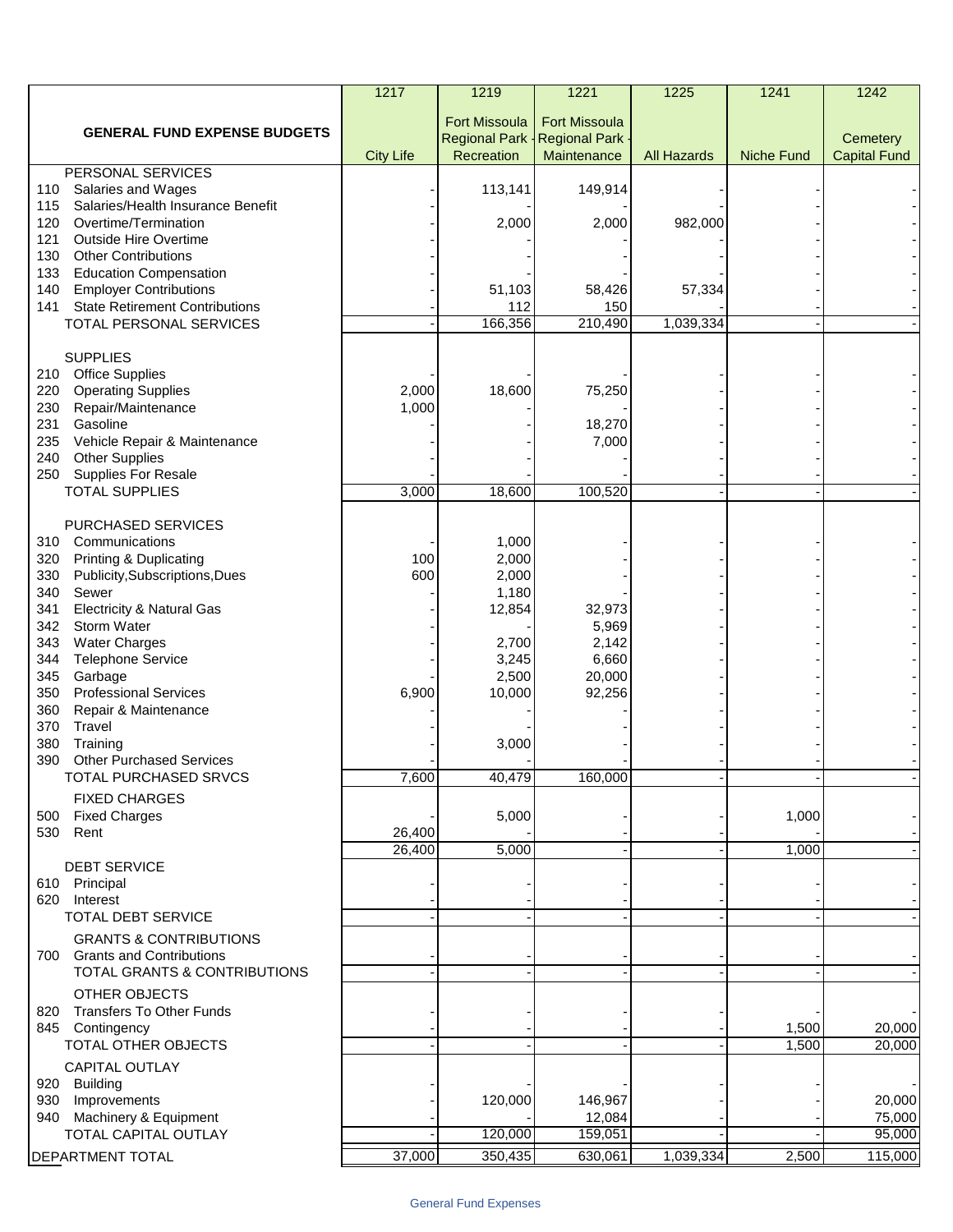|                                                                    | 1243<br>Cemetery | 1251<br><b>Jonnson</b> | 1265    | 1396                 |
|--------------------------------------------------------------------|------------------|------------------------|---------|----------------------|
|                                                                    | Grants &         | <b>Street</b>          |         |                      |
| <b>GENERAL FUND EXPENSE BUDGETS</b>                                | Dontation        | Property               |         | <b>State Program</b> |
|                                                                    | Fund             | Rental                 | Title I | Income - RLF         |
| <b>PERSONAL SERVICES</b><br>110<br>Salaries and Wages              |                  |                        |         |                      |
| Salaries/Health Insurance Benefit<br>115                           |                  |                        |         |                      |
| Overtime/Termination<br>120                                        |                  |                        |         |                      |
| 121<br><b>Outside Hire Overtime</b>                                |                  |                        |         |                      |
| 130 Other Contributions                                            |                  |                        |         |                      |
| 133 Education Compensation<br><b>Employer Contributions</b><br>140 |                  |                        |         |                      |
| <b>State Retirement Contributions</b><br>141                       |                  |                        |         |                      |
| TOTAL PERSONAL SERVICES                                            |                  |                        |         |                      |
|                                                                    |                  |                        |         |                      |
| <b>SUPPLIES</b>                                                    |                  |                        |         |                      |
| <b>Office Supplies</b><br>210<br>220                               |                  |                        |         |                      |
| <b>Operating Supplies</b><br>230<br>Repair/Maintenance             |                  |                        |         |                      |
| 231<br>Gasoline                                                    |                  |                        |         |                      |
| 235 Vehicle Repair & Maintenance                                   |                  |                        |         |                      |
| 240<br><b>Other Supplies</b>                                       |                  |                        |         |                      |
| 250<br><b>Supplies For Resale</b>                                  |                  |                        |         |                      |
| <b>TOTAL SUPPLIES</b>                                              |                  |                        |         |                      |
| <b>PURCHASED SERVICES</b>                                          |                  |                        |         |                      |
| 310 Communications                                                 |                  |                        |         |                      |
| 320<br><b>Printing &amp; Duplicating</b>                           |                  |                        |         |                      |
| Publicity, Subscriptions, Dues<br>330                              |                  |                        |         |                      |
| 340<br>Sewer<br><b>Electricity &amp; Natural Gas</b><br>341        |                  | 10,000                 |         |                      |
| 342<br><b>Storm Water</b>                                          |                  | 1,000                  |         |                      |
| 343<br><b>Water Charges</b>                                        |                  | 1,000                  |         |                      |
| 344<br><b>Telephone Service</b>                                    |                  |                        |         |                      |
| 345<br>Garbage                                                     |                  |                        |         |                      |
| 350<br><b>Professional Services</b><br>360<br>Repair & Maintenance |                  |                        |         |                      |
| 370<br>Travel                                                      |                  |                        |         |                      |
| 380<br>Training                                                    |                  |                        |         |                      |
| 390<br><b>Other Purchased Services</b>                             |                  |                        |         |                      |
| TOTAL PURCHASED SRVCS                                              |                  | 12.000                 |         |                      |
| <b>FIXED CHARGES</b>                                               |                  |                        |         |                      |
| 500<br><b>Fixed Charges</b><br>530<br>Rent                         |                  |                        |         |                      |
|                                                                    |                  |                        |         |                      |
| <b>DEBT SERVICE</b>                                                |                  |                        |         |                      |
| 610 Principal                                                      |                  |                        |         |                      |
| 620<br>Interest<br><b>TOTAL DEBT SERVICE</b>                       |                  |                        |         |                      |
| <b>GRANTS &amp; CONTRIBUTIONS</b>                                  |                  |                        |         |                      |
| 700<br><b>Grants and Contributions</b>                             |                  |                        | 51,924  |                      |
| <b>TOTAL GRANTS &amp; CONTRIBUTIONS</b>                            |                  |                        | 51,924  |                      |
| OTHER OBJECTS                                                      |                  |                        |         |                      |
| 820<br><b>Transfers To Other Funds</b>                             |                  |                        | 60,000  |                      |
| 845 Contingency                                                    | 500              |                        |         |                      |
| TOTAL OTHER OBJECTS                                                | 500              |                        | 60,000  |                      |
| <b>CAPITAL OUTLAY</b>                                              |                  |                        |         |                      |
| <b>Building</b><br>920<br>930<br>Improvements                      |                  |                        |         |                      |
| Machinery & Equipment<br>940                                       |                  |                        |         |                      |
| <b>TOTAL CAPITAL OUTLAY</b>                                        |                  |                        |         |                      |
| DEPARTMENT TOTAL                                                   | 500              | 12,000                 | 111,924 |                      |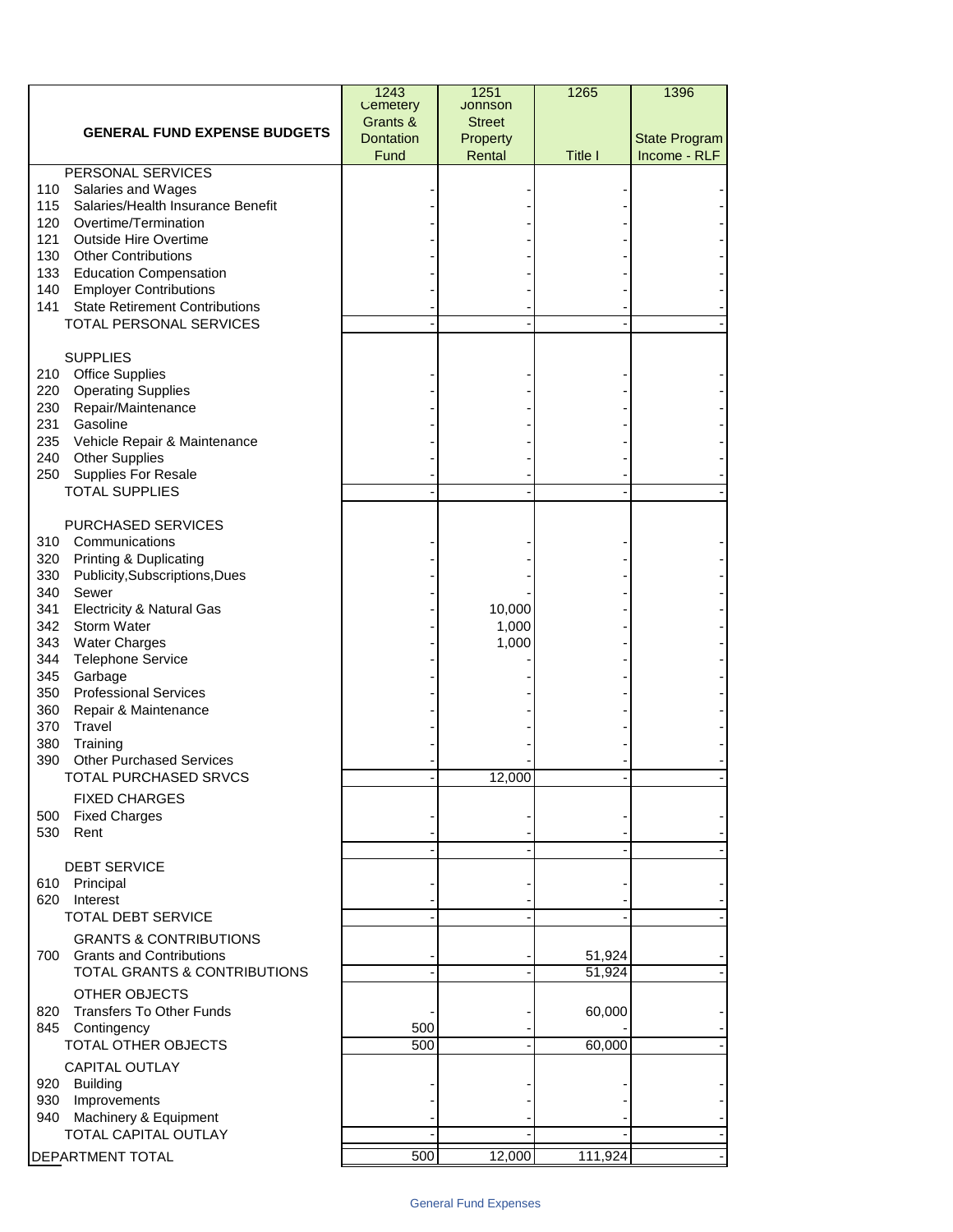|                                    |            | 2250     | 2310        | 2321       | 2365       | 2371 & 2372    |
|------------------------------------|------------|----------|-------------|------------|------------|----------------|
| <b>SPECIAL REVENUES FUNDS</b>      | Baseline - |          | Public      |            |            |                |
| <b>EXPENSE BUDGETS</b>             | Special    |          | Information |            |            | Health         |
|                                    | Revenue    | Planning | Systems     | Impact Fee | Public Art | Insurance Levy |
| PERSONAL SERVICES                  |            |          |             |            |            |                |
| 110 Salaries and Wages             | 8,591,587  | 370,952  |             |            |            |                |
| 120 Overtime/Termination           | 184,698    |          |             |            |            |                |
| 130 Other Contributions            | 123,414    | 3,654    |             |            |            |                |
| 140 Employer Contributions         | 3,459,020  | 141,505  |             |            |            |                |
|                                    |            |          |             |            |            |                |
| 141 State Retirement Contributions | 8,713      | 375      |             |            |            |                |
| TOTAL PERSONAL SERVICES            | 12,367,432 | 516,486  |             |            |            |                |
| <b>SUPPLIES</b>                    |            |          |             |            |            |                |
| 210 Office Supplies                | 60,192     | 3,600    |             |            |            |                |
| 220 Operating Supplies             | 842,732    | 5,210    |             |            |            |                |
| 230 Repair/Maintenance             | 434,952    |          |             |            |            |                |
| 231 Gasoline                       | 336,838    | 75       |             |            |            |                |
| 235 Vehicle Repair/Maintenance     | 59,141     |          |             |            |            |                |
| 240 Other Supplies                 | 31,090     |          |             |            |            |                |
| <b>TOTAL SUPPLIES</b>              | 1,764,945  | 8,885    |             |            |            |                |
| PURCHASED SERVICES                 |            |          |             |            |            |                |
| 310 Communications                 | 12,182     | 2,850    |             |            |            |                |
| 320 Printing & Duplicating         |            | 2,100    |             |            |            |                |
| 330 Publicity, Subscriptions, Dues | 28,775     | 6,700    |             |            |            |                |
|                                    | 55,183     |          |             |            |            |                |
| 340 Sewer                          | 3,967      |          |             |            |            |                |
| 341 Electricity & Natural Gas      | 730,248    |          |             |            |            |                |
| 343 Water Charges                  | 192,829    |          |             |            |            |                |
| 344 Telephone Service              | 43,884     |          |             |            |            |                |
| 345 Garbage                        | 100,948    |          |             |            |            |                |
| 350 Professional Services          | 1,450,527  | 52,550   |             |            | 6,100      |                |
| 360 Repair & Maintenance           | 156,986    | 900      |             |            |            |                |
| 370 Travel                         | 69,214     | 5,492    |             |            |            |                |
| 380 Training                       | 46,857     | 2,650    |             |            |            |                |
| 390 Other Purchased Services       | 10,200     |          |             |            | 500        |                |
| TOTAL PURCHASED SRVCS              | 2,901,800  | 73,242   |             |            | 6,600      |                |
| <b>BUILDING MATERIALS</b>          |            |          |             |            |            |                |
| 400 Building Materials             | 613,464    |          |             |            |            |                |
| TOTAL BUILDING MATERIALS           | 613,464    |          |             |            |            |                |
| <b>FIXED CHARGES</b>               |            |          |             |            |            |                |
| 500 Fixed Charges                  | 993,243    | 27,140   |             |            |            |                |
| 530 Rent                           | 107,500    |          |             |            |            |                |
| TOTAL FIXED CHARGES                | 1,100,743  | 27,140   |             |            |            |                |
|                                    |            |          |             |            |            |                |
| <b>DEBT SERVICE</b>                |            |          |             |            |            |                |
| 610 Principal                      | 755,866    |          |             |            |            |                |
| 620 Interest                       | 59,481     |          |             |            |            |                |
| <b>TOTAL DEBT SERVICE</b>          | 815,347    |          |             |            |            |                |
| <b>GRANTS &amp; CONTRIBUTIONS</b>  |            |          |             |            |            |                |
| 700 Grants and Contributions       | 3,745,276  |          |             |            |            |                |
| N/A N/A                            |            |          |             |            |            |                |
| N/A N/A                            |            |          |             |            |            |                |
| <b>TOTAL GRANTS &amp; CONTRIB</b>  | 3,745,276  |          |             |            |            |                |
|                                    |            |          |             |            |            |                |
| OTHER OBJECTS                      |            |          |             |            |            |                |
| 820 Transfers To Other Funds       | 9,192,624  |          |             |            |            | 6,132,434      |
| 845 Contingency                    | 15,000     |          |             |            |            |                |
| TOTAL OTHER OBJECTS                | 9,207,624  |          |             |            |            | 6,132,434      |
| <b>CAPITAL OUTLAY</b>              |            |          |             |            |            |                |
| 930 Improvements                   | 1,676,000  |          |             | 500,000    | 7,500      |                |
| 940 Machinery & Equipment          | 140,567    |          |             |            |            |                |
| TOTAL CAPITAL OUTLAY               | 1,816,567  |          |             | 500,000    | 7,500      |                |
|                                    |            |          |             |            |            |                |
| DEPARTMENT TOTAL                   | 34,333,198 | 625,753  |             | 500,000    | 14,100     | 6,132,434      |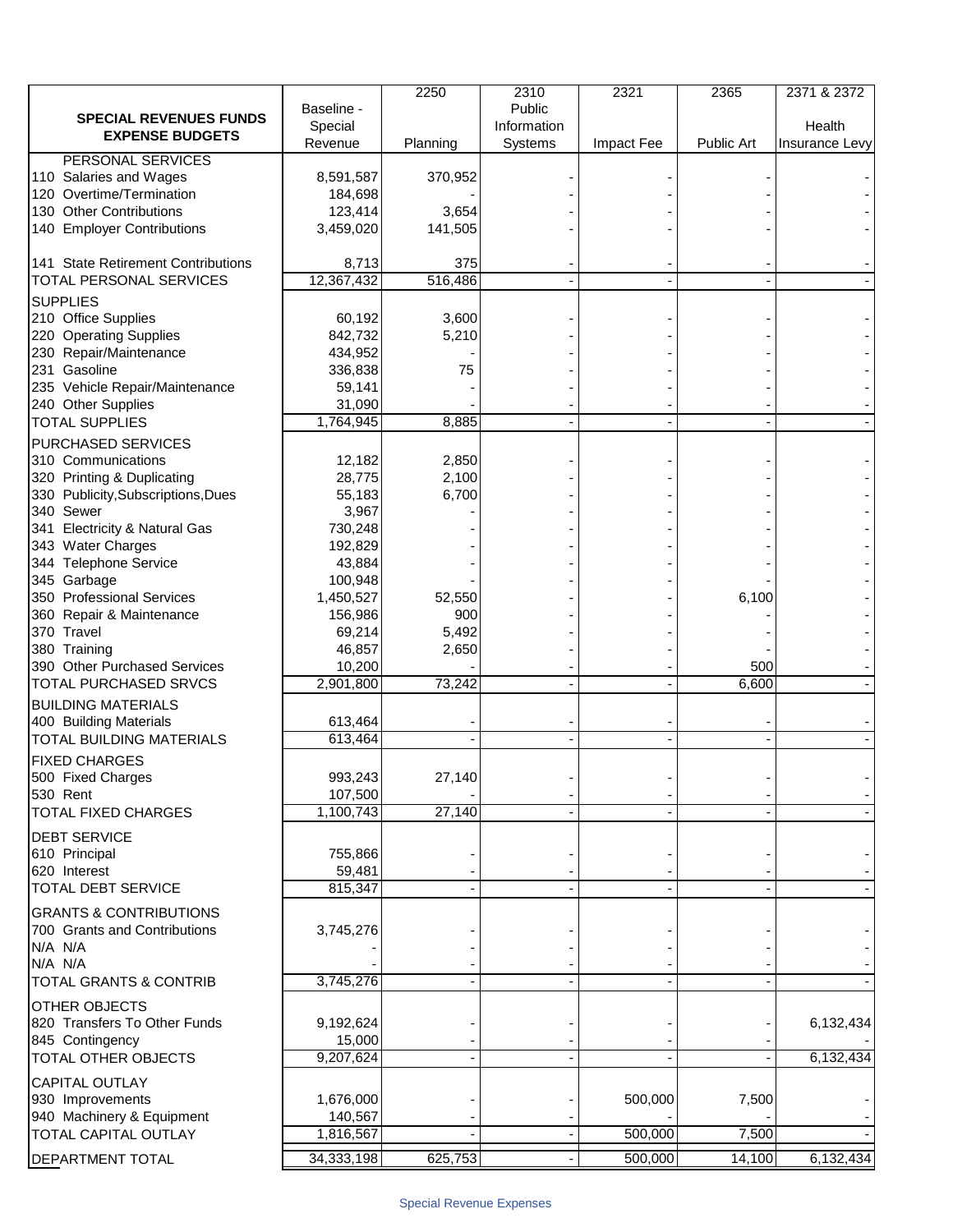|                                                    | 2389           | 2384              | 2390                   | 2394            | 2395               | 2399            |
|----------------------------------------------------|----------------|-------------------|------------------------|-----------------|--------------------|-----------------|
| <b>SPECIAL REVENUES FUNDS</b>                      |                | Conservation      |                        |                 |                    | Dangerous       |
| <b>EXPENSE BUDGETS</b>                             | Cable/Franchis | <b>Land Maint</b> |                        | <b>Building</b> |                    | <b>Building</b> |
|                                                    | е              | Levy              | <b>Drug Forfeiture</b> | Inspection      | <b>City Grants</b> | Demolition      |
| PERSONAL SERVICES<br>110 Salaries and Wages        |                | 142,686           |                        | 979,580         |                    |                 |
| 120 Overtime/Termination                           |                |                   |                        |                 |                    |                 |
| 130 Other Contributions                            |                |                   |                        | 12,528          |                    |                 |
| 140 Employer Contributions                         |                | 66,536            |                        | 379,623         |                    |                 |
|                                                    |                |                   |                        |                 |                    |                 |
| 141 State Retirement Contributions                 |                | 142               |                        | 987             |                    |                 |
| TOTAL PERSONAL SERVICES                            |                | 209,364           |                        | 1,372,718       |                    |                 |
| <b>SUPPLIES</b>                                    |                |                   |                        |                 |                    |                 |
| 210 Office Supplies                                |                |                   |                        | 20,975          |                    |                 |
| 220 Operating Supplies                             |                |                   | 3,900                  | 6,140           |                    |                 |
| 230 Repair/Maintenance                             |                |                   | 1,000                  | 3,000           |                    |                 |
| 231 Gasoline                                       |                |                   |                        | 7,500           |                    |                 |
| 235 Vehicle Repair/Maintenance                     |                |                   |                        |                 |                    |                 |
| 240 Other Supplies                                 |                |                   |                        |                 |                    |                 |
| <b>TOTAL SUPPLIES</b>                              |                |                   | 4,900                  | 37,615          |                    |                 |
| PURCHASED SERVICES                                 |                |                   |                        |                 |                    |                 |
| 310 Communications                                 |                |                   |                        | 500             |                    |                 |
| 320 Printing & Duplicating                         |                |                   |                        | 1,500           |                    |                 |
| 330 Publicity, Subscriptions, Dues                 |                |                   |                        | 3,000           |                    |                 |
| 340 Sewer                                          |                |                   |                        |                 |                    |                 |
| 341 Electricity & Natural Gas<br>343 Water Charges |                |                   |                        |                 |                    |                 |
| 344 Telephone Service                              |                |                   |                        | 12,500          |                    |                 |
| 345 Garbage                                        |                |                   |                        |                 |                    |                 |
| 350 Professional Services                          | 71,400         |                   |                        | 75,000          |                    |                 |
| 360 Repair & Maintenance                           |                |                   | 500                    | 68,678          |                    |                 |
| 370 Travel                                         |                |                   | 3,500                  | 6,000           |                    |                 |
| 380 Training                                       |                |                   |                        | 14,000          |                    |                 |
| 390 Other Purchased Services                       |                |                   |                        |                 |                    |                 |
| TOTAL PURCHASED SRVCS                              | 71,400         |                   | 4,000                  | 181,178         |                    |                 |
| <b>BUILDING MATERIALS</b>                          |                |                   |                        |                 |                    |                 |
| 400 Building Materials                             |                |                   |                        |                 |                    |                 |
| TOTAL BUILDING MATERIALS                           |                |                   |                        |                 |                    |                 |
| <b>FIXED CHARGES</b>                               |                |                   |                        |                 |                    |                 |
| 500 Fixed Charges                                  |                |                   | 1,000                  | 496,027         |                    |                 |
| 530 Rent                                           |                |                   |                        | 74,000          |                    |                 |
| <b>TOTAL FIXED CHARGES</b>                         |                |                   | 1,000                  | 570,027         |                    |                 |
| <b>DEBT SERVICE</b>                                |                |                   |                        |                 |                    |                 |
| 610 Principal                                      |                |                   |                        |                 |                    |                 |
| 620 Interest                                       |                |                   |                        |                 |                    |                 |
| <b>TOTAL DEBT SERVICE</b>                          |                |                   |                        |                 |                    |                 |
| <b>GRANTS &amp; CONTRIBUTIONS</b>                  |                |                   |                        |                 |                    |                 |
| 700 Grants and Contributions                       | 448,000        |                   |                        |                 | 75,000             |                 |
| N/A N/A                                            |                |                   |                        |                 |                    |                 |
| N/A N/A                                            |                |                   |                        |                 |                    |                 |
| <b>TOTAL GRANTS &amp; CONTRIB</b>                  | 448,000        |                   |                        |                 | 75,000             |                 |
| OTHER OBJECTS                                      |                |                   |                        |                 |                    |                 |
| 820 Transfers To Other Funds                       | 124,600        | 416,805           |                        |                 |                    |                 |
| 845 Contingency                                    |                |                   |                        |                 |                    | 15,000          |
| TOTAL OTHER OBJECTS                                | 124,600        | 416,805           |                        |                 |                    | 15,000          |
|                                                    |                |                   |                        |                 |                    |                 |
| <b>CAPITAL OUTLAY</b><br>930 Improvements          |                |                   |                        |                 |                    |                 |
| 940 Machinery & Equipment                          | 37,567         |                   | 3,000                  | 60,000          |                    |                 |
| <b>TOTAL CAPITAL OUTLAY</b>                        | 37,567         |                   | 3,000                  | 60,000          |                    |                 |
|                                                    |                |                   |                        |                 |                    |                 |
| DEPARTMENT TOTAL                                   | 681,567        | 626,169           | 12,900                 | 2,221,538       | 75,000             | 15,000          |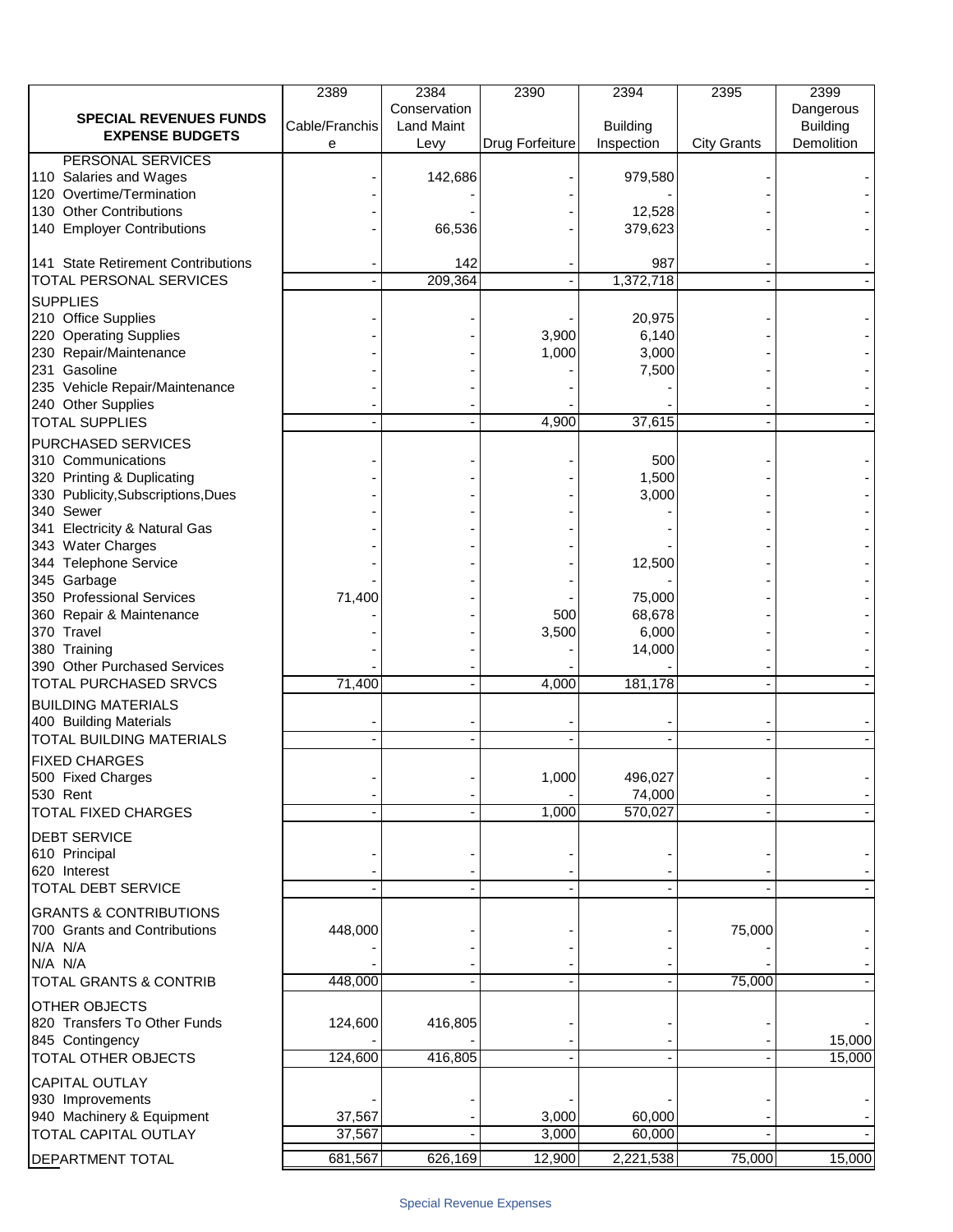|                                    | 2400                   | 2500            | 2512                 | 2522                 | 2513          | 2820      |
|------------------------------------|------------------------|-----------------|----------------------|----------------------|---------------|-----------|
| <b>SPECIAL REVENUES FUNDS</b>      |                        | <b>Street</b>   | <b>Road District</b> | <b>Road District</b> |               |           |
| <b>EXPENSE BUDGETS</b>             | <b>Street Lighting</b> | Maintenance     | #1 - Public          | #1 - Dev             | Park District |           |
|                                    | <b>District</b>        | <b>District</b> | Works                | Services             | #1            | Gas Tax   |
| PERSONAL SERVICES                  |                        |                 |                      |                      |               |           |
| 110 Salaries and Wages             |                        |                 | 3,223,433            | 67,334               | 3,296,495     |           |
| 120 Overtime/Termination           |                        |                 | 19,263               |                      | 11,400        |           |
| 130 Other Contributions            |                        |                 | 62,225               |                      | 41,875        |           |
| 140 Employer Contributions         |                        |                 | 1,370,287            | 23,856               | 1,275,006     |           |
|                                    |                        |                 |                      |                      |               |           |
| 141 State Retirement Contributions |                        |                 | 3,304                | 67                   | 3,330         |           |
| TOTAL PERSONAL SERVICES            |                        |                 | 4,678,512            | 91,257               | 4,628,106     |           |
| <b>SUPPLIES</b>                    |                        |                 |                      |                      |               |           |
| 210 Office Supplies                |                        |                 | 11,652               |                      | 5,465         |           |
| 220 Operating Supplies             |                        |                 | 241,965              | 550                  | 395,554       |           |
| 230 Repair/Maintenance             |                        |                 | 430,877              | 75                   |               |           |
| 231 Gasoline                       |                        |                 | 224,975              | 500                  | 103,788       |           |
| 235 Vehicle Repair/Maintenance     |                        |                 | 250                  |                      | 58,891        |           |
| 240 Other Supplies                 |                        |                 | 31,090               |                      |               |           |
| <b>TOTAL SUPPLIES</b>              |                        |                 | 940,809              | 1,125                | 563,698       |           |
| PURCHASED SERVICES                 |                        |                 |                      |                      |               |           |
| 310 Communications                 |                        |                 | 318                  |                      | 4,814         |           |
| 320 Printing & Duplicating         |                        |                 | 8,200                |                      | 8,700         |           |
| 330 Publicity, Subscriptions, Dues |                        |                 | 3,100                | 700                  | 12,140        |           |
| 340 Sewer                          |                        |                 |                      |                      | 3,967         |           |
| 341 Electricity & Natural Gas      | 356,622                |                 | 174,857              |                      | 193,769       |           |
| 343 Water Charges                  |                        |                 | 10,000               |                      | 182,829       |           |
| 344 Telephone Service              |                        |                 | 5,205                | 375                  | 25,554        |           |
| 345 Garbage                        |                        | 61,000          | 2,639                |                      | 37,309        |           |
| 350 Professional Services          | 11,850                 |                 | 1,757                | 35,000               | 482,780       |           |
| 360 Repair & Maintenance           |                        |                 | 34,454               | 2,500                | 12,200        |           |
| 370 Travel                         |                        |                 | 5,300                | 1,000                | 8,194         |           |
| 380 Training                       |                        |                 | 4,050                | 750                  | 10,007        |           |
| 390 Other Purchased Services       |                        |                 |                      |                      | 5,000         |           |
| TOTAL PURCHASED SRVCS              | 368,472                | 61,000          | 249,880              | 40,325               | 987,263       |           |
| <b>BUILDING MATERIALS</b>          |                        |                 |                      |                      |               |           |
| 400 Building Materials             |                        |                 | 613,464              |                      |               |           |
| TOTAL BUILDING MATERIALS           |                        |                 | 613,464              |                      |               |           |
|                                    |                        |                 |                      |                      |               |           |
| <b>FIXED CHARGES</b>               |                        |                 |                      |                      |               |           |
| 500 Fixed Charges                  |                        |                 | 51,368               | 91,949               | 12,168        |           |
| 530 Rent                           |                        |                 |                      |                      | 33,500        |           |
| TOTAL FIXED CHARGES                |                        |                 | 51,368               | 91,949               | 45,668        |           |
| <b>DEBT SERVICE</b>                |                        |                 |                      |                      |               |           |
| 610 Principal                      |                        |                 | 521,547              |                      | 234,319       |           |
| 620 Interest                       |                        |                 | 43,176               |                      | 16,305        |           |
| <b>TOTAL DEBT SERVICE</b>          |                        |                 | 564,723              |                      | 250,624       |           |
|                                    |                        |                 |                      |                      |               |           |
| <b>GRANTS &amp; CONTRIBUTIONS</b>  |                        |                 |                      |                      |               |           |
| 700 Grants and Contributions       |                        |                 |                      |                      | 20,000        |           |
| N/A N/A                            |                        |                 |                      |                      |               |           |
| N/A N/A                            |                        |                 |                      |                      |               |           |
| TOTAL GRANTS & CONTRIB             |                        |                 |                      |                      | 20,000        |           |
| OTHER OBJECTS                      |                        |                 |                      |                      |               |           |
| 820 Transfers To Other Funds       |                        | 43,500          |                      |                      | 594,226       | 1,881,059 |
| 845 Contingency                    |                        |                 |                      |                      |               |           |
| TOTAL OTHER OBJECTS                |                        | 43,500          |                      |                      | 594,226       | 1,881,059 |
| <b>CAPITAL OUTLAY</b>              |                        |                 |                      |                      |               |           |
| 930 Improvements                   |                        |                 | 658,500              | 430,000              | 30,000        |           |
| 940 Machinery & Equipment          |                        |                 |                      |                      | 40,000        |           |
| <b>TOTAL CAPITAL OUTLAY</b>        |                        |                 | 658,500              | 430,000              | 70,000        |           |
|                                    |                        |                 |                      |                      |               |           |
| DEPARTMENT TOTAL                   | 368,472                | 104,500         | 7,757,256            | 654,656              | 7,159,585     | 1,881,059 |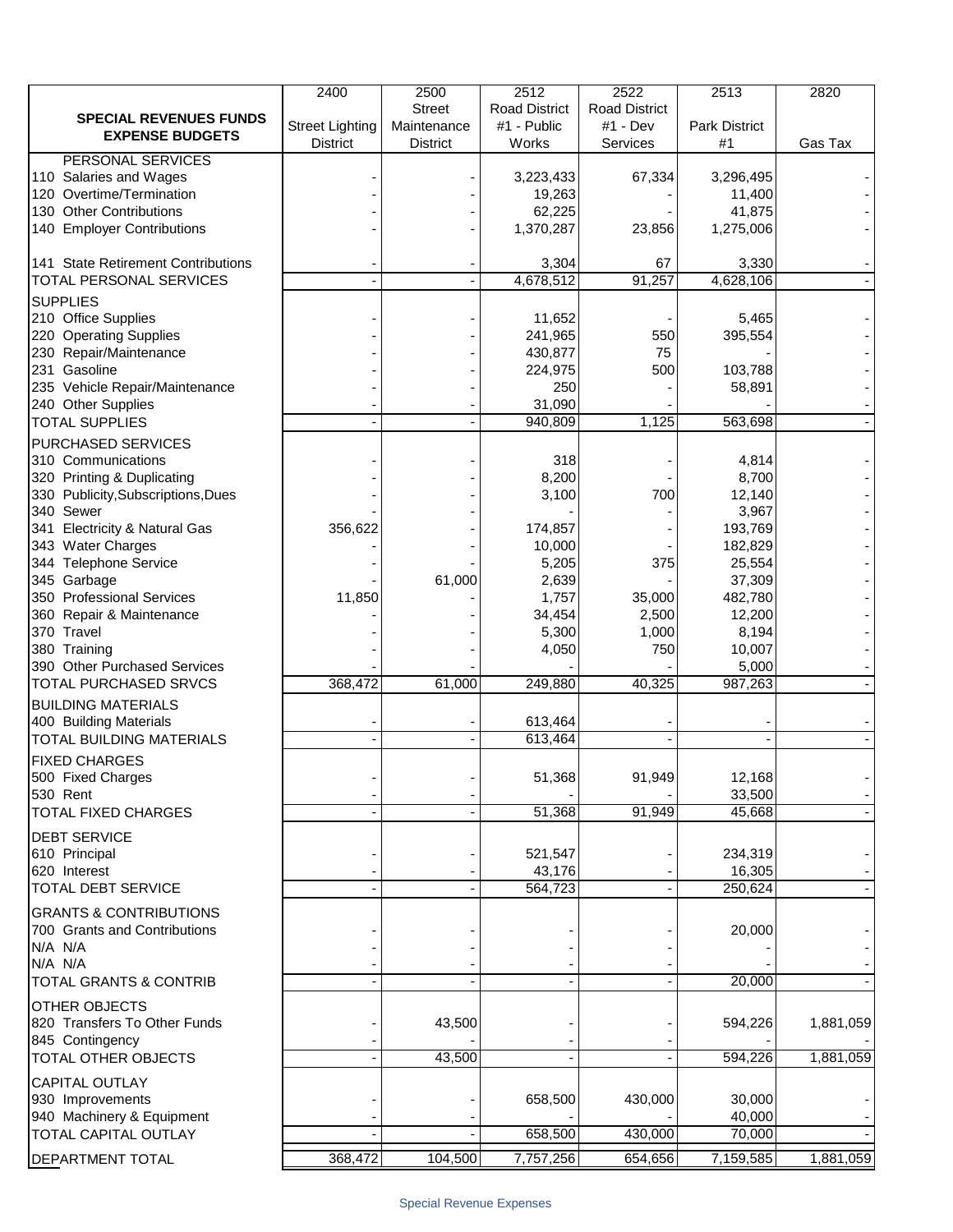|                                                          | 2918                              | 2919           | 2939              | 2940        | 2941        | 2943                 |
|----------------------------------------------------------|-----------------------------------|----------------|-------------------|-------------|-------------|----------------------|
| <b>SPECIAL REVENUES FUNDS</b>                            | Law                               |                | <b>CDBG</b>       |             |             |                      |
| <b>EXPENSE BUDGETS</b>                                   | Enforcement<br><b>Block Grant</b> | <b>HIDTA</b>   | Program<br>Income | <b>CDBG</b> | <b>HOME</b> | City HOME<br>Program |
| PERSONAL SERVICES                                        |                                   |                |                   |             |             |                      |
| 110 Salaries and Wages                                   |                                   |                |                   |             |             |                      |
| 120 Overtime/Termination                                 |                                   | 15,000         |                   |             |             |                      |
| 130 Other Contributions                                  |                                   |                |                   |             |             |                      |
| 140 Employer Contributions                               |                                   | 1,589          |                   |             |             |                      |
|                                                          |                                   |                |                   |             |             |                      |
| 141 State Retirement Contributions                       |                                   |                |                   |             |             |                      |
| TOTAL PERSONAL SERVICES                                  |                                   | 16,589         |                   |             |             |                      |
| <b>SUPPLIES</b>                                          |                                   |                |                   |             |             |                      |
| 210 Office Supplies                                      | 88,124                            | 3,500<br>3,500 |                   |             |             |                      |
| 220 Operating Supplies<br>230 Repair/Maintenance         |                                   |                |                   |             |             |                      |
| 231 Gasoline                                             |                                   |                |                   |             |             |                      |
| 235 Vehicle Repair/Maintenance                           |                                   |                |                   |             |             |                      |
| 240 Other Supplies                                       |                                   |                |                   |             |             |                      |
| <b>TOTAL SUPPLIES</b>                                    | 88,124                            | 7,000          |                   |             |             |                      |
| PURCHASED SERVICES                                       |                                   |                |                   |             |             |                      |
| 310 Communications                                       |                                   |                |                   |             |             |                      |
| 320 Printing & Duplicating                               |                                   | 2,400          |                   |             |             |                      |
| 330 Publicity, Subscriptions, Dues                       |                                   |                |                   |             |             |                      |
| 340 Sewer                                                |                                   |                |                   |             |             |                      |
| 341 Electricity & Natural Gas                            |                                   | 5,000          |                   |             |             |                      |
| 343 Water Charges                                        |                                   |                |                   |             |             |                      |
| 344 Telephone Service                                    |                                   | 250            |                   |             |             |                      |
| 345 Garbage<br>350 Professional Services                 |                                   | 6,000          |                   | 34,391      |             |                      |
| 360 Repair & Maintenance                                 |                                   | 5,000          |                   |             |             |                      |
| 370 Travel                                               |                                   | 5,500          |                   | 5,000       |             |                      |
| 380 Training                                             |                                   | 5,500          |                   |             |             |                      |
| 390 Other Purchased Services                             |                                   | 200            |                   |             |             |                      |
| TOTAL PURCHASED SRVCS                                    |                                   | 29,850         |                   | 39,391      |             |                      |
| <b>BUILDING MATERIALS</b>                                |                                   |                |                   |             |             |                      |
| 400 Building Materials                                   |                                   |                |                   |             |             |                      |
| TOTAL BUILDING MATERIALS                                 |                                   |                |                   |             |             |                      |
| <b>FIXED CHARGES</b>                                     |                                   |                |                   |             |             |                      |
| 500 Fixed Charges                                        |                                   | 24,079         |                   | 76,000      | 39,419      |                      |
| 530 Rent                                                 |                                   |                |                   |             |             |                      |
| <b>TOTAL FIXED CHARGES</b>                               |                                   | 24,079         |                   | 76,000      | 39,419      |                      |
| <b>DEBT SERVICE</b>                                      |                                   |                |                   |             |             |                      |
| 610 Principal                                            |                                   |                |                   |             |             |                      |
| 620 Interest                                             |                                   |                |                   |             |             |                      |
| <b>TOTAL DEBT SERVICE</b>                                |                                   |                |                   |             |             |                      |
| <b>GRANTS &amp; CONTRIBUTIONS</b>                        |                                   |                |                   |             |             |                      |
| 700 Grants and Contributions                             | 168,058                           | 65,000         | 29,370            | 800,966     | 354,774     | 1,059,958            |
| N/A N/A                                                  |                                   |                |                   |             |             |                      |
| N/A N/A                                                  | 168,058                           | 65,000         | 29,370            | 800,966     | 354,774     |                      |
| TOTAL GRANTS & CONTRIB                                   |                                   |                |                   |             |             | 1,059,958            |
| OTHER OBJECTS                                            |                                   |                |                   |             |             |                      |
| 820 Transfers To Other Funds                             |                                   |                |                   |             |             |                      |
| 845 Contingency                                          |                                   |                |                   |             |             |                      |
| TOTAL OTHER OBJECTS                                      |                                   |                |                   |             |             |                      |
| <b>CAPITAL OUTLAY</b>                                    |                                   |                |                   |             |             |                      |
| 930 Improvements                                         |                                   |                |                   |             |             |                      |
| 940 Machinery & Equipment<br><b>TOTAL CAPITAL OUTLAY</b> |                                   |                |                   |             |             |                      |
|                                                          |                                   |                |                   |             |             |                      |
| DEPARTMENT TOTAL                                         | 256,182                           | 142,518        | 29,370            | 916,357     | 394,193     | 1,059,958            |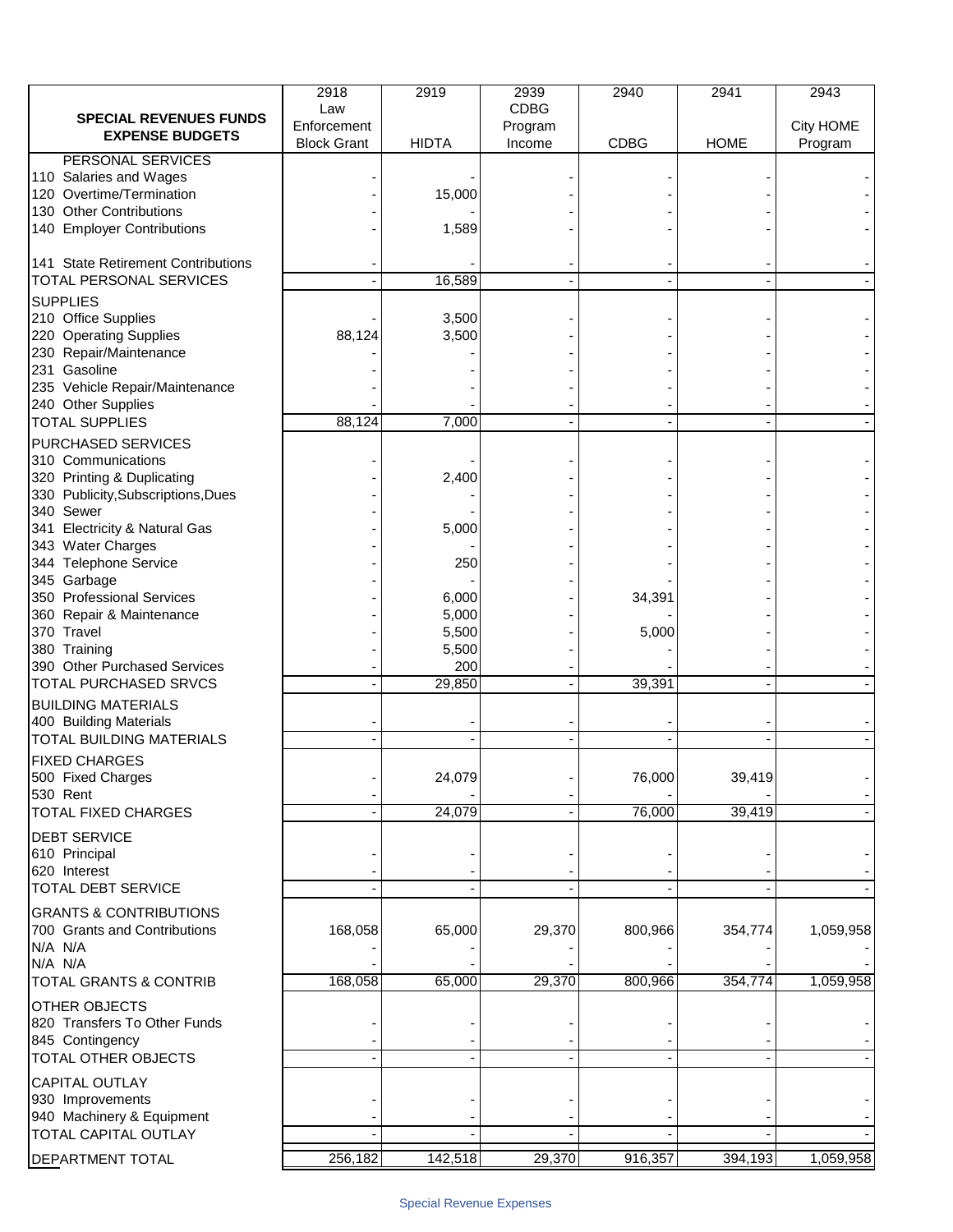|                                                                              | 2955             | 2987           | 2988      | 2989                 | 2991               |
|------------------------------------------------------------------------------|------------------|----------------|-----------|----------------------|--------------------|
| <b>SPECIAL REVENUES FUNDS</b><br><b>EXPENSE BUDGETS</b>                      |                  | Transportation | Grants &  | <b>Police Grants</b> |                    |
|                                                                              | Transportation   | Grants         | Donations | and Donations        | <b>Brownfields</b> |
| PERSONAL SERVICES<br>110 Salaries and Wages<br>120 Overtime/Termination      | 504,407          |                |           | 6,700<br>139,035     |                    |
| 130 Other Contributions                                                      | 3,132            |                |           |                      |                    |
| 140 Employer Contributions                                                   | 193,668          |                |           | 6,950                |                    |
| 141 State Retirement Contributions<br>TOTAL PERSONAL SERVICES                | 508<br>701,715   |                |           | 152,685              |                    |
|                                                                              |                  |                |           |                      |                    |
| <b>SUPPLIES</b><br>210 Office Supplies<br>220 Operating Supplies             | 10,000<br>35,639 |                |           | 5,000<br>62,150      |                    |
| 230 Repair/Maintenance                                                       |                  |                |           |                      |                    |
| 231 Gasoline<br>235 Vehicle Repair/Maintenance                               |                  |                |           |                      |                    |
| 240 Other Supplies                                                           |                  |                |           |                      |                    |
| <b>TOTAL SUPPLIES</b>                                                        | 45,639           |                |           | 67,150               |                    |
| PURCHASED SERVICES<br>310 Communications                                     | 3,700            |                |           |                      |                    |
| 320 Printing & Duplicating<br>330 Publicity, Subscriptions, Dues             | 5,875<br>29,543  |                |           |                      |                    |
| 340 Sewer                                                                    |                  |                |           |                      |                    |
| 341 Electricity & Natural Gas<br>343 Water Charges                           |                  |                |           |                      |                    |
| 344 Telephone Service                                                        |                  |                |           |                      |                    |
| 345 Garbage<br>350 Professional Services                                     | 604,149          |                |           |                      |                    |
| 360 Repair & Maintenance                                                     | 26,000           |                |           | 69,550<br>6,754      |                    |
| 370 Travel                                                                   | 13,360           |                |           | 13,368               | 2,500              |
| 380 Training<br>390 Other Purchased Services                                 | 9,500<br>4,500   |                |           |                      | 400                |
| TOTAL PURCHASED SRVCS                                                        | 696,627          |                |           | 89,672               | 2,900              |
| <b>BUILDING MATERIALS</b><br>400 Building Materials                          |                  |                |           |                      |                    |
| TOTAL BUILDING MATERIALS                                                     |                  |                |           |                      |                    |
| <b>FIXED CHARGES</b><br>500 Fixed Charges<br>530 Rent                        | 51,184           |                |           | 89,063               | 33,846             |
| TOTAL FIXED CHARGES                                                          | 51,184           |                |           | 89,063               | 33,846             |
| <b>DEBT SERVICE</b>                                                          |                  |                |           |                      |                    |
| 610 Principal<br>620 Interest                                                |                  |                |           |                      |                    |
| <b>TOTAL DEBT SERVICE</b>                                                    |                  |                |           |                      |                    |
| <b>GRANTS &amp; CONTRIBUTIONS</b><br>700 Grants and Contributions<br>N/A N/A | 182,500          |                | 21,650    | 20,000               | 500,000            |
| N/A N/A<br><b>TOTAL GRANTS &amp; CONTRIB</b>                                 | 182,500          |                | 21,650    | 20,000               | 500,000            |
|                                                                              |                  |                |           |                      |                    |
| OTHER OBJECTS<br>820 Transfers To Other Funds<br>845 Contingency             |                  |                |           |                      |                    |
| TOTAL OTHER OBJECTS                                                          |                  |                |           |                      |                    |
| <b>CAPITAL OUTLAY</b><br>930 Improvements                                    |                  |                | 50,000    |                      |                    |
| 940 Machinery & Equipment                                                    |                  |                |           |                      |                    |
| <b>TOTAL CAPITAL OUTLAY</b>                                                  |                  |                | 50,000    |                      |                    |
| DEPARTMENT TOTAL                                                             | 1,677,665        |                | 71,650    | 418,570              | 536,746            |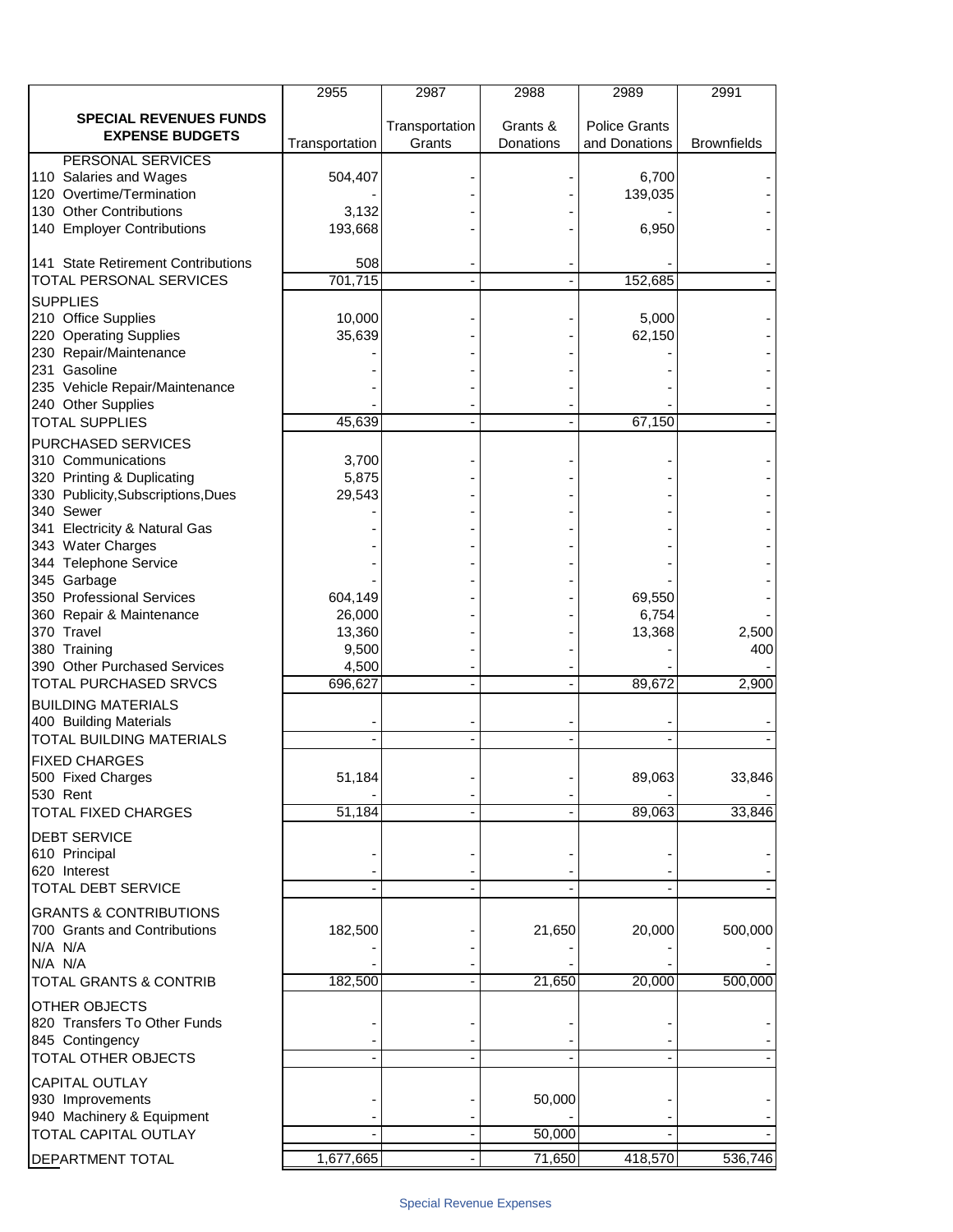|                                        |            | 3000       | 3091      | 3092         | 3460        | 3461        | 3462        |
|----------------------------------------|------------|------------|-----------|--------------|-------------|-------------|-------------|
|                                        | Baseline - | <b>SID</b> | 2012A     | 2013A GO     |             |             |             |
| <b>DEBT SERVICE FUNDS EXPENSE</b>      | Debt       | Revolving  | Aquatics  | Refunding    | <b>FY07</b> | <b>FY08</b> | <b>FY09</b> |
| <b>BUDGETS</b>                         | Service    | Fund       | Refunding | <b>Bonds</b> | SW/C        | SW/C        | SW/C        |
|                                        |            |            |           |              |             |             |             |
| <b>DEBT SERVICE</b>                    |            |            |           |              |             |             |             |
| 610<br>Principal                       | 2,008,268  |            | 540,000   | 365,000      | 15,000      | 10,000      | 25,000      |
| 620<br>Interest                        | 411,556    |            | 36,960    | 54,754       | 5,338       | 4,275       | 8,005       |
| <b>TOTAL DEBT SERVICE</b>              | 2,419,824  |            | 576,960   | 419,754      | 20,338      | 14,275      | 33,005      |
|                                        |            |            |           |              |             |             |             |
|                                        |            |            |           |              |             |             |             |
| <b>OTHER OBJECTS</b>                   |            |            |           |              |             |             |             |
| <b>Transfers To Other Funds</b><br>820 | 100,000    | 100,000    |           |              |             |             |             |
| TOTAL OTHER OBJECTS                    | 100,000    | 100,000    |           |              |             |             |             |
|                                        |            |            |           |              |             |             |             |
|                                        |            |            |           |              |             |             |             |
| <b>DEPARTMENT TOTAL</b>                | 2,519,824  | 100,000    | 576,960   | 419,754      | 20,338      | 14,275      | 33,005      |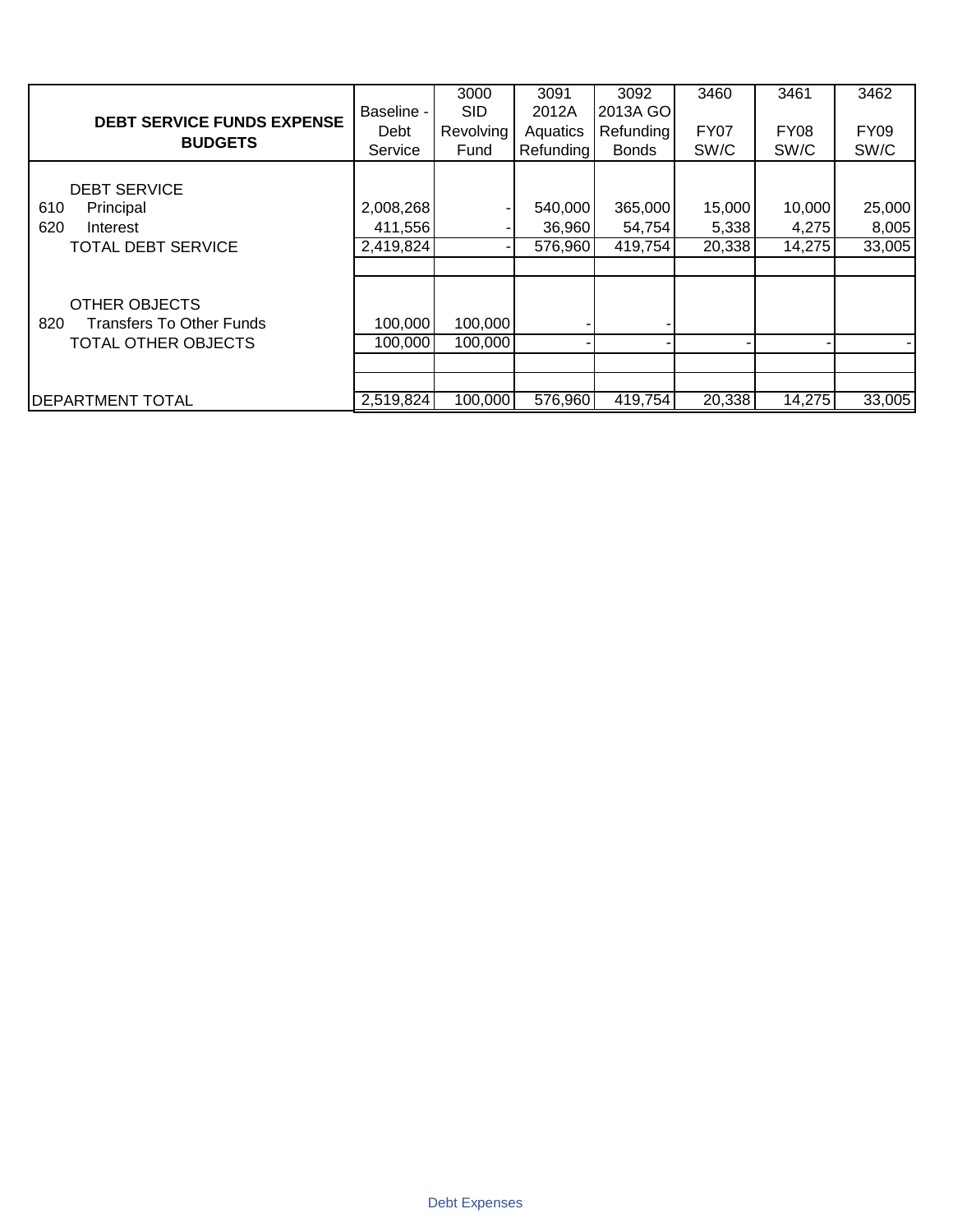|                                                         | 3463                | 3464                | 3465                | 3466                | 3467                | 3468                | 3469                |
|---------------------------------------------------------|---------------------|---------------------|---------------------|---------------------|---------------------|---------------------|---------------------|
| <b>DEBT SERVICE FUNDS EXPENSE</b><br><b>BUDGETS</b>     | <b>FY10</b><br>SW/C | <b>FY12</b><br>SW/C | <b>FY13</b><br>SW/C | <b>FY15</b><br>SW/C | <b>FY16</b><br>SW/C | <b>FY17</b><br>SW/C | <b>FY18</b><br>SW/C |
| <b>DEBT SERVICE</b>                                     |                     |                     |                     |                     |                     |                     |                     |
| 610<br>Principal                                        | 20,000              | 35,000              | 27,000              | 33,000              | 21,542              | 20,726              | 14,500              |
| 620<br>Interest                                         | 12,350              | 15,928              | 6,284               | 18,713              | 8,561               | 11,916              | 15,513              |
| <b>TOTAL DEBT SERVICE</b>                               | 32,350              | 50,928              | 33,284              | 51,713              | 30,103              | 32,642              | 30,013              |
| OTHER OBJECTS<br><b>Transfers To Other Funds</b><br>820 |                     |                     |                     |                     |                     |                     |                     |
| TOTAL OTHER OBJECTS                                     |                     |                     |                     |                     |                     |                     |                     |
|                                                         |                     |                     |                     |                     |                     |                     |                     |
|                                                         |                     |                     |                     |                     |                     |                     |                     |
| <b>IDEPARTMENT TOTAL</b>                                | 32,350              | 50,928              | 33,284              | 51,713              | 30,103              | 32,642              | 30,013              |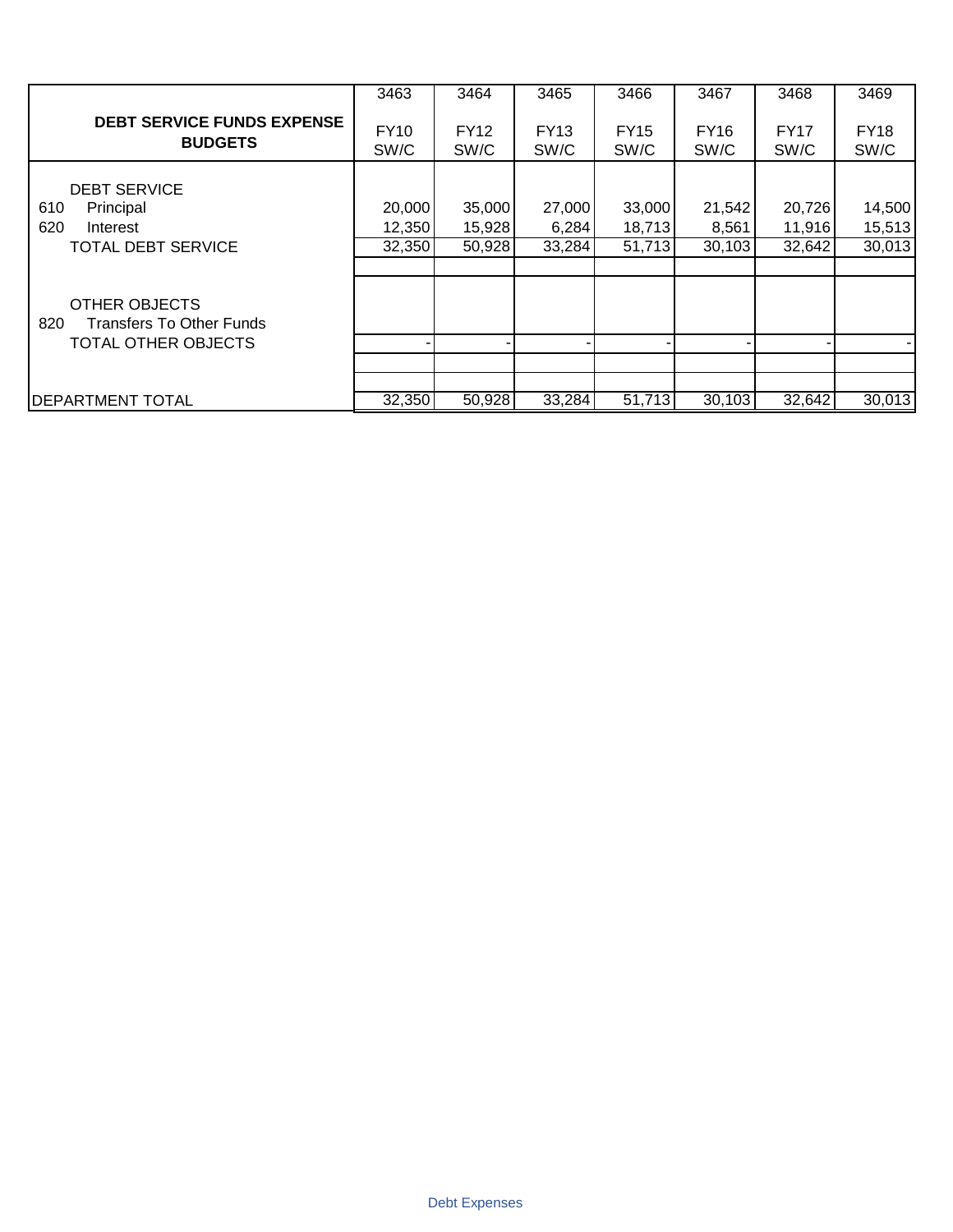|                                                                                       | 3524              | 3526             | 3532            | 3533            | 3534            | 3536            | 3540              |
|---------------------------------------------------------------------------------------|-------------------|------------------|-----------------|-----------------|-----------------|-----------------|-------------------|
| <b>DEBT SERVICE FUNDS EXPENSE</b><br><b>BUDGETS</b>                                   | <b>SID 524</b>    | <b>SID 526</b>   | <b>SID 532</b>  | <b>SID 533</b>  | <b>SID 534</b>  | <b>SID 536</b>  | <b>SID540</b>     |
| <b>DEBT SERVICE</b><br>610<br>Principal                                               | 274,000           | 188,000          | 25,000          | 14,000          | 14,000          | 26,000          | 90,000            |
| 620<br>Interest<br><b>TOTAL DEBT SERVICE</b>                                          | 31,480<br>305,480 | 5,660<br>193,660 | 5,313<br>30,313 | 2,869<br>16,869 | 3,469<br>17,469 | 6,056<br>32,056 | 32,620<br>122,620 |
| <b>OTHER OBJECTS</b><br><b>Transfers To Other Funds</b><br>820<br>TOTAL OTHER OBJECTS |                   |                  |                 |                 |                 |                 |                   |
|                                                                                       |                   |                  |                 |                 |                 |                 |                   |
| <b>DEPARTMENT TOTAL</b>                                                               | 305,480           | 193,660          | 30,313          | 16,869          | 17,469          | 32,056          | 122,620           |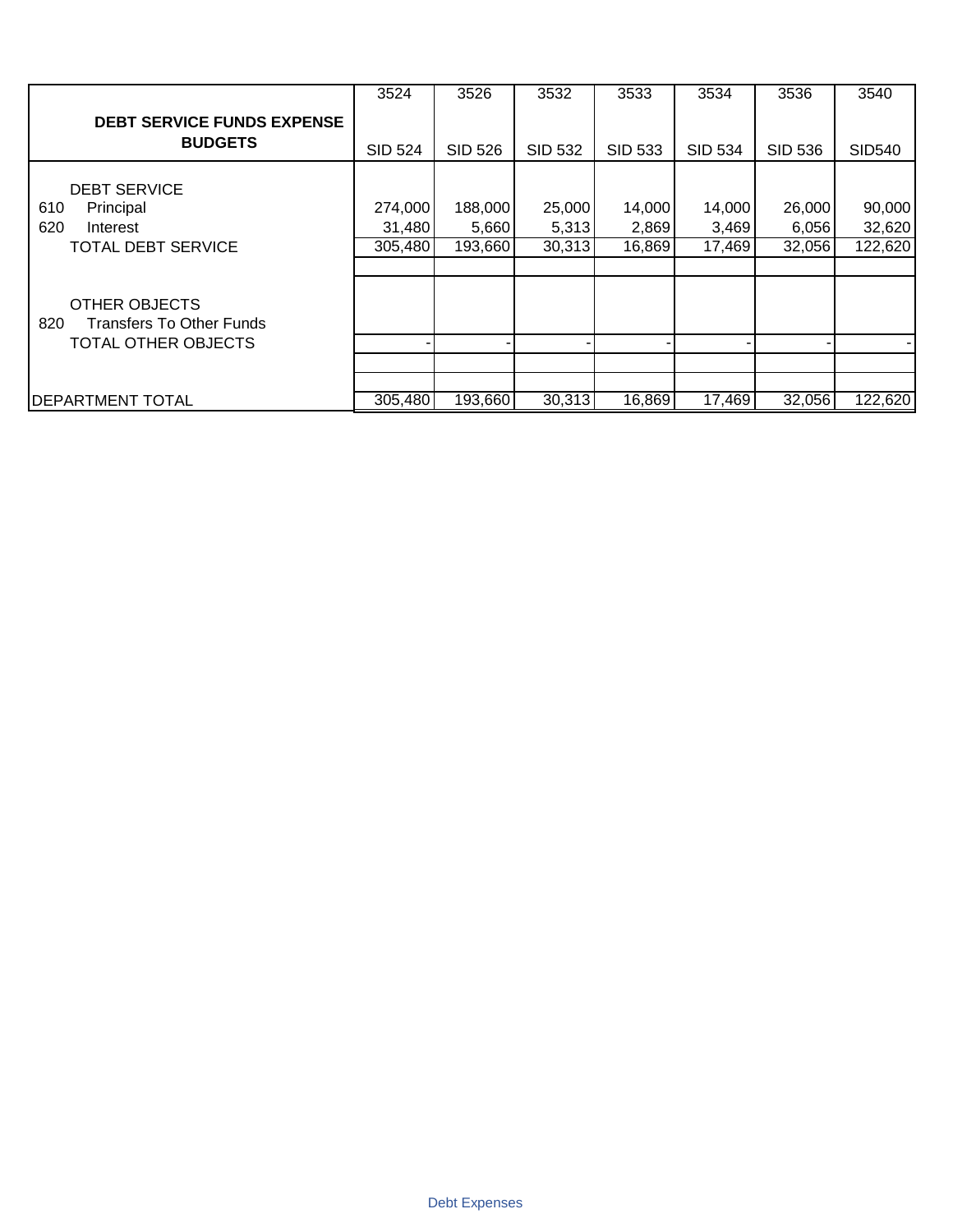|                                                                | 3541           | 3544          | 3548           | 3549           |
|----------------------------------------------------------------|----------------|---------------|----------------|----------------|
| <b>DEBT SERVICE FUNDS EXPENSE</b><br><b>BUDGETS</b>            | <b>SID 541</b> | <b>SID544</b> | <b>SID 548</b> | <b>SID 549</b> |
|                                                                |                |               |                |                |
| <b>DEBT SERVICE</b>                                            |                |               |                |                |
| Principal<br>610                                               | 40,000         | 100,500       |                | 110,000        |
| 620<br>Interest                                                | 22,210         | 39,307        | 350            | 63,625         |
| <b>TOTAL DEBT SERVICE</b>                                      | 62,210         | 139,807       | 350            | 173,625        |
|                                                                |                |               |                |                |
| <b>OTHER OBJECTS</b><br>820<br><b>Transfers To Other Funds</b> |                |               |                |                |
| TOTAL OTHER OBJECTS                                            |                |               |                |                |
|                                                                |                |               |                |                |
|                                                                |                |               |                |                |
| DEPARTMENT TOTAL                                               | 62,210         | 139,807       | 350            | 173,625        |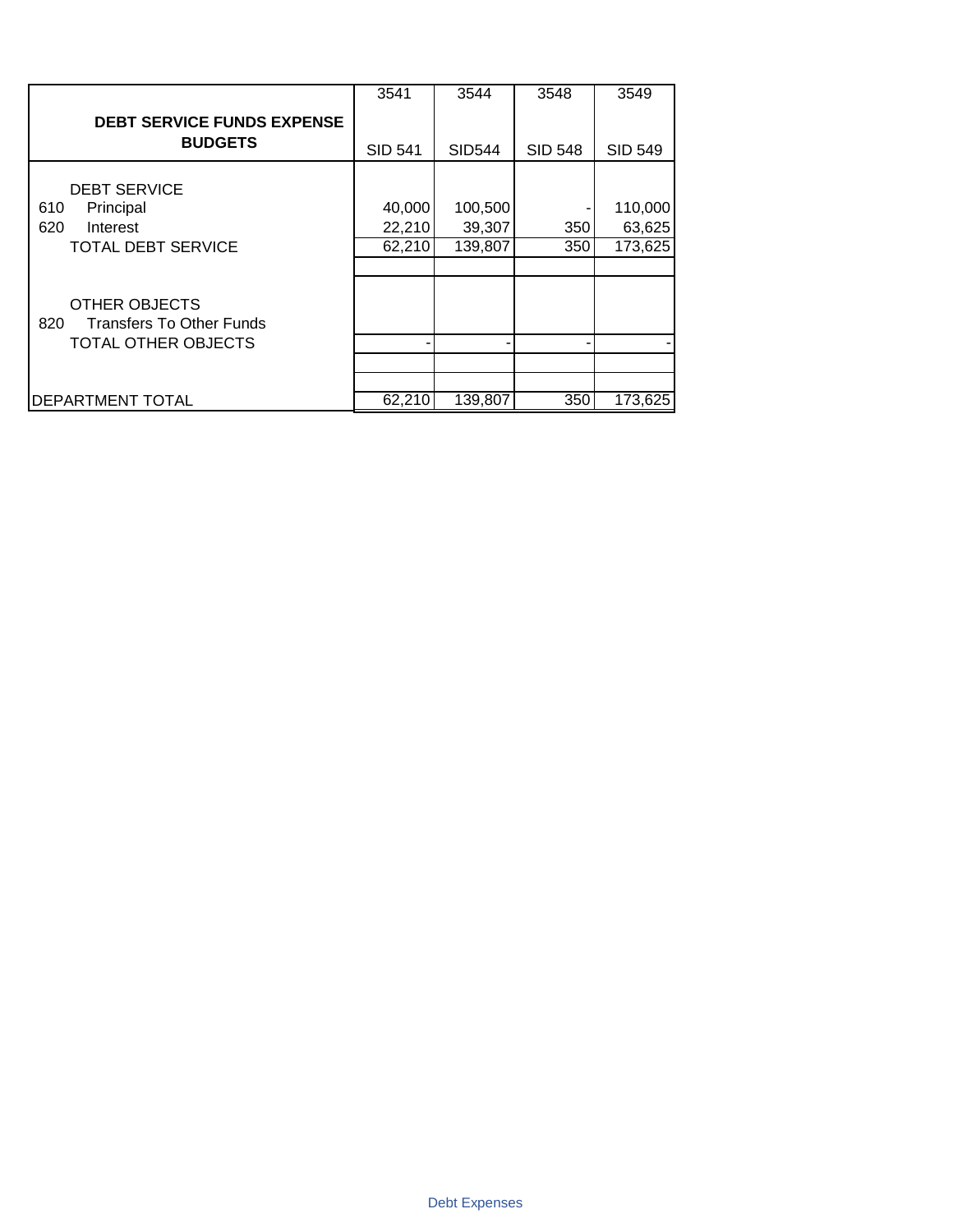|                              |               | 4010      | 4011      | 4020                 | 4030                | 4060      | 4080           |
|------------------------------|---------------|-----------|-----------|----------------------|---------------------|-----------|----------------|
| <b>CAPITAL PROJECT FUNDS</b> |               | Gen Gymt  |           | <b>Public Safety</b> | <b>Public Works</b> |           |                |
| <b>EXPENSE BUDGETS</b>       | Baseline -    | Vehicle & | Info Tech | Vehicle &            | Vehicle &           |           | Parks Vehicles |
|                              | Capital Funds | Equipment | Projects  | Equipment            | Equipment           | CIP Debt  | & Equipment    |
|                              |               |           |           |                      |                     |           |                |
| <b>DEBT SERVICE</b>          |               |           |           |                      |                     |           |                |
| Principal<br>610             | 1,736,105     |           |           |                      |                     | 1,736,105 |                |
| 620<br>Interest              | 329,941       |           |           |                      |                     | 329,941   |                |
| <b>TOTAL DEBT SERVICE</b>    | 2.066.046     |           |           |                      |                     | 2.066.046 |                |
|                              |               |           |           |                      |                     |           |                |
| <b>CAPITAL OUTLAY</b>        |               |           |           |                      |                     |           |                |
| 940<br>Machinery & Equipment | 2,327,700     | 320.000   | 308.200   | 1,429,950            | 119,550             |           | 150,000        |
| <b>TOTAL CAPITAL OUTLAY</b>  | 2,327,700     | 320,000   | 308,200   | 1,429,950            | 119,550             |           | 150,000        |
|                              |               |           |           |                      |                     |           |                |
| <b>IDEPARTMENT TOTAL</b>     | 4.393.746     | 320,000   | 308.200   | 1,429,950            | 119,550             | 2.066.046 | 150,000        |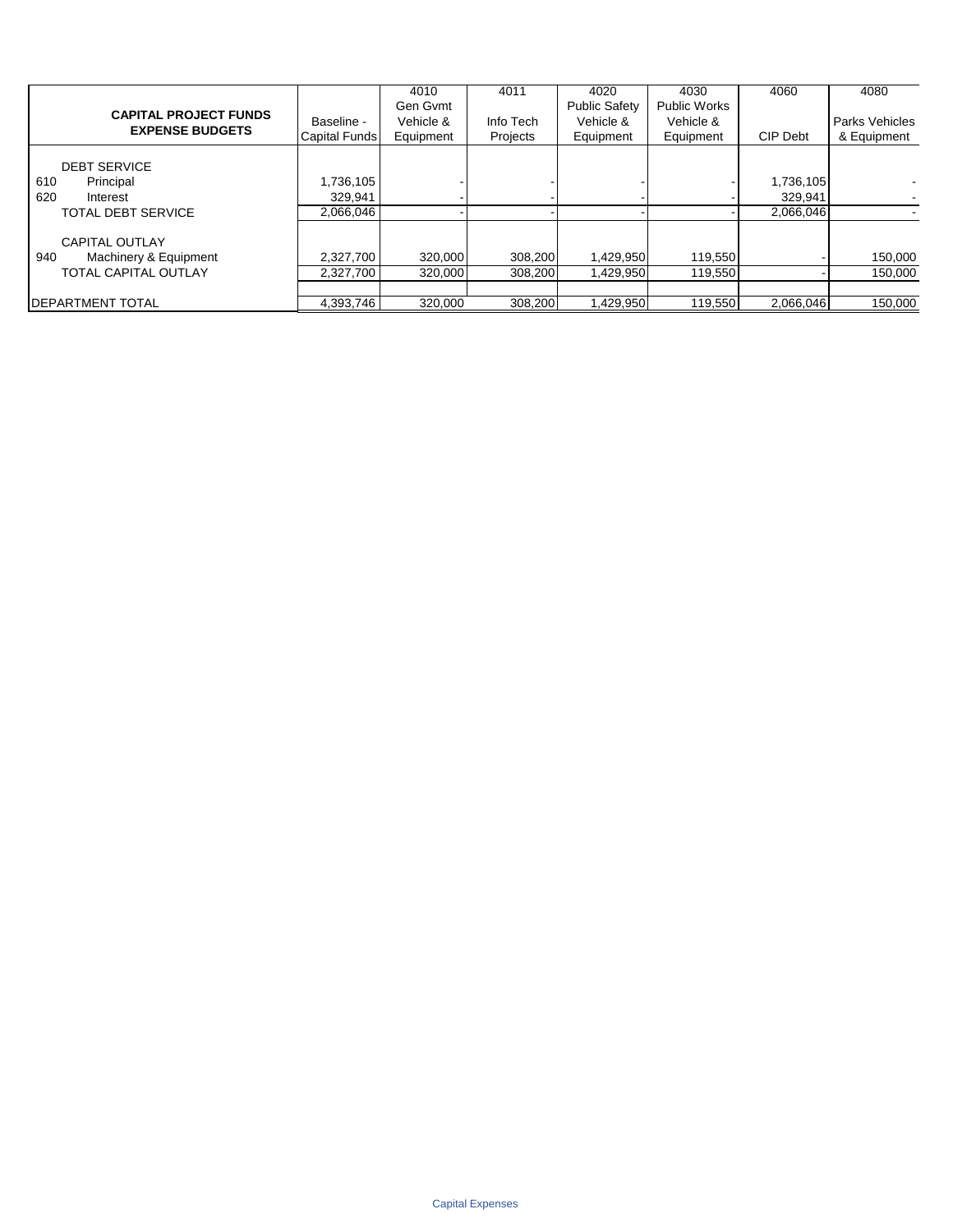|     |                                          |                              | 5020    | 5210       | 5311          | 5450        | 5711      | 6050         |
|-----|------------------------------------------|------------------------------|---------|------------|---------------|-------------|-----------|--------------|
|     | <b>ENTERPRISE &amp; INTERNAL SERVICE</b> | Baseline -                   |         |            | Wastewater/Co |             |           |              |
|     | <b>FUNDS EXPENSE BUDGETS</b>             | Special                      |         |            | mpost         |             |           | Employee     |
|     |                                          | Revenue Fund   Civic Stadium |         | Water      | Operating     | Storm Water | Aquatics  | Benefit Plan |
|     | PERSONAL SERVICES                        |                              |         |            |               |             |           |              |
| 110 | Salaries and Wages                       | 5,851,441                    |         | 2,593,199  | 2,179,805     | 367,183     | 711,254   |              |
| 120 | Overtime/Termination                     | 39,000                       |         | 19,000     | 19,000        |             | 1,000     |              |
| 130 | <b>Other Contributions</b>               | 91,687                       |         | 48.887     | 34,425        |             | 8,375     |              |
| 140 | <b>Employer Contributions</b>            | 2,480,996                    |         | 1,107,632  | 1,022,296     | 136,509     | 214,559   |              |
| 141 | <b>State Retirement Contributions</b>    | 5,946                        |         | 2,644      | 2,215         | 366         | 721       |              |
|     | <b>TOTAL PERSONAL SERVICES</b>           | 8,469,070                    |         | 3,771,362  | 3,257,741     | 504,058     | 935,909   |              |
|     |                                          |                              |         |            |               |             |           |              |
|     | <b>SUPPLIES</b>                          |                              |         |            |               |             |           |              |
| 210 | <b>Office Supplies</b>                   | 40,857                       |         | 30,160     | 6,597         | 2,100       | 2,000     |              |
| 220 | <b>Operating Supplies</b>                | 653,789                      |         | 235,482    | 271,404       | 27,903      | 119,000   |              |
| 230 | Repair/Maintenance                       | 637,949                      |         | 301,027    | 256,422       |             | 80,500    |              |
| 231 | Gasoline                                 | 133,800                      |         | 36,868     | 93,932        | 3,000       |           |              |
| 235 | Vehicle Repair/Maintenance               | 132,938                      |         |            | 123,452       | 9,486       |           |              |
| 240 | <b>Other Supplies</b>                    | 18,151                       |         |            | 6,151         |             | 12,000    |              |
|     | <b>TOTAL SUPPLIES</b>                    | 1,617,484                    |         | 603,537    | 757,958       | 42,489      | 213,500   |              |
|     |                                          |                              |         |            |               |             |           |              |
|     | <b>PURCHASED SERVICES</b>                |                              |         |            |               |             |           |              |
| 310 | Communications                           | 175,584                      |         | 102,210    | 27,874        | 45,000      | 500       |              |
| 320 | Printing & Duplicating                   | 44,012                       |         |            | 2,672         | 30,840      | 10,500    |              |
| 330 | Publicity, Subscriptions, Dues           | 86,439                       |         | 39,620     | 24,016        | 5,603       | 17,200    |              |
| 340 | Sewer                                    | 15,763                       |         | 818        |               |             | 14,945    |              |
| 341 | <b>Electricity &amp; Natural Gas</b>     | 2,304,372                    |         | 1,519,023  | 570,829       |             | 214,520   |              |
| 342 | Storm Water                              | 2,750                        |         | 2,750      |               |             |           |              |
| 343 | <b>Water Charges</b>                     | 30,448                       |         | 3,800      | 7,004         |             | 19,644    |              |
| 344 | <b>Telephone Service</b>                 | 64,273                       |         | 36,000     | 18,003        | 2,110       | 8,160     |              |
| 345 | Garbage                                  | 52,606                       |         | 7,003      | 40,951        | 500         | 4,152     |              |
| 350 | <b>Professional Services</b>             | 405,944                      |         | 96,414     | 198,550       | 20,980      | 35,000    | 55,000       |
| 351 | <b>Insurance Claims</b>                  | 7,791,710                    |         |            |               |             |           | 7,791,710    |
| 352 | <b>Health Programs</b>                   | 100,000                      |         |            |               |             |           | 100,000      |
|     | Administrative Expenditures              |                              |         |            |               |             |           |              |
| 353 |                                          | 1,131,200                    |         |            |               |             |           | 1,131,200    |
| 354 | <b>Traditional Reinsurance Program</b>   | 17,200                       |         | 770,627    |               |             |           | 17,200       |
| 360 | Repair & Maintenance                     | 1,537,691                    |         |            | 678,813       | 66,657      | 21,594    |              |
| 370 | Travel                                   | 39,086                       |         | 29,043     | 7,263         | 780         | 2,000     |              |
| 380 | Training                                 | 43,187                       |         | 28,020     | 7,667         | 2,500       | 5,000     |              |
| 390 | <b>Other Purchased Services</b>          | 3,206                        |         |            |               |             | 3,206     |              |
|     | TOTAL PURCHASED SRVCS                    | 13,845,471                   |         | 2,635,328  | 1,583,642     | 174,970     | 356,421   | 9,095,110    |
|     |                                          |                              |         |            |               |             |           |              |
|     | <b>FIXED CHARGES</b>                     |                              |         |            |               |             |           |              |
| 500 | <b>Fixed Charges</b>                     | 3,297,438                    |         | 1,637,450  | 1,639,800     | 14,358      | 5,830     |              |
| 510 | Insurance                                | 88,000                       |         | 88,000     |               |             |           |              |
| 530 | Rent                                     | 12,304                       |         | 4,600      | 7,704         |             |           |              |
| 550 | <b>Merchant Services/Fees</b>            | 29,322                       |         | 13,322     |               | 4,000       | 12,000    |              |
| 590 | Payment in lieu of Taxes                 | 691,784                      |         | 691,784    |               |             |           |              |
|     | <b>TOTAL FIXED CHARGES</b>               | 4,118,848                    |         | 2,435,156  | 1,647,504     | 18,358      | 17,830    |              |
|     |                                          |                              |         |            |               |             |           |              |
|     | <b>DEBT SERVICE</b>                      |                              |         |            |               |             |           |              |
| 610 | Principal                                | 2,508,969                    | 48,662  | 1,109,917  | 1,345,390     | 5,000       |           |              |
| 620 | Interest                                 | 5,312,315                    | 67,218  | 4,607,119  | 637,932       | 46          |           |              |
|     | <b>TOTAL DEBT SERVICE</b>                | 7,821,284                    | 115,880 | 5,717,036  | 1,983,322     | 5,046       |           |              |
|     |                                          |                              |         |            |               |             |           |              |
|     | <b>GRANTS &amp; CONTRIBUTIONS</b>        |                              |         |            |               |             |           |              |
| 700 | <b>Grants and Contributions</b>          | 30,050                       |         | 12,000     | 18,050        |             |           |              |
|     | <b>TOTAL GRANTS &amp; CONTRIBUTIONS</b>  | 30,050                       |         | 12,000     | 18,050        |             |           |              |
|     |                                          |                              |         |            |               |             |           |              |
|     | OTHER OBJECTS                            |                              |         |            |               |             |           |              |
| 820 | <b>Transfers To Other Funds</b>          | 180,700                      |         |            |               | 180,700     |           |              |
| 845 | Contingency                              | 4,120                        | 4,120   |            |               |             |           |              |
|     | TOTAL OTHER OBJECTS                      | 184,820                      | 4,120   |            |               | 180,700     |           |              |
|     |                                          |                              |         |            |               |             |           |              |
|     | CAPITAL OUTLAY                           |                              |         |            |               |             |           |              |
| 920 | <b>Building</b>                          | 35,000                       |         |            |               |             | 35,000    |              |
| 930 | Improvements                             | 9,273,335                    |         | 5,969,624  | 2,573,319     | 718,392     | 12,000    |              |
| 940 | Machinery & Equipment                    | 885,000                      |         | 275,000    | 610,000       |             |           |              |
|     | TOTAL CAPITAL OUTLAY                     | 10,193,335                   |         | 6,244,624  | 3,183,319     | 718,392     | 47,000    |              |
|     |                                          |                              |         |            |               |             |           |              |
|     | <b>DEPARTMENT TOTAL</b>                  | 46,280,362                   | 120,000 | 21,419,043 | 12,431,536    | 1,644,013   | 1,570,660 | 9,095,110    |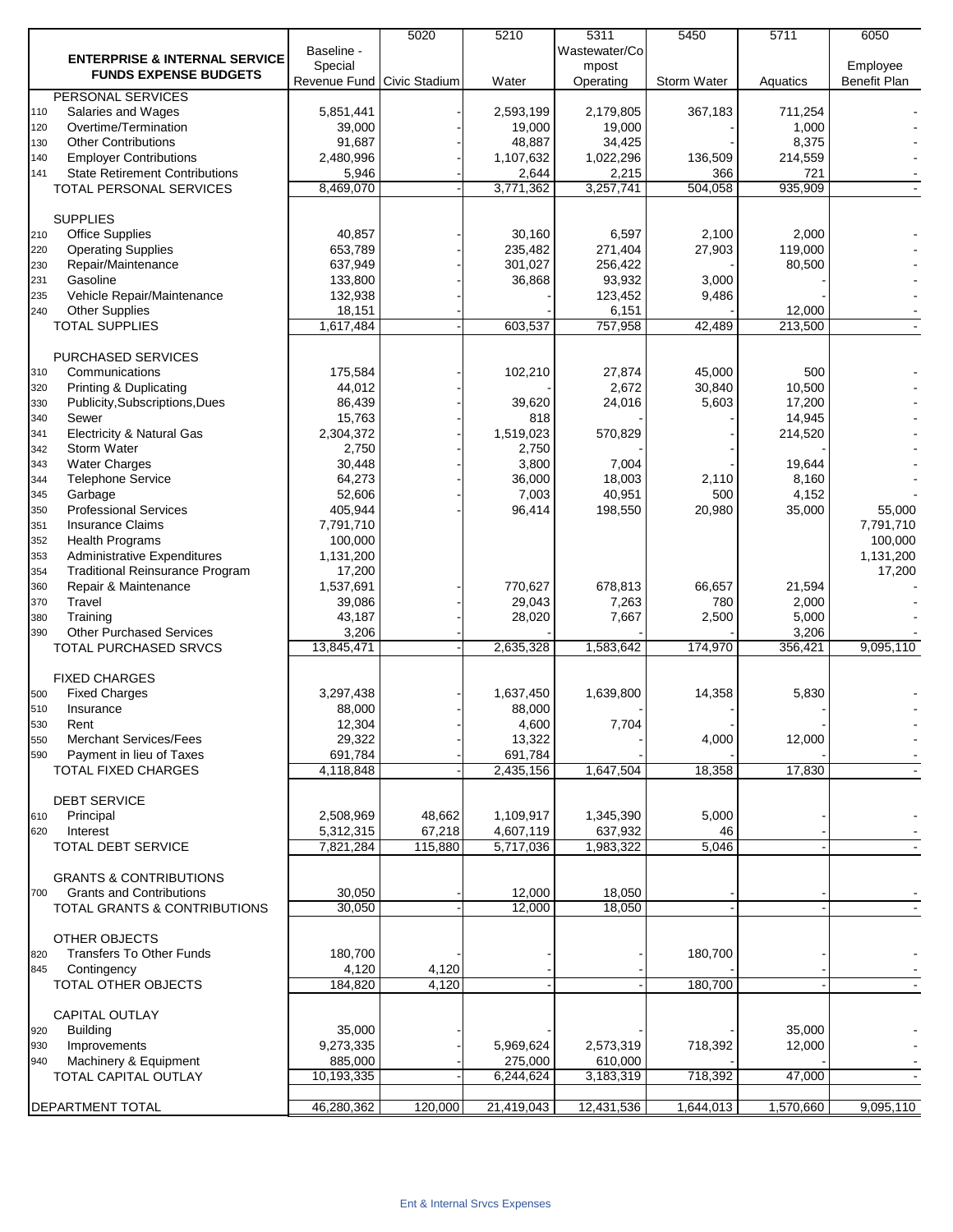| Baseline -<br>Sinking Fund<br><b>COMPONENT UNIT FUNDS</b><br>Component<br>Parking<br>Front St<br>Front St<br><b>EXPENSE BUDGETS</b><br>Unit Funds<br>Commission   Parking Bonds  <br>Parking Bonds<br>Increment<br>PERSONAL SERVICES<br>518,251<br>110<br>Salaries and Wages<br>1,007,829<br>Overtime/Termination<br>12,234<br>7,234<br>120<br>140<br><b>Employer Contributions</b><br>419,673<br>254,203<br>141<br><b>State Retirement Contributions</b><br>1,008<br>518<br>1,440,744<br>780,206<br><b>TOTAL PERSONAL SERVICES</b><br><b>SUPPLIES</b><br><b>Office Supplies</b><br>6,500<br>210<br>10,500<br>220<br><b>Operating Supplies</b><br>21,550<br>21,050<br>230<br>Repair/Maintenance<br>22,828<br>22,000<br>231<br>Gasoline<br>6,050<br>5,650<br>240<br><b>Other Supplies</b><br>3,398<br><b>TOTAL SUPPLIES</b><br>64,326<br>55,200<br><b>PURCHASED SERVICES</b><br>8,375<br>7,575<br>310<br>Communications<br>320<br><b>Printing &amp; Duplicating</b><br>23,000<br>20,000<br>330<br>Publicity, Subscriptions, Dues<br>8,000<br>5,000<br>340<br>175<br>175<br>Sewer<br>341<br><b>Electricity &amp; Natural Gas</b><br>47,356<br>47,356<br>343<br><b>Water Charges</b><br>5,200<br>5,200<br>344<br><b>Telephone Service</b><br>10,505<br>9,205<br>345<br>Garbage<br>70,696<br>8,131<br><b>Professional Services</b><br>350<br>926,534<br>207,286<br>360<br>Repair & Maintenance<br>106,990<br>100,000<br>370<br>Travel<br>11,500<br>8,000<br>380<br>Training<br>9,500<br>5,000<br><b>Other Purchased Services</b><br>390<br>882,565<br>223,160<br>2,110,396<br>646,088<br>TOTAL PURCHASED SRVCS<br><b>FIXED CHARGES</b><br>164,300<br>164,300<br>500<br><b>Fixed Charges</b><br><b>Merchant Services/Fees</b><br>145,100<br>145,100<br>550<br>309,400<br>309,400<br><b>TOTAL FIXED CHARGES</b><br><b>DEBT SERVICE</b><br>2,423,986<br>366,119<br>280,000<br>610<br>Principal<br>35,200<br>620<br>Interest<br>2,190,759<br>232,875<br><b>TOTAL DEBT SERVICE</b><br>4,614,746<br>401,319<br>232,875<br>280,000<br><b>GRANTS &amp; CONTRIBUTIONS</b><br><b>Grants and Contributions</b><br>700<br>7,420,956<br>120,700<br>7,420,956<br>120,700<br>TOTAL GRANTS & CONTRIBUTIONS<br><b>OTHER OBJECTS</b><br><b>Transfers To Other Funds</b><br>308,715<br>820<br>12,440,523<br>6,035,775<br>208,030<br>845<br>Contingency<br>308,715<br>208,030<br>TOTAL OTHER OBJECTS<br>18,476,298<br><b>CAPITAL OUTLAY</b><br>910<br>Land<br>6,380,540<br>930<br>1,648,784<br>Improvements<br>TOTAL CAPITAL OUTLAY<br>8,029,324 |                  |            | 7370      | 7371    | 7372    | 7375        |
|--------------------------------------------------------------------------------------------------------------------------------------------------------------------------------------------------------------------------------------------------------------------------------------------------------------------------------------------------------------------------------------------------------------------------------------------------------------------------------------------------------------------------------------------------------------------------------------------------------------------------------------------------------------------------------------------------------------------------------------------------------------------------------------------------------------------------------------------------------------------------------------------------------------------------------------------------------------------------------------------------------------------------------------------------------------------------------------------------------------------------------------------------------------------------------------------------------------------------------------------------------------------------------------------------------------------------------------------------------------------------------------------------------------------------------------------------------------------------------------------------------------------------------------------------------------------------------------------------------------------------------------------------------------------------------------------------------------------------------------------------------------------------------------------------------------------------------------------------------------------------------------------------------------------------------------------------------------------------------------------------------------------------------------------------------------------------------------------------------------------------------------------------------------------------------------------------------------------------------------------------------------------------------------------------------------------------------------------------------------------------------------------------------------------------------------------------------------------------------------------------------------------------|------------------|------------|-----------|---------|---------|-------------|
|                                                                                                                                                                                                                                                                                                                                                                                                                                                                                                                                                                                                                                                                                                                                                                                                                                                                                                                                                                                                                                                                                                                                                                                                                                                                                                                                                                                                                                                                                                                                                                                                                                                                                                                                                                                                                                                                                                                                                                                                                                                                                                                                                                                                                                                                                                                                                                                                                                                                                                                          |                  |            |           |         |         |             |
|                                                                                                                                                                                                                                                                                                                                                                                                                                                                                                                                                                                                                                                                                                                                                                                                                                                                                                                                                                                                                                                                                                                                                                                                                                                                                                                                                                                                                                                                                                                                                                                                                                                                                                                                                                                                                                                                                                                                                                                                                                                                                                                                                                                                                                                                                                                                                                                                                                                                                                                          |                  |            |           |         |         | Pledged Tax |
|                                                                                                                                                                                                                                                                                                                                                                                                                                                                                                                                                                                                                                                                                                                                                                                                                                                                                                                                                                                                                                                                                                                                                                                                                                                                                                                                                                                                                                                                                                                                                                                                                                                                                                                                                                                                                                                                                                                                                                                                                                                                                                                                                                                                                                                                                                                                                                                                                                                                                                                          |                  |            |           |         |         |             |
|                                                                                                                                                                                                                                                                                                                                                                                                                                                                                                                                                                                                                                                                                                                                                                                                                                                                                                                                                                                                                                                                                                                                                                                                                                                                                                                                                                                                                                                                                                                                                                                                                                                                                                                                                                                                                                                                                                                                                                                                                                                                                                                                                                                                                                                                                                                                                                                                                                                                                                                          |                  |            |           |         |         |             |
|                                                                                                                                                                                                                                                                                                                                                                                                                                                                                                                                                                                                                                                                                                                                                                                                                                                                                                                                                                                                                                                                                                                                                                                                                                                                                                                                                                                                                                                                                                                                                                                                                                                                                                                                                                                                                                                                                                                                                                                                                                                                                                                                                                                                                                                                                                                                                                                                                                                                                                                          |                  |            |           |         |         |             |
|                                                                                                                                                                                                                                                                                                                                                                                                                                                                                                                                                                                                                                                                                                                                                                                                                                                                                                                                                                                                                                                                                                                                                                                                                                                                                                                                                                                                                                                                                                                                                                                                                                                                                                                                                                                                                                                                                                                                                                                                                                                                                                                                                                                                                                                                                                                                                                                                                                                                                                                          |                  |            |           |         |         |             |
|                                                                                                                                                                                                                                                                                                                                                                                                                                                                                                                                                                                                                                                                                                                                                                                                                                                                                                                                                                                                                                                                                                                                                                                                                                                                                                                                                                                                                                                                                                                                                                                                                                                                                                                                                                                                                                                                                                                                                                                                                                                                                                                                                                                                                                                                                                                                                                                                                                                                                                                          |                  |            |           |         |         |             |
|                                                                                                                                                                                                                                                                                                                                                                                                                                                                                                                                                                                                                                                                                                                                                                                                                                                                                                                                                                                                                                                                                                                                                                                                                                                                                                                                                                                                                                                                                                                                                                                                                                                                                                                                                                                                                                                                                                                                                                                                                                                                                                                                                                                                                                                                                                                                                                                                                                                                                                                          |                  |            |           |         |         |             |
|                                                                                                                                                                                                                                                                                                                                                                                                                                                                                                                                                                                                                                                                                                                                                                                                                                                                                                                                                                                                                                                                                                                                                                                                                                                                                                                                                                                                                                                                                                                                                                                                                                                                                                                                                                                                                                                                                                                                                                                                                                                                                                                                                                                                                                                                                                                                                                                                                                                                                                                          |                  |            |           |         |         |             |
|                                                                                                                                                                                                                                                                                                                                                                                                                                                                                                                                                                                                                                                                                                                                                                                                                                                                                                                                                                                                                                                                                                                                                                                                                                                                                                                                                                                                                                                                                                                                                                                                                                                                                                                                                                                                                                                                                                                                                                                                                                                                                                                                                                                                                                                                                                                                                                                                                                                                                                                          |                  |            |           |         |         |             |
|                                                                                                                                                                                                                                                                                                                                                                                                                                                                                                                                                                                                                                                                                                                                                                                                                                                                                                                                                                                                                                                                                                                                                                                                                                                                                                                                                                                                                                                                                                                                                                                                                                                                                                                                                                                                                                                                                                                                                                                                                                                                                                                                                                                                                                                                                                                                                                                                                                                                                                                          |                  |            |           |         |         |             |
|                                                                                                                                                                                                                                                                                                                                                                                                                                                                                                                                                                                                                                                                                                                                                                                                                                                                                                                                                                                                                                                                                                                                                                                                                                                                                                                                                                                                                                                                                                                                                                                                                                                                                                                                                                                                                                                                                                                                                                                                                                                                                                                                                                                                                                                                                                                                                                                                                                                                                                                          |                  |            |           |         |         |             |
|                                                                                                                                                                                                                                                                                                                                                                                                                                                                                                                                                                                                                                                                                                                                                                                                                                                                                                                                                                                                                                                                                                                                                                                                                                                                                                                                                                                                                                                                                                                                                                                                                                                                                                                                                                                                                                                                                                                                                                                                                                                                                                                                                                                                                                                                                                                                                                                                                                                                                                                          |                  |            |           |         |         |             |
|                                                                                                                                                                                                                                                                                                                                                                                                                                                                                                                                                                                                                                                                                                                                                                                                                                                                                                                                                                                                                                                                                                                                                                                                                                                                                                                                                                                                                                                                                                                                                                                                                                                                                                                                                                                                                                                                                                                                                                                                                                                                                                                                                                                                                                                                                                                                                                                                                                                                                                                          |                  |            |           |         |         |             |
|                                                                                                                                                                                                                                                                                                                                                                                                                                                                                                                                                                                                                                                                                                                                                                                                                                                                                                                                                                                                                                                                                                                                                                                                                                                                                                                                                                                                                                                                                                                                                                                                                                                                                                                                                                                                                                                                                                                                                                                                                                                                                                                                                                                                                                                                                                                                                                                                                                                                                                                          |                  |            |           |         |         |             |
|                                                                                                                                                                                                                                                                                                                                                                                                                                                                                                                                                                                                                                                                                                                                                                                                                                                                                                                                                                                                                                                                                                                                                                                                                                                                                                                                                                                                                                                                                                                                                                                                                                                                                                                                                                                                                                                                                                                                                                                                                                                                                                                                                                                                                                                                                                                                                                                                                                                                                                                          |                  |            |           |         |         |             |
|                                                                                                                                                                                                                                                                                                                                                                                                                                                                                                                                                                                                                                                                                                                                                                                                                                                                                                                                                                                                                                                                                                                                                                                                                                                                                                                                                                                                                                                                                                                                                                                                                                                                                                                                                                                                                                                                                                                                                                                                                                                                                                                                                                                                                                                                                                                                                                                                                                                                                                                          |                  |            |           |         |         |             |
|                                                                                                                                                                                                                                                                                                                                                                                                                                                                                                                                                                                                                                                                                                                                                                                                                                                                                                                                                                                                                                                                                                                                                                                                                                                                                                                                                                                                                                                                                                                                                                                                                                                                                                                                                                                                                                                                                                                                                                                                                                                                                                                                                                                                                                                                                                                                                                                                                                                                                                                          |                  |            |           |         |         |             |
|                                                                                                                                                                                                                                                                                                                                                                                                                                                                                                                                                                                                                                                                                                                                                                                                                                                                                                                                                                                                                                                                                                                                                                                                                                                                                                                                                                                                                                                                                                                                                                                                                                                                                                                                                                                                                                                                                                                                                                                                                                                                                                                                                                                                                                                                                                                                                                                                                                                                                                                          |                  |            |           |         |         |             |
|                                                                                                                                                                                                                                                                                                                                                                                                                                                                                                                                                                                                                                                                                                                                                                                                                                                                                                                                                                                                                                                                                                                                                                                                                                                                                                                                                                                                                                                                                                                                                                                                                                                                                                                                                                                                                                                                                                                                                                                                                                                                                                                                                                                                                                                                                                                                                                                                                                                                                                                          |                  |            |           |         |         |             |
|                                                                                                                                                                                                                                                                                                                                                                                                                                                                                                                                                                                                                                                                                                                                                                                                                                                                                                                                                                                                                                                                                                                                                                                                                                                                                                                                                                                                                                                                                                                                                                                                                                                                                                                                                                                                                                                                                                                                                                                                                                                                                                                                                                                                                                                                                                                                                                                                                                                                                                                          |                  |            |           |         |         |             |
|                                                                                                                                                                                                                                                                                                                                                                                                                                                                                                                                                                                                                                                                                                                                                                                                                                                                                                                                                                                                                                                                                                                                                                                                                                                                                                                                                                                                                                                                                                                                                                                                                                                                                                                                                                                                                                                                                                                                                                                                                                                                                                                                                                                                                                                                                                                                                                                                                                                                                                                          |                  |            |           |         |         |             |
|                                                                                                                                                                                                                                                                                                                                                                                                                                                                                                                                                                                                                                                                                                                                                                                                                                                                                                                                                                                                                                                                                                                                                                                                                                                                                                                                                                                                                                                                                                                                                                                                                                                                                                                                                                                                                                                                                                                                                                                                                                                                                                                                                                                                                                                                                                                                                                                                                                                                                                                          |                  |            |           |         |         |             |
|                                                                                                                                                                                                                                                                                                                                                                                                                                                                                                                                                                                                                                                                                                                                                                                                                                                                                                                                                                                                                                                                                                                                                                                                                                                                                                                                                                                                                                                                                                                                                                                                                                                                                                                                                                                                                                                                                                                                                                                                                                                                                                                                                                                                                                                                                                                                                                                                                                                                                                                          |                  |            |           |         |         |             |
|                                                                                                                                                                                                                                                                                                                                                                                                                                                                                                                                                                                                                                                                                                                                                                                                                                                                                                                                                                                                                                                                                                                                                                                                                                                                                                                                                                                                                                                                                                                                                                                                                                                                                                                                                                                                                                                                                                                                                                                                                                                                                                                                                                                                                                                                                                                                                                                                                                                                                                                          |                  |            |           |         |         |             |
|                                                                                                                                                                                                                                                                                                                                                                                                                                                                                                                                                                                                                                                                                                                                                                                                                                                                                                                                                                                                                                                                                                                                                                                                                                                                                                                                                                                                                                                                                                                                                                                                                                                                                                                                                                                                                                                                                                                                                                                                                                                                                                                                                                                                                                                                                                                                                                                                                                                                                                                          |                  |            |           |         |         |             |
|                                                                                                                                                                                                                                                                                                                                                                                                                                                                                                                                                                                                                                                                                                                                                                                                                                                                                                                                                                                                                                                                                                                                                                                                                                                                                                                                                                                                                                                                                                                                                                                                                                                                                                                                                                                                                                                                                                                                                                                                                                                                                                                                                                                                                                                                                                                                                                                                                                                                                                                          |                  |            |           |         |         |             |
|                                                                                                                                                                                                                                                                                                                                                                                                                                                                                                                                                                                                                                                                                                                                                                                                                                                                                                                                                                                                                                                                                                                                                                                                                                                                                                                                                                                                                                                                                                                                                                                                                                                                                                                                                                                                                                                                                                                                                                                                                                                                                                                                                                                                                                                                                                                                                                                                                                                                                                                          |                  |            |           |         |         |             |
|                                                                                                                                                                                                                                                                                                                                                                                                                                                                                                                                                                                                                                                                                                                                                                                                                                                                                                                                                                                                                                                                                                                                                                                                                                                                                                                                                                                                                                                                                                                                                                                                                                                                                                                                                                                                                                                                                                                                                                                                                                                                                                                                                                                                                                                                                                                                                                                                                                                                                                                          |                  |            |           |         |         |             |
|                                                                                                                                                                                                                                                                                                                                                                                                                                                                                                                                                                                                                                                                                                                                                                                                                                                                                                                                                                                                                                                                                                                                                                                                                                                                                                                                                                                                                                                                                                                                                                                                                                                                                                                                                                                                                                                                                                                                                                                                                                                                                                                                                                                                                                                                                                                                                                                                                                                                                                                          |                  |            |           |         |         |             |
|                                                                                                                                                                                                                                                                                                                                                                                                                                                                                                                                                                                                                                                                                                                                                                                                                                                                                                                                                                                                                                                                                                                                                                                                                                                                                                                                                                                                                                                                                                                                                                                                                                                                                                                                                                                                                                                                                                                                                                                                                                                                                                                                                                                                                                                                                                                                                                                                                                                                                                                          |                  |            |           |         |         |             |
|                                                                                                                                                                                                                                                                                                                                                                                                                                                                                                                                                                                                                                                                                                                                                                                                                                                                                                                                                                                                                                                                                                                                                                                                                                                                                                                                                                                                                                                                                                                                                                                                                                                                                                                                                                                                                                                                                                                                                                                                                                                                                                                                                                                                                                                                                                                                                                                                                                                                                                                          |                  |            |           |         |         |             |
|                                                                                                                                                                                                                                                                                                                                                                                                                                                                                                                                                                                                                                                                                                                                                                                                                                                                                                                                                                                                                                                                                                                                                                                                                                                                                                                                                                                                                                                                                                                                                                                                                                                                                                                                                                                                                                                                                                                                                                                                                                                                                                                                                                                                                                                                                                                                                                                                                                                                                                                          |                  |            |           |         |         |             |
|                                                                                                                                                                                                                                                                                                                                                                                                                                                                                                                                                                                                                                                                                                                                                                                                                                                                                                                                                                                                                                                                                                                                                                                                                                                                                                                                                                                                                                                                                                                                                                                                                                                                                                                                                                                                                                                                                                                                                                                                                                                                                                                                                                                                                                                                                                                                                                                                                                                                                                                          |                  |            |           |         |         |             |
|                                                                                                                                                                                                                                                                                                                                                                                                                                                                                                                                                                                                                                                                                                                                                                                                                                                                                                                                                                                                                                                                                                                                                                                                                                                                                                                                                                                                                                                                                                                                                                                                                                                                                                                                                                                                                                                                                                                                                                                                                                                                                                                                                                                                                                                                                                                                                                                                                                                                                                                          |                  |            |           |         |         |             |
|                                                                                                                                                                                                                                                                                                                                                                                                                                                                                                                                                                                                                                                                                                                                                                                                                                                                                                                                                                                                                                                                                                                                                                                                                                                                                                                                                                                                                                                                                                                                                                                                                                                                                                                                                                                                                                                                                                                                                                                                                                                                                                                                                                                                                                                                                                                                                                                                                                                                                                                          |                  |            |           |         |         |             |
|                                                                                                                                                                                                                                                                                                                                                                                                                                                                                                                                                                                                                                                                                                                                                                                                                                                                                                                                                                                                                                                                                                                                                                                                                                                                                                                                                                                                                                                                                                                                                                                                                                                                                                                                                                                                                                                                                                                                                                                                                                                                                                                                                                                                                                                                                                                                                                                                                                                                                                                          |                  |            |           |         |         |             |
|                                                                                                                                                                                                                                                                                                                                                                                                                                                                                                                                                                                                                                                                                                                                                                                                                                                                                                                                                                                                                                                                                                                                                                                                                                                                                                                                                                                                                                                                                                                                                                                                                                                                                                                                                                                                                                                                                                                                                                                                                                                                                                                                                                                                                                                                                                                                                                                                                                                                                                                          |                  |            |           |         |         |             |
|                                                                                                                                                                                                                                                                                                                                                                                                                                                                                                                                                                                                                                                                                                                                                                                                                                                                                                                                                                                                                                                                                                                                                                                                                                                                                                                                                                                                                                                                                                                                                                                                                                                                                                                                                                                                                                                                                                                                                                                                                                                                                                                                                                                                                                                                                                                                                                                                                                                                                                                          |                  |            |           |         |         |             |
|                                                                                                                                                                                                                                                                                                                                                                                                                                                                                                                                                                                                                                                                                                                                                                                                                                                                                                                                                                                                                                                                                                                                                                                                                                                                                                                                                                                                                                                                                                                                                                                                                                                                                                                                                                                                                                                                                                                                                                                                                                                                                                                                                                                                                                                                                                                                                                                                                                                                                                                          |                  |            |           |         |         |             |
|                                                                                                                                                                                                                                                                                                                                                                                                                                                                                                                                                                                                                                                                                                                                                                                                                                                                                                                                                                                                                                                                                                                                                                                                                                                                                                                                                                                                                                                                                                                                                                                                                                                                                                                                                                                                                                                                                                                                                                                                                                                                                                                                                                                                                                                                                                                                                                                                                                                                                                                          |                  |            |           |         |         |             |
|                                                                                                                                                                                                                                                                                                                                                                                                                                                                                                                                                                                                                                                                                                                                                                                                                                                                                                                                                                                                                                                                                                                                                                                                                                                                                                                                                                                                                                                                                                                                                                                                                                                                                                                                                                                                                                                                                                                                                                                                                                                                                                                                                                                                                                                                                                                                                                                                                                                                                                                          |                  |            |           |         |         |             |
|                                                                                                                                                                                                                                                                                                                                                                                                                                                                                                                                                                                                                                                                                                                                                                                                                                                                                                                                                                                                                                                                                                                                                                                                                                                                                                                                                                                                                                                                                                                                                                                                                                                                                                                                                                                                                                                                                                                                                                                                                                                                                                                                                                                                                                                                                                                                                                                                                                                                                                                          |                  |            |           |         |         |             |
|                                                                                                                                                                                                                                                                                                                                                                                                                                                                                                                                                                                                                                                                                                                                                                                                                                                                                                                                                                                                                                                                                                                                                                                                                                                                                                                                                                                                                                                                                                                                                                                                                                                                                                                                                                                                                                                                                                                                                                                                                                                                                                                                                                                                                                                                                                                                                                                                                                                                                                                          |                  |            |           |         |         |             |
|                                                                                                                                                                                                                                                                                                                                                                                                                                                                                                                                                                                                                                                                                                                                                                                                                                                                                                                                                                                                                                                                                                                                                                                                                                                                                                                                                                                                                                                                                                                                                                                                                                                                                                                                                                                                                                                                                                                                                                                                                                                                                                                                                                                                                                                                                                                                                                                                                                                                                                                          |                  |            |           |         |         |             |
|                                                                                                                                                                                                                                                                                                                                                                                                                                                                                                                                                                                                                                                                                                                                                                                                                                                                                                                                                                                                                                                                                                                                                                                                                                                                                                                                                                                                                                                                                                                                                                                                                                                                                                                                                                                                                                                                                                                                                                                                                                                                                                                                                                                                                                                                                                                                                                                                                                                                                                                          |                  |            |           |         |         |             |
|                                                                                                                                                                                                                                                                                                                                                                                                                                                                                                                                                                                                                                                                                                                                                                                                                                                                                                                                                                                                                                                                                                                                                                                                                                                                                                                                                                                                                                                                                                                                                                                                                                                                                                                                                                                                                                                                                                                                                                                                                                                                                                                                                                                                                                                                                                                                                                                                                                                                                                                          |                  |            |           |         |         |             |
|                                                                                                                                                                                                                                                                                                                                                                                                                                                                                                                                                                                                                                                                                                                                                                                                                                                                                                                                                                                                                                                                                                                                                                                                                                                                                                                                                                                                                                                                                                                                                                                                                                                                                                                                                                                                                                                                                                                                                                                                                                                                                                                                                                                                                                                                                                                                                                                                                                                                                                                          |                  |            |           |         |         |             |
|                                                                                                                                                                                                                                                                                                                                                                                                                                                                                                                                                                                                                                                                                                                                                                                                                                                                                                                                                                                                                                                                                                                                                                                                                                                                                                                                                                                                                                                                                                                                                                                                                                                                                                                                                                                                                                                                                                                                                                                                                                                                                                                                                                                                                                                                                                                                                                                                                                                                                                                          |                  |            |           |         |         |             |
|                                                                                                                                                                                                                                                                                                                                                                                                                                                                                                                                                                                                                                                                                                                                                                                                                                                                                                                                                                                                                                                                                                                                                                                                                                                                                                                                                                                                                                                                                                                                                                                                                                                                                                                                                                                                                                                                                                                                                                                                                                                                                                                                                                                                                                                                                                                                                                                                                                                                                                                          |                  |            |           |         |         |             |
|                                                                                                                                                                                                                                                                                                                                                                                                                                                                                                                                                                                                                                                                                                                                                                                                                                                                                                                                                                                                                                                                                                                                                                                                                                                                                                                                                                                                                                                                                                                                                                                                                                                                                                                                                                                                                                                                                                                                                                                                                                                                                                                                                                                                                                                                                                                                                                                                                                                                                                                          |                  |            |           |         |         |             |
|                                                                                                                                                                                                                                                                                                                                                                                                                                                                                                                                                                                                                                                                                                                                                                                                                                                                                                                                                                                                                                                                                                                                                                                                                                                                                                                                                                                                                                                                                                                                                                                                                                                                                                                                                                                                                                                                                                                                                                                                                                                                                                                                                                                                                                                                                                                                                                                                                                                                                                                          |                  |            |           |         |         |             |
|                                                                                                                                                                                                                                                                                                                                                                                                                                                                                                                                                                                                                                                                                                                                                                                                                                                                                                                                                                                                                                                                                                                                                                                                                                                                                                                                                                                                                                                                                                                                                                                                                                                                                                                                                                                                                                                                                                                                                                                                                                                                                                                                                                                                                                                                                                                                                                                                                                                                                                                          |                  |            |           |         |         |             |
|                                                                                                                                                                                                                                                                                                                                                                                                                                                                                                                                                                                                                                                                                                                                                                                                                                                                                                                                                                                                                                                                                                                                                                                                                                                                                                                                                                                                                                                                                                                                                                                                                                                                                                                                                                                                                                                                                                                                                                                                                                                                                                                                                                                                                                                                                                                                                                                                                                                                                                                          |                  |            |           |         |         |             |
|                                                                                                                                                                                                                                                                                                                                                                                                                                                                                                                                                                                                                                                                                                                                                                                                                                                                                                                                                                                                                                                                                                                                                                                                                                                                                                                                                                                                                                                                                                                                                                                                                                                                                                                                                                                                                                                                                                                                                                                                                                                                                                                                                                                                                                                                                                                                                                                                                                                                                                                          |                  |            |           |         |         |             |
|                                                                                                                                                                                                                                                                                                                                                                                                                                                                                                                                                                                                                                                                                                                                                                                                                                                                                                                                                                                                                                                                                                                                                                                                                                                                                                                                                                                                                                                                                                                                                                                                                                                                                                                                                                                                                                                                                                                                                                                                                                                                                                                                                                                                                                                                                                                                                                                                                                                                                                                          |                  |            |           |         |         |             |
|                                                                                                                                                                                                                                                                                                                                                                                                                                                                                                                                                                                                                                                                                                                                                                                                                                                                                                                                                                                                                                                                                                                                                                                                                                                                                                                                                                                                                                                                                                                                                                                                                                                                                                                                                                                                                                                                                                                                                                                                                                                                                                                                                                                                                                                                                                                                                                                                                                                                                                                          |                  |            |           |         |         |             |
|                                                                                                                                                                                                                                                                                                                                                                                                                                                                                                                                                                                                                                                                                                                                                                                                                                                                                                                                                                                                                                                                                                                                                                                                                                                                                                                                                                                                                                                                                                                                                                                                                                                                                                                                                                                                                                                                                                                                                                                                                                                                                                                                                                                                                                                                                                                                                                                                                                                                                                                          |                  |            |           |         |         |             |
|                                                                                                                                                                                                                                                                                                                                                                                                                                                                                                                                                                                                                                                                                                                                                                                                                                                                                                                                                                                                                                                                                                                                                                                                                                                                                                                                                                                                                                                                                                                                                                                                                                                                                                                                                                                                                                                                                                                                                                                                                                                                                                                                                                                                                                                                                                                                                                                                                                                                                                                          |                  |            |           |         |         |             |
|                                                                                                                                                                                                                                                                                                                                                                                                                                                                                                                                                                                                                                                                                                                                                                                                                                                                                                                                                                                                                                                                                                                                                                                                                                                                                                                                                                                                                                                                                                                                                                                                                                                                                                                                                                                                                                                                                                                                                                                                                                                                                                                                                                                                                                                                                                                                                                                                                                                                                                                          |                  |            |           |         |         |             |
|                                                                                                                                                                                                                                                                                                                                                                                                                                                                                                                                                                                                                                                                                                                                                                                                                                                                                                                                                                                                                                                                                                                                                                                                                                                                                                                                                                                                                                                                                                                                                                                                                                                                                                                                                                                                                                                                                                                                                                                                                                                                                                                                                                                                                                                                                                                                                                                                                                                                                                                          |                  |            |           |         |         |             |
|                                                                                                                                                                                                                                                                                                                                                                                                                                                                                                                                                                                                                                                                                                                                                                                                                                                                                                                                                                                                                                                                                                                                                                                                                                                                                                                                                                                                                                                                                                                                                                                                                                                                                                                                                                                                                                                                                                                                                                                                                                                                                                                                                                                                                                                                                                                                                                                                                                                                                                                          | DEPARTMENT TOTAL | 42,466,189 | 2,621,628 | 232,875 | 280,000 | 208,030     |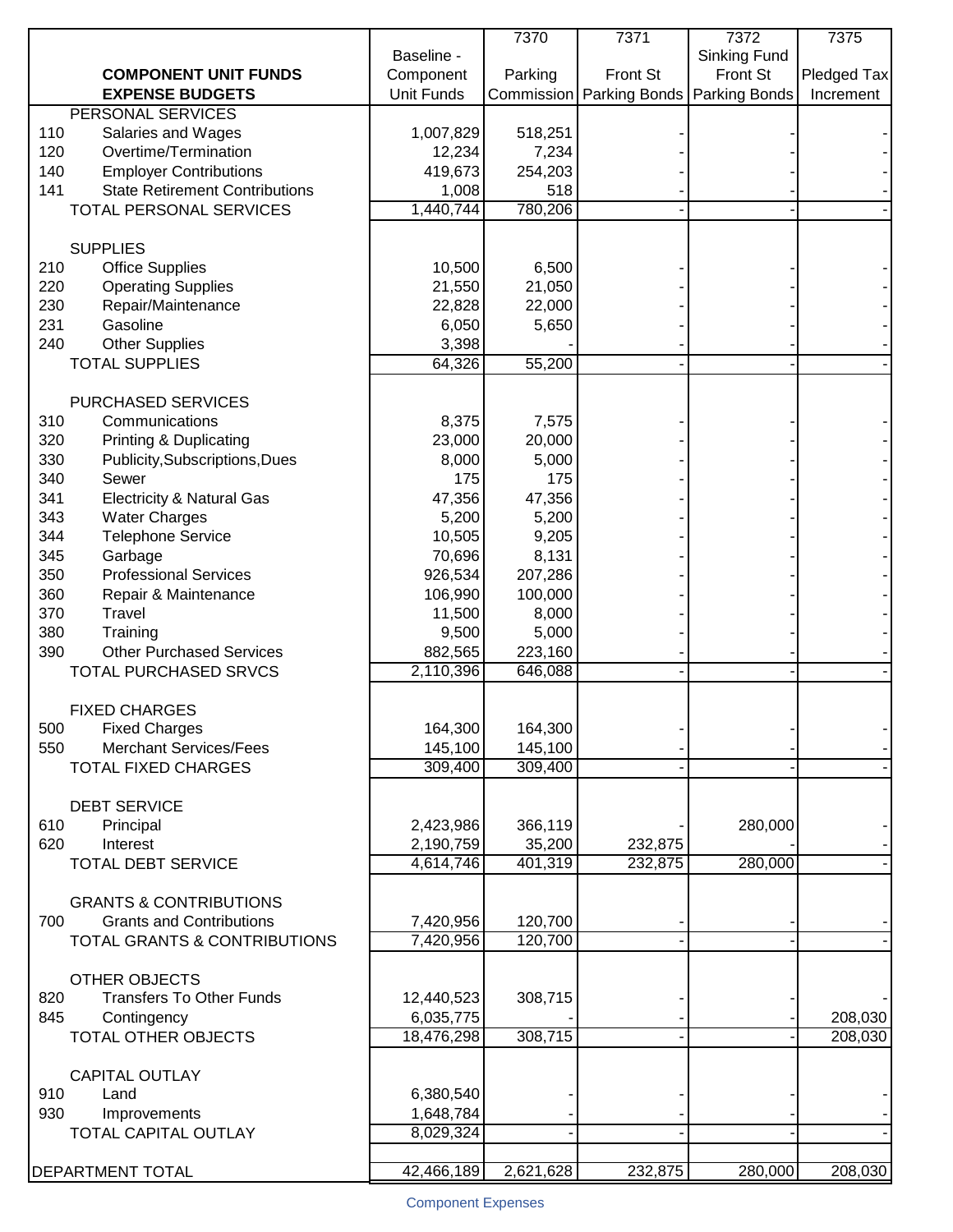|                                                                        | 7380            | 7381        | 7383                | 7384             | 7385                   |
|------------------------------------------------------------------------|-----------------|-------------|---------------------|------------------|------------------------|
|                                                                        |                 |             |                     | <b>NRSS Debt</b> |                        |
| <b>COMPONENT UNIT FUNDS</b><br><b>EXPENSE BUDGETS</b>                  | <b>BID</b>      | <b>TBID</b> | Riverfront          | Service          | Front St<br><b>URD</b> |
| PERSONAL SERVICES                                                      |                 |             | <b>Triangle URD</b> | Clearing         |                        |
| 110<br>Salaries and Wages                                              |                 |             |                     |                  |                        |
| 120<br>Overtime/Termination                                            |                 |             |                     |                  |                        |
| 140<br><b>Employer Contributions</b>                                   |                 |             |                     |                  |                        |
| 141<br><b>State Retirement Contributions</b>                           |                 |             |                     |                  |                        |
| <b>TOTAL PERSONAL SERVICES</b>                                         |                 |             |                     |                  |                        |
|                                                                        |                 |             |                     |                  |                        |
| <b>SUPPLIES</b>                                                        |                 |             |                     |                  |                        |
| <b>Office Supplies</b><br>210                                          |                 |             |                     |                  |                        |
| <b>Operating Supplies</b><br>220                                       |                 |             |                     |                  |                        |
| 230<br>Repair/Maintenance                                              |                 |             |                     |                  |                        |
| 231<br>Gasoline                                                        |                 |             |                     |                  |                        |
| 240<br><b>Other Supplies</b>                                           |                 |             |                     |                  |                        |
| <b>TOTAL SUPPLIES</b>                                                  |                 |             |                     |                  |                        |
|                                                                        |                 |             |                     |                  |                        |
| <b>PURCHASED SERVICES</b>                                              |                 |             |                     |                  |                        |
| 310<br>Communications                                                  |                 |             |                     |                  |                        |
| 320<br><b>Printing &amp; Duplicating</b>                               |                 |             |                     |                  |                        |
| 330<br>Publicity, Subscriptions, Dues                                  |                 |             |                     |                  |                        |
| 340<br>Sewer                                                           |                 |             |                     |                  |                        |
| 341<br><b>Electricity &amp; Natural Gas</b>                            |                 |             |                     |                  |                        |
| 343<br><b>Water Charges</b>                                            |                 |             |                     |                  |                        |
| 344<br><b>Telephone Service</b>                                        |                 |             |                     |                  |                        |
| 345<br>Garbage                                                         | 62,000          |             |                     |                  |                        |
| <b>Professional Services</b><br>350                                    |                 |             |                     |                  |                        |
| 360<br>Repair & Maintenance                                            |                 |             |                     |                  |                        |
| Travel<br>370                                                          |                 |             |                     |                  |                        |
| 380<br>Training                                                        |                 |             |                     |                  |                        |
| <b>Other Purchased Services</b><br>390                                 |                 | 658,905     |                     |                  |                        |
| <b>TOTAL PURCHASED SRVCS</b>                                           | 62,000          | 658,905     |                     |                  |                        |
|                                                                        |                 |             |                     |                  |                        |
| <b>FIXED CHARGES</b>                                                   |                 |             |                     |                  |                        |
| 500<br><b>Fixed Charges</b>                                            |                 |             |                     |                  |                        |
| <b>Merchant Services/Fees</b><br>550                                   |                 |             |                     |                  |                        |
| <b>TOTAL FIXED CHARGES</b>                                             |                 |             |                     |                  |                        |
|                                                                        |                 |             |                     |                  |                        |
| <b>DEBT SERVICE</b>                                                    |                 |             |                     |                  |                        |
| 610<br>Principal                                                       |                 |             |                     |                  |                        |
| 620<br>Interest                                                        |                 |             |                     |                  |                        |
| <b>TOTAL DEBT SERVICE</b>                                              |                 |             |                     |                  |                        |
|                                                                        |                 |             |                     |                  |                        |
| <b>GRANTS &amp; CONTRIBUTIONS</b>                                      |                 |             |                     |                  |                        |
| <b>Grants and Contributions</b><br>700<br>TOTAL GRANTS & CONTRIBUTIONS | 302,000         |             |                     |                  | 1,175,487              |
|                                                                        | 302,000         |             |                     |                  | 1,175,487              |
| <b>OTHER OBJECTS</b>                                                   |                 |             |                     |                  |                        |
| <b>Transfers To Other Funds</b><br>820                                 |                 |             | 100,000             | 1,376,402        |                        |
| 845<br>Contingency                                                     |                 |             | 645,798             |                  |                        |
| TOTAL OTHER OBJECTS                                                    |                 |             | 745,798             | 1,376,402        |                        |
|                                                                        |                 |             |                     |                  |                        |
| <b>CAPITAL OUTLAY</b>                                                  |                 |             |                     |                  |                        |
| Land<br>910                                                            |                 |             |                     |                  |                        |
| 930<br>Improvements                                                    |                 |             |                     |                  |                        |
| TOTAL CAPITAL OUTLAY                                                   |                 |             |                     |                  |                        |
|                                                                        |                 |             |                     |                  |                        |
| DEPARTMENT TOTAL                                                       | 364,000 658,905 |             | 745,798             | 1,376,402        | 1,175,487              |
|                                                                        |                 |             |                     |                  |                        |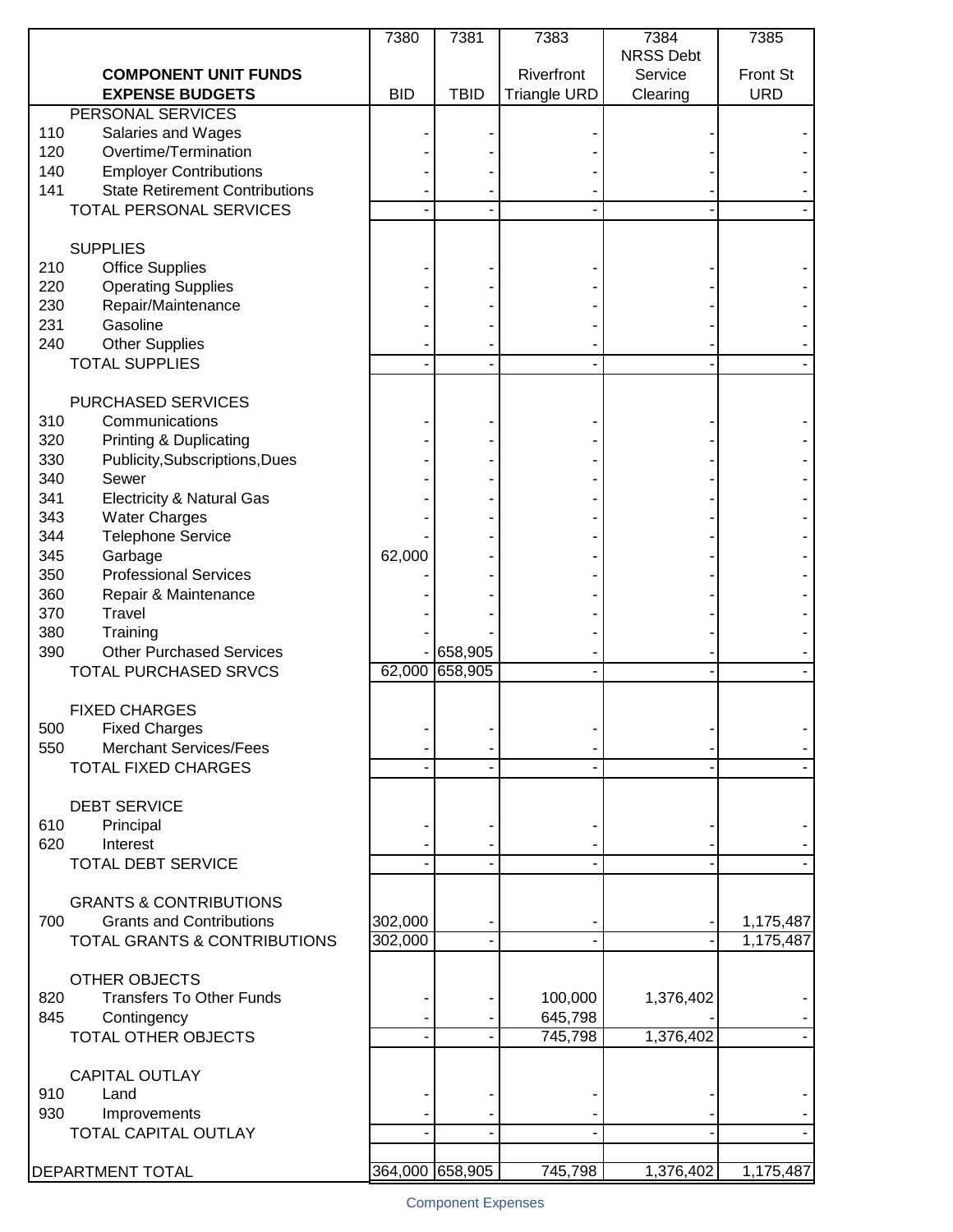| <b>COMPONENT UNIT FUNDS</b>                                                 | 7386<br>Debt Srvc-<br>Safeway/St. | 7387<br>Debt Srvc<br><b>Brownfield</b> | 7389<br>Debt Srvc | 7390<br>URD II<br>Clearing 3.6M | 7392      |
|-----------------------------------------------------------------------------|-----------------------------------|----------------------------------------|-------------------|---------------------------------|-----------|
| <b>EXPENSE BUDGETS</b>                                                      | Pat's 1.5M                        | <b>RLF 1.25M</b>                       | 3.6M/5.75M        | <b>TIF</b>                      | URD II    |
| PERSONAL SERVICES                                                           |                                   |                                        |                   |                                 |           |
| 110<br>Salaries and Wages                                                   |                                   |                                        |                   |                                 |           |
| Overtime/Termination<br>120<br>140<br><b>Employer Contributions</b>         |                                   |                                        |                   |                                 |           |
| 141<br><b>State Retirement Contributions</b>                                |                                   |                                        |                   |                                 |           |
| <b>TOTAL PERSONAL SERVICES</b>                                              |                                   |                                        |                   |                                 |           |
|                                                                             |                                   |                                        |                   |                                 |           |
| <b>SUPPLIES</b>                                                             |                                   |                                        |                   |                                 |           |
| 210<br><b>Office Supplies</b>                                               |                                   |                                        |                   |                                 |           |
| 220<br><b>Operating Supplies</b>                                            |                                   |                                        |                   |                                 |           |
| 230<br>Repair/Maintenance                                                   |                                   |                                        |                   |                                 |           |
| 231<br>Gasoline                                                             |                                   |                                        |                   |                                 |           |
| 240<br><b>Other Supplies</b>                                                |                                   |                                        |                   |                                 |           |
| <b>TOTAL SUPPLIES</b>                                                       |                                   |                                        |                   |                                 |           |
| PURCHASED SERVICES                                                          |                                   |                                        |                   |                                 |           |
| 310<br>Communications                                                       |                                   |                                        |                   |                                 |           |
| 320<br><b>Printing &amp; Duplicating</b>                                    |                                   |                                        |                   |                                 |           |
| 330<br>Publicity, Subscriptions, Dues                                       |                                   |                                        |                   |                                 |           |
| 340<br>Sewer                                                                |                                   |                                        |                   |                                 |           |
| 341<br><b>Electricity &amp; Natural Gas</b>                                 |                                   |                                        |                   |                                 |           |
| 343<br><b>Water Charges</b>                                                 |                                   |                                        |                   |                                 |           |
| <b>Telephone Service</b><br>344                                             |                                   |                                        |                   |                                 |           |
| 345<br>Garbage                                                              |                                   |                                        |                   |                                 |           |
| <b>Professional Services</b><br>350                                         |                                   |                                        |                   |                                 | 10,000    |
| 360<br>Repair & Maintenance                                                 |                                   |                                        |                   |                                 |           |
| 370<br>Travel                                                               |                                   |                                        |                   |                                 |           |
| 380<br>Training                                                             |                                   |                                        |                   |                                 |           |
| <b>Other Purchased Services</b><br>390                                      |                                   |                                        |                   |                                 |           |
| TOTAL PURCHASED SRVCS                                                       |                                   |                                        |                   |                                 | 10,000    |
| <b>FIXED CHARGES</b>                                                        |                                   |                                        |                   |                                 |           |
| 500<br><b>Fixed Charges</b>                                                 |                                   |                                        |                   |                                 |           |
| <b>Merchant Services/Fees</b><br>550                                        |                                   |                                        |                   |                                 |           |
| <b>TOTAL FIXED CHARGES</b>                                                  |                                   |                                        |                   |                                 |           |
|                                                                             |                                   |                                        |                   |                                 |           |
| <b>DEBT SERVICE</b>                                                         |                                   |                                        |                   |                                 |           |
| 610<br>Principal                                                            | 65,000                            | 18,855                                 | 449,000           |                                 |           |
| 620<br>Interest                                                             | 73,235                            | 23,073                                 | 223,422           |                                 |           |
| <b>TOTAL DEBT SERVICE</b>                                                   | 138,235                           | 41,928                                 | 672,422           |                                 |           |
|                                                                             |                                   |                                        |                   |                                 |           |
| <b>GRANTS &amp; CONTRIBUTIONS</b><br><b>Grants and Contributions</b><br>700 |                                   |                                        |                   |                                 | 2,686,224 |
| TOTAL GRANTS & CONTRIBUTIONS                                                |                                   |                                        |                   |                                 | 2,686,224 |
|                                                                             |                                   |                                        |                   |                                 |           |
| <b>OTHER OBJECTS</b>                                                        |                                   |                                        |                   |                                 |           |
| <b>Transfers To Other Funds</b><br>820                                      |                                   |                                        |                   | 3,772,941                       | 400,000   |
| Contingency<br>845                                                          |                                   |                                        |                   |                                 | 901,468   |
| TOTAL OTHER OBJECTS                                                         |                                   |                                        |                   | 3,772,941                       | 1,301,468 |
|                                                                             |                                   |                                        |                   |                                 |           |
| <b>CAPITAL OUTLAY</b>                                                       |                                   |                                        |                   |                                 |           |
| Land<br>910                                                                 |                                   |                                        |                   |                                 |           |
| 930<br>Improvements                                                         |                                   |                                        |                   |                                 | 912,202   |
| TOTAL CAPITAL OUTLAY                                                        |                                   |                                        |                   |                                 | 912,202   |
|                                                                             |                                   |                                        |                   |                                 |           |
| DEPARTMENT TOTAL                                                            | 138,235                           | 41,928                                 | 672,422           | 3,772,941                       | 4,909,894 |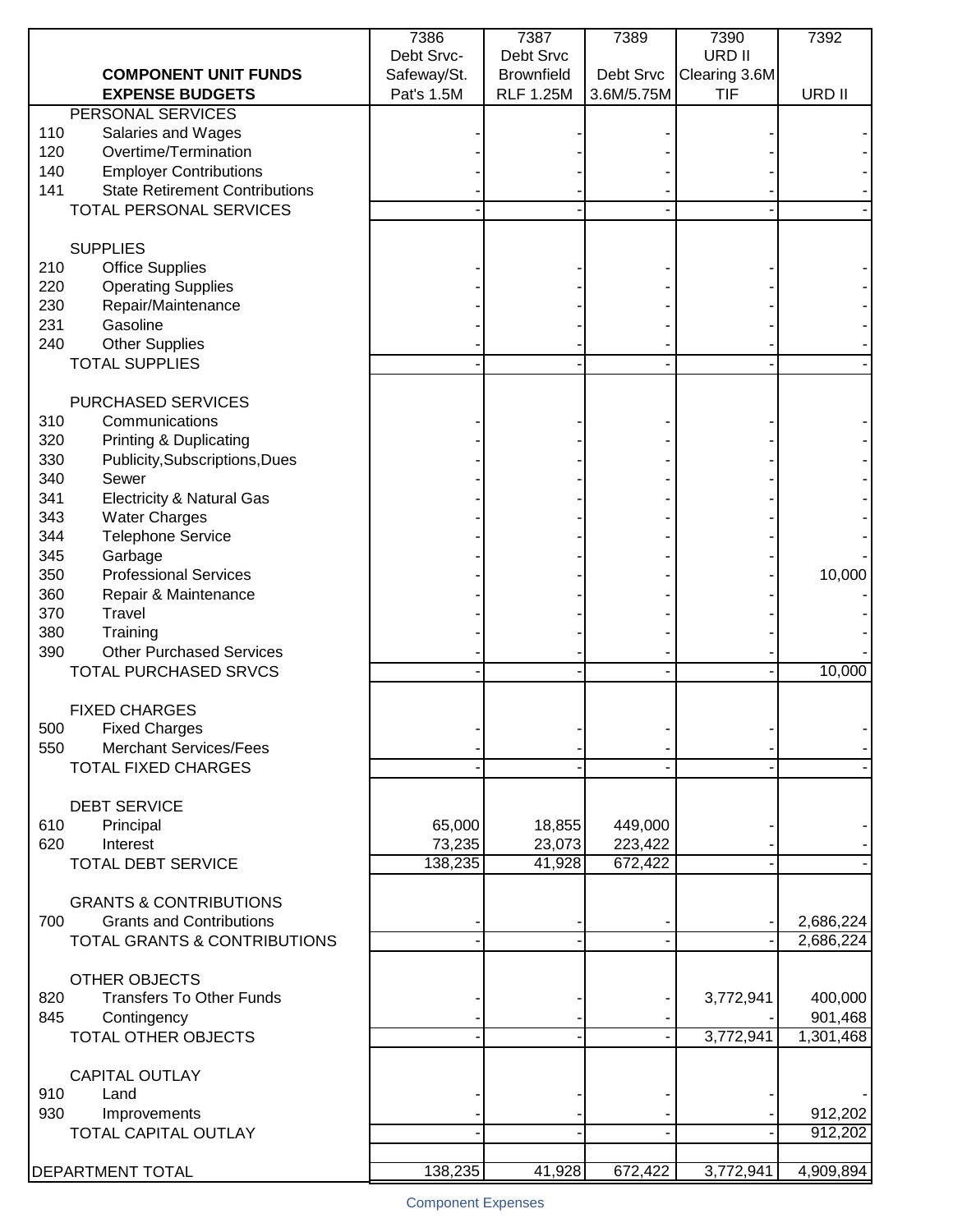|                                                                         | 7393           | 7394                | 7395             | 7396         | 7397                           |
|-------------------------------------------------------------------------|----------------|---------------------|------------------|--------------|--------------------------------|
| <b>COMPONENT UNIT FUNDS</b>                                             |                | <b>URD III Debt</b> | Tax<br>Increment |              | North<br>NRSS Debt Reserve/Sco |
| <b>EXPENSE BUDGETS</b>                                                  | URD III        | Clearing            | Debt             | Srvc Sinking | tt Street                      |
| PERSONAL SERVICES                                                       |                |                     |                  |              |                                |
| 110<br>Salaries and Wages                                               | 489,578        |                     |                  |              |                                |
| Overtime/Termination<br>120                                             | 5,000          |                     |                  |              |                                |
| 140<br><b>Employer Contributions</b>                                    | 165,470        |                     |                  |              |                                |
| 141<br><b>State Retirement Contributions</b><br>TOTAL PERSONAL SERVICES | 490<br>660,538 |                     |                  |              |                                |
|                                                                         |                |                     |                  |              |                                |
| <b>SUPPLIES</b>                                                         |                |                     |                  |              |                                |
| 210<br><b>Office Supplies</b>                                           | 4,000          |                     |                  |              |                                |
| 220<br><b>Operating Supplies</b>                                        | 500            |                     |                  |              |                                |
| 230<br>Repair/Maintenance                                               | 828            |                     |                  |              |                                |
| 231<br>Gasoline                                                         | 400            |                     |                  |              |                                |
| 240<br><b>Other Supplies</b><br><b>TOTAL SUPPLIES</b>                   | 3,398<br>9,126 |                     |                  |              |                                |
|                                                                         |                |                     |                  |              |                                |
| <b>PURCHASED SERVICES</b>                                               |                |                     |                  |              |                                |
| 310<br>Communications                                                   | 800            |                     |                  |              |                                |
| 320<br><b>Printing &amp; Duplicating</b>                                | 3,000          |                     |                  |              |                                |
| 330<br>Publicity, Subscriptions, Dues                                   | 3,000          |                     |                  |              |                                |
| 340<br>Sewer                                                            |                |                     |                  |              |                                |
| 341<br><b>Electricity &amp; Natural Gas</b>                             |                |                     |                  |              |                                |
| 343<br><b>Water Charges</b>                                             |                |                     |                  |              |                                |
| <b>Telephone Service</b><br>344<br>345<br>Garbage                       | 1,300<br>565   |                     |                  |              |                                |
| <b>Professional Services</b><br>350                                     | 494,817        |                     |                  |              | 214,431                        |
| 360<br>Repair & Maintenance                                             | 6,990          |                     |                  |              |                                |
| 370<br>Travel                                                           | 3,500          |                     |                  |              |                                |
| 380<br>Training                                                         | 4,500          |                     |                  |              |                                |
| <b>Other Purchased Services</b><br>390                                  | 500            |                     |                  |              |                                |
| <b>TOTAL PURCHASED SRVCS</b>                                            | 518,972        |                     |                  |              | 214,431                        |
|                                                                         |                |                     |                  |              |                                |
| <b>FIXED CHARGES</b><br>500<br><b>Fixed Charges</b>                     |                |                     |                  |              |                                |
| <b>Merchant Services/Fees</b><br>550                                    |                |                     |                  |              |                                |
| <b>TOTAL FIXED CHARGES</b>                                              |                |                     |                  |              |                                |
|                                                                         |                |                     |                  |              |                                |
| <b>DEBT SERVICE</b>                                                     |                |                     |                  |              |                                |
| 610<br>Principal                                                        |                |                     | 514,611          | 262,903      |                                |
| 620<br>Interest                                                         |                |                     | 715,505          | 328,396      |                                |
| <b>TOTAL DEBT SERVICE</b>                                               |                |                     | 1,230,116        | 591,299      |                                |
| <b>GRANTS &amp; CONTRIBUTIONS</b>                                       |                |                     |                  |              |                                |
| 700<br><b>Grants and Contributions</b>                                  | 1,745,800      |                     |                  |              | 1,390,745                      |
| TOTAL GRANTS & CONTRIBUTIONS                                            | 1,745,800      |                     |                  |              | 1,390,745                      |
|                                                                         |                |                     |                  |              |                                |
| <b>OTHER OBJECTS</b>                                                    |                |                     |                  |              |                                |
| <b>Transfers To Other Funds</b><br>820                                  | 141,709        | 4,027,630           |                  |              | 285,676                        |
| Contingency<br>845                                                      | 3,250,912      |                     |                  |              | 266,570                        |
| TOTAL OTHER OBJECTS                                                     | 3,392,621      | 4,027,630           |                  |              | 552,246                        |
|                                                                         |                |                     |                  |              |                                |
| <b>CAPITAL OUTLAY</b><br>Land<br>910                                    |                |                     |                  |              | 6,380,540                      |
| 930<br>Improvements                                                     | 736,582        |                     |                  |              |                                |
| TOTAL CAPITAL OUTLAY                                                    | 736,582        |                     |                  |              | 6,380,540                      |
|                                                                         |                |                     |                  |              |                                |
| DEPARTMENT TOTAL                                                        | 7,063,639      | 4,027,630           | 1,230,116        | 591,299      | 8,537,962                      |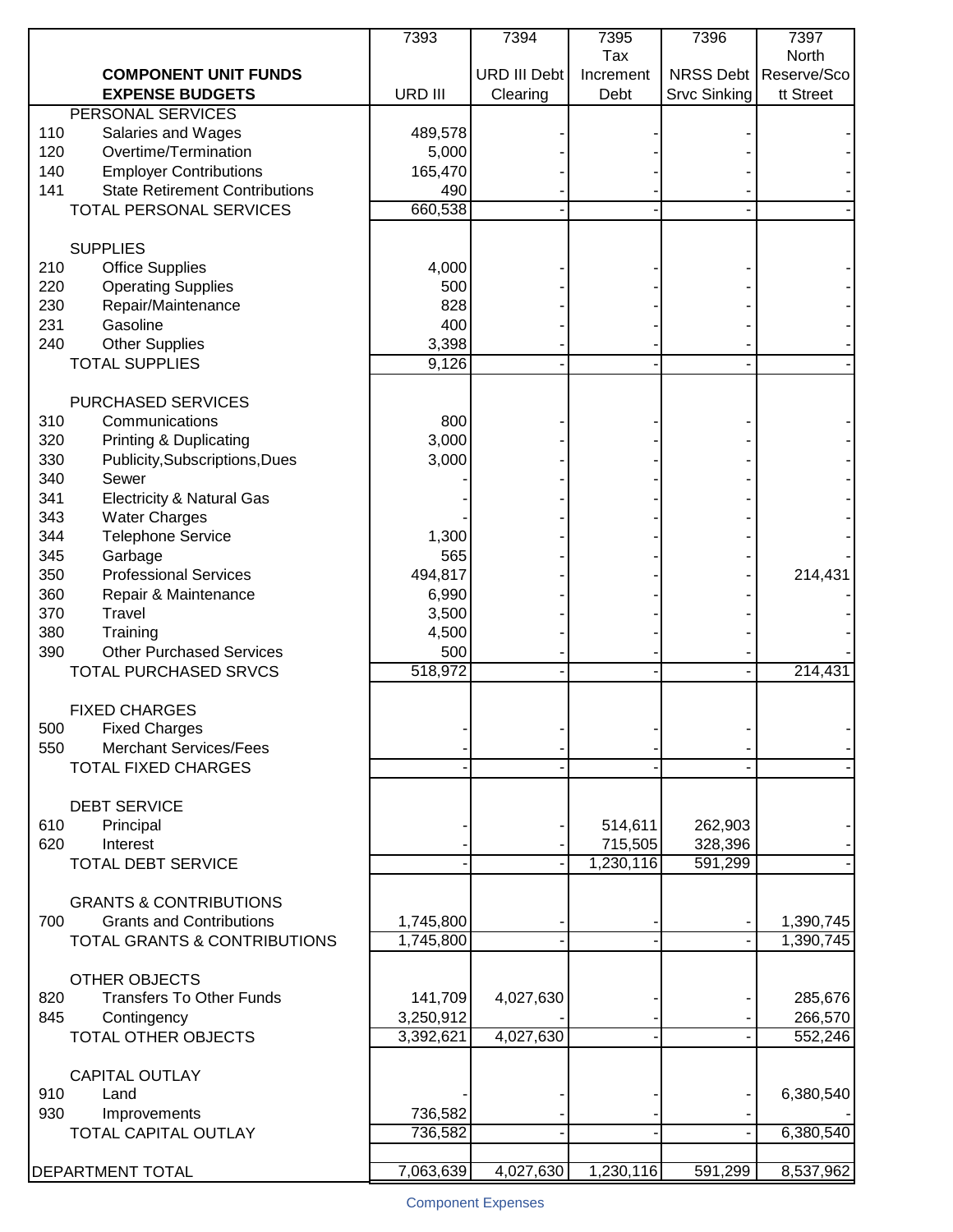|                                                                         | 7398       | 7399              | 7400            | 7401              | 7402        |
|-------------------------------------------------------------------------|------------|-------------------|-----------------|-------------------|-------------|
|                                                                         |            | Intermountai      | <b>Front St</b> | <b>Front St</b>   | Front St    |
| <b>COMPONENT UNIT FUNDS</b>                                             | Hellgate   | n Bond Debt       | <b>Bond</b>     | Parking           | Subordinate |
| <b>EXPENSE BUDGETS</b>                                                  | <b>URD</b> | Srvc              | Clearing        | Structure         | Lien Note   |
| PERSONAL SERVICES                                                       |            |                   |                 |                   |             |
| 110<br>Salaries and Wages<br>Overtime/Termination                       |            |                   |                 |                   |             |
| 120                                                                     |            |                   |                 |                   |             |
| 140<br><b>Employer Contributions</b>                                    |            |                   |                 |                   |             |
| 141<br><b>State Retirement Contributions</b><br>TOTAL PERSONAL SERVICES |            |                   |                 |                   |             |
|                                                                         |            |                   |                 |                   |             |
| <b>SUPPLIES</b>                                                         |            |                   |                 |                   |             |
| 210<br><b>Office Supplies</b>                                           |            |                   |                 |                   |             |
| 220<br><b>Operating Supplies</b>                                        |            |                   |                 |                   |             |
| 230<br>Repair/Maintenance                                               |            |                   |                 |                   |             |
| 231<br>Gasoline                                                         |            |                   |                 |                   |             |
| 240<br><b>Other Supplies</b>                                            |            |                   |                 |                   |             |
| <b>TOTAL SUPPLIES</b>                                                   |            |                   |                 |                   |             |
|                                                                         |            |                   |                 |                   |             |
| PURCHASED SERVICES                                                      |            |                   |                 |                   |             |
| 310<br>Communications                                                   |            |                   |                 |                   |             |
| 320<br><b>Printing &amp; Duplicating</b>                                |            |                   |                 |                   |             |
| 330<br>Publicity, Subscriptions, Dues                                   |            |                   |                 |                   |             |
| 340<br>Sewer                                                            |            |                   |                 |                   |             |
| 341<br><b>Electricity &amp; Natural Gas</b>                             |            |                   |                 |                   |             |
| 343<br><b>Water Charges</b>                                             |            |                   |                 |                   |             |
| <b>Telephone Service</b><br>344                                         |            |                   |                 |                   |             |
| 345<br>Garbage                                                          |            |                   |                 |                   |             |
| <b>Professional Services</b><br>350                                     |            |                   |                 |                   |             |
| 360<br>Repair & Maintenance                                             |            |                   |                 |                   |             |
| 370<br><b>Travel</b>                                                    |            |                   |                 |                   |             |
| 380<br>Training                                                         |            |                   |                 |                   |             |
| <b>Other Purchased Services</b><br>390                                  |            |                   |                 |                   |             |
| <b>TOTAL PURCHASED SRVCS</b>                                            |            |                   |                 |                   |             |
|                                                                         |            |                   |                 |                   |             |
| <b>FIXED CHARGES</b>                                                    |            |                   |                 |                   |             |
| 500<br><b>Fixed Charges</b>                                             |            |                   |                 |                   |             |
| <b>Merchant Services/Fees</b><br>550                                    |            |                   |                 |                   |             |
| <b>TOTAL FIXED CHARGES</b>                                              |            |                   |                 |                   |             |
|                                                                         |            |                   |                 |                   |             |
| <b>DEBT SERVICE</b>                                                     |            |                   |                 |                   |             |
| 610<br>Principal                                                        |            | 93,000            |                 | 112,000           | 224,201     |
| 620<br>Interest<br><b>TOTAL DEBT SERVICE</b>                            |            | 53,661<br>146,661 |                 | 93,150<br>205,150 | 356,148     |
|                                                                         |            |                   |                 |                   | 580,349     |
| <b>GRANTS &amp; CONTRIBUTIONS</b>                                       |            |                   |                 |                   |             |
| 700<br><b>Grants and Contributions</b>                                  |            |                   |                 |                   |             |
| TOTAL GRANTS & CONTRIBUTIONS                                            |            |                   |                 |                   |             |
|                                                                         |            |                   |                 |                   |             |
| <b>OTHER OBJECTS</b>                                                    |            |                   |                 |                   |             |
| <b>Transfers To Other Funds</b><br>820                                  | 25,000     |                   | 1,513,389       |                   |             |
| Contingency<br>845                                                      | 762,997    |                   |                 |                   |             |
| TOTAL OTHER OBJECTS                                                     | 787,997    |                   | 1,513,389       |                   |             |
|                                                                         |            |                   |                 |                   |             |
| <b>CAPITAL OUTLAY</b>                                                   |            |                   |                 |                   |             |
| Land<br>910                                                             |            |                   |                 |                   |             |
| 930<br>Improvements                                                     |            |                   |                 |                   |             |
| TOTAL CAPITAL OUTLAY                                                    |            |                   |                 |                   |             |
|                                                                         |            |                   |                 |                   |             |
| DEPARTMENT TOTAL                                                        | 787,997    | 146,661           | 1,513,389       | 205,150           | 580,349     |
|                                                                         |            |                   |                 |                   |             |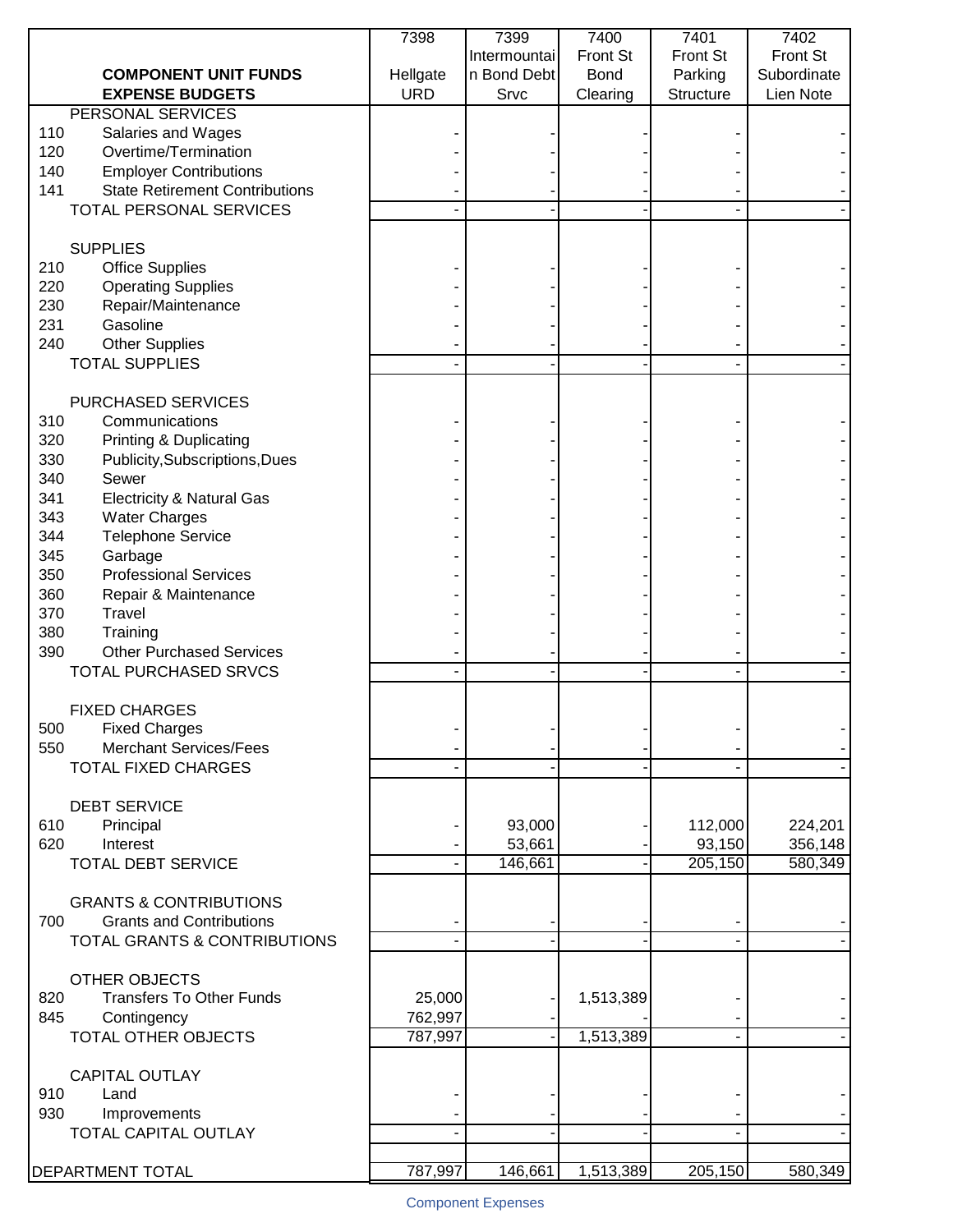|                                                       | 7410                   | 7411                              |
|-------------------------------------------------------|------------------------|-----------------------------------|
| <b>COMPONENT UNIT FUNDS</b><br><b>EXPENSE BUDGETS</b> | Riverfront<br>Clearing | Riverfront<br><b>Bond Sinking</b> |
| PERSONAL SERVICES                                     |                        |                                   |
| 110<br>Salaries and Wages                             |                        |                                   |
| 120<br>Overtime/Termination                           |                        |                                   |
| 140<br><b>Employer Contributions</b>                  |                        |                                   |
| 141<br><b>State Retirement Contributions</b>          |                        |                                   |
| <b>TOTAL PERSONAL SERVICES</b>                        |                        |                                   |
|                                                       |                        |                                   |
| <b>SUPPLIES</b>                                       |                        |                                   |
| <b>Office Supplies</b><br>210                         |                        |                                   |
| <b>Operating Supplies</b><br>220                      |                        |                                   |
| 230<br>Repair/Maintenance                             |                        |                                   |
| Gasoline<br>231                                       |                        |                                   |
| <b>Other Supplies</b><br>240                          |                        |                                   |
| <b>TOTAL SUPPLIES</b>                                 |                        |                                   |
|                                                       |                        |                                   |
| <b>PURCHASED SERVICES</b>                             |                        |                                   |
| 310<br>Communications                                 |                        |                                   |
| 320<br><b>Printing &amp; Duplicating</b>              |                        |                                   |
| 330<br>Publicity, Subscriptions, Dues                 |                        |                                   |
| 340<br>Sewer                                          |                        |                                   |
| 341<br><b>Electricity &amp; Natural Gas</b>           |                        |                                   |
| 343<br><b>Water Charges</b>                           |                        |                                   |
| 344<br><b>Telephone Service</b>                       |                        |                                   |
| 345<br>Garbage                                        |                        |                                   |
| 350<br><b>Professional Services</b>                   |                        |                                   |
| 360<br>Repair & Maintenance                           |                        |                                   |
| 370<br>Travel<br>380                                  |                        |                                   |
| Training<br>390<br><b>Other Purchased Services</b>    |                        |                                   |
| TOTAL PURCHASED SRVCS                                 |                        |                                   |
|                                                       |                        |                                   |
| <b>FIXED CHARGES</b>                                  |                        |                                   |
| 500<br><b>Fixed Charges</b>                           |                        |                                   |
| <b>Merchant Services/Fees</b><br>550                  |                        |                                   |
| <b>TOTAL FIXED CHARGES</b>                            |                        |                                   |
|                                                       |                        |                                   |
| <b>DEBT SERVICE</b>                                   |                        |                                   |
| 610<br>Principal                                      |                        | 38,297                            |
| Interest<br>620                                       |                        | 56,094                            |
| <b>TOTAL DEBT SERVICE</b>                             |                        | 94,391                            |
| <b>GRANTS &amp; CONTRIBUTIONS</b>                     |                        |                                   |
| <b>Grants and Contributions</b><br>700                |                        |                                   |
| <b>TOTAL GRANTS &amp; CONTRIBUTIONS</b>               |                        |                                   |
|                                                       |                        |                                   |
| OTHER OBJECTS                                         |                        |                                   |
| <b>Transfers To Other Funds</b><br>820                | 489,061                |                                   |
| 845<br>Contingency                                    |                        |                                   |
| <b>TOTAL OTHER OBJECTS</b>                            | 489,061                |                                   |
|                                                       |                        |                                   |
| <b>CAPITAL OUTLAY</b>                                 |                        |                                   |
| 910<br>Land                                           |                        |                                   |
| 930<br>Improvements                                   |                        |                                   |
| TOTAL CAPITAL OUTLAY                                  |                        |                                   |
|                                                       |                        |                                   |
| DEPARTMENT TOTAL                                      | 489,061                | 94,391                            |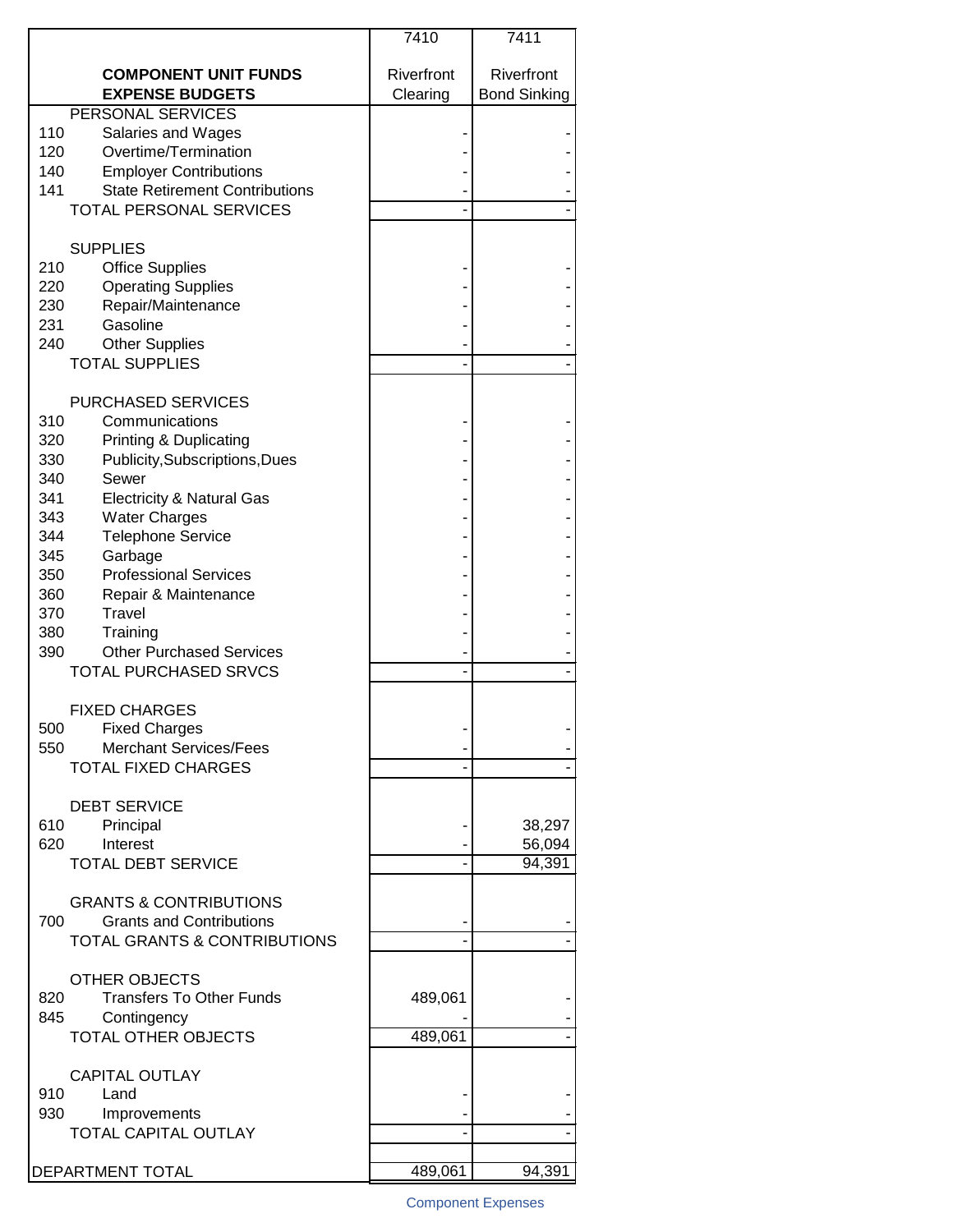# **CITY OF MISSOULA, MONTANA FY 2021 BUDGET**

# **REVENUE BUDGETS**

*The following revenue budgets do not contain the revenues associated with approved new requests. Those can be found on the "New Requests & Tax Scenarios" pages.*

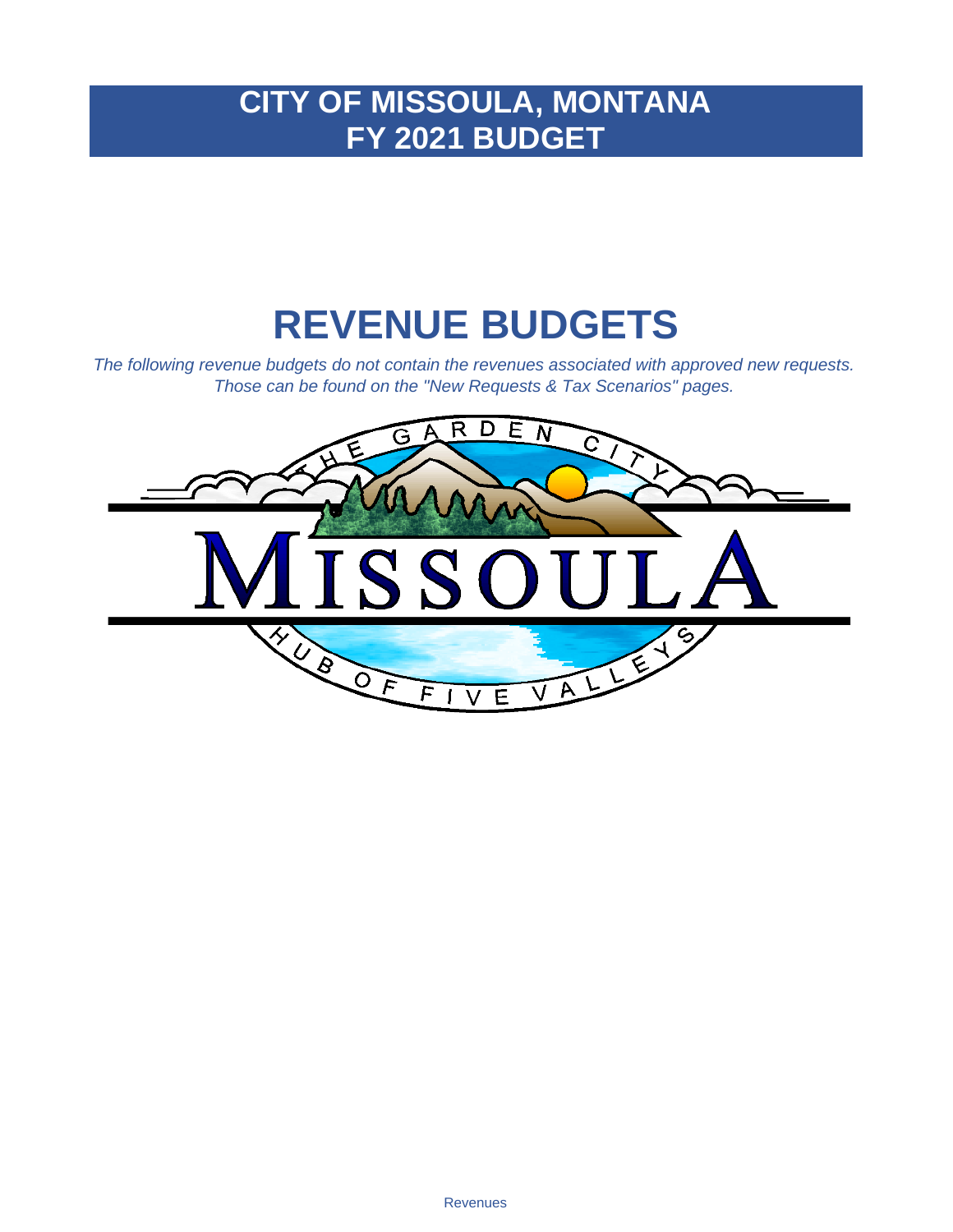|              |                                                                                   |                      | Potential      |                |                       |
|--------------|-----------------------------------------------------------------------------------|----------------------|----------------|----------------|-----------------------|
|              | <b>GENERAL FUND REVENUES</b>                                                      | From                 | 3.0% Fee       | One-time       |                       |
|              |                                                                                   | Departments          | Increase       |                | Revenues Final Budget |
| Fund         | <b>Activity Description</b>                                                       |                      |                |                |                       |
|              | <b>TAXES &amp; ASSESSMENTS</b>                                                    |                      |                |                |                       |
|              | 1000 311000 General Property Taxes                                                | 25,844,088           |                |                | 25,844,088            |
|              | 1000 311030 Motor Vehicle Taxes (X% Growth) Per Year                              | 1,880,000            |                |                | 1,880,000             |
|              | 1000 312001 Penalties & Interest                                                  | 82,000               |                |                | 82,000                |
|              | <b>Total Taxes &amp; Assessments</b>                                              | 27,806,088           | $\blacksquare$ | $\blacksquare$ | 27,806,088            |
|              |                                                                                   |                      |                |                |                       |
|              | <b>LICENSES &amp; PERMITS</b>                                                     |                      |                |                |                       |
|              | 1000 322011 Liquor Licenses                                                       | 35,000               |                |                | 35,000                |
|              | 1000 322012 Beer Licenses                                                         | 45,000               |                |                | 45,000                |
|              | 1000 322013 Wine Licenses                                                         | 200                  |                |                | 200                   |
|              | 1000 322020 General Business/Prof/Occupational Lic<br>1000 322021 Rental Licenses | 725,000              | 21,750         |                | 746,750               |
|              | 1000 322022 Blic Penalties And Interest                                           | 75,000<br>10,000     | 2,250          |                | 77,250<br>10,000      |
|              | 1000 322023 Tourist Home Registration                                             | 5,500                | 165            |                | 5,665                 |
|              | 1000 323015 Excavating Permits                                                    | 105,000              | 3,150          |                | 108,150               |
|              | 1000 323018 Paving Assessments                                                    | 5,000                | 150            |                | 5,150                 |
|              | 1000 323019 Alarm Users Permits                                                   | 8,000                |                |                | 8,000                 |
|              | 1000 323020 Fence Permits                                                         | 9,000                | 270            |                | 9,270                 |
|              | 1000 323021 Paving Permits                                                        | 51,000               | 1,530          |                | 52,530                |
|              | 1000 323022 Grading/Drainage Permits                                              | 28,000               | 840            |                | 28,840                |
|              | 1000 323023 ADA Access Permits                                                    | 15,500               | 465            |                | 15,965                |
|              | 1000 323025 Street Use Permits                                                    | 5,000                | 150            |                | 5,150                 |
|              | 1000 323026 Pyrotechnic Permits                                                   | 2,740                | 82             |                | 2,822                 |
|              | 1000 323031 Chicken Licenses                                                      | 550                  |                |                | 550                   |
|              | 1000 323052 Storm Water Pollution Prevention Permit                               | 5,000                | 150            |                | 5,150                 |
|              | 1000 323054 Zoning Compliance Permits                                             | 33,000               | 990            |                | 33,990                |
|              | 1000 323055 Flood Plain Permits                                                   | 2,000                | 60             |                | 2,060                 |
|              | 1000 323056 Sign Permits                                                          | 14,000               | 420            |                | 14,420                |
|              | 1000 323057 Sidewalk Cafe Permit                                                  | 300                  | 9              |                | 309                   |
|              | <b>Total Licenses &amp; Permits</b>                                               | 1,179,790            | 32,431         |                | 1,212,221             |
|              |                                                                                   |                      |                |                |                       |
|              | <b>INTERGOVERNMENTAL</b>                                                          |                      |                |                |                       |
|              | 1000 330000 Intergovernmental Revenues                                            | 50,000               |                |                | 50,000                |
| 1000         | 331025 Relationship Violence Services Grant                                       | 32,500               |                |                | 32,500                |
| 1000         | 331091 HMEP (Haz Material & Emer Prep) Grant                                      | 73,230               |                |                | 73,230                |
| 1000         | 334017 School Resource Officer                                                    | 320,656              |                |                | 320,656               |
| 1000<br>1000 | 334999 CARES Reimbursement                                                        |                      |                | $-2,800,000$   | 2,800,000             |
| 1000         | 335075 State Gambling/Video/Keno/Bingo Fees<br>335230 HB 124 Revenue              | 120,185<br>9,363,870 |                |                | 120,185<br>9,363,870  |
| 1000         | 336021 State Contrib - Police Retirement                                          | 2,965,308            |                |                | 2,965,308             |
| 1000         | 336022 State Contrib. - Fire Retirement                                           | 2,642,094            |                |                | 2,642,094             |
| 1000         | 336023 State Contrib. - PERS                                                      | 8,810                |                |                | 8,810                 |
| 1000         | 337000 Local Grants                                                               | 35,000               |                |                | 35,000                |
|              | 1000 337012 Legal Services-Contracted/Reimb.                                      | 9,000                |                |                | 9,000                 |
|              | 1000 339000 Payment In Lieu Of Taxes                                              | 143,974              |                |                | 143,974               |
|              | <b>Total Intergovernmental</b>                                                    | 15,764,626           |                | $-2,800,000$   | 18,564,627            |
|              |                                                                                   |                      |                |                |                       |
|              | <b>CHARGES FOR SERVICE</b>                                                        |                      |                |                |                       |
|              | 1000 341009 Building Administration Fees                                          | 436,027              |                |                | 436,027               |
|              | 1000 341011 Transportation Administration Fees                                    | 46,592               |                |                | 46,592                |
|              | 1000 341015 Wastewater Administration Fees                                        | 1,620,755            |                |                | 1,620,755             |
|              | 1000 341016 MRA Administration Fees                                               | 303,127              |                |                | 303,127               |
|              | 1000 341017 Lighting Administration Fees                                          | 11,630               |                |                | 11,630                |
|              | 1000 341018 Parking Comm Admin Fees                                               | 223,160              |                |                | 223,160               |
|              | 1000 341019 Aquatics Admin Fees                                                   | 5,830                |                |                | 5,830                 |
|              | 1000 341023 Planning Admin Fees                                                   | 27,140               |                |                | 27,140                |
|              | 1000 341024 Housing Grant Admin Fees<br><b>General Fund Revenues</b>              | 160,000              |                |                | 160,000               |
|              |                                                                                   |                      |                |                |                       |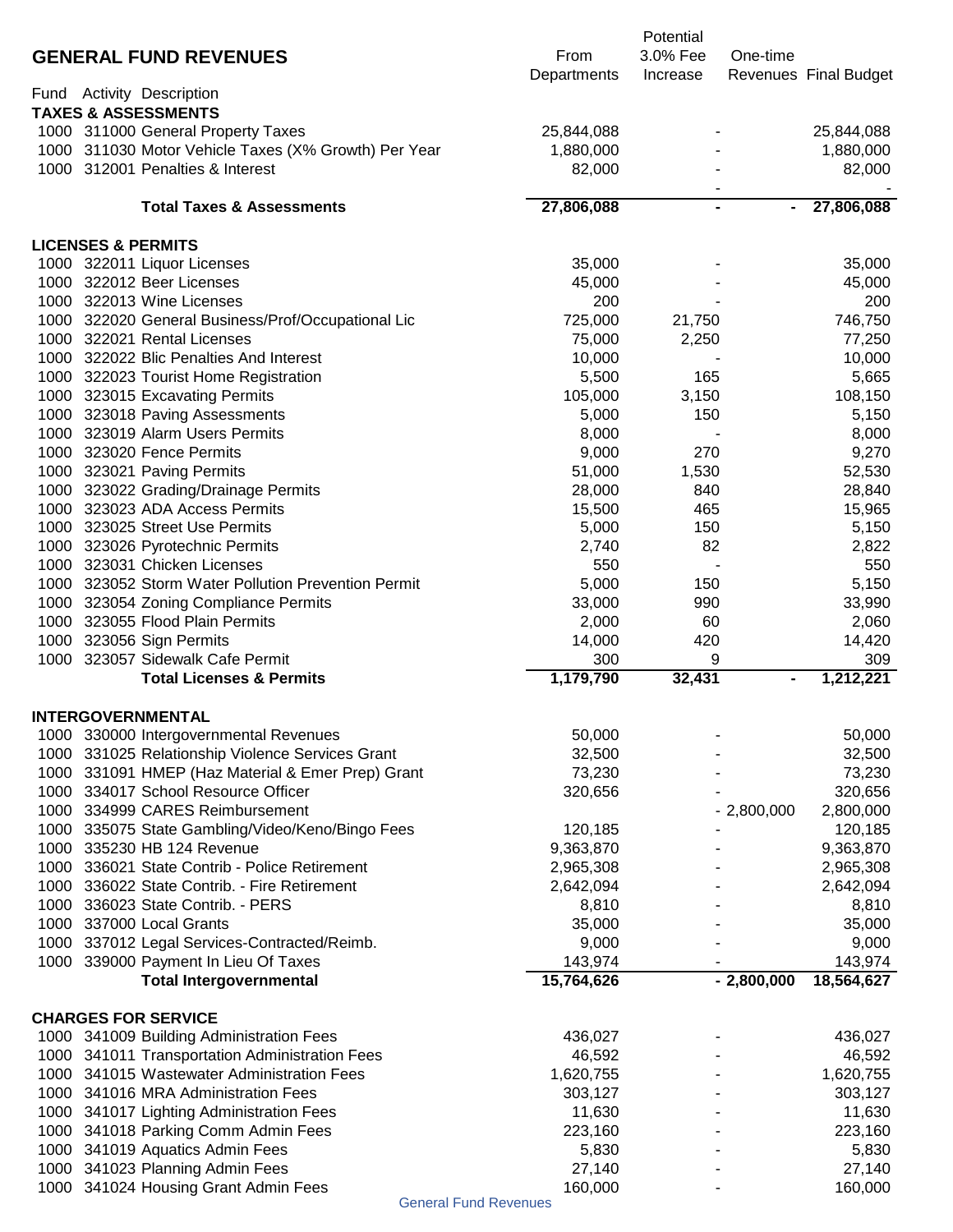|      |                                               |                                                     |             | Potential |                       |
|------|-----------------------------------------------|-----------------------------------------------------|-------------|-----------|-----------------------|
|      | <b>GENERAL FUND REVENUES</b>                  |                                                     | From        | 3.0% Fee  | One-time              |
|      |                                               |                                                     | Departments | Increase  | Revenues Final Budget |
|      | 1000 341026 Water Admin Fees                  |                                                     | 642,336     |           | 642,336               |
|      | 1000 341027 Storm Water Admin Fees            |                                                     | 3,400       |           | 3,400                 |
|      | 1000 341033 Time Pay Collections              |                                                     | 1,000       |           | 1,000                 |
|      | 1000 341041 Sewer Extension Recording Fees    |                                                     | 5,600       |           | 5,600                 |
|      |                                               |                                                     |             |           |                       |
|      |                                               | 1000 341052 Municipal Court City Surcharge & Other  | 85,000      |           | 85,000                |
|      |                                               | 1000 341055 Crime Victim Witness Srchrge Adm Fee #4 | 1,200       |           | 1,200                 |
|      | 1000 341067 Subdivision Exemption Affidavits  |                                                     | 5,000       | 150       | 5,150                 |
|      | 1000 341068 Subdivision Fees                  |                                                     | 65,000      | 1,950     | 66,950                |
|      | 1000 341069 Rezoning Fees                     |                                                     | 54,000      | 1,620     | 55,620                |
|      | 1000 341070 Design Review Board               |                                                     | 12,000      | 360       | 12,360                |
|      | 1000 341073 Fire Plan Check Fees              |                                                     | 32,000      | 960       | 32,960                |
|      | 1000 341074 Fire Inspection Fees              |                                                     | 56,000      | 1,680     | 57,680                |
|      | 1000 341076 Engineering Plan Check Fees       |                                                     | 55,000      | 1,650     | 56,650                |
|      | 1000 341078 Engineering Map Fees              |                                                     | 150         | 5         | 155                   |
| 1000 | 341079 Grease Interceptor Appeal Fees         |                                                     | 200         | 6         | 206                   |
| 1000 | 341090 Street Vacation Petition Fees          |                                                     | 4,000       |           | 4,000                 |
|      | 1000 342010 Police/Bid Agreement              |                                                     | 59,500      |           | 59,500                |
| 1000 | 342013 BLIC Background Check Fee              |                                                     | 12,500      |           | 12,500                |
| 1000 | 342014 Police Department Service Fees         |                                                     | 32,000      |           | 32,000                |
| 1000 | 342015 Police Overtime Fees                   |                                                     |             |           |                       |
|      |                                               |                                                     | 108,500     |           | 108,500               |
| 1000 | 342016 Police Training Fees                   |                                                     | 20,000      |           | 20,000                |
| 1000 | 342017 Catering Fees                          |                                                     | 5,100       |           | 5,100                 |
| 1000 | 342018 Desk Reports                           |                                                     | 38,000      |           | 38,000                |
| 1000 | 342019 Abandoned Vehicle Revenue Fees         |                                                     | 29,000      |           | 29,000                |
| 1000 | 342020 Fire Department Fees                   |                                                     | 500         |           | 500                   |
| 1000 | 342021 CPR Education Program                  |                                                     | 7,500       |           | 7,500                 |
| 1000 | 342024 Fire Training                          |                                                     | 10,000      |           | 10,000                |
| 1000 | 342026 Fire Lockbox                           |                                                     | 5,000       |           | 5,000                 |
| 1000 | 342028 Fire Misc                              |                                                     | 37,000      |           | 37,000                |
| 1000 | 342060 Bike Program Sales & Fees              |                                                     | 1,500       |           | 1,500                 |
| 1000 | 343002 Other Agencies - Veh Maint             |                                                     | 146,000     |           | 146,000               |
| 1000 | 343013 Snow Removal Fees                      |                                                     | 4,000       |           | 4,000                 |
| 1000 | 343025 Water Service Permit Fee               |                                                     | 150,000     | 4,500     | 154,500               |
|      | 1000 343033 Sewer Service Permit Fee          |                                                     | 270,000     | 8,100     | 278,100               |
| 1000 | 343097 Sidewalk And Curb Fees                 |                                                     | 225,000     |           | 225,000               |
|      |                                               |                                                     |             |           |                       |
| 1000 | 343320 Sale Of Graves                         |                                                     | 7,250       |           | 7,250                 |
|      | 1000 343321 Foundations                       |                                                     | 3,750       |           | 3,750                 |
|      | 1000 343322 Flower Care                       |                                                     | 3,250       |           | 3,250                 |
|      | 1000 343323 Liner/ Polyvaults/ Access Fees    |                                                     | 4,300       |           | 4,300                 |
|      | 1000 343324 Other Cemetery Fees               |                                                     | 1,850       |           | 1,850                 |
|      | 1000 343325 2nd Interment Right               |                                                     | 1,040       |           | 1,040                 |
|      | 1000 343327 Monument Maintenance              |                                                     | 1,200       |           | 1,200                 |
|      | 1000 343340 Openings/ Closings/ Disinterments |                                                     | 9,000       |           | 9,000                 |
|      | 1000 343341 Cemetery Monument Permit Fee      |                                                     | 1,500       |           | 1,500                 |
|      | 1000 343343 Cemetery Overtime Services Fee    |                                                     | 1,000       |           | 1,000                 |
|      | 1000 343360 Weed Control                      |                                                     | 2,000       |           | 2,000                 |
|      | <b>Total Charges for Service</b>              |                                                     | 5,053,387   | 20,981    | 5,074,368             |
|      |                                               |                                                     |             |           |                       |
|      | <b>FINES &amp; FORFEITURES</b>                |                                                     |             |           |                       |
|      | 1000 351031 Fines/Forfeitures                 |                                                     | 500,000     |           | 500,000               |
|      |                                               |                                                     |             |           |                       |
|      | 1000 351032 Misdemeanor Surcharge #1          |                                                     | 48,000      |           | 48,000                |
|      | 1000 351033 Misdemeanor Surcharge #3          |                                                     | 29,250      |           | 29,250                |
|      | 1000 351034 Cellular Phone Fines              |                                                     | 63,000      |           | 63,000                |
|      | 1000 355000 False Alarm Penalty               |                                                     | 11,000      |           | 11,000                |
|      | <b>Total Fines &amp; Forfeitures</b>          |                                                     | 651,250     |           | 651,250               |
|      |                                               |                                                     |             |           |                       |
|      | <b>MISCELLANEOUS</b>                          |                                                     |             |           |                       |
|      | 1000 360001 Copies                            |                                                     | 2,000       |           | 2,000                 |
|      | 1000 360010 Miscellaneous                     |                                                     | 10,000      |           | 16,000<br>6,000       |

General Fund Revenues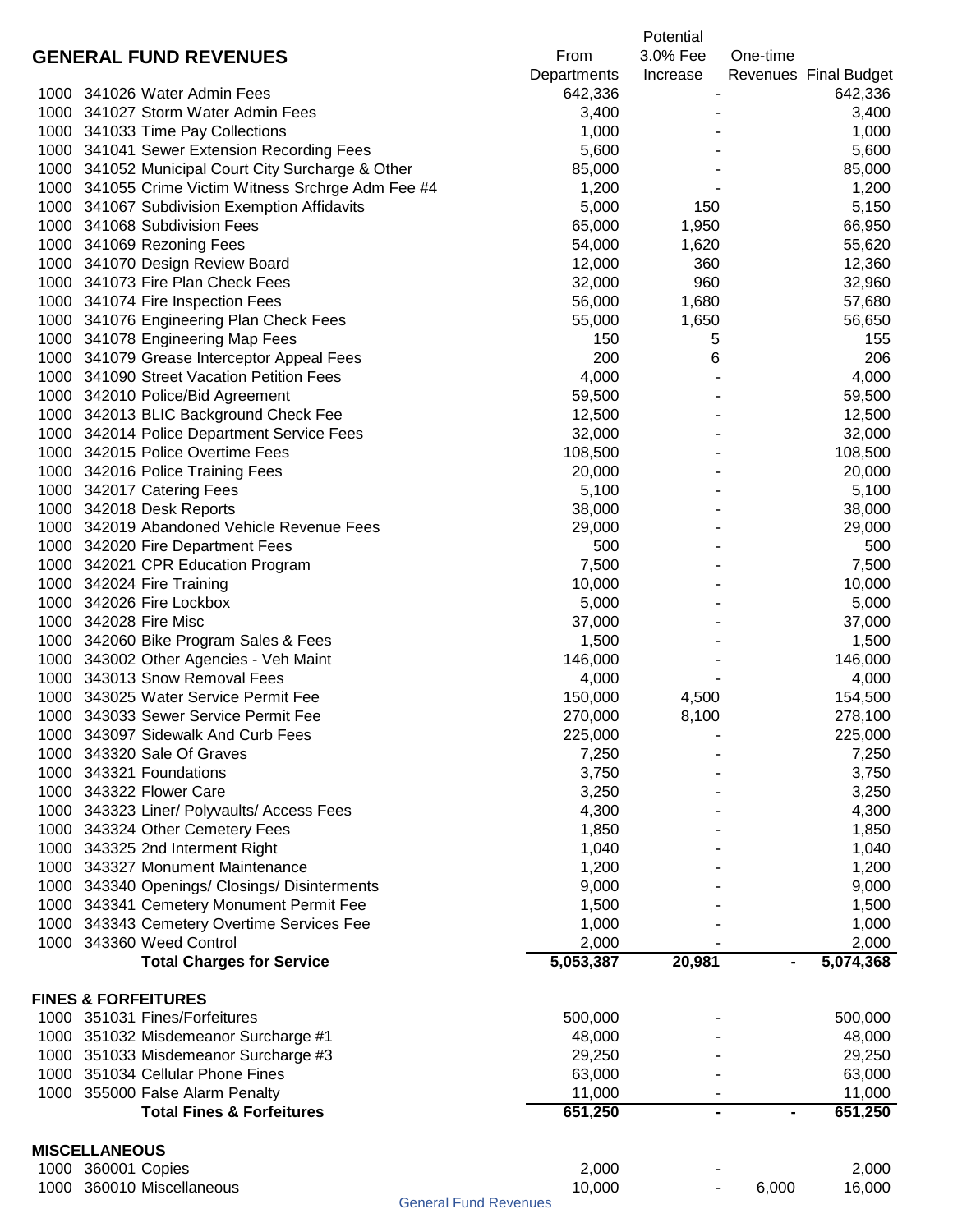|      |                                                      |             | Potential      |                  |                       |
|------|------------------------------------------------------|-------------|----------------|------------------|-----------------------|
|      | <b>GENERAL FUND REVENUES</b>                         | From        | 3.0% Fee       | One-time         |                       |
|      |                                                      | Departments | Increase       |                  | Revenues Final Budget |
| 1000 | 360050 Over/Short                                    | 100         |                |                  | 100                   |
| 1000 | 362000 Mtn Water Advance Contract Revenue/Other Misc | 10,320      |                |                  | 10,320                |
| 1000 | 362002 Bad Check Charges                             | 200         |                |                  | 200                   |
| 1000 | 362011 Sale Of Unclaimed Property                    | 8,500       |                |                  | 8,500                 |
| 1000 | 362420 First Step Reimbursement - PD                 | 4,500       |                |                  | 4,500                 |
| 1000 | 364012 Sale Of Surplus Property                      | 25,000      |                |                  | 25,000                |
| 1000 | 364040 Insurance And Damage Recovery                 | 25,000      |                |                  | 25,000                |
| 1000 | 364043 Rattlesnake Corridor Reimbursement            | 8,000       |                |                  | 8,000                 |
| 1000 | 365000 Donations                                     | 2,500       |                |                  | 2,500                 |
| 1000 | 365001 PD Donations/ Sales Donations                 | 6,000       |                |                  | 6,000                 |
| 1000 | 365026 Contributions from MRA                        | 250,000     |                |                  | 250,000               |
|      | <b>Total Miscellaneous</b>                           | 352,120     | $\blacksquare$ | 6,000            | 358,120               |
|      | <b>INVESTMENT</b>                                    |             |                |                  |                       |
|      | 1000 371010 Interest On Investments                  | 2,000       |                |                  | 2,000                 |
|      | <b>Total Investment</b>                              | 2,000       | $\blacksquare$ | $\blacksquare$   | 2,000                 |
|      |                                                      |             |                |                  |                       |
|      |                                                      |             |                |                  |                       |
|      | <b>TRANSFERS IN</b>                                  |             |                |                  |                       |
| 1000 | 383000 Operating Transfers                           | 60,000      |                |                  | 60,000                |
| 1000 | 383004 Trans Fr Employee Health Insurance Levy       | 4,742,235   |                |                  | 4,742,235             |
| 1000 | 383007 Trans Fr Cable Franchise                      | 124,600     |                |                  | 124,600               |
| 1000 | 383011 Trans Fr Sid Revolving                        | 100,000     |                |                  | 100,000               |
|      | <b>Total Transfers In</b>                            | 5,026,835   |                | $\blacksquare$   | 5,026,835             |
|      | <b>TOTAL GENERAL FUND REVENUES</b>                   |             |                |                  |                       |
|      |                                                      | 55,836,096  |                | 53,412 2,806,000 | 58,695,509            |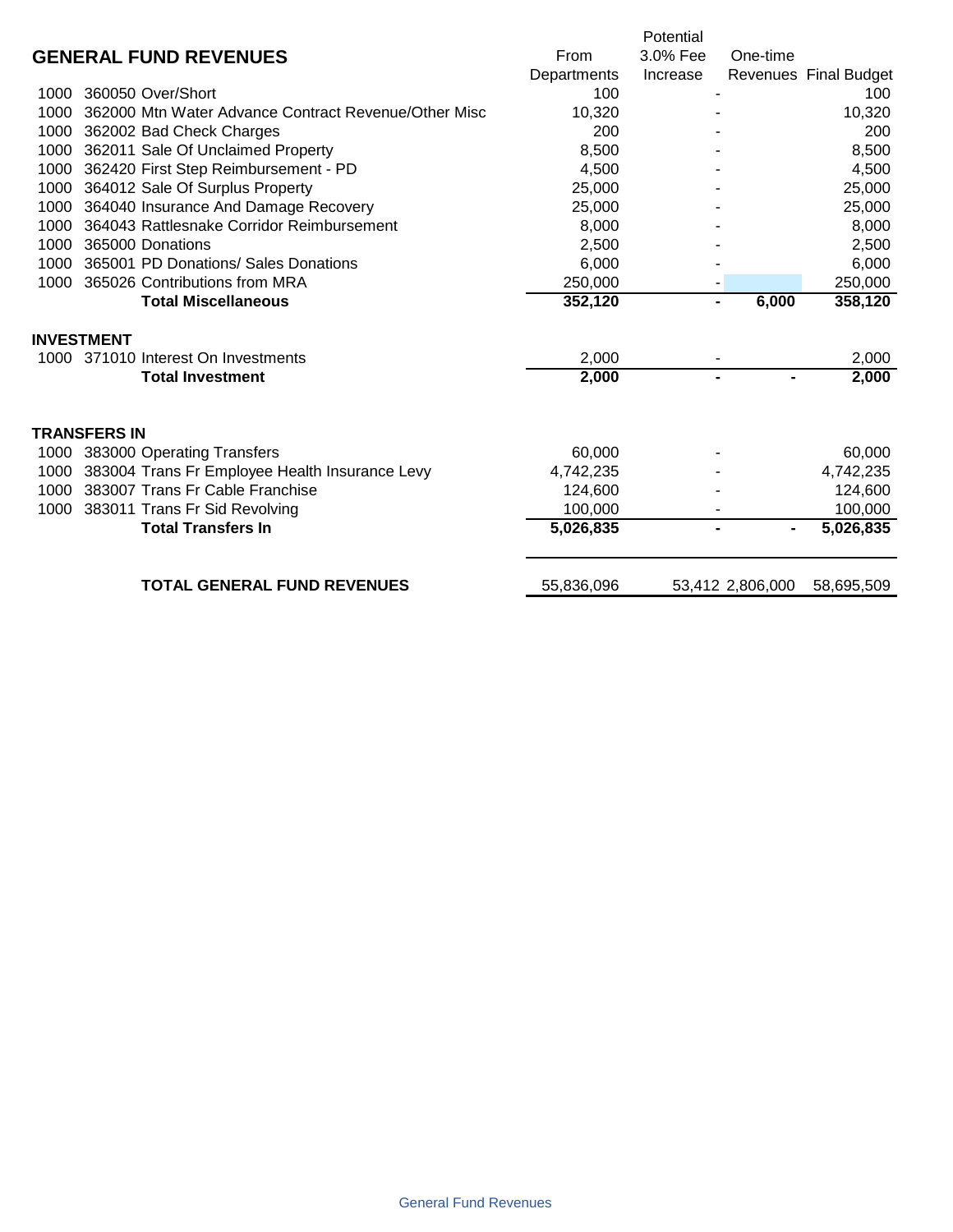#### **GENERAL FUND SPECIAL FUNDS REVENUES**

|                  |                                                                 | <b>Final Budget</b> |
|------------------|-----------------------------------------------------------------|---------------------|
|                  | Fund Activity Description                                       |                     |
|                  | PARK ACQUSITION & DEVELOPMENT                                   |                     |
|                  | 1211 346080 Payment in Lieu of Parks                            | 150,000             |
|                  | <b>Total Park Acquisition &amp; Development</b>                 | 150,000             |
|                  |                                                                 |                     |
|                  | <b>PARKS &amp; RECREATION - TRAILS &amp; DEVELOPMENT</b>        |                     |
|                  | 1216 334025 County Weed                                         |                     |
|                  | 1216 334121 DNRC Grant                                          | 21,000              |
|                  | 1216 334125 FWP Grants                                          |                     |
|                  | 1216 334251 RTP/ TAP State Grants                               | 60,000              |
|                  | 1216 336023 State Contributions PERS                            |                     |
|                  | 1216 361000 Rattlesnake Land Lease                              |                     |
|                  | 1216 365010 Parks & Recreation - Miscellaneous Donations        | 10,000              |
|                  | 1216 365011 Improvements & Acquisitions                         | 200,000             |
|                  | 1216 365012 Urban Forestry/ Green Way & Horticulture            | 10,000              |
|                  | 1216 365013 Scholarship                                         | 5,000               |
|                  | 1216 365014 Conservation Lands                                  | 20,000              |
|                  | 1216 365015 Special Events                                      | 10,000              |
|                  | 1216 365016 Restitution                                         | 2,000               |
|                  | 1216 365017 MORE                                                | 10,000              |
|                  | 1216 365018 Sports & Wellness                                   |                     |
|                  | 1216 365019 Developed Parks - Donations                         | 15,000              |
|                  | 1216 383000 Operating Transfers                                 | 10,000              |
|                  | 1216 383026 Trans Fr CDBG                                       |                     |
|                  | 1216 383043 Trans Fr Impact Fees                                | 373,000             |
|                  | <b>Total Parks &amp; Recreation - Trails &amp; Development</b>  |                     |
| <b>CITY LIFE</b> |                                                                 |                     |
|                  | 1217 336023 State Contribution - PERS                           |                     |
|                  | 1217 346031 Adult Fitness                                       | 20,000              |
|                  | 1217 346031 Pickleball                                          |                     |
|                  | 1217 346031 Soccer                                              |                     |
|                  | 1217 346032 Youth Programs                                      |                     |
|                  | 1217 346053 City Life Programs                                  | 17,000              |
|                  | <b>Total City Life</b>                                          | 37,000              |
|                  |                                                                 |                     |
|                  | <b>FORT MISSOULA REGIONAL PARK - RECREATION</b>                 |                     |
|                  | 1219 346036 Vendor Concession Fees                              | 70,000              |
|                  | 1219 346037 Park Merchandise                                    |                     |
|                  | 1219 346039 Vendor Concessions                                  | 5,000               |
|                  | 1219 346061 Rental - Court Sports                               | 2,000               |
|                  | 1219 346063 Rental - Shelters/ Pavilions/ Plazas                | 15,000              |
|                  | 1219 346065 Rental - Diamond Fields                             | 40,000              |
|                  | 1219 346066 Rental - Rugby                                      |                     |
|                  | 1219 346067 Rental - Synthetic Fields                           | 5,000               |
|                  | 1219 346068 Rental - Multi-Use                                  | 50,000              |
|                  | 1219 346069 Rental - Miscellaneous                              | 5,000               |
|                  | 1219 346431 ENT-Rental - Court Sports                           | 4,000               |
|                  | 1219 346433 ENT-Rental - Shelter/ Pavilions/ Plazas             | 3,000               |
|                  | 1219 346531 ENT-Rental - Miscellaneous                          |                     |
|                  | 1219 346533 ENT-Rental - Synthetic Fields                       | 8,000               |
|                  | 1219 346631 ENT-Rental - Diamond Fields                         | 5,000               |
|                  | 1219 346633 ENT-Rental - Rugby                                  |                     |
|                  | 1219 346635 ENT-Rental - Multi-Use<br>1219 360010 Miscellaneous | 5,000               |
|                  | 1219 365011 Sponsorship - Special Events                        | 24,000              |
|                  |                                                                 |                     |

 383004 Trans Fr Employee Health Insurance Levy 24,796 General Special Revenues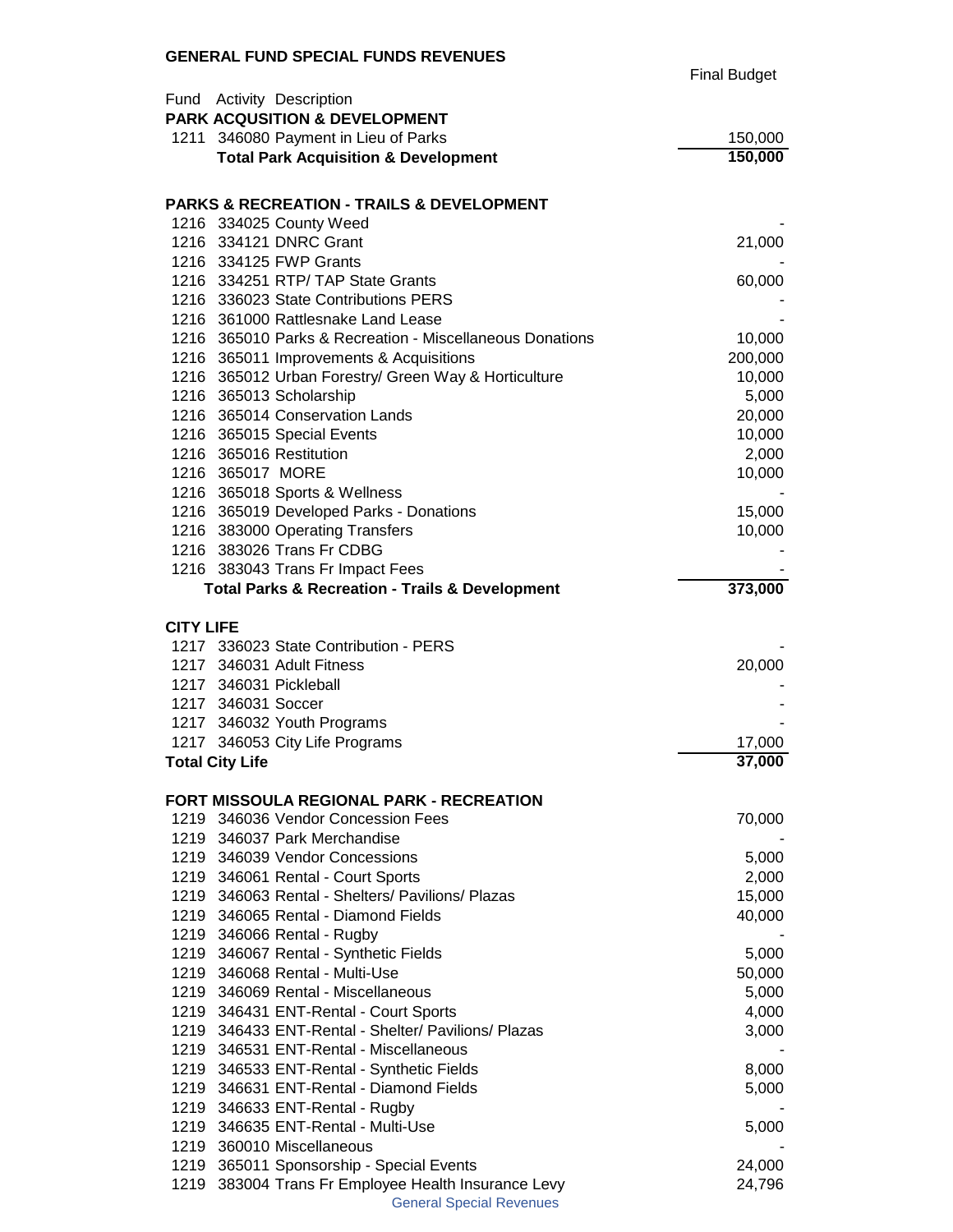#### **GENERAL FUND SPECIAL FUNDS REVENUES**

|                                                                         | <b>Final Budget</b> |
|-------------------------------------------------------------------------|---------------------|
| Fund Activity Description                                               |                     |
| 1219 383050 Trans Fr Impact Fees                                        |                     |
| <b>Total Fort Missoula Regional Park - Recreation</b>                   | 265,796             |
| <b>FORT MISSOULA REGIONAL PARK - OPERATIONS &amp; MAINT</b>             |                     |
| 1221 346034 Grounds Maintenance Contract                                | 298,870             |
| 1221 383000 Operating Transfers                                         | 331,226             |
| 1221 383004 Trans Fr Employee Health Insurance Levy                     | 24,796              |
| 1221 383050 Trans Fr Impact Fees                                        |                     |
| <b>Total Fort Missoula Regional Park - Operations &amp; Maintenance</b> | 654,892             |
| <b>ALL HAZARDS</b>                                                      |                     |
| 1225 342022 All Hazards Reimbursement Revenue                           | 1,500,000           |
| <b>Total All Hazards</b>                                                | 1,500,000           |
|                                                                         |                     |
| <b>CEMETERY NICHE</b><br>1241 343310 Sale of Niches                     |                     |
|                                                                         | 10,000              |
| <b>Total Cemetery Cremain Wall</b>                                      | 10,000              |
| <b>CEMETERY CAPITAL RESERVE FUND</b>                                    |                     |
| 1242 343320 Sale of Graves                                              | 7,250               |
| 1242 343321 Foundations                                                 | 3,750               |
| 1242 343322 Flower & Shrub Care                                         | 3,250               |
| 1242 343323 Liner/ Poly Vault                                           | 4,300               |
| 1242 343324 Other Cemetery Fees                                         | 1,850               |
| 1242 343325 2nd Interment Right                                         | 1,040               |
| 1242 343327 Monument Maintenance                                        | 1,200               |
| 1242 343340 Openings/ Closing/ Disinterments                            | 9,000               |
| 1242 343341 Monument Permit Fee                                         | 1,500               |
| 1242 343343 Overtime Service Fee                                        |                     |
| 1242 343350 Miscellaneous                                               |                     |
| <b>Total Cemetery Capital Reserve Fund</b>                              | 33,140              |
| <b>CEMETERY MEMORIAL FUND</b>                                           |                     |
| 1243 360010 Miscellaneous                                               |                     |
| 1243 365000 Donations                                                   | 1,200               |
| <b>Total Cemetery Memorial Fund</b>                                     | 1,200               |
| JOHNSON STREET PROPERTY RENTAL FUND                                     |                     |
| 1251 361005 Rental Income                                               | 22,500              |
| 1251 371010 Interest on Investments                                     |                     |
| <b>Total Johnson Street Property Rental Revenues</b>                    | 22,500              |
|                                                                         |                     |
| <b>TITLE I FUND</b><br>1265 360010 Miscellaneous                        |                     |
|                                                                         |                     |
| 1265 373002 Loan Repayment - Family Services                            | 111,924<br>111,924  |
| <b>Total Title I Fund Revenues</b>                                      |                     |
| <b>STATE ENTITLEMENT - HOME GRANTS</b>                                  |                     |
| 1396 360010 Miscellaneous                                               |                     |
| 1396 360013 Repayment of Sewer Grant                                    |                     |
| <b>Total State Entitlement HOME Grants</b>                              |                     |
|                                                                         |                     |
| TOTAL GENERAL SPECIAL PURPOSE FUND REVENUES                             | 3,159,452           |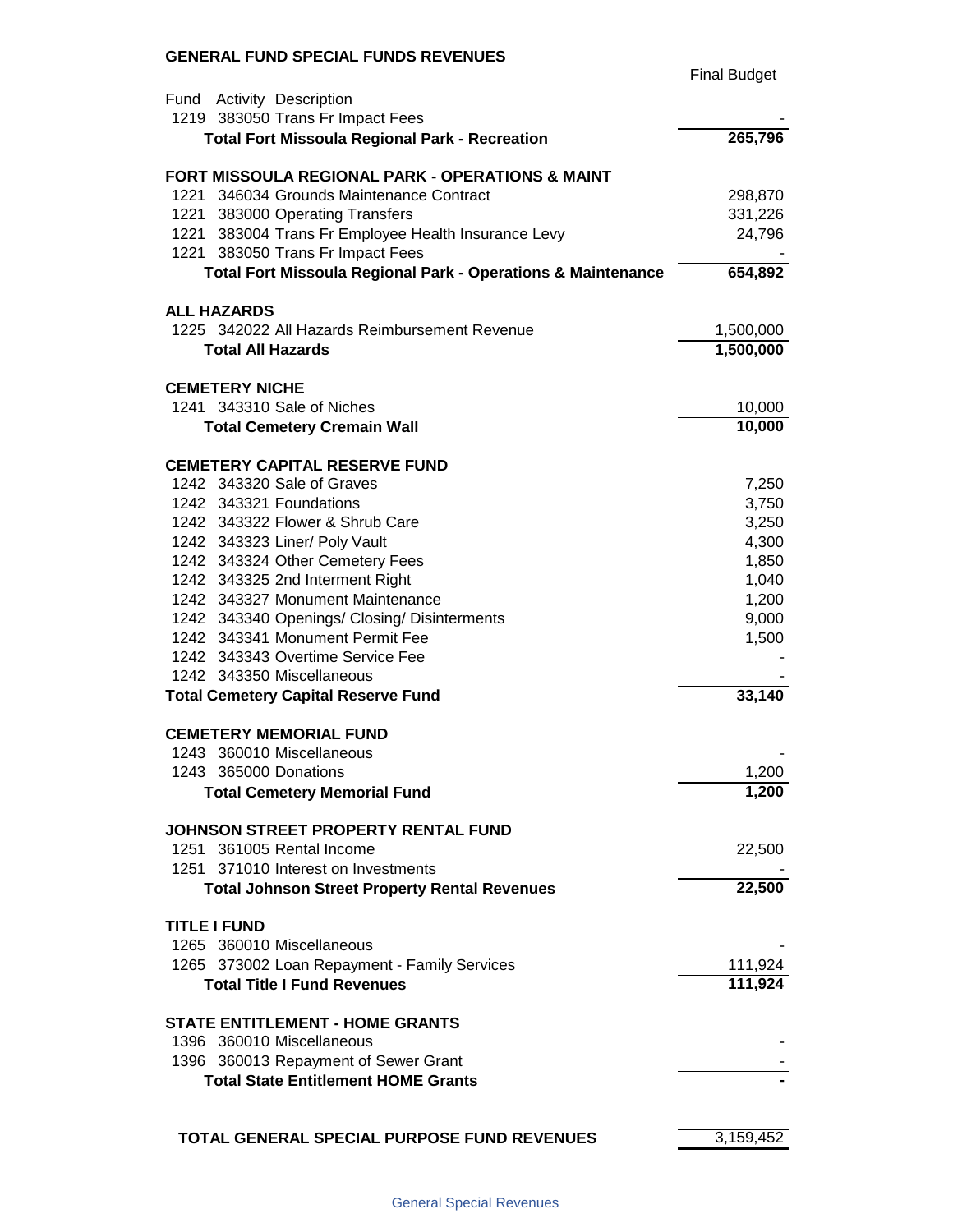Final Budget

|                 | Fund Activity Description                            |                 |
|-----------------|------------------------------------------------------|-----------------|
| <b>PLANNING</b> |                                                      |                 |
|                 | 2250 331170 Historical Preservation Grant            | 6,000           |
|                 | 2250 336023 State Contributions - PERS               | 960             |
|                 | 2250 338100 Planning Mills                           | 351,117         |
|                 | 2250 371010 Interest on Investments                  |                 |
|                 | 2250 383004 Trans Fr Employee Health Insurance Levy  | 74,388          |
|                 | 2250 383029 Trans Fr Planning                        | 192,746         |
|                 | <b>Total Planning Revenues</b>                       | 625,211         |
|                 | <b>PUBLIC SAFETY &amp; INFORMATION SERVICES</b>      |                 |
|                 | 2310 330000 Intergovernmental Revenues               | 15,300          |
|                 | 2310 383029 Trans Fr General Fund                    | 8,700           |
|                 | <b>Total Public Safety &amp; Information Systems</b> | $\sqrt{24,000}$ |
|                 | <b>IMPACT FEES</b>                                   |                 |
|                 | 2321 341032 Impact Fee Clearing Account              |                 |
|                 | 2321 341033 Parks                                    | 225,000         |
|                 | 2321 341034 Fire                                     | 100,000         |
|                 | 2321 341035 Police                                   | 15,000          |
|                 | 2321 341036 Community Service                        | 225,000         |
|                 | 2321 341037 Traffic                                  | 1,135,000       |
|                 | 2321 371010 Interest on Investments                  |                 |
|                 | <b>Total Impact Fees</b>                             | 1,700,000       |
|                 |                                                      |                 |
|                 | <b>HEALTH INSURANCE LEVY</b>                         |                 |
|                 | 2371 311000 General Property Taxes                   |                 |
|                 | 2372 311000 General Property Taxes                   | 6,132,434       |
|                 | 2372 312001 Penalty & Interest                       |                 |
|                 | 2372 371010 Interest on Investments                  |                 |
|                 | <b>Total Health Insurance Levy</b>                   | 6,132,434       |
|                 | <b>CONSERVATION LAND MAINTENANCE LEVY</b>            |                 |
|                 | 2384 311000 Property Taxes                           | 578,344         |
|                 | 2384 312001 Penalty & Interest                       |                 |
|                 | 2384 383004 Trans Fr Employee Health Insurance Levy  | 37,938          |
|                 | <b>Total OPEN SPACE MILL LEVY</b>                    | 616,282         |
|                 | <b>CABLE/ FRANCHISE</b>                              |                 |
|                 | 2389 322031 Franchise Fee                            | 650,000         |
|                 | 2389 322034 PEG Access Fee                           | 32,500          |
|                 | 2389 365000                                          |                 |
|                 | <b>Total Cable/ Franchise</b>                        | 682,500         |
|                 | <b>DRUG FORFEITURE</b>                               |                 |
|                 | 2390 351013 Drug Forfeiture                          | 15,800          |
|                 | 2390 371010 Interest on Investments                  |                 |
|                 | <b>Total Drug Forfeiture</b>                         | 15,800          |
|                 | <b>BUILDING INSPECTION</b>                           |                 |
|                 | 2394 323011 Building Permits                         | 1,364,750       |
|                 | 2394 323012 Electrical Permits                       | 286,340         |
|                 | 2394 323013 Plumbing Permits                         | 166,087         |
|                 | 2394 323017 Mechanical Permits                       | 125,000         |
|                 | 2394 336023 State Contribution - PERS                | 960             |
|                 | 2394 341091 Inspection Code Books & Copies           | 150             |

Special Revenue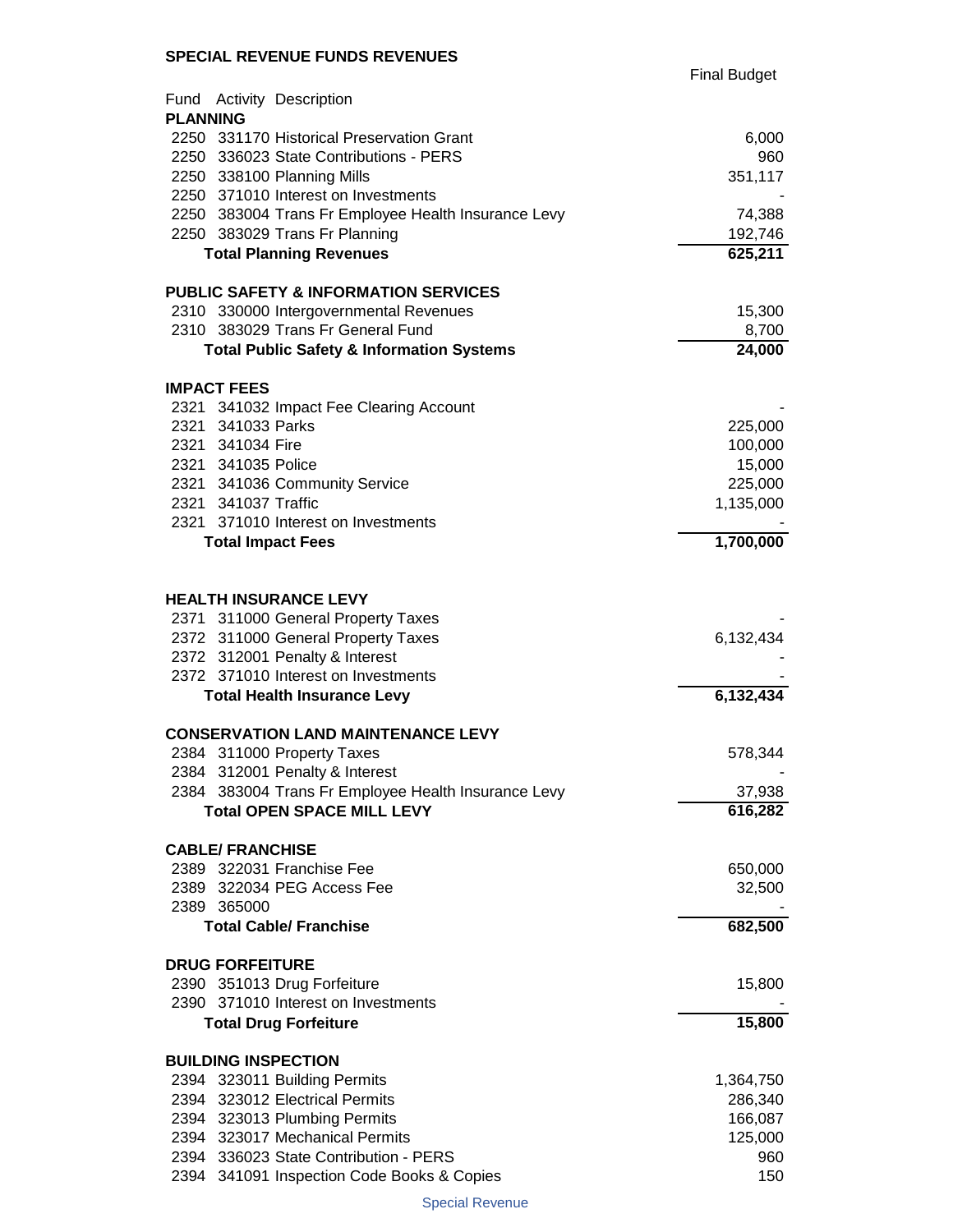| Fund Activity Description<br><b>Total Building Inspection</b><br>$\overline{1,943,287}$<br><b>CITY GRANTS</b><br>2398 337000 Local Grants<br>75,000<br>75,000<br><b>Total City Grants</b><br><b>DANGEROUS BUILDING</b><br>2399 363000 Assessments Paid<br>15,000<br>15,000<br><b>Total Dangerous Building</b><br><b>STREET LIGHTING DISTRICT</b><br>2400 363010 Lighting Assessments<br>368,471<br>2400 363040 Assessment Penalty & Interest<br><b>Total Street Lighting</b><br><b>STREET MAINTENANCE DISTRICT</b><br>2500 363010 Maintenance Assessments<br>104,500<br>2500 363040 Assessment Penalty & Interest<br>104,500<br><b>Total Street Maintenance District</b><br><b>PUBLIC WORKS - ROAD DISTRICT #1</b><br>2512 336023 State Contribution - PERS<br>2,786<br>2512 337013 MUTD Sign Maintenance Agreement<br>3,000<br>2512 339000 Payment in Lieu of Taxes<br>10,877<br>2512 343000 PW Reimbursable Services<br>30,000<br>2512 343002 Other Agencies - Fleet Maintenance<br>2512 343004 Special State Contracts<br>80,000<br>2512 343006 Other Gov't Agencies - Street Projects<br>24,000<br>2512 343080 State Maintenance Contracts<br>437,998<br>2512 343084 Street Maintenance Material Reimbursement<br>140,000<br>2512 360010 Miscellaneous Revenues<br>2512 363020 Property Assessments<br>4,325,530<br>2512<br>363040 Assessment Penalty & Interest<br>2512 371010 Interest on Investments<br>2512 383000 Operating Transfers<br>180,700<br>2512 383001 Trans Fr Flushing District<br>43,500<br>2512 383002 Trans Fr Gas Tax<br>1,223,059<br>2512 383004 Trans Fr Employee Health Insurance Levy<br>632,298<br>2512 383020 Trans Fr BaRSAA Gas Tax<br>658,000<br>7,791,748<br><b>Total Public Works Road District #1</b><br>DEVELOPMENT SERVICES - ROAD DISTRICT #1<br>2522 363020 Property Assessment<br>611,125<br>2522 383004 Trans Fr Employee Health Insurance Levy<br><b>Total Development Services Road District #1</b><br><b>PARK DISTRICT #1</b><br>2513 336023 State Contribution - PERS<br>3,205<br>2513 339000 Payment in Lieu of Taxes<br>8,185<br>2513 346001 S & W Adult Rec Fees<br>40,000<br>2513 346003 S & W Missoula Movers - Rec Fees<br>4,000<br>2513 346005 S & W Youth Rec Fees - JrP<br>32,000<br>4,000<br>2513 346035 Special Use Permits |  | <b>Final Budget</b> |
|--------------------------------------------------------------------------------------------------------------------------------------------------------------------------------------------------------------------------------------------------------------------------------------------------------------------------------------------------------------------------------------------------------------------------------------------------------------------------------------------------------------------------------------------------------------------------------------------------------------------------------------------------------------------------------------------------------------------------------------------------------------------------------------------------------------------------------------------------------------------------------------------------------------------------------------------------------------------------------------------------------------------------------------------------------------------------------------------------------------------------------------------------------------------------------------------------------------------------------------------------------------------------------------------------------------------------------------------------------------------------------------------------------------------------------------------------------------------------------------------------------------------------------------------------------------------------------------------------------------------------------------------------------------------------------------------------------------------------------------------------------------------------------------------------------------------------------------------------------------------------------------------------------------------------------------------------------------------------------------------------------------------------------------------------------------------------------------------------------------------------------------------------------------------------------------------------------------------------------------------------------------------------------------|--|---------------------|
| 368,471<br>12,037<br>623,162                                                                                                                                                                                                                                                                                                                                                                                                                                                                                                                                                                                                                                                                                                                                                                                                                                                                                                                                                                                                                                                                                                                                                                                                                                                                                                                                                                                                                                                                                                                                                                                                                                                                                                                                                                                                                                                                                                                                                                                                                                                                                                                                                                                                                                                         |  |                     |
|                                                                                                                                                                                                                                                                                                                                                                                                                                                                                                                                                                                                                                                                                                                                                                                                                                                                                                                                                                                                                                                                                                                                                                                                                                                                                                                                                                                                                                                                                                                                                                                                                                                                                                                                                                                                                                                                                                                                                                                                                                                                                                                                                                                                                                                                                      |  |                     |
|                                                                                                                                                                                                                                                                                                                                                                                                                                                                                                                                                                                                                                                                                                                                                                                                                                                                                                                                                                                                                                                                                                                                                                                                                                                                                                                                                                                                                                                                                                                                                                                                                                                                                                                                                                                                                                                                                                                                                                                                                                                                                                                                                                                                                                                                                      |  |                     |
|                                                                                                                                                                                                                                                                                                                                                                                                                                                                                                                                                                                                                                                                                                                                                                                                                                                                                                                                                                                                                                                                                                                                                                                                                                                                                                                                                                                                                                                                                                                                                                                                                                                                                                                                                                                                                                                                                                                                                                                                                                                                                                                                                                                                                                                                                      |  |                     |
|                                                                                                                                                                                                                                                                                                                                                                                                                                                                                                                                                                                                                                                                                                                                                                                                                                                                                                                                                                                                                                                                                                                                                                                                                                                                                                                                                                                                                                                                                                                                                                                                                                                                                                                                                                                                                                                                                                                                                                                                                                                                                                                                                                                                                                                                                      |  |                     |
|                                                                                                                                                                                                                                                                                                                                                                                                                                                                                                                                                                                                                                                                                                                                                                                                                                                                                                                                                                                                                                                                                                                                                                                                                                                                                                                                                                                                                                                                                                                                                                                                                                                                                                                                                                                                                                                                                                                                                                                                                                                                                                                                                                                                                                                                                      |  |                     |
|                                                                                                                                                                                                                                                                                                                                                                                                                                                                                                                                                                                                                                                                                                                                                                                                                                                                                                                                                                                                                                                                                                                                                                                                                                                                                                                                                                                                                                                                                                                                                                                                                                                                                                                                                                                                                                                                                                                                                                                                                                                                                                                                                                                                                                                                                      |  |                     |
|                                                                                                                                                                                                                                                                                                                                                                                                                                                                                                                                                                                                                                                                                                                                                                                                                                                                                                                                                                                                                                                                                                                                                                                                                                                                                                                                                                                                                                                                                                                                                                                                                                                                                                                                                                                                                                                                                                                                                                                                                                                                                                                                                                                                                                                                                      |  |                     |
|                                                                                                                                                                                                                                                                                                                                                                                                                                                                                                                                                                                                                                                                                                                                                                                                                                                                                                                                                                                                                                                                                                                                                                                                                                                                                                                                                                                                                                                                                                                                                                                                                                                                                                                                                                                                                                                                                                                                                                                                                                                                                                                                                                                                                                                                                      |  |                     |
|                                                                                                                                                                                                                                                                                                                                                                                                                                                                                                                                                                                                                                                                                                                                                                                                                                                                                                                                                                                                                                                                                                                                                                                                                                                                                                                                                                                                                                                                                                                                                                                                                                                                                                                                                                                                                                                                                                                                                                                                                                                                                                                                                                                                                                                                                      |  |                     |
|                                                                                                                                                                                                                                                                                                                                                                                                                                                                                                                                                                                                                                                                                                                                                                                                                                                                                                                                                                                                                                                                                                                                                                                                                                                                                                                                                                                                                                                                                                                                                                                                                                                                                                                                                                                                                                                                                                                                                                                                                                                                                                                                                                                                                                                                                      |  |                     |
|                                                                                                                                                                                                                                                                                                                                                                                                                                                                                                                                                                                                                                                                                                                                                                                                                                                                                                                                                                                                                                                                                                                                                                                                                                                                                                                                                                                                                                                                                                                                                                                                                                                                                                                                                                                                                                                                                                                                                                                                                                                                                                                                                                                                                                                                                      |  |                     |
|                                                                                                                                                                                                                                                                                                                                                                                                                                                                                                                                                                                                                                                                                                                                                                                                                                                                                                                                                                                                                                                                                                                                                                                                                                                                                                                                                                                                                                                                                                                                                                                                                                                                                                                                                                                                                                                                                                                                                                                                                                                                                                                                                                                                                                                                                      |  |                     |
|                                                                                                                                                                                                                                                                                                                                                                                                                                                                                                                                                                                                                                                                                                                                                                                                                                                                                                                                                                                                                                                                                                                                                                                                                                                                                                                                                                                                                                                                                                                                                                                                                                                                                                                                                                                                                                                                                                                                                                                                                                                                                                                                                                                                                                                                                      |  |                     |
|                                                                                                                                                                                                                                                                                                                                                                                                                                                                                                                                                                                                                                                                                                                                                                                                                                                                                                                                                                                                                                                                                                                                                                                                                                                                                                                                                                                                                                                                                                                                                                                                                                                                                                                                                                                                                                                                                                                                                                                                                                                                                                                                                                                                                                                                                      |  |                     |
|                                                                                                                                                                                                                                                                                                                                                                                                                                                                                                                                                                                                                                                                                                                                                                                                                                                                                                                                                                                                                                                                                                                                                                                                                                                                                                                                                                                                                                                                                                                                                                                                                                                                                                                                                                                                                                                                                                                                                                                                                                                                                                                                                                                                                                                                                      |  |                     |
|                                                                                                                                                                                                                                                                                                                                                                                                                                                                                                                                                                                                                                                                                                                                                                                                                                                                                                                                                                                                                                                                                                                                                                                                                                                                                                                                                                                                                                                                                                                                                                                                                                                                                                                                                                                                                                                                                                                                                                                                                                                                                                                                                                                                                                                                                      |  |                     |
|                                                                                                                                                                                                                                                                                                                                                                                                                                                                                                                                                                                                                                                                                                                                                                                                                                                                                                                                                                                                                                                                                                                                                                                                                                                                                                                                                                                                                                                                                                                                                                                                                                                                                                                                                                                                                                                                                                                                                                                                                                                                                                                                                                                                                                                                                      |  |                     |
|                                                                                                                                                                                                                                                                                                                                                                                                                                                                                                                                                                                                                                                                                                                                                                                                                                                                                                                                                                                                                                                                                                                                                                                                                                                                                                                                                                                                                                                                                                                                                                                                                                                                                                                                                                                                                                                                                                                                                                                                                                                                                                                                                                                                                                                                                      |  |                     |
|                                                                                                                                                                                                                                                                                                                                                                                                                                                                                                                                                                                                                                                                                                                                                                                                                                                                                                                                                                                                                                                                                                                                                                                                                                                                                                                                                                                                                                                                                                                                                                                                                                                                                                                                                                                                                                                                                                                                                                                                                                                                                                                                                                                                                                                                                      |  |                     |
|                                                                                                                                                                                                                                                                                                                                                                                                                                                                                                                                                                                                                                                                                                                                                                                                                                                                                                                                                                                                                                                                                                                                                                                                                                                                                                                                                                                                                                                                                                                                                                                                                                                                                                                                                                                                                                                                                                                                                                                                                                                                                                                                                                                                                                                                                      |  |                     |
|                                                                                                                                                                                                                                                                                                                                                                                                                                                                                                                                                                                                                                                                                                                                                                                                                                                                                                                                                                                                                                                                                                                                                                                                                                                                                                                                                                                                                                                                                                                                                                                                                                                                                                                                                                                                                                                                                                                                                                                                                                                                                                                                                                                                                                                                                      |  |                     |
|                                                                                                                                                                                                                                                                                                                                                                                                                                                                                                                                                                                                                                                                                                                                                                                                                                                                                                                                                                                                                                                                                                                                                                                                                                                                                                                                                                                                                                                                                                                                                                                                                                                                                                                                                                                                                                                                                                                                                                                                                                                                                                                                                                                                                                                                                      |  |                     |
|                                                                                                                                                                                                                                                                                                                                                                                                                                                                                                                                                                                                                                                                                                                                                                                                                                                                                                                                                                                                                                                                                                                                                                                                                                                                                                                                                                                                                                                                                                                                                                                                                                                                                                                                                                                                                                                                                                                                                                                                                                                                                                                                                                                                                                                                                      |  |                     |
|                                                                                                                                                                                                                                                                                                                                                                                                                                                                                                                                                                                                                                                                                                                                                                                                                                                                                                                                                                                                                                                                                                                                                                                                                                                                                                                                                                                                                                                                                                                                                                                                                                                                                                                                                                                                                                                                                                                                                                                                                                                                                                                                                                                                                                                                                      |  |                     |
|                                                                                                                                                                                                                                                                                                                                                                                                                                                                                                                                                                                                                                                                                                                                                                                                                                                                                                                                                                                                                                                                                                                                                                                                                                                                                                                                                                                                                                                                                                                                                                                                                                                                                                                                                                                                                                                                                                                                                                                                                                                                                                                                                                                                                                                                                      |  |                     |
|                                                                                                                                                                                                                                                                                                                                                                                                                                                                                                                                                                                                                                                                                                                                                                                                                                                                                                                                                                                                                                                                                                                                                                                                                                                                                                                                                                                                                                                                                                                                                                                                                                                                                                                                                                                                                                                                                                                                                                                                                                                                                                                                                                                                                                                                                      |  |                     |
|                                                                                                                                                                                                                                                                                                                                                                                                                                                                                                                                                                                                                                                                                                                                                                                                                                                                                                                                                                                                                                                                                                                                                                                                                                                                                                                                                                                                                                                                                                                                                                                                                                                                                                                                                                                                                                                                                                                                                                                                                                                                                                                                                                                                                                                                                      |  |                     |
|                                                                                                                                                                                                                                                                                                                                                                                                                                                                                                                                                                                                                                                                                                                                                                                                                                                                                                                                                                                                                                                                                                                                                                                                                                                                                                                                                                                                                                                                                                                                                                                                                                                                                                                                                                                                                                                                                                                                                                                                                                                                                                                                                                                                                                                                                      |  |                     |
|                                                                                                                                                                                                                                                                                                                                                                                                                                                                                                                                                                                                                                                                                                                                                                                                                                                                                                                                                                                                                                                                                                                                                                                                                                                                                                                                                                                                                                                                                                                                                                                                                                                                                                                                                                                                                                                                                                                                                                                                                                                                                                                                                                                                                                                                                      |  |                     |
|                                                                                                                                                                                                                                                                                                                                                                                                                                                                                                                                                                                                                                                                                                                                                                                                                                                                                                                                                                                                                                                                                                                                                                                                                                                                                                                                                                                                                                                                                                                                                                                                                                                                                                                                                                                                                                                                                                                                                                                                                                                                                                                                                                                                                                                                                      |  |                     |
|                                                                                                                                                                                                                                                                                                                                                                                                                                                                                                                                                                                                                                                                                                                                                                                                                                                                                                                                                                                                                                                                                                                                                                                                                                                                                                                                                                                                                                                                                                                                                                                                                                                                                                                                                                                                                                                                                                                                                                                                                                                                                                                                                                                                                                                                                      |  |                     |
|                                                                                                                                                                                                                                                                                                                                                                                                                                                                                                                                                                                                                                                                                                                                                                                                                                                                                                                                                                                                                                                                                                                                                                                                                                                                                                                                                                                                                                                                                                                                                                                                                                                                                                                                                                                                                                                                                                                                                                                                                                                                                                                                                                                                                                                                                      |  |                     |
|                                                                                                                                                                                                                                                                                                                                                                                                                                                                                                                                                                                                                                                                                                                                                                                                                                                                                                                                                                                                                                                                                                                                                                                                                                                                                                                                                                                                                                                                                                                                                                                                                                                                                                                                                                                                                                                                                                                                                                                                                                                                                                                                                                                                                                                                                      |  |                     |
|                                                                                                                                                                                                                                                                                                                                                                                                                                                                                                                                                                                                                                                                                                                                                                                                                                                                                                                                                                                                                                                                                                                                                                                                                                                                                                                                                                                                                                                                                                                                                                                                                                                                                                                                                                                                                                                                                                                                                                                                                                                                                                                                                                                                                                                                                      |  |                     |
|                                                                                                                                                                                                                                                                                                                                                                                                                                                                                                                                                                                                                                                                                                                                                                                                                                                                                                                                                                                                                                                                                                                                                                                                                                                                                                                                                                                                                                                                                                                                                                                                                                                                                                                                                                                                                                                                                                                                                                                                                                                                                                                                                                                                                                                                                      |  |                     |
|                                                                                                                                                                                                                                                                                                                                                                                                                                                                                                                                                                                                                                                                                                                                                                                                                                                                                                                                                                                                                                                                                                                                                                                                                                                                                                                                                                                                                                                                                                                                                                                                                                                                                                                                                                                                                                                                                                                                                                                                                                                                                                                                                                                                                                                                                      |  |                     |
|                                                                                                                                                                                                                                                                                                                                                                                                                                                                                                                                                                                                                                                                                                                                                                                                                                                                                                                                                                                                                                                                                                                                                                                                                                                                                                                                                                                                                                                                                                                                                                                                                                                                                                                                                                                                                                                                                                                                                                                                                                                                                                                                                                                                                                                                                      |  |                     |
|                                                                                                                                                                                                                                                                                                                                                                                                                                                                                                                                                                                                                                                                                                                                                                                                                                                                                                                                                                                                                                                                                                                                                                                                                                                                                                                                                                                                                                                                                                                                                                                                                                                                                                                                                                                                                                                                                                                                                                                                                                                                                                                                                                                                                                                                                      |  |                     |
|                                                                                                                                                                                                                                                                                                                                                                                                                                                                                                                                                                                                                                                                                                                                                                                                                                                                                                                                                                                                                                                                                                                                                                                                                                                                                                                                                                                                                                                                                                                                                                                                                                                                                                                                                                                                                                                                                                                                                                                                                                                                                                                                                                                                                                                                                      |  |                     |
|                                                                                                                                                                                                                                                                                                                                                                                                                                                                                                                                                                                                                                                                                                                                                                                                                                                                                                                                                                                                                                                                                                                                                                                                                                                                                                                                                                                                                                                                                                                                                                                                                                                                                                                                                                                                                                                                                                                                                                                                                                                                                                                                                                                                                                                                                      |  |                     |
|                                                                                                                                                                                                                                                                                                                                                                                                                                                                                                                                                                                                                                                                                                                                                                                                                                                                                                                                                                                                                                                                                                                                                                                                                                                                                                                                                                                                                                                                                                                                                                                                                                                                                                                                                                                                                                                                                                                                                                                                                                                                                                                                                                                                                                                                                      |  |                     |
|                                                                                                                                                                                                                                                                                                                                                                                                                                                                                                                                                                                                                                                                                                                                                                                                                                                                                                                                                                                                                                                                                                                                                                                                                                                                                                                                                                                                                                                                                                                                                                                                                                                                                                                                                                                                                                                                                                                                                                                                                                                                                                                                                                                                                                                                                      |  |                     |
|                                                                                                                                                                                                                                                                                                                                                                                                                                                                                                                                                                                                                                                                                                                                                                                                                                                                                                                                                                                                                                                                                                                                                                                                                                                                                                                                                                                                                                                                                                                                                                                                                                                                                                                                                                                                                                                                                                                                                                                                                                                                                                                                                                                                                                                                                      |  |                     |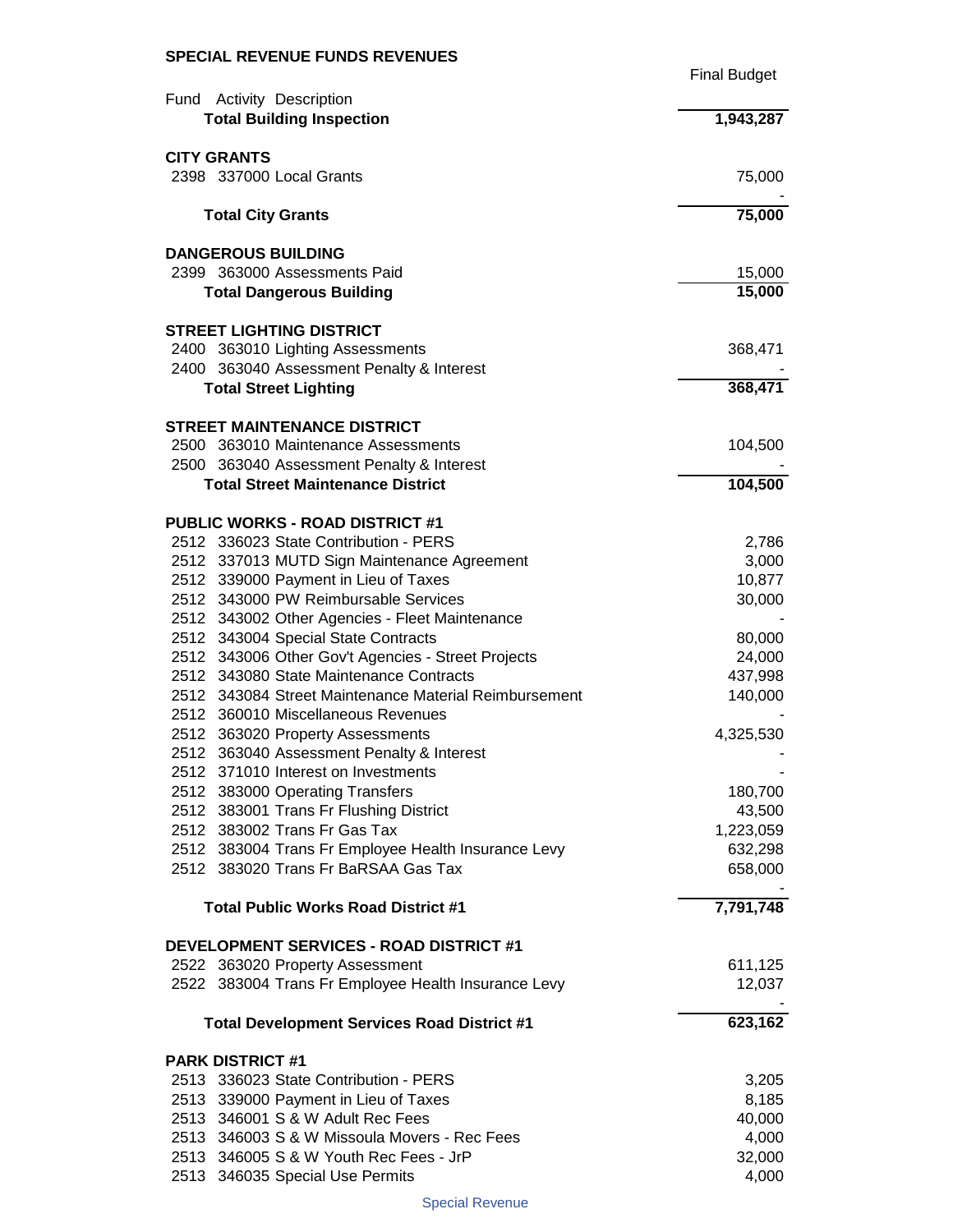Final Budget

| Fund Activity Description                                 |                        |
|-----------------------------------------------------------|------------------------|
| 2513 346039 Vendor Concessions                            |                        |
| 2513 346051 Outdoor - Adult Rec Fees                      | 1,500                  |
| 2513 346053 Outdoor - Youth Rec Fees                      | 403,500                |
| 2513 346054 Parks - Miscellaneous OT                      |                        |
| 2513 346055 Outdoor - Ropes & Team Course Rec Fees        | 3,000                  |
| 2513 346061 Rental - Court Sports                         | 2,000                  |
| 2513 346063 Rental - Shelters/ Pavilions/ Plazas          | 20,000                 |
| 2513 346065 Rental - Diamond Fields                       | 6,500                  |
| 2513 346068 Rental - Multi-Use                            | 10,000                 |
| 2513 346091 Other Fees - City Cards                       | 800                    |
| 2513 346093 Recreation Administrative Fees                | 200                    |
| 2513 346095 Recreation Cancellation Fees                  | 2,000                  |
| 2513 363020 Property Assessments                          | 2,701,974              |
| 2513 383000 Operating Transfers                           | 2,895,346              |
| 2513 383004 Trans Fr Employee Health Insurance Levy       | 583,946                |
| 2513 383055 Trans Fr Consrv Land Maint Levy               | 416,805                |
| <b>Total Park District #1</b>                             | $\overline{7,138,961}$ |
| <b>GAS TAX</b>                                            |                        |
| 2820 334040 Gas Tax Apportionment                         | 1,254,842              |
| 2820 335041 Gas Tax - BaRSAA                              | 250,000                |
| <b>Total Gas Tax</b>                                      | 1,504,842              |
|                                                           |                        |
| <b>LAW ENFORCEMENT BLOCK GRANT</b>                        |                        |
| 2918 331027 JAG Grants Revenue                            | 122,873                |
| 2918 371010 Interest on Investments                       |                        |
| 2918 331993 DOJ/BJA COVID Grants                          | 133,309                |
| <b>Total Law Enforcement Block Grants</b>                 | 256,182                |
| <b>CDBG PROGRAM INCOME</b>                                |                        |
| 2939 331000 CDBG Program Income Revenue                   | 29,370                 |
| <b>Total CDBG Program Income</b>                          | 29,370                 |
|                                                           |                        |
| <b>CDBG</b><br>2940 331010 CDBG Grant Income              | 916,357                |
| <b>Total CDBG</b>                                         | 916,357                |
|                                                           |                        |
| <b>HOME</b>                                               |                        |
| 2941 334156 HOME Program Income                           | 394,193                |
| <b>Total HOME</b>                                         | 394,193                |
| <b>CITY HOME PROGRAM INCOME</b>                           |                        |
| 2943 334156 HOME Program Income                           | 1,059,958              |
| <b>Total City HOME Program Income</b>                     | 1,059,958              |
|                                                           |                        |
| <b>TRANSPORTATION</b><br>2955 330005 MUTD Grant Admin Fee | 3,500                  |
| 2955 331054 FHWA PL Grant                                 | 1,080,721              |
| 2955 331055 FTA Grant                                     | 231,722                |
| 2955 331056 MDT Federal CMAQ - MIM                        | 266,303                |
| 2955 331058 MDT Federal CMAQ - Bike/Ped                   | 37,516                 |
| 2955 336023 State Contribution - PERS                     | 487                    |
| 2955 336030 MIM Intergovernmental Revenues                | 17,900                 |
| 2955 362000 Miscellaneous Revenues                        |                        |
| 2955 365016 Local Match MDT - MIM                         | 13,477                 |
|                                                           |                        |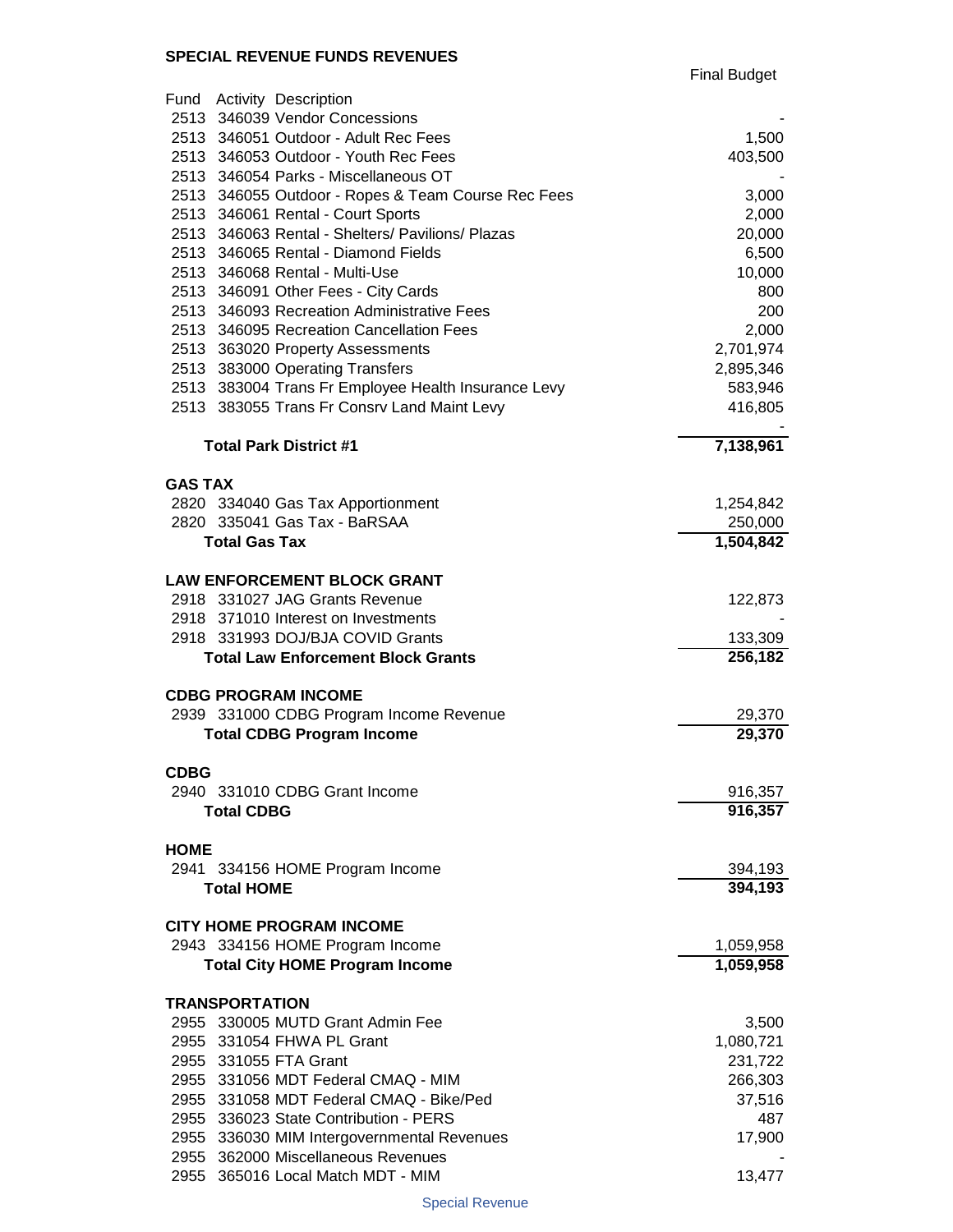|      |                                              | <b>Final Budget</b> |
|------|----------------------------------------------|---------------------|
| Fund | Activity Description                         |                     |
|      | 2955 365018 Local Match MDT - Bike/Ped       | 5,815               |
|      | 2955 383000 Trans Fr General Fund - Bike/Ped | 107,176             |
|      | 2955 383029 Trans Fr General Fund - MIM      | 9,900               |
|      | <b>Total Transportation</b>                  | 1,774,517           |
|      |                                              |                     |
|      | <b>POLICE GRANTS &amp; DONATIONS</b>         |                     |
|      | 2989 331022 MT DES Equipment Grant           | 15,000              |
|      | 2989 331026 ICAC Grant                       | 32,001              |
|      | 2989 334013 State Grant - OT Seatbelts       | 44,450              |
|      | 2989 334015 HIDTA Grants                     | 169,427             |
|      | 2989 334016 Bulletproof Vest Grants          | 45,000              |
|      | 2989 331024 Dept. of Justice Grants 9PSN)    | 98,576              |
|      | 2989 342000 Anti-Graffiti Grants             | 5,000               |
|      | 2989 365000 Miscellaneous                    | 20,000              |
|      | <b>Total Police Grants &amp; Donations</b>   | 429,454             |
|      | <b>BROWNFIELDS</b>                           |                     |
|      | 2991 331038 EPA Brownfields Assessment Grant | 286,923             |
|      | 2991 331090 Brownfields RLF Grant            | 249,823             |
|      | <b>Total Brownfields</b>                     | 536,746             |
|      | <b>TOTAL SPECIAL REVENUE FUND REVENUES</b>   | 34,757,975          |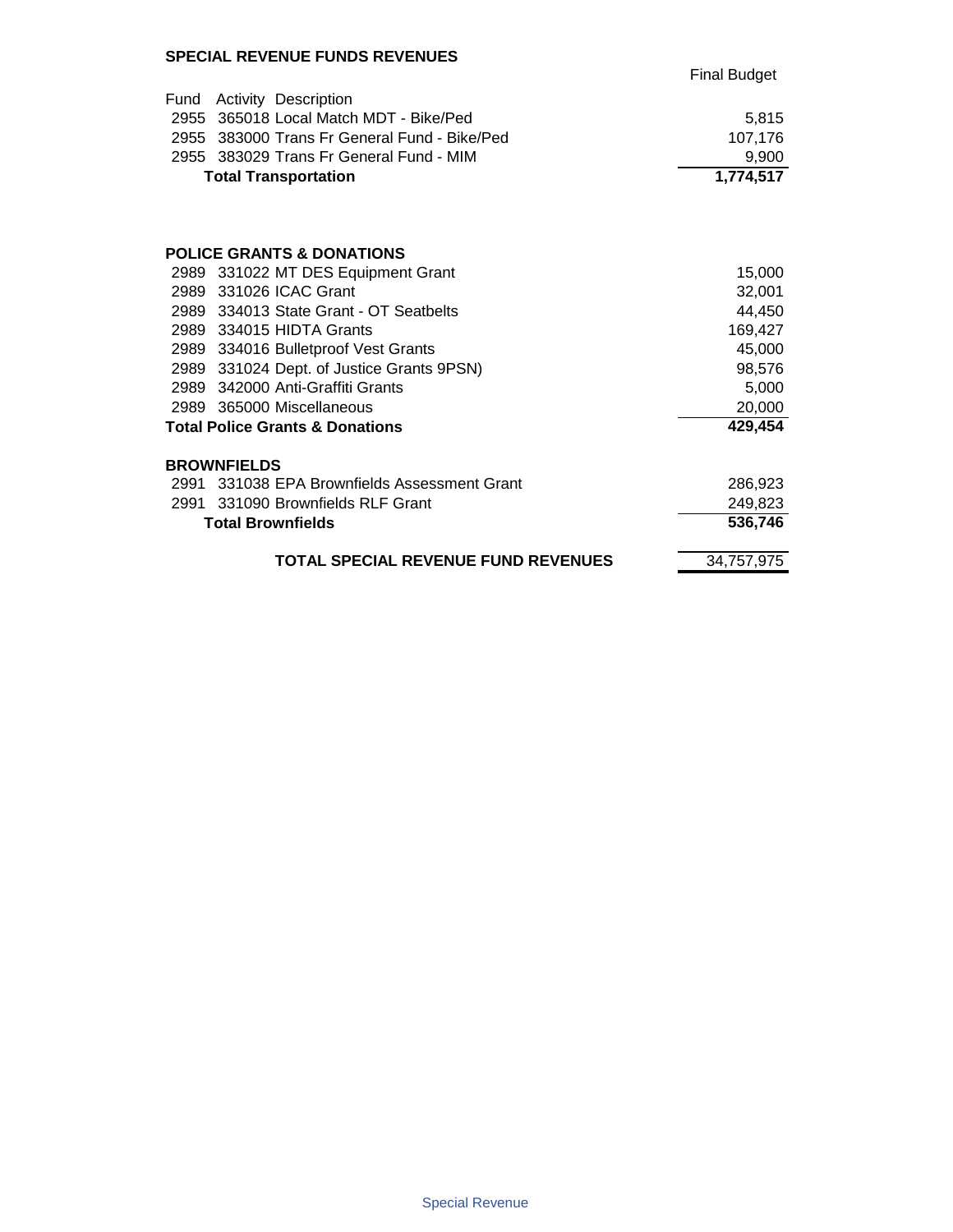| <b>DEBT SERVICE FUNDS REVENUES</b>                                                                                                               | <b>Final Budget</b> |
|--------------------------------------------------------------------------------------------------------------------------------------------------|---------------------|
| Fund Activity Description<br><b>2012A AQUTICS REFUNDING BONDS</b><br>3091 311000 General Property Taxes<br><b>Total 2012A Aquatics Refunding</b> | 576,960<br>576,960  |
|                                                                                                                                                  |                     |
| <b>2013A GO REFUNDING BONDS</b>                                                                                                                  |                     |
| 3092 311000 General Property Taxes                                                                                                               | 419,754             |
| <b>Total 2013A GO Refunding</b>                                                                                                                  | 419,754             |
| 07 SIDEWALK/CURB BOND                                                                                                                            |                     |
| 3460 363020 Property Assessments                                                                                                                 | 20,338              |
| <b>Total 07 Sidewalk/Curb Bond</b>                                                                                                               | 20,338              |
| <b>08 SIDEWALK/CURB BOND</b>                                                                                                                     |                     |
| 3461 363020 Property Assessments                                                                                                                 | 14,275              |
| <b>Total 08 Sidewalk/Curb Bond</b>                                                                                                               | 14,275              |
| 09 SIDEWALK/CURB BOND                                                                                                                            |                     |
| 3462 363020 Property Assessments                                                                                                                 | 33,005              |
| <b>Total 09 Sidewalk/Curb Bond</b>                                                                                                               | 33,005              |
| <b>10 SIDEWALK/CURB BOND</b>                                                                                                                     |                     |
| 3463 363020 Property Assessments                                                                                                                 | 32,350              |
| <b>Total 10 Sidewalk/Curb Bond</b>                                                                                                               | 32,350              |
| <b>11 SIDEWALK/CURB BOND</b>                                                                                                                     |                     |
| 3464 360010 Miscellaneous                                                                                                                        |                     |
| 3464 363020 Property Assessments                                                                                                                 | 50,928              |
| <b>Total 11 Sidewalk/Curb Bond</b>                                                                                                               | 50,928              |
| <b>13 SIDEWALK/CURB BOND</b>                                                                                                                     |                     |
| 3465 363020 Property Assessments                                                                                                                 | 33,284              |
| <b>Total 13 Sidewalk/Curb Bond</b>                                                                                                               | 33,284              |
| <b>15 SIDEWALK/CURB BOND</b>                                                                                                                     |                     |
| 3466 363020 Property Assessments                                                                                                                 | 51,713              |
| <b>Total 15 Sidewalk/Curb Bond</b>                                                                                                               | 51,713              |
| <b>16 SIDEWALK/CURB BOND</b>                                                                                                                     |                     |
| 3467 363020 Property Assessments                                                                                                                 | 30,103              |
| <b>Total 16 Sidewalk/Curb Bond</b>                                                                                                               | 30,103              |
| <b>17 SIDEWALK/CURB BOND</b>                                                                                                                     |                     |
| 3468 363020 Property Assessments                                                                                                                 | 32,642              |
| <b>Total 17 Sidewalk/Curb Bond</b>                                                                                                               | 32,642              |
| <b>18 SIDEWALK/CURB BOND</b>                                                                                                                     |                     |
| 3469 363020 Property Assessments                                                                                                                 | 30,013              |
| <b>Total 18 Sidewalk/Curb Bond</b>                                                                                                               | 30,013              |
|                                                                                                                                                  |                     |
| 524 SID BOND                                                                                                                                     |                     |
| 3524 363020 Property Assessments                                                                                                                 | 305,480             |
| <b>Total 524 SID Bond</b>                                                                                                                        | 305,480             |

#### **525 SID BOND**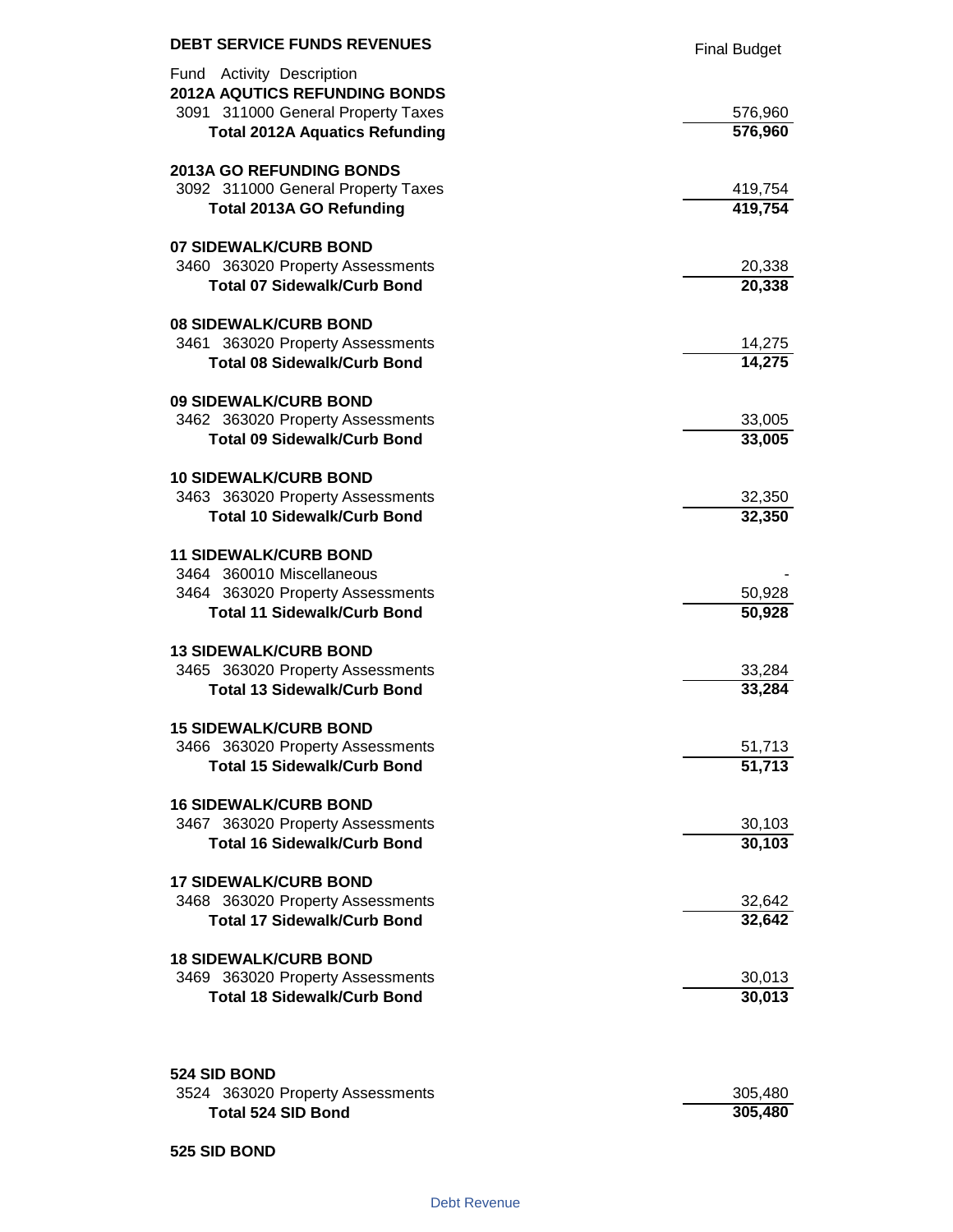| <b>DEBT SERVICE FUNDS REVENUES</b> | <b>Final Budget</b> |
|------------------------------------|---------------------|
| Fund Activity Description          |                     |
| 526 SID BOND                       |                     |
| 3526 363020 Property Assessments   | 193,660             |
| <b>Total 526 SID Bond</b>          | 193,660             |
| 532 SID BOND                       |                     |
| 3532 363020 Property Assessments   | 30,313              |
| <b>Total 532 SID Bond</b>          | 30,313              |
| 533 SID BOND                       |                     |
| 3533 363020 Property Assessments   | 16,869              |
| <b>Total 533 SID Bond</b>          | 16,869              |
| 534 SID BOND                       |                     |
| 3534 363020 Property Assessments   | 17,469              |
| <b>Total 534 SID Bond</b>          | 17,469              |
| 536 SID BOND                       |                     |
| 3536 363020 Property Assessments   | 32,056              |
| <b>Total 536 SID Bond</b>          | 32,056              |
| 540 SID BOND                       |                     |
| 3540 363020 Property Assessments   | 122,620             |
| <b>Total 540 SID Bond</b>          | 122,620             |
| 541 SID BOND                       |                     |
| 3541 363020 Property Assessments   | 62,210              |
| <b>Total 541 SID Bond</b>          | 62,210              |
| 544 SID BOND                       |                     |
| 3544 363020 Property Assessments   | 58,820              |
| <b>Total 544 SID Bond</b>          | 58,820              |
| 548 SID BOND                       |                     |
| 3548 363020 Property Assessments   | 350                 |
| <b>Total 548 SID Bond</b>          | 350                 |
| 549 SID BOND                       |                     |
| 3549 363020 Property Assessments   | 173,625             |
| <b>Total 549 SID Bond</b>          | 173,625             |
|                                    |                     |
| <b>TOTAL DEBT FUND REVENUES</b>    | 2,338,837           |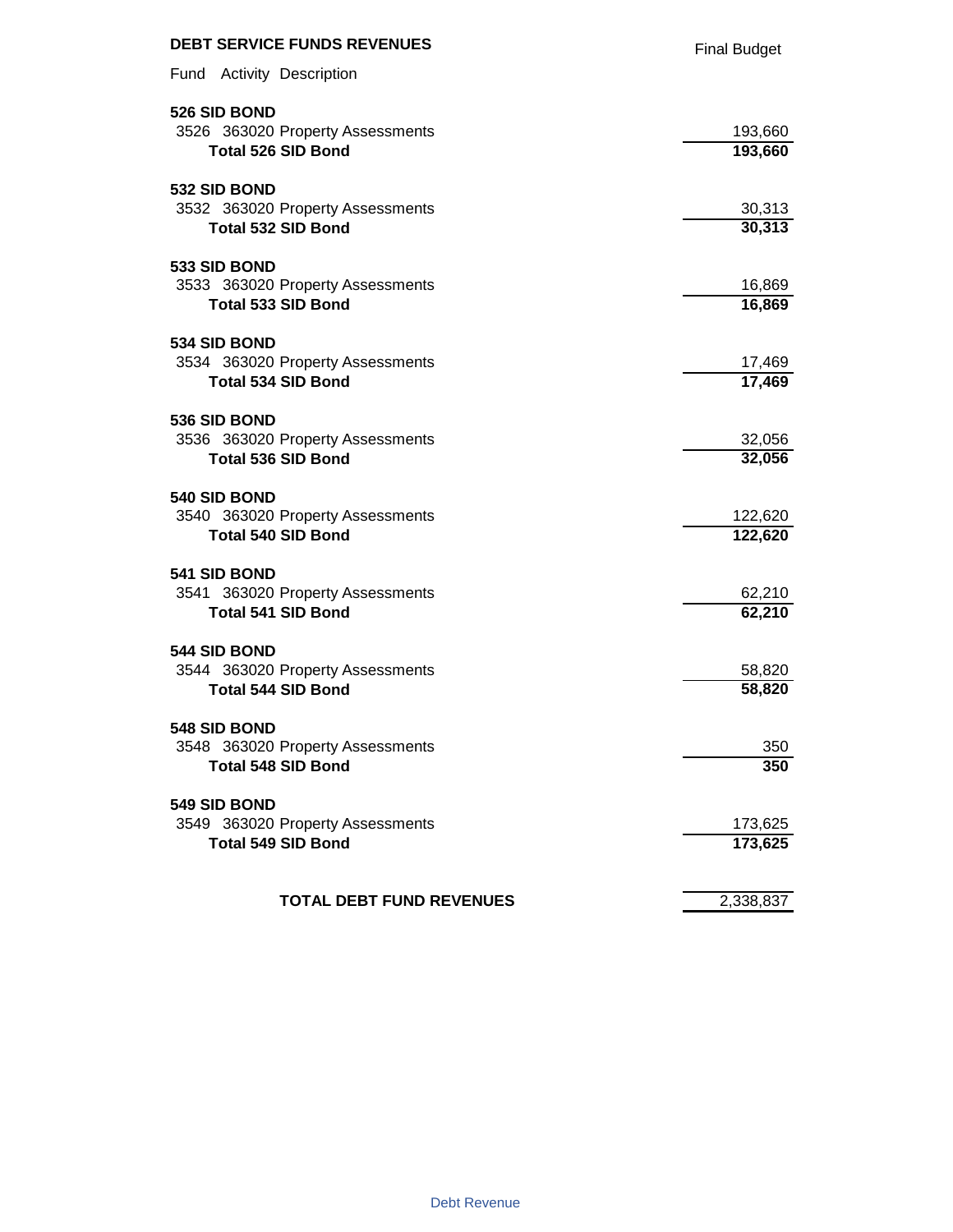| <b>CAPITAL PROJECTS FUNDS REVENUES</b>                                                          | <b>Final Budget</b>    |
|-------------------------------------------------------------------------------------------------|------------------------|
| Fund<br><b>Activity Description</b>                                                             |                        |
| <b>GENERAL GOV'T CORE EQUIPMENT REPLACEMENT</b>                                                 |                        |
| 4010 381090 Proceeds from Capital lease                                                         | 343,878                |
| <b>Total General Gov't Core Equipment Replacement</b>                                           | 343,878                |
| <b>INFORMATION TECHNOLOGY PROJECTS</b>                                                          |                        |
| 4011 381090 Proceeds from Capital lease                                                         | 789,189                |
| <b>Total Information Technology Projects</b>                                                    | 789,189                |
| <b>ADMINISTRATIVE PROJECTS</b>                                                                  |                        |
| 4013 381090 Capital Lease Proceeds                                                              | 130,950                |
| <b>Total Administrative Projects</b>                                                            | 130,950                |
| PUBLIC SAFETY CORE EQUIPMENT REPLACEMENT                                                        |                        |
| 4020 381090 Proceeds from Capital lease                                                         | 2,510,279              |
| <b>Total Public Safety Core Equipment Replacement</b>                                           | 2,510,279              |
| <b>PUBLIC WORKS CORE EQUIPMENT REPLACEMENT</b>                                                  |                        |
| 4030 381090 Proceeds from Capital lease<br><b>Total Public Works Core Equipment Replacement</b> | 1,087,123<br>1,087,123 |
|                                                                                                 |                        |
| <b>SIDEWALK/CURB PROJECTS</b><br>4033 381090 Capital Lease Proceeds                             | 16,566                 |
| <b>Total Sidewalk/Curb Projects</b>                                                             | 16,566                 |
|                                                                                                 |                        |
| <b>ROADWAY/ RIGHT-OF-WAY IMPROVEMENTS</b>                                                       |                        |
| 4035 381090 Capital Lease Proceeds                                                              | 2,285,833              |
| <b>Total Roadway/ Right-of-Way Improvements</b>                                                 | 2,285,833              |
| <b>PUBLIC WORKS FACILITIES PROJECTS</b>                                                         |                        |
| 4037 381090 Capital Lease Proceeds                                                              | 7,201                  |
|                                                                                                 | 7,201                  |
| <b>CAPITAL IMPROVEMENT PROGRAM DEBT</b>                                                         |                        |
| 4060 381000 Loan Proceeds                                                                       | 2,500,000              |
| 4060 383029 Trans Fr General Fund                                                               | 2,068,546              |
| <b>Total Capital Improvement Program Debt</b>                                                   | 4,568,546              |
| <b>CULTURE &amp; RECREATION CORE EQUIPMENT REPLACEMENT</b>                                      |                        |
| 4080 381090 Proceeds from Capital lease                                                         | 595,139<br>595,139     |
| <b>Total Culture &amp; Recreation Core Equipment Replacement</b>                                |                        |
| <b>PARKS NEW/REPLACE/UPGRADE</b>                                                                |                        |
| 4081 381090 Capital Lease Proceeds                                                              | 105,181                |
| <b>Total Parks New/Replace/Upgrade</b>                                                          | 105,181                |
| <b>CONSERVATION LAND MANAGEMENT</b>                                                             |                        |
| 4083 381090 Capital Lease Proceeds                                                              | 123,676                |
| <b>Total Conservation Land Management</b>                                                       | 123,676                |
| <b>URBAN FORESTRY + GREENWAY &amp; HORTICULTURE</b>                                             |                        |
| 4085 381090 Capital Lease Proceeds<br>Total Urban Forestry + Greenway & Horticulture Projects   | 18,142<br>18,142       |
|                                                                                                 |                        |
| <b>FY2019 SIDEWALKS</b>                                                                         |                        |
| 4463 381090 Capital Lease Proceeds                                                              | 127,394                |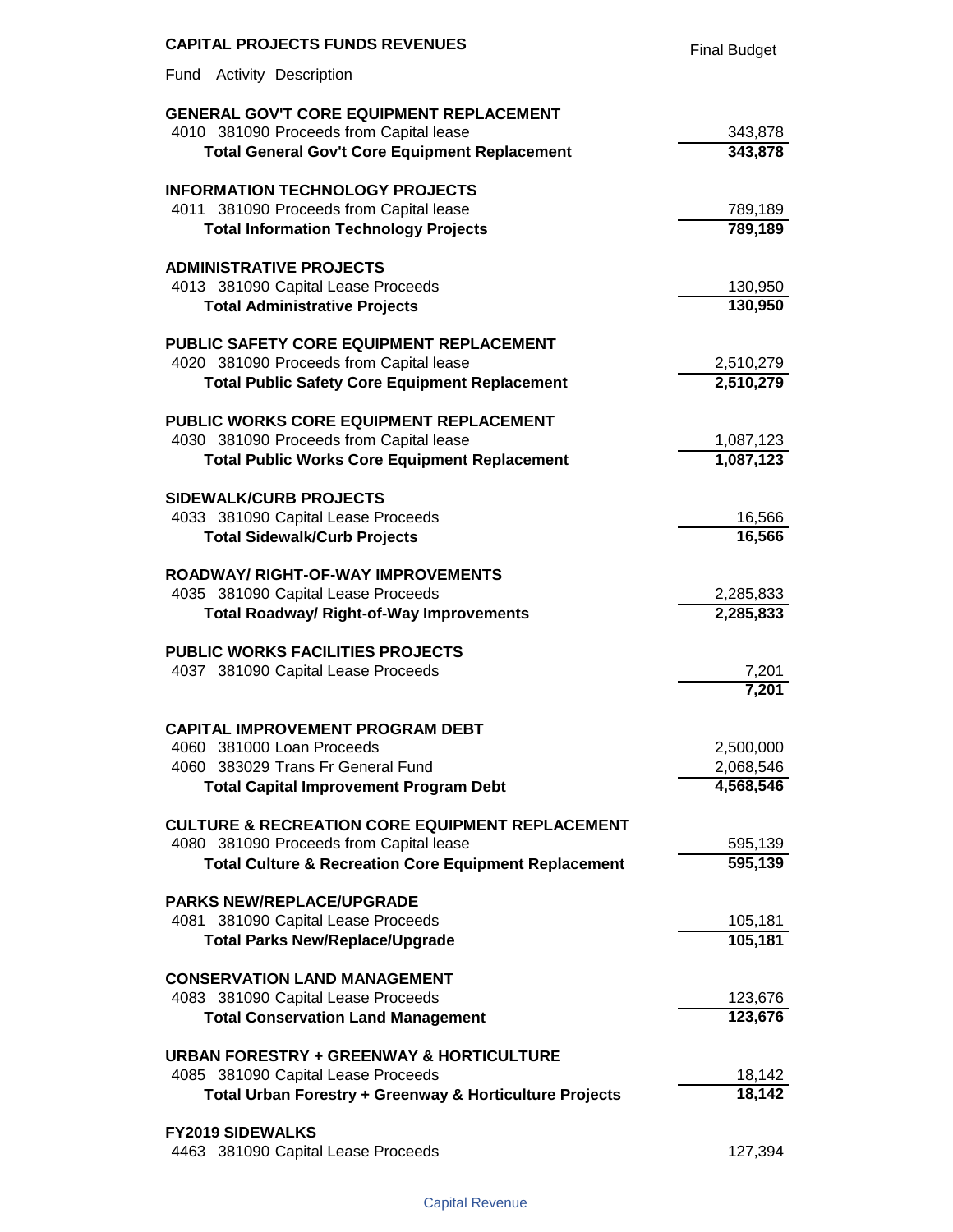| <b>CAPITAL PROJECTS FUNDS REVENUES</b>                             | <b>Final Budget</b> |
|--------------------------------------------------------------------|---------------------|
| <b>Activity Description</b><br>Fund<br><b>Total 2019 Sidewalks</b> | 127,394             |
| <b>FY2020 SIDEWALKS</b>                                            |                     |
| 4464 381090 Capital Lease Proceeds<br><b>Total 2020 Sidewalks</b>  | 293,979<br>293,979  |
| <b>TOTAL CAPITAL PROJECTS</b>                                      | 13,003,076          |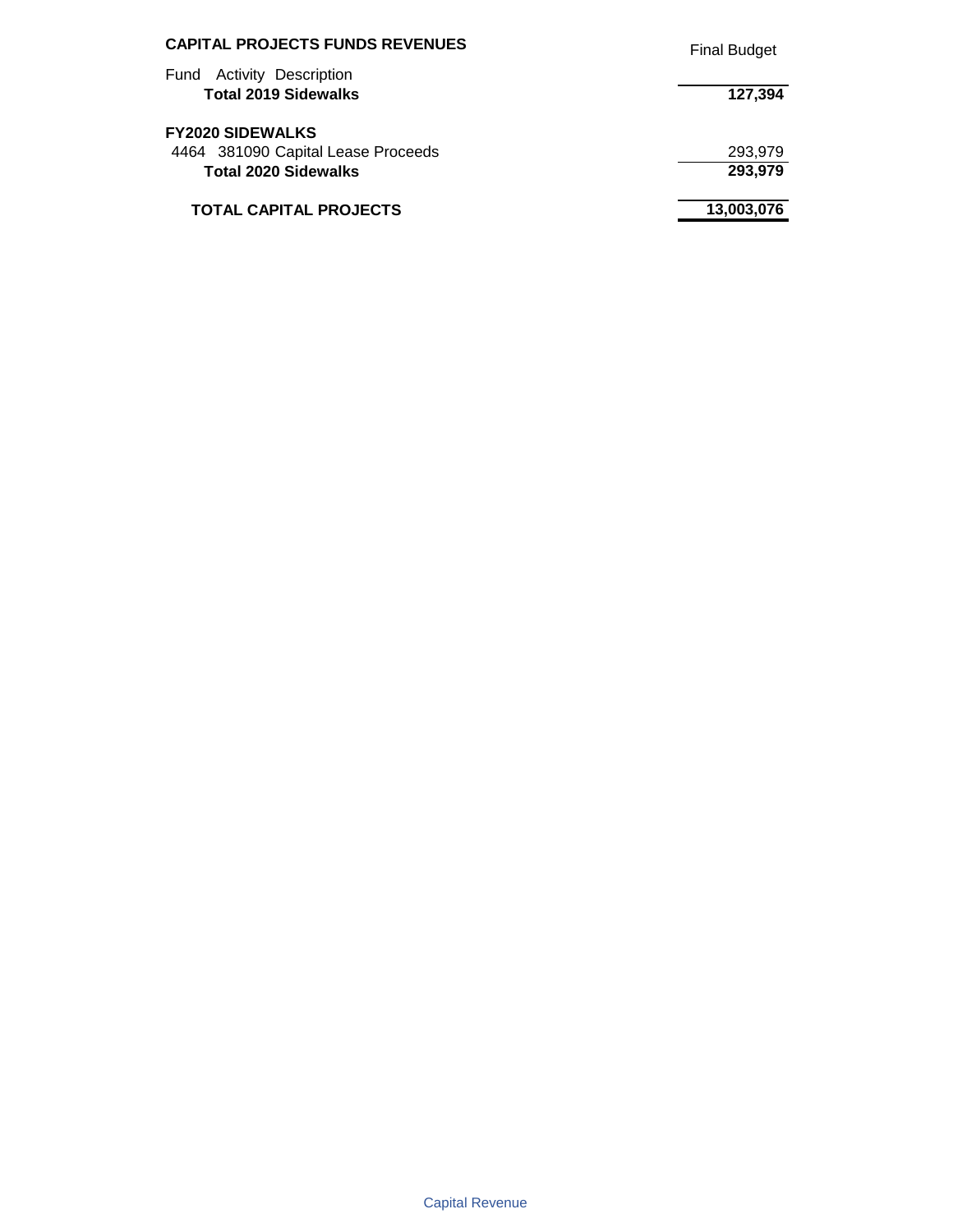|                 | <b>ENTERPRISE &amp; INTERNAL SERVICE FUNDS REVENUES</b> | <b>Final Budget</b> |
|-----------------|---------------------------------------------------------|---------------------|
|                 | Fund Activity Description                               |                     |
|                 | <b>CIVIC STADIUM</b>                                    |                     |
|                 | 5020 361010 Rent Revenue                                | 120,000             |
|                 | <b>Total Civic Stadium Revenues</b>                     | 120,000             |
|                 | <b>WATER UTILITY</b>                                    |                     |
|                 | 5210 343021 Metered Water                               | 14,258,913          |
|                 | 5210 343022 Unmetered Water                             | 3,148,846           |
|                 | 5210 343026 Water Tap Fees                              | 77,853              |
|                 | 5210 343027 Miscellaneous Water                         | 179,249             |
|                 | 5210 360010 Miscellaneous                               | 552,152             |
|                 | 5210 362002 Bad Check Charges                           | 2,500               |
|                 | 5210 371010 Interest on Investments                     | 75,000              |
|                 | <b>Total Water Utility Revenues</b>                     | 18,294,513          |
|                 | <b>WASTEWATER UTILITY</b>                               |                     |
|                 | 5311 331990 IRS Reimbursement for Debt Service          | 243,204             |
|                 | 5311 336023 State Contribution - PERS                   | 1,732               |
|                 | 5311 343032 Wastewater Installation Charge              | 43,470              |
|                 | 5311 343034 Wastewater Treatment Fees                   | 8,381,080           |
|                 | 5311 343038 Penalty & Interest on Wastewater Liens      | 3,074               |
|                 | 5311 343039 Disposal Fees                               | 69,723              |
|                 | 5311 343041 Compost Tipping Fees                        | 160,870             |
|                 | 5311 343045 Compost Sales                               | 351,093             |
|                 | <b>Total Wastewater Utility Revenues</b>                | 9,254,246           |
|                 | <b>STORM WATER UTILITY</b>                              |                     |
|                 | 5450 334123 DNRC Grant                                  | 125,000             |
|                 | 5450 345034 Storm Water Use Fees                        | 1,278,072           |
|                 | 5450 381000 Loan Proceeds                               | 964,800             |
|                 | <b>Total Storm Water Utility Revenues</b>               | 2,367,872           |
| <b>AQUATICS</b> |                                                         |                     |
|                 | 5711 340051 Grill Van Concessions                       | 160,000             |
|                 | 5711 346030 Swimming Pool Fees                          | 532,100             |
|                 | 5711 346060 Currents Swimming                           | 484,700             |
|                 | 5711 360010 Miscellaneous                               | 12,000              |
|                 | 5711 365019 Aquatics Donations & Grants                 | 2,000               |
|                 | 5711 383029 Trans Fr Park District                      | 253,000             |
|                 | <b>Total Aquatics Revenues</b>                          | 1,443,800           |
|                 | <b>TOTAL ENTERPRISE</b>                                 | 31,480,431          |
|                 |                                                         |                     |
|                 | <b>EMPLOYEE BENEFIT PLAN FUND</b>                       |                     |
| 6050            | 383028 Trans Fr General Fund for Health Reserve         | 442,000             |
|                 | 6050 383029 Trans Fr General Fund 15% Retiree Benefit   | 90,000              |
|                 | 6050 396002 City Contributions                          | 5,664,972           |
|                 | 6050 396003 Employee Deduction Contributions            | 825,600             |
|                 | 6050 396004 Retiree Contributions                       | 525,000             |
|                 | 6050 396005 Fire & Police Additional Contributions      | 2,111,400           |
|                 | 6050 396006 RX Rebates                                  | 50,000              |
|                 | 6050 396008 COBRA Contributions                         | 10,000              |
|                 | 6050 396010 Employee Supplemental Life Ins Contribution | 45,000              |
|                 | 6050 396011 Employee Vision Ins Contribution            | 2,500               |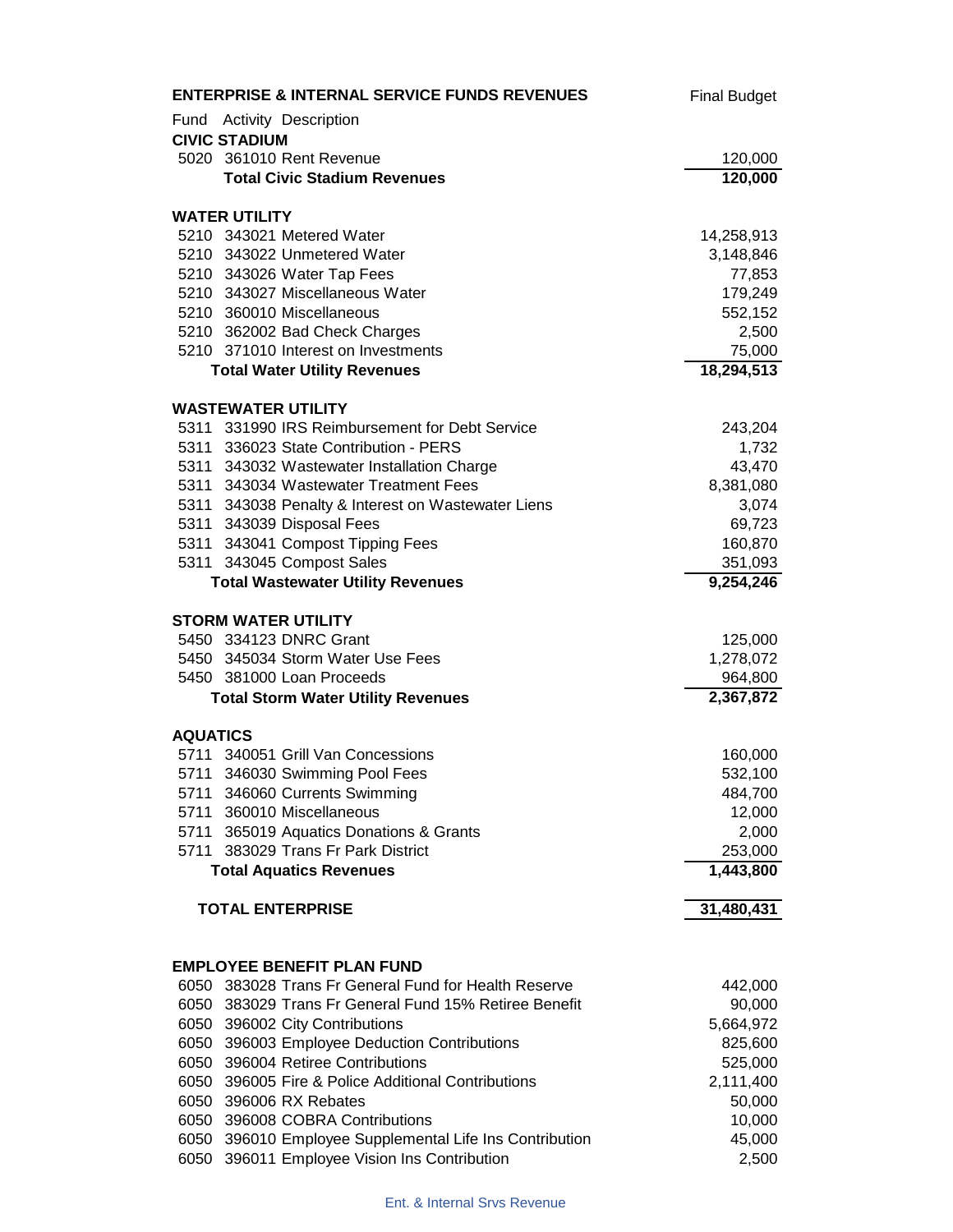| <b>ENTERPRISE &amp; INTERNAL SERVICE FUNDS REVENUES</b>                       | <b>Final Budget</b> |
|-------------------------------------------------------------------------------|---------------------|
| Fund Activity Description<br><b>Total Employee Benefit Plan Fund Revenues</b> | 9,766,472           |
| <b>TOTAL INTERNAL SERVICE FUND REVENUES</b>                                   | 9,766,472           |
| <b>TOTAL ENTERPRISE &amp; INTERNAL SERVICE FUND REVENUES</b>                  | 41,246,903          |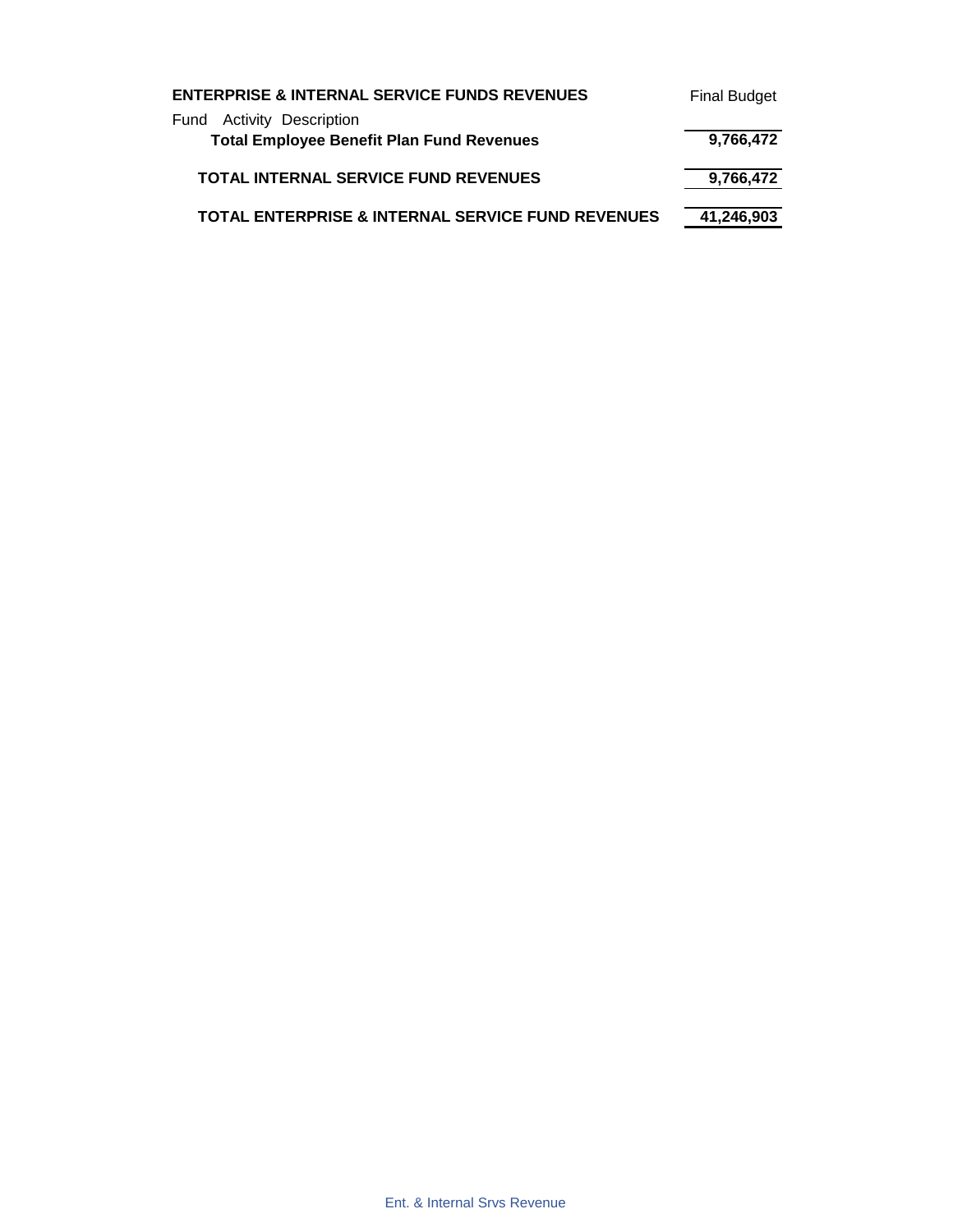| <b>COMPONENT UNIT FUNDS REVENUES</b>                                                    | <b>Final Budget</b> |
|-----------------------------------------------------------------------------------------|---------------------|
| Fund Activity Description                                                               |                     |
| <b>PARKING COMMISSION</b>                                                               |                     |
| 7370 336023 State Contrib - PERS                                                        | 505                 |
| 7370 343016 Meter Money                                                                 | 900,000             |
| 7370 343017 Parking Lease Revenue                                                       | 1,118,000           |
| 7370 343018 OPERATIONS - OFFICE                                                         | 235,433             |
| 7370 343301 Boot Removal                                                                | 16,000              |
| 7370 352001 Parking Ticket Revenue                                                      | 220,000             |
| 7370 360010 Miscellaneous                                                               | 53,373              |
| 7370 360018 Market on Front Utility Payments                                            | 2,400               |
| 7370 360019 Garbage - Market on Front                                                   | 4,378               |
| 7370 362002 Bad Check Charges                                                           |                     |
| <b>Total Parking Commission Revenues</b>                                                | 2,550,089           |
| <b>FRONT STREET PARKING BONDS</b>                                                       |                     |
| 7371 383000 Operating Transfers                                                         | 138,465             |
| <b>Total Front Street Parking Bond Revenues</b>                                         | 138,465             |
| <b>FRONT STREET PARKING GARAGE SINKING FUND</b>                                         |                     |
| 7372 383000 Operating Transfers                                                         | 170,250             |
| <b>Total Front Street Parking Garage Sinking Revenues</b>                               | 170,250             |
| <b>MRA PLEDGED TAX INCREMENT - PARKING GARAGE</b>                                       |                     |
| 7375 338000 MRA Pledged Tax Increment                                                   | 208,030             |
| 7375 371010 Interest on Investments                                                     |                     |
| <b>Total MPC Pledged TIF Parking Garage Revenues</b>                                    | 208,030             |
| <b>BUSINESS IMPROVEMENT DISTRICT</b>                                                    |                     |
| 7380 311011 BID Tax Receipts                                                            | 382,459             |
| 7380 312001 Penalty & Interest                                                          |                     |
| 7380 343041 Garbage Collection Services                                                 | 61,000              |
| <b>Total Business Improvement District</b>                                              | 443,459             |
| <b>TOURISM BUSINESS IMPROVEMENT DISTRICT</b>                                            |                     |
| 7381 314100 TBID Revenue                                                                | 731,160             |
| <b>Total Tourism Business Improvement District</b>                                      | 731,160             |
|                                                                                         |                     |
| <b>MRA RIVERFRONT TRIANGLE</b>                                                          |                     |
| 7383 311011 Front St URD Tax Increment                                                  |                     |
| 7383 312001 Penalty & Interest                                                          |                     |
| 7383 335210 Personal Property Tax Reimbursement<br>7383 339000 Payment in lieu of Taxes | 212                 |
| 7383 381010 Bond Proceeds                                                               |                     |
| 7383 383014 Transfer from MRA                                                           | 394,670             |
| <b>Total MRA Riverfront Triangle Revenue</b>                                            | 394,882             |
|                                                                                         |                     |
| <b>NRSS DEBT SERVICE CLEARING</b><br>7384 311011 Tax Increment                          |                     |
| 7384 312001 Penalty & Interest                                                          | 1,376,402           |
| <b>Total NRSS Debt Service Clearing Revenues</b>                                        | 1,376,402           |
|                                                                                         |                     |
| <b>MRA FRONT STREET URD</b>                                                             |                     |
| 7385 339000 Payment in lieu of Taxes<br>7385 381010 Bond Proceeds                       | 1,678               |
|                                                                                         |                     |

#### Component Revenue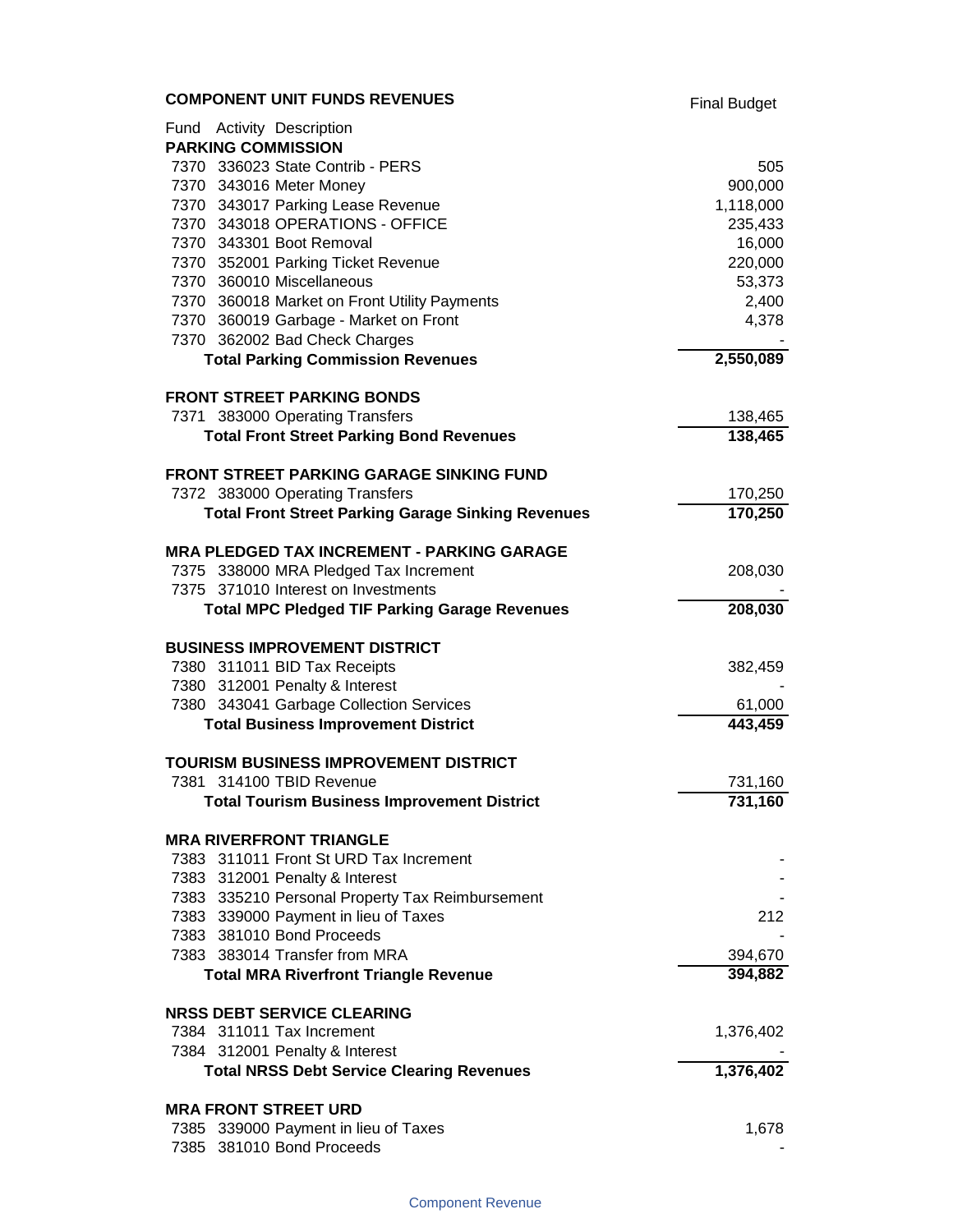| <b>COMPONENT UNIT FUNDS REVENUES</b>                                                                       | <b>Final Budget</b>  |
|------------------------------------------------------------------------------------------------------------|----------------------|
| Fund Activity Description<br>7385 383066 Transfer from Front St Clearing<br>7385 383067 Transfer from FSPS | 726,209              |
| <b>Total MRA Front Street URD Revenues</b>                                                                 | 727,887              |
| <b>MRA URD II DEBT - SAFEWAY</b>                                                                           |                      |
| 7386 383014 Trans Fr D/S Funds<br>7386 360010 Miscellaneous                                                | 135,568              |
| <b>Total MRA URD II Debt - Safeway Revenue</b>                                                             | 2,667<br>138,235     |
| <b>MRA URD II - BROWNFIELDS RLF</b>                                                                        |                      |
| 7387 383014 Trans Fr D/S Funds                                                                             | 41,928               |
| <b>Total MRA URD II - Brownfields RLF Revenues</b>                                                         | 41,928               |
| <b>MRA URD II - TAX INCREMENT DEBT SERVICE</b>                                                             |                      |
| 7389 383014 Trans Fr MRA                                                                                   | 672,422              |
| <b>Total MRA URD II - Tax Increment Debt Service Revenues</b>                                              | 672,422              |
| <b>URD II - CLEARING</b>                                                                                   |                      |
| 7390 311011 Tax Increment                                                                                  | 3,330,350            |
| 7390 312001 Penalty & Interest<br>7390 335210 Personal Property Tax Reimbursement                          | 187,331              |
| 7390 335230 HB 124 Revenue                                                                                 | 255,260              |
| <b>Total URD II - Clearing Revenues</b>                                                                    | 3,772,941            |
| <b>URD II - OPERATING</b>                                                                                  |                      |
| 7392 339000 Payment in lieu of Taxes                                                                       | 16,533               |
| 7392 383014 Trans Fr MRA                                                                                   | 2,776,361            |
| <b>Total URD II - Operating Revenues</b>                                                                   | 2,792,894            |
| <b>URD III - OPERATING</b>                                                                                 |                      |
| 7393 336023 State Contrib. - PERS                                                                          | 449                  |
| 7393 339000 Payment in lieu of Taxes                                                                       | 6,040                |
| 7393 360000 Miscellaneous                                                                                  |                      |
| 7393 381026 Bond Proceeds 2.6M MRL Tax Exempt 2018B<br>7393 381028 Bond Proceeds 1.2M MRL Taxable 2018A    |                      |
| 7393 381000 Bond Proceeds 1.5M Fairgrounds Trails                                                          | 1,155,500            |
| 7393 383014 Trans Fr MRA                                                                                   | 2,797,515            |
| 7393 383032 Tfr Fr NRSS Fund                                                                               | 25,000               |
| 7393 383037 Tfr Fr URD II                                                                                  | 400,000              |
| 7393 383033 Tfr Fr Hellgate URD                                                                            | 25,000               |
| 7393 383031 Tfr Fr Riverfront Triangle URD                                                                 | 100,000              |
| <b>Total URD III - Operating Revenues</b>                                                                  | 4,509,504            |
| <b>MRA URD III - DEBT CLEARING</b>                                                                         |                      |
| 7394 311011 Tax Increment                                                                                  | 3,749,780            |
| 7394 312001 Penalty & Interest                                                                             |                      |
| 7394 335210 Personal Property Tax Reimbursement<br><b>Total MRA URD III - Debt Clearing Revenues</b>       | 277,850<br>4,027,630 |
| <b>MRA TAX INCREMENT DEBT SERVICE</b>                                                                      |                      |
| 7395 383014 Trans Fr MRA                                                                                   | 1,230,115            |
| 7395 383014 Trans Fr URD III                                                                               | 141,709              |